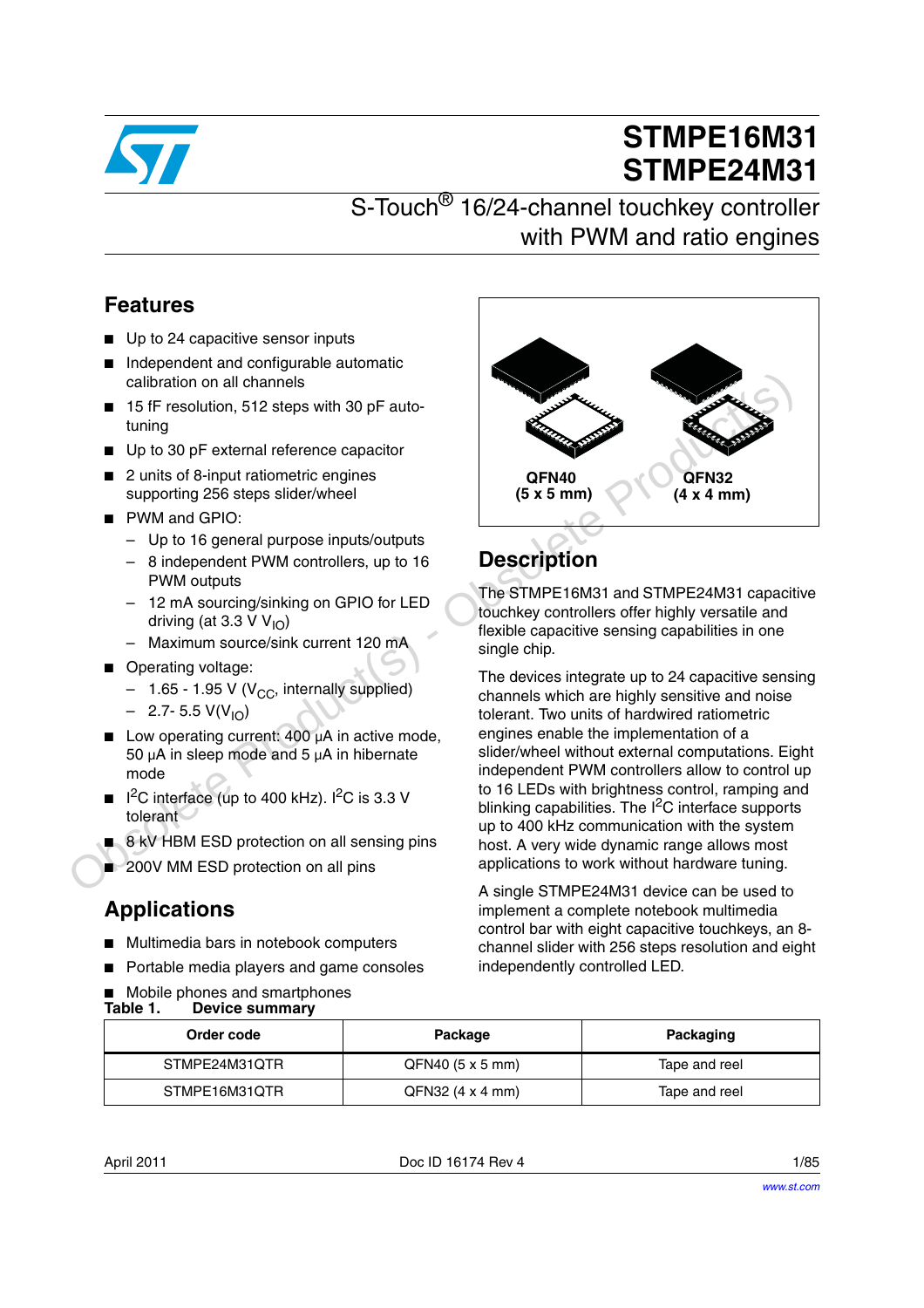## **Contents**

| 1                       |                                                                      |
|-------------------------|----------------------------------------------------------------------|
|                         | 1.1                                                                  |
|                         | 1.2                                                                  |
| $\overline{2}$          |                                                                      |
|                         | 2.1                                                                  |
| 3                       | 15                                                                   |
| $\overline{\mathbf{4}}$ | Write operations<br>4.1 Write operations for one or more bytes<br>16 |
|                         |                                                                      |
| 5                       |                                                                      |
|                         |                                                                      |
| 6                       | Register map and function description  18                            |
| $\overline{7}$          |                                                                      |
|                         | 7.1                                                                  |
| 8                       |                                                                      |
|                         |                                                                      |
| 9                       |                                                                      |
| 10                      |                                                                      |
| 11                      |                                                                      |
|                         | 11.1                                                                 |
| 12                      |                                                                      |
|                         | 12.1                                                                 |
| 13                      |                                                                      |
|                         | 13.1                                                                 |
|                         | 13.2                                                                 |

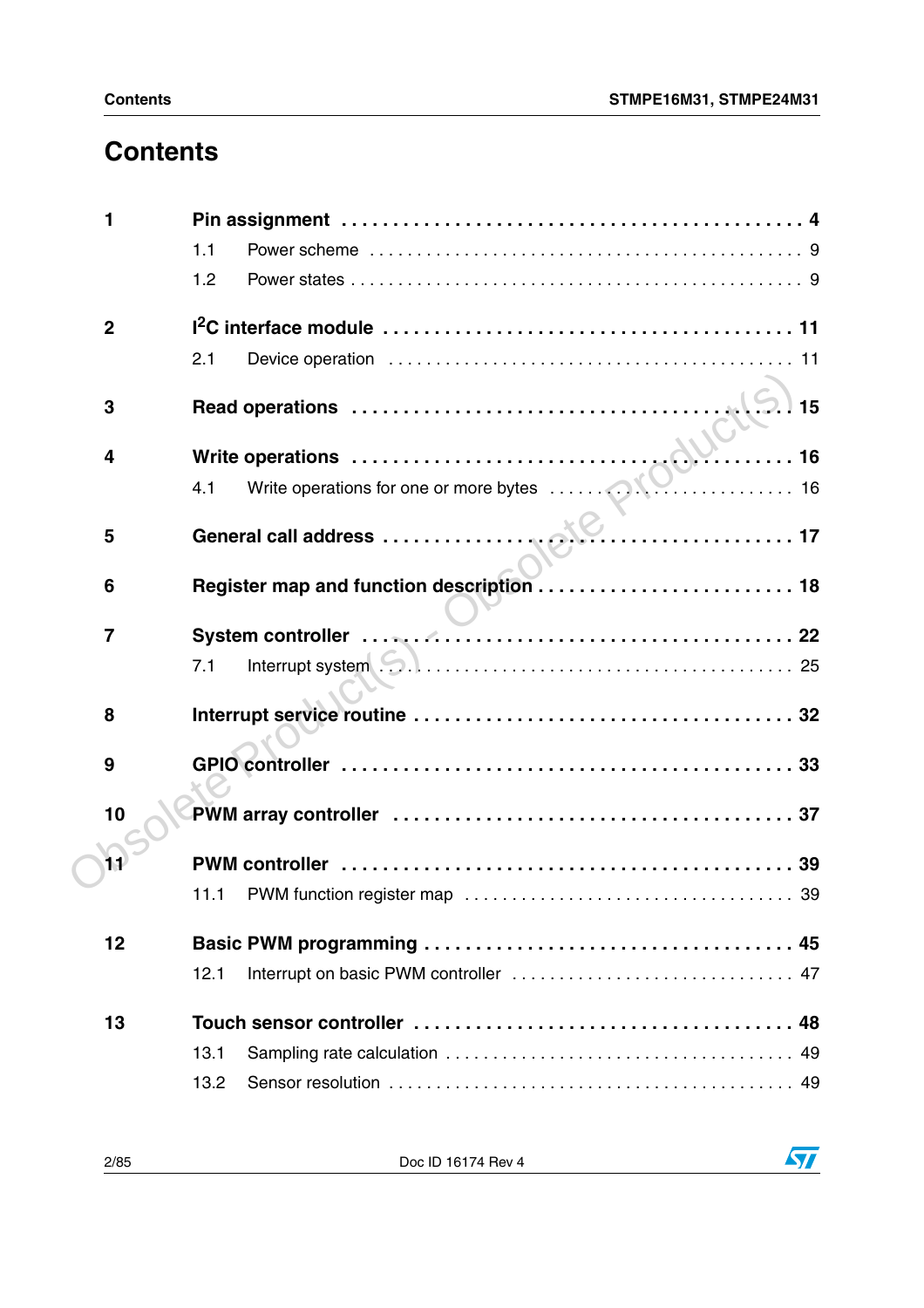|    | 13.3                                                                   |  |
|----|------------------------------------------------------------------------|--|
|    | 13.4                                                                   |  |
|    | 13.5                                                                   |  |
|    | 13.6<br>Definition of data accessible through channel data register 59 |  |
|    | 13.7                                                                   |  |
| 14 |                                                                        |  |
| 15 |                                                                        |  |
|    | 15.1                                                                   |  |
| 16 | 72                                                                     |  |
|    | 16.1                                                                   |  |
| 17 |                                                                        |  |
|    | 17.1                                                                   |  |
| 18 | Package mechanical data                                                |  |
| 19 |                                                                        |  |
|    | Josolete Product                                                       |  |

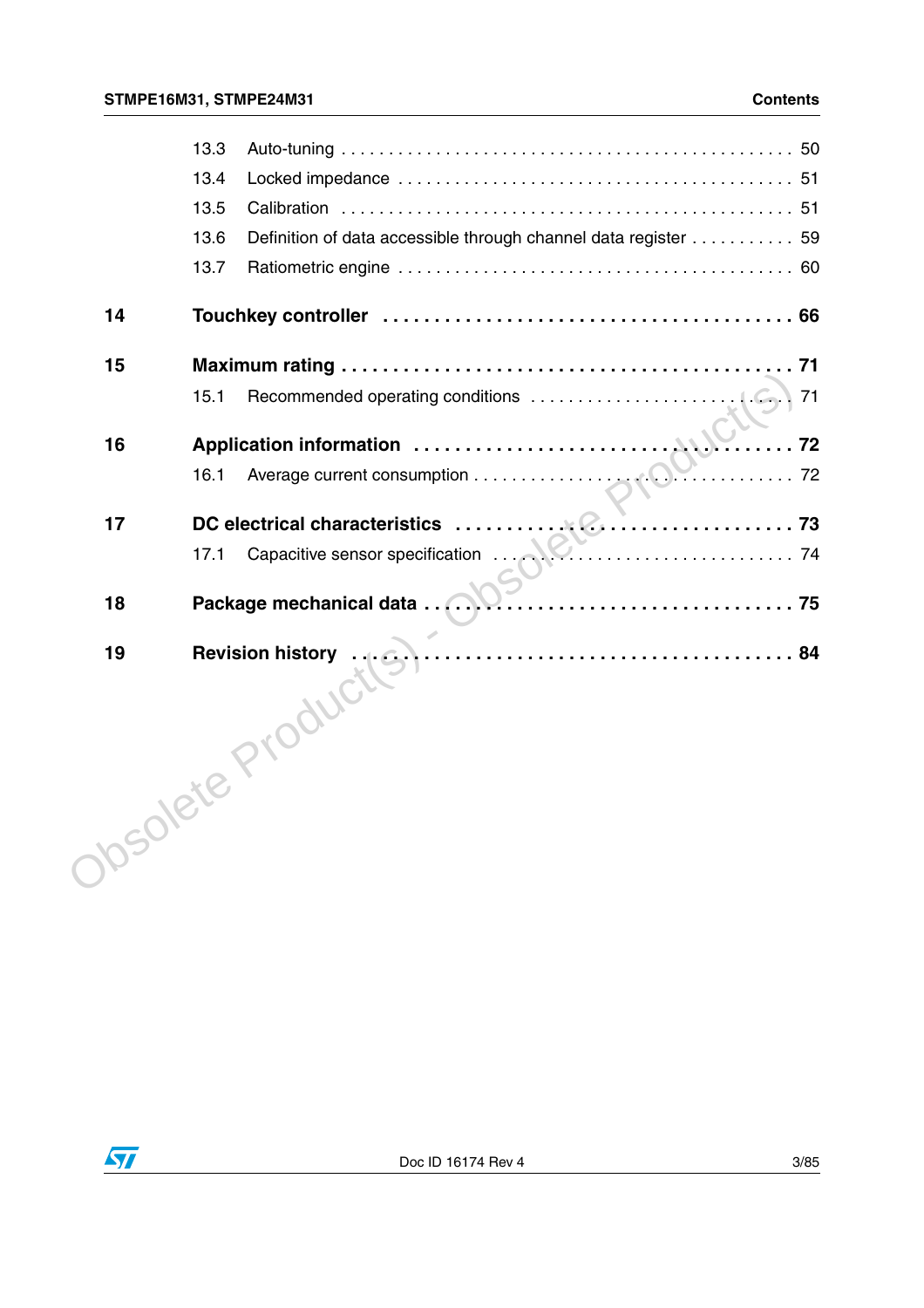## <span id="page-3-0"></span>**1 Pin assignment**





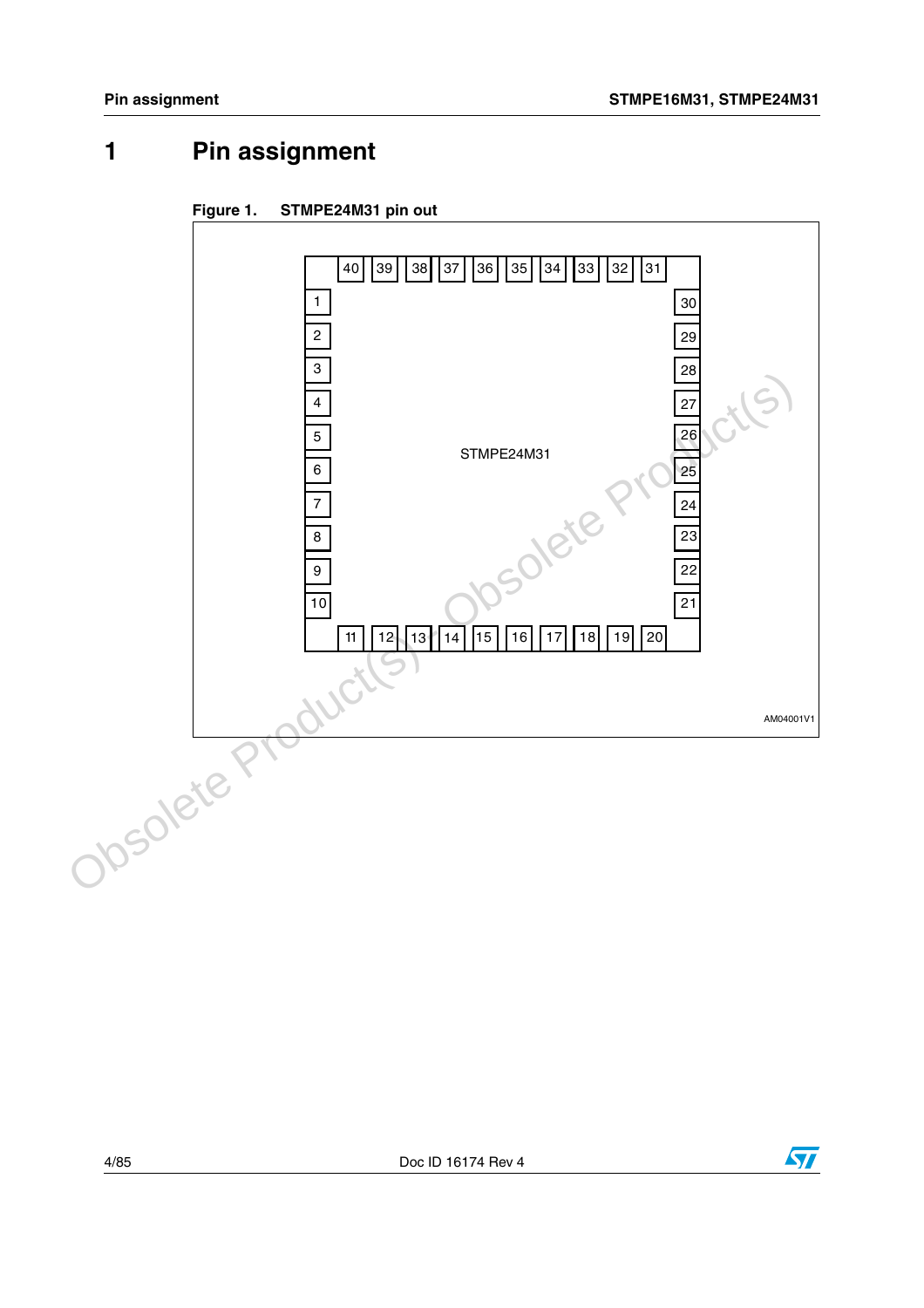



#### Table 2. STMPE16M31 and STMPE24M31 pin description

|       |                                 | 5<br>6<br>$\overline{7}$<br>$\bf8$<br>9<br>10 | 12<br>11      | 15<br>13<br>14                            | 20<br>ductles<br>$\overline{19}$<br>18<br>$\overline{17}$<br>16<br>AM04023V1 |
|-------|---------------------------------|-----------------------------------------------|---------------|-------------------------------------------|------------------------------------------------------------------------------|
|       | Table 2.                        |                                               |               | STMPE16M31 and STMPE24M31 pin description |                                                                              |
|       | <b>STMPE24M31</b><br>pin number | <b>STMPE16M31</b><br>pin number               | Pin name      | Voltage domain                            | <b>Description</b>                                                           |
|       | 1                               | 1                                             | GPIO-0        | <b>VIO</b>                                | GPIO / capacitive sense                                                      |
|       | $\overline{2}$                  | $\overline{c}$                                | GPIO-1        | <b>VIO</b>                                | GPIO / capacitive sense                                                      |
|       | $\overline{3}$                  | 3                                             | GPIO-2        | <b>VIO</b>                                | GPIO / capacitive sense                                                      |
|       | $\overline{4}$                  | $\overline{4}$                                | <b>GND</b>    | $\bar{\phantom{a}}$                       | Ground                                                                       |
|       | 5                               | 5                                             | <b>VIO</b>    | $\Box$                                    | I/O supply                                                                   |
| Josok | 6                               | $\blacksquare$                                | <b>CAP-16</b> | <b>VCC</b>                                | Capacitive sense                                                             |
|       | $\overline{7}$                  | $\blacksquare$                                | <b>CAP-17</b> | <b>VCC</b>                                | Capacitive sense                                                             |
|       | 8                               | 6                                             | GPIO-3        | VIO                                       | GPIO / capacitive sense                                                      |
|       | 9                               | $\overline{7}$                                | GPIO-4        | VIO                                       | GPIO / capacitive sense                                                      |
|       | 10                              | 8                                             | GPIO-5        | <b>VIO</b>                                | GPIO / capacitive sense                                                      |
|       | 11                              | 9                                             | GPIO-6        | VIO                                       | GPIO / capacitive sense                                                      |
|       | 12                              | 10                                            | GPIO-7        | <b>VIO</b>                                | GPIO / capacitive sense                                                      |
|       | 13                              | 11                                            | <b>GND</b>    | ä,                                        | Ground                                                                       |
|       | 14                              | 12                                            | <b>VIO</b>    | ۰                                         | I/O supply                                                                   |

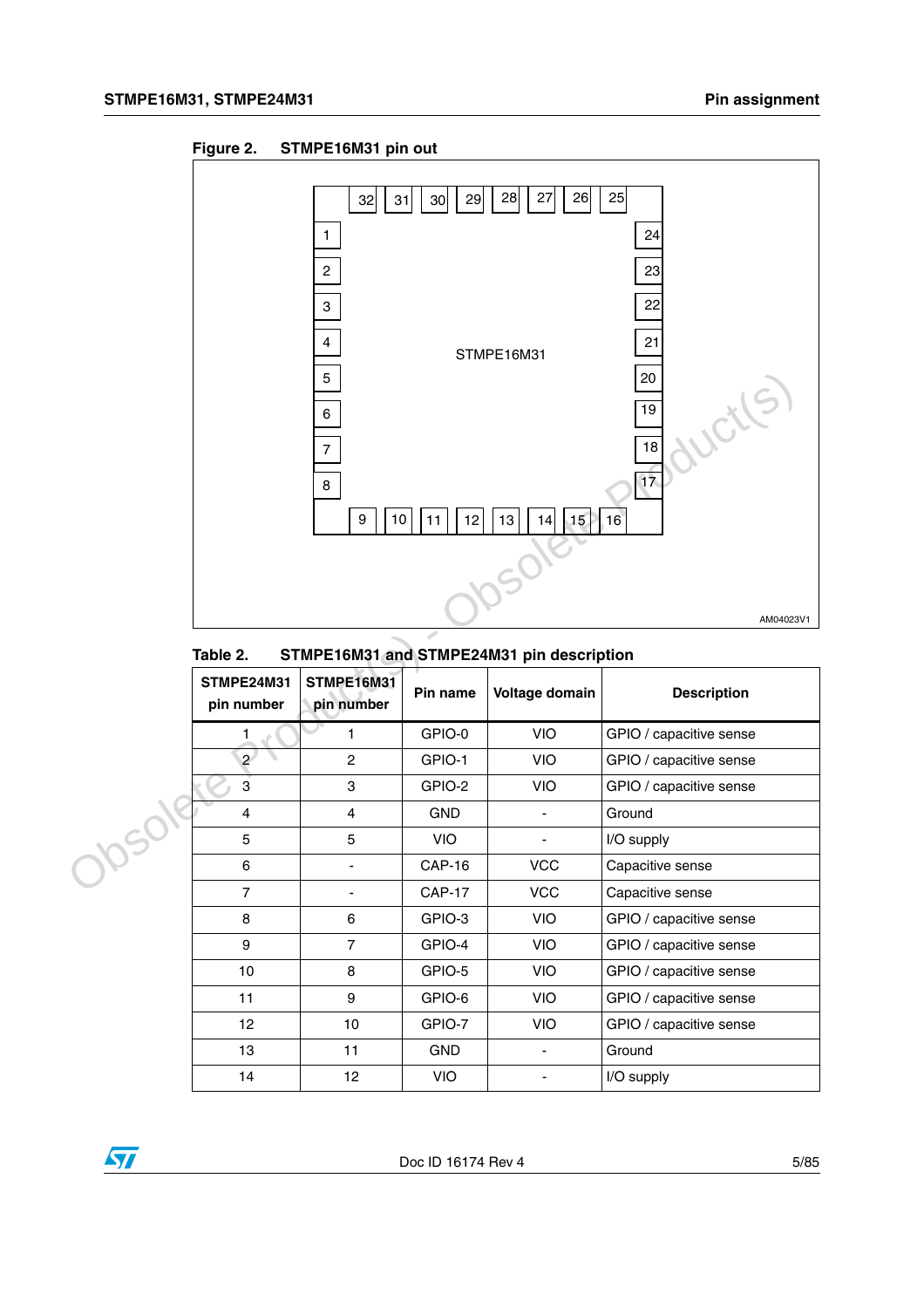| STMPE24M31<br>Pin number | STMPE16M31<br>Pin number | Pin name       | Voltage domain | <b>Description</b>                                                                                                                                             |
|--------------------------|--------------------------|----------------|----------------|----------------------------------------------------------------------------------------------------------------------------------------------------------------|
| 15                       |                          | <b>CAP-18</b>  | <b>VCC</b>     | Capacitive sense                                                                                                                                               |
| 16                       | $\blacksquare$           | <b>CAP-19</b>  | <b>VCC</b>     | Capacitive sense                                                                                                                                               |
| 17                       | 13                       | <b>VCC</b>     |                |                                                                                                                                                                |
| 18                       | 14                       | <b>INT</b>     | <b>VCC</b>     | Open drain interrupt output. This<br>pin should be pulled to VCC or<br>GND, depending on polarity of<br>interrupt used. This pin must not<br>be left floating. |
| 19                       | 15                       | Address 0      | <b>VCC</b>     | $I2C$ address 0                                                                                                                                                |
| 20                       | 16                       | <b>SCL</b>     | <b>VCC</b>     | $I2C$ clock                                                                                                                                                    |
| 21                       | 17                       | <b>SDA</b>     | <b>VCC</b>     | $I2C$ data                                                                                                                                                     |
| 22                       | 18                       | RESET_N        | <b>VCC</b>     | Active low reset signal                                                                                                                                        |
| 23                       | 19                       | Address 1      | <b>VCC</b>     | $I2C$ address 1                                                                                                                                                |
| 24                       | 20                       | CRef           | <b>VCC</b>     | Reference capacitor                                                                                                                                            |
| 25                       |                          | <b>CAP-20</b>  | <b>VCC</b>     | Capacitive sense (minimum<br>10 pF capacitor is recommended)                                                                                                   |
| 26                       | $\blacksquare$           | <b>CAP-21</b>  | <b>VCC</b>     | Capacitive sense                                                                                                                                               |
| 27                       | 21                       | GND            | <b>VCC</b>     | Ground                                                                                                                                                         |
| 28                       | 22                       | GPIO-8         | VIO            | GPIO / capacitive sense                                                                                                                                        |
| 29                       | 23                       | GPIO-9         | VIO            | GPIO / capacitive sense                                                                                                                                        |
| 30                       | 24                       | <b>VIO</b>     | $\blacksquare$ | I/O supply                                                                                                                                                     |
| 31                       | 25                       | GPIO-10        | VIO            | GPIO / capacitive sense                                                                                                                                        |
| 32                       | 26                       | <b>GPIO-11</b> | <b>VIO</b>     | GPIO / capacitive sense                                                                                                                                        |
| 33                       | 27                       | GPIO-12        | <b>VIO</b>     | GPIO / capacitive sense                                                                                                                                        |
| 34                       | 28                       | GPIO-13        | VIO            | GPIO / capacitive sense                                                                                                                                        |
| 35                       | 29                       | VIO            | $\blacksquare$ | I/O supply                                                                                                                                                     |
| 36                       | $30\,$                   | <b>GND</b>     | $\blacksquare$ | I/O voltage supply                                                                                                                                             |
| 37                       | $\frac{1}{2}$            | <b>CAP-22</b>  | <b>VCC</b>     | Capacitive sense                                                                                                                                               |
| 38                       | $\frac{1}{2}$            | <b>CAP-23</b>  | <b>VCC</b>     | Capacitive sense                                                                                                                                               |
| 39                       | 31                       | GPIO-14        | VIO            | GPIO / capacitive sense                                                                                                                                        |
| 40                       | 32                       | GPIO-15        | VIO            | GPIO / capacitive sense                                                                                                                                        |

**Table 2. STMPE16M31 and STMPE24M31 pin description (continued)**



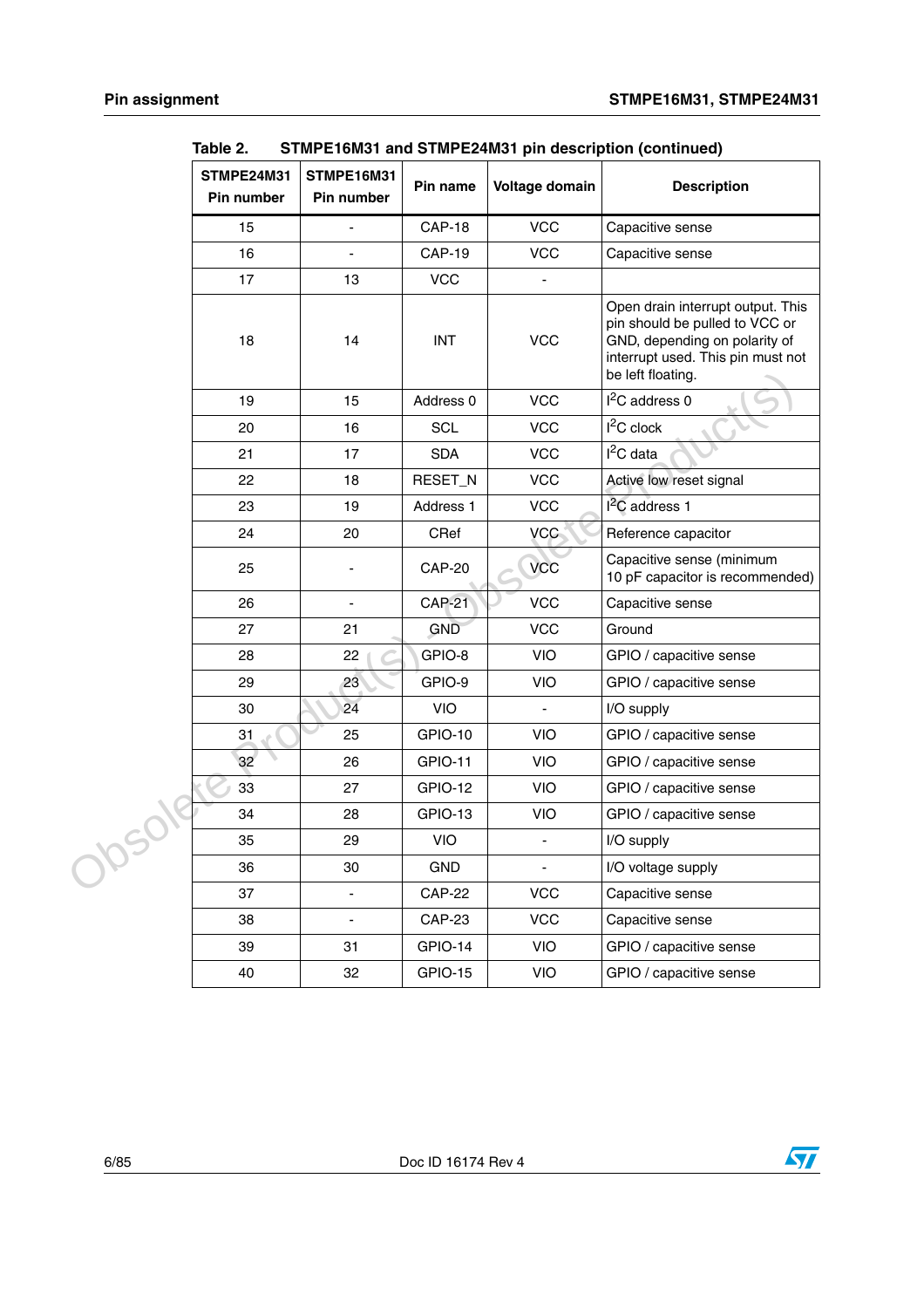



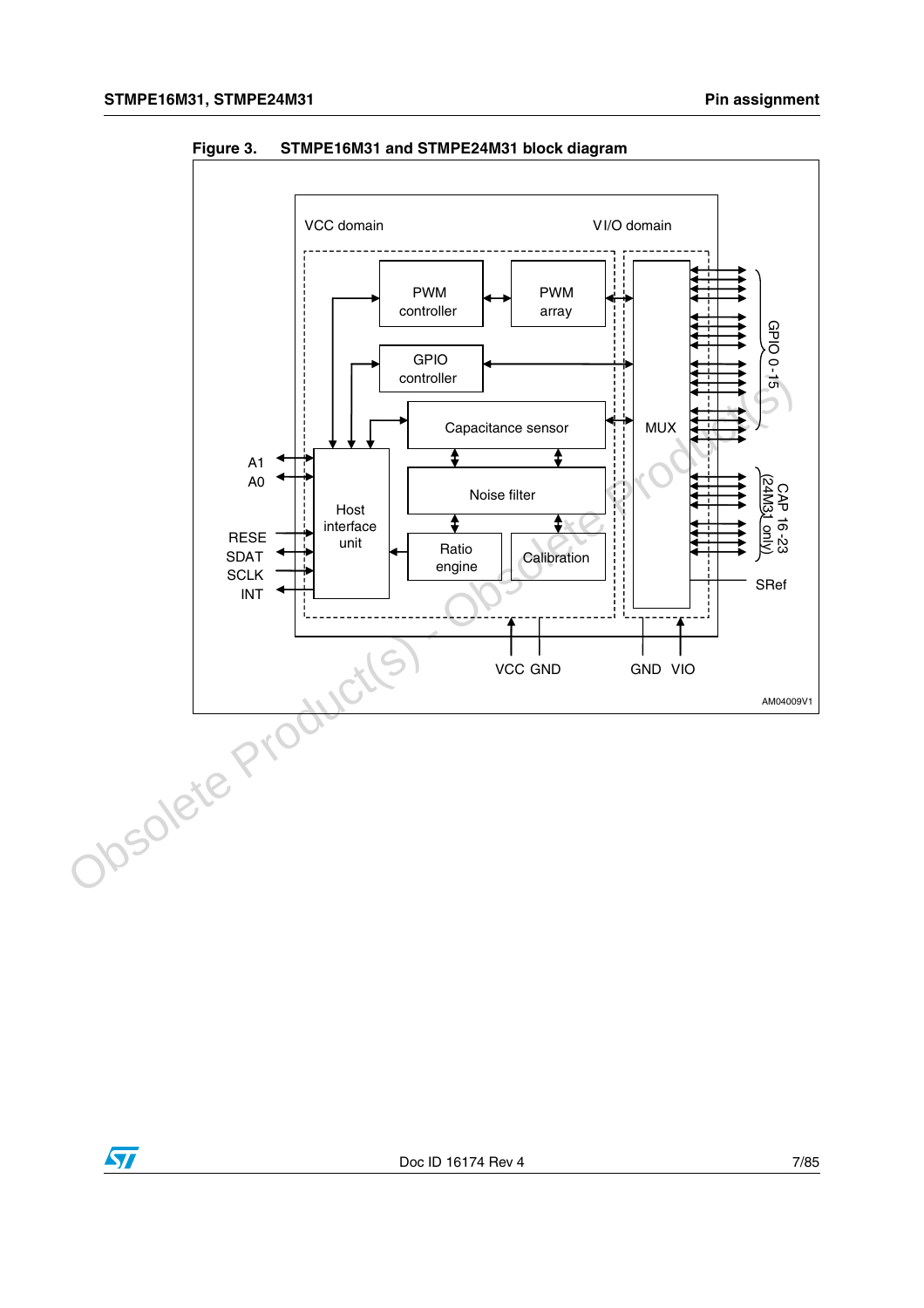

**Figure 4. Sample application - notebook multimedia bar**



| Cmax-Cmin<br>(Difference between<br>highest and lowest channel<br>capacitance) | Cmax                 | <b>Matching capacitors</b>                                                              |
|--------------------------------------------------------------------------------|----------------------|-----------------------------------------------------------------------------------------|
| $<$ 30 pF                                                                      | $<$ 30 pF            | Not required                                                                            |
| $<$ 30 pF                                                                      | $>$ 30 pF, $<$ 60 pF | Cref of up to 30 pF required                                                            |
| $>$ 30 pF, $<$ 60 pF                                                           | $>$ 30 pF, $<$ 60 pF | Cref of up to 30 pF required<br>Channel matching capacitance of up<br>to 25 pF required |
| $>60$ pF                                                                       | $>60$ pF             | PCB optimization required                                                               |

1. For small PCBs, it is possible to operate the device with CRef left unconnected. However, without a small capacitance at this pin, the capacitive sensing operation tends to be noisier. It is recommended that a capacitor of 10 pF to be connected to this pin.

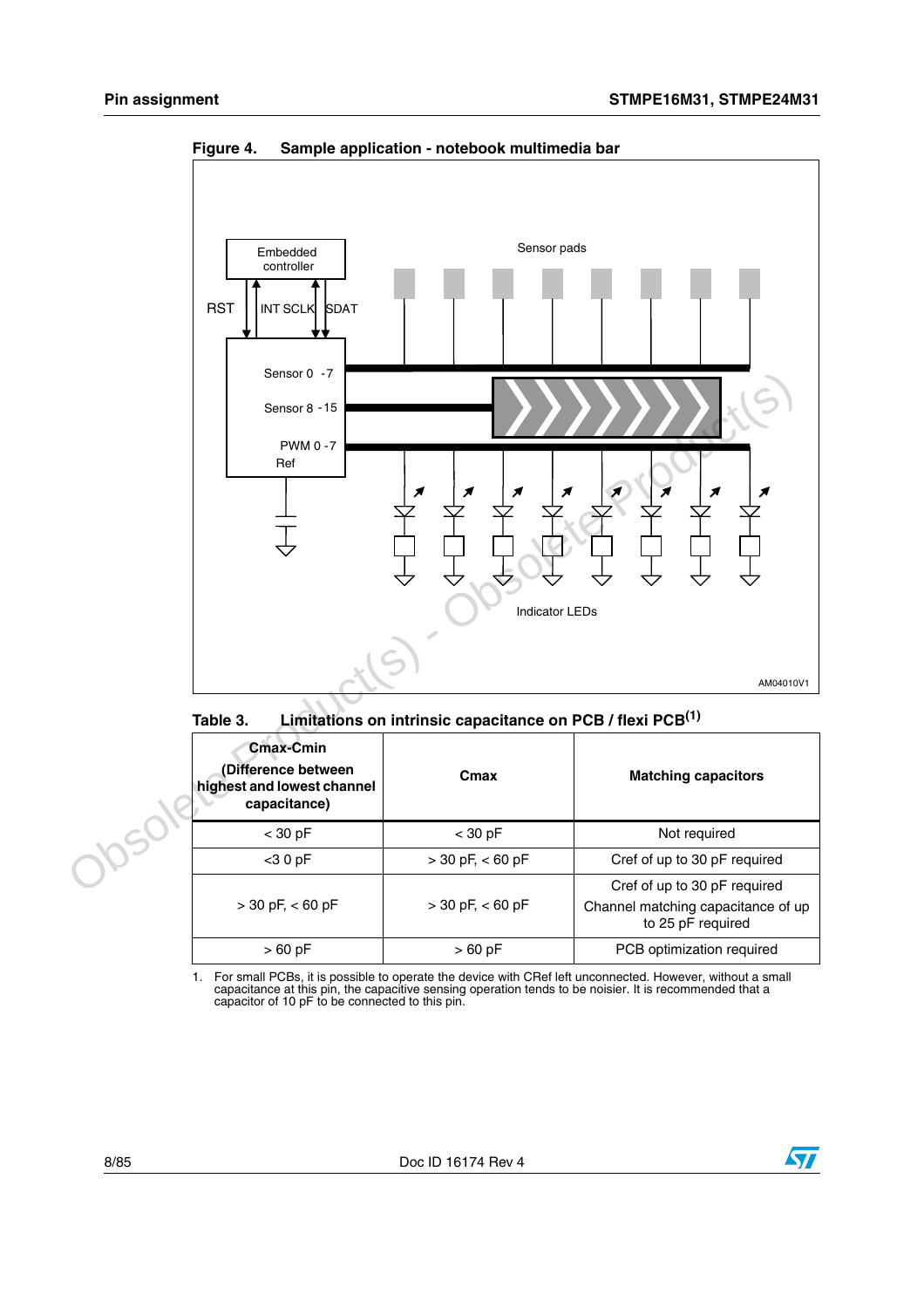#### <span id="page-8-0"></span>**1.1 Power scheme**

The STMPE24M31/16M31 is powered by a 2.7- 5.5 V supply. An internal voltage regulator regulates this supply into 1.8 V for core operation. It is recommended to connect a 1  $\mu$ F capacitor at  $V_{CC}$  pin for filtering purpose. The  $V_{IO}$  powers all GPIOs directly, if any LED driving is required on the GPIO, the  $V_{1O}$  should be at least 3.3 V.





### <span id="page-8-1"></span>**1.2 Power states**

The STMPE24M31/16M31 operate in 3 states. *Table 4* illustrates the capability of the device in each of the power states. Obsolete Production

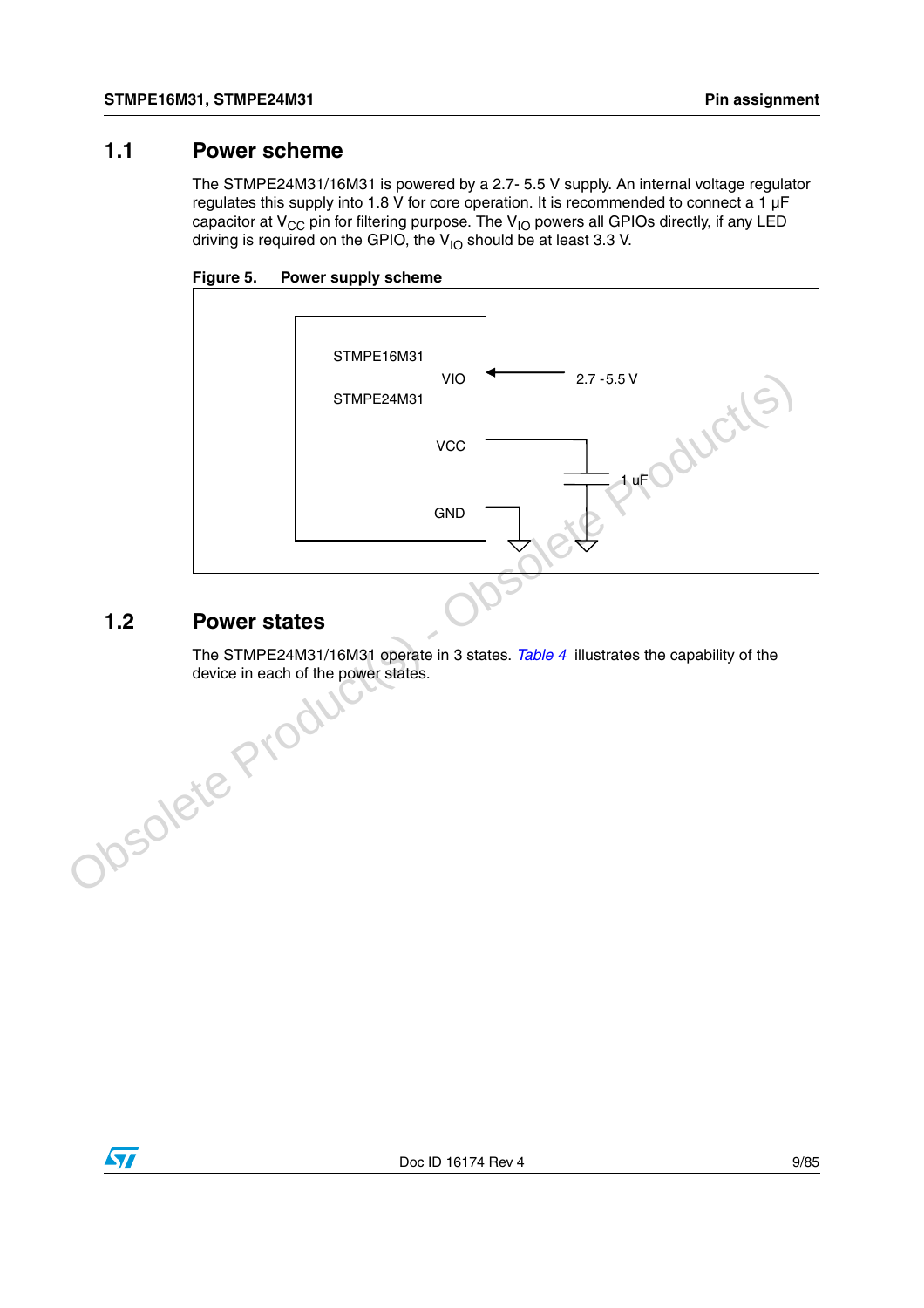



1. STMPExxM31 remains in active mode when PWM is running.

#### **Table 4. Functions available in each power state**

|                    | <b>Hibernate</b> | <b>Sleep</b>      | <b>Active</b> |
|--------------------|------------------|-------------------|---------------|
| $l^2C$             | Yes              | Yes               | Yes           |
| <b>GPIO</b> hotkey | Yes              | Yes               | Yes           |
| <b>PWM</b>         | No               | Yes               | Yes           |
| Capacitive sensing | No               | Slow              | Yes           |
| Ratio engine       | No               | No <sup>(1)</sup> | Yes           |

1. When the ratio engine is enabled, device transitions to active state whenever a touch on the slider/wheel is detected, even if it was previously in sleep mode.

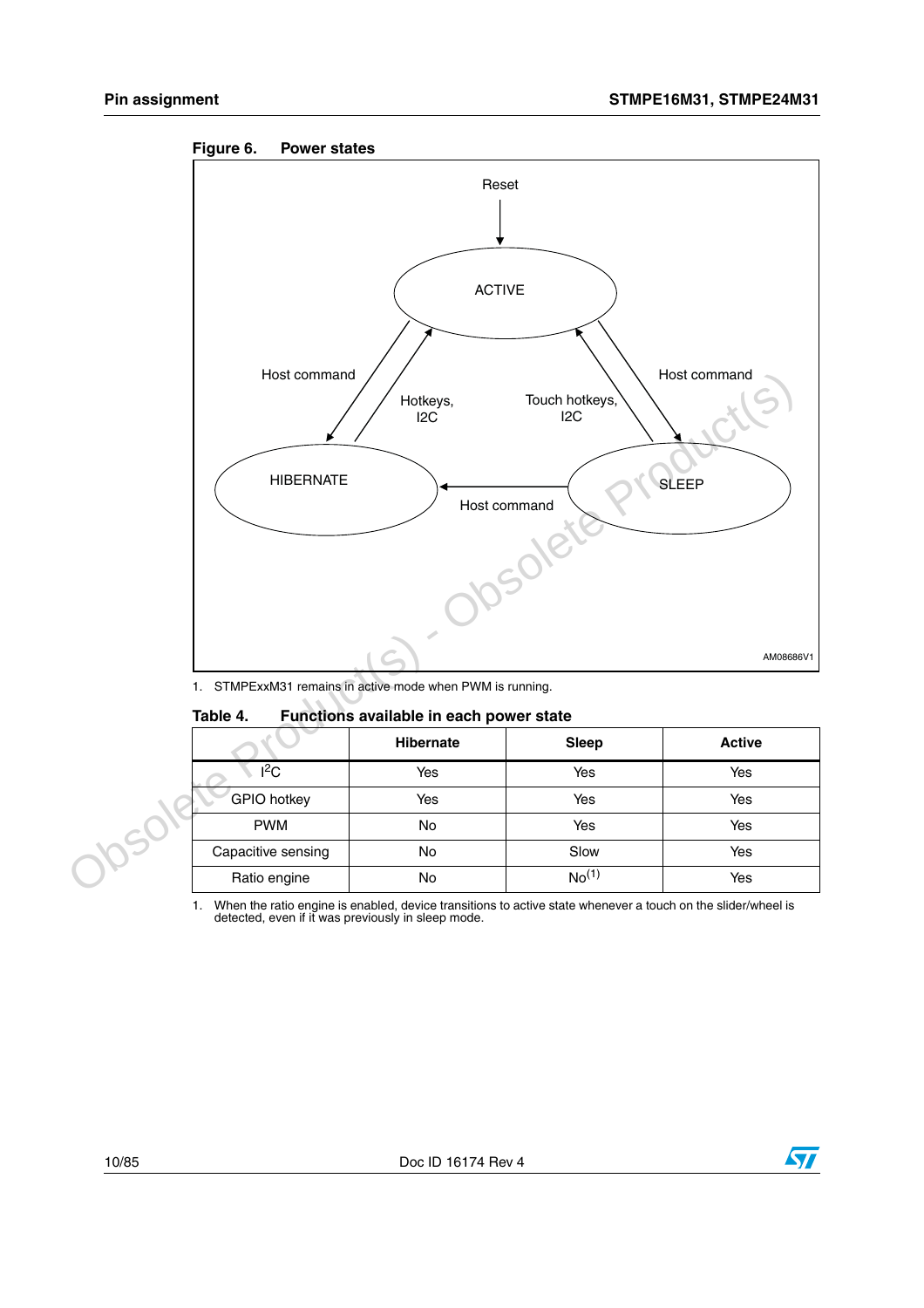## <span id="page-10-0"></span>**2 I2C interface module**

The STMPE24M31/16M31 has 2 physical  $I^2C$  address pins, allowing 4 different  $I^2C$  address settings.

| Table 5. | I <sup>2</sup> C address pins |  |
|----------|-------------------------------|--|
|----------|-------------------------------|--|

| <b>Address 1</b> | <b>Address 0</b> | $I2C$ address |
|------------------|------------------|---------------|
|                  |                  | 0x58          |
|                  |                  | 0x59          |
|                  |                  | 0x5A          |
|                  |                  | 0x5B          |

The features that are supported by the  $I^2C$  interface module are the following ones:

- $-$  I<sup>2</sup>C slave device
- Operates at  $V_{CC}$  (tolerant to 3.3 V signaling)
- Compliant to Philips  $I^2C$  specification version 2.1
- Supports standard (up to 100 kbps) and fast (up to 400 kbps) modes
- 7-bit and 10-bit device addressing modes
- General call
- Start/restart/stop

The features that are not supported are:

- Hardware general call
- CBUS compatibility
- High-speed (3.4 Mbps) mode

## <span id="page-10-1"></span>**2.1 Device operation**

#### **Start condition**

A Start condition is identified by a falling edge of SDA while SCL is stable at high state. A Start condition must precede any data/command transfer. The device continuously monitors for a Start condition and does not respond to any transaction unless one is encountered. The features that are supported by the I<sup>2</sup>C interface module are the following ones:<br>
The features that are supported by the I<sup>2</sup>C interface module are the following ones:<br>
- Colerates at V<sub>CC</sub> (tolerant to 3.3 V signalin

#### **Stop condition**

A Stop condition is identified by a rising edge of SDA while SCL is stable at high state. A Stop condition terminates the communication between the slave device and bus master. A read command that is followed by NoAck can be followed by a Stop condition to force the slave device into idle mode. When the slave device is in idle mode, it is ready to receive the next  $I^2C$  transaction. A Stop condition at the end of a write command stops the write operation to registers.

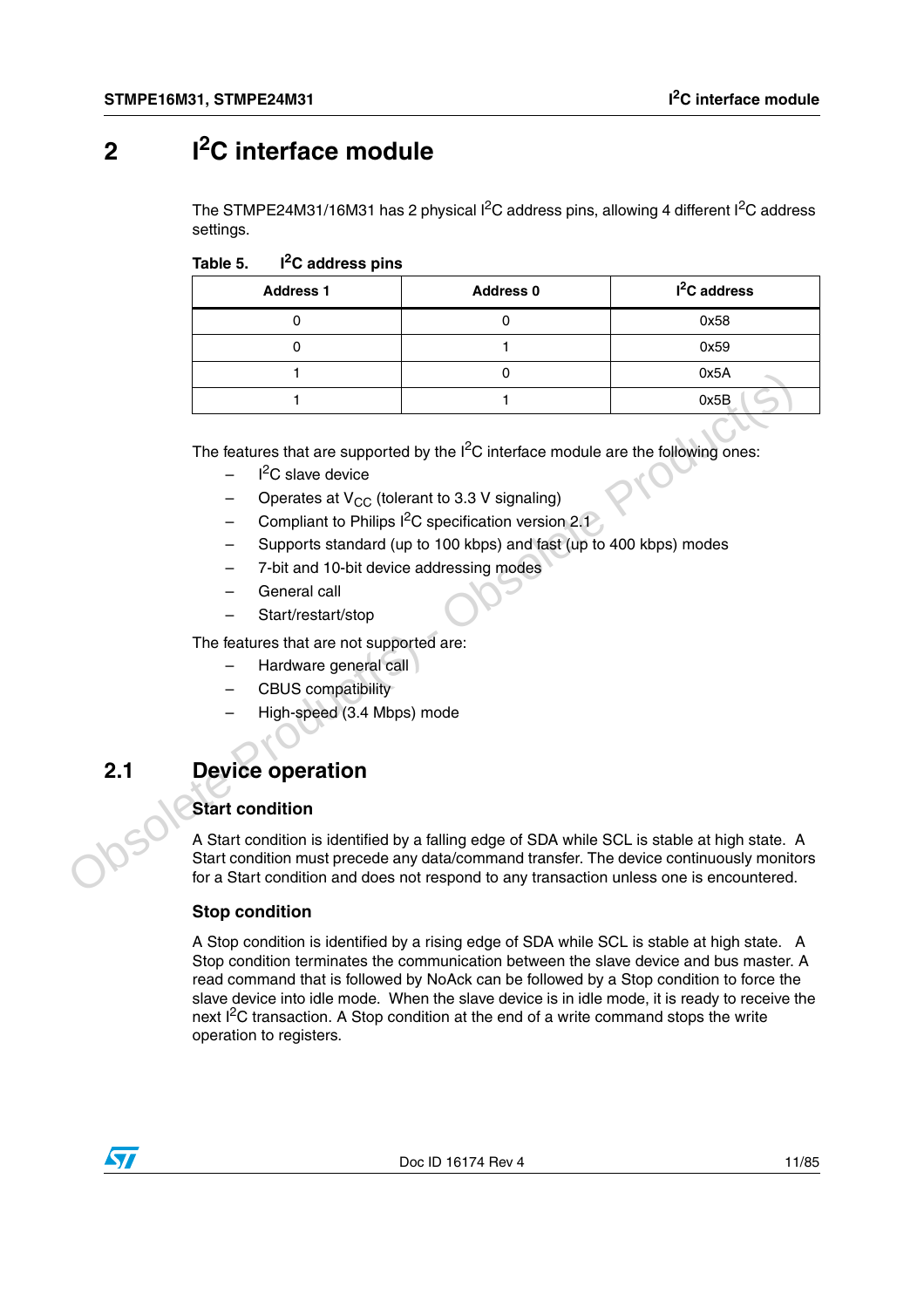#### **Acknowledge bit (ACK)**

The acknowledge bit is used to indicate a successful byte transfer. The bus transmitter releases the SDA after sending eight bits of data. During the ninth bit, the receiver pulls the SDA low to acknowledge the receipt of the eight bits of data. The receiver may leave the SDA in high state if it would to *not* acknowledge the receipt of the data.

#### **Data input**

The device samples the data input on SDA on the rising edge of the SCL. The SDA signal must be stable during the rising edge of SCL and the SDA signal must change only when SCL is driven low.

#### **Memory addressing**

|  | <b>Memory addressing</b>                                                                                                                                                                                                                                                                                                                                                                           |                                         |                                                                                                                                            |  |  |
|--|----------------------------------------------------------------------------------------------------------------------------------------------------------------------------------------------------------------------------------------------------------------------------------------------------------------------------------------------------------------------------------------------------|-----------------------------------------|--------------------------------------------------------------------------------------------------------------------------------------------|--|--|
|  | For the bus master to communicate to the slave device, the bus master must initiate a Start<br>condition and be followed by the slave device address. Accompanying the slave device<br>address, there is a Read/ $\overline{W}$ bit (R/ $\overline{W}$ ). The bit is set to 1 for Read and 0 for Write operation.                                                                                  |                                         |                                                                                                                                            |  |  |
|  | If a match occurs on the slave device address, the corresponding device gives an<br>acknowledgement on the SDA during the 9 <sup>th</sup> bit time. If there is no match, it deselects itself<br>from the bus by not responding to the transaction. The register memory map of the device is<br>8-bit address width. Therefore, the maximum number of register is 256 registers of 8-bit<br>width. |                                         |                                                                                                                                            |  |  |
|  |                                                                                                                                                                                                                                                                                                                                                                                                    |                                         | Table 6 illustrates the device operating modes that are supported.                                                                         |  |  |
|  | Table 6.<br><b>Device operation modes</b>                                                                                                                                                                                                                                                                                                                                                          |                                         |                                                                                                                                            |  |  |
|  | <b>Mode</b>                                                                                                                                                                                                                                                                                                                                                                                        | <b>Bytes</b><br><b>Initial sequence</b> |                                                                                                                                            |  |  |
|  |                                                                                                                                                                                                                                                                                                                                                                                                    | START, Device Address, R/W              |                                                                                                                                            |  |  |
|  |                                                                                                                                                                                                                                                                                                                                                                                                    |                                         | =0, Base register Address to be read                                                                                                       |  |  |
|  |                                                                                                                                                                                                                                                                                                                                                                                                    |                                         | ReSTART, Device Address, R/W                                                                                                               |  |  |
|  | Read                                                                                                                                                                                                                                                                                                                                                                                               | $\geq$ 1                                | =1, Data Read, STOP                                                                                                                        |  |  |
|  |                                                                                                                                                                                                                                                                                                                                                                                                    |                                         | If no STOP is issued, the Data Read can be continuously<br>preformed. The address is automatically incremented on<br>subsequent data read. |  |  |
|  |                                                                                                                                                                                                                                                                                                                                                                                                    |                                         | START, Device Address, R/W                                                                                                                 |  |  |
|  |                                                                                                                                                                                                                                                                                                                                                                                                    |                                         | $=$ 0. Register Address to be written, Data Write, STOP                                                                                    |  |  |
|  | Write                                                                                                                                                                                                                                                                                                                                                                                              | $\geq$ 1                                | If no STOP is issued, the Data Write can be continuously<br>performed. The address is automatically incremented on<br>subsequent write.    |  |  |

**Table 6. Device operation modes**



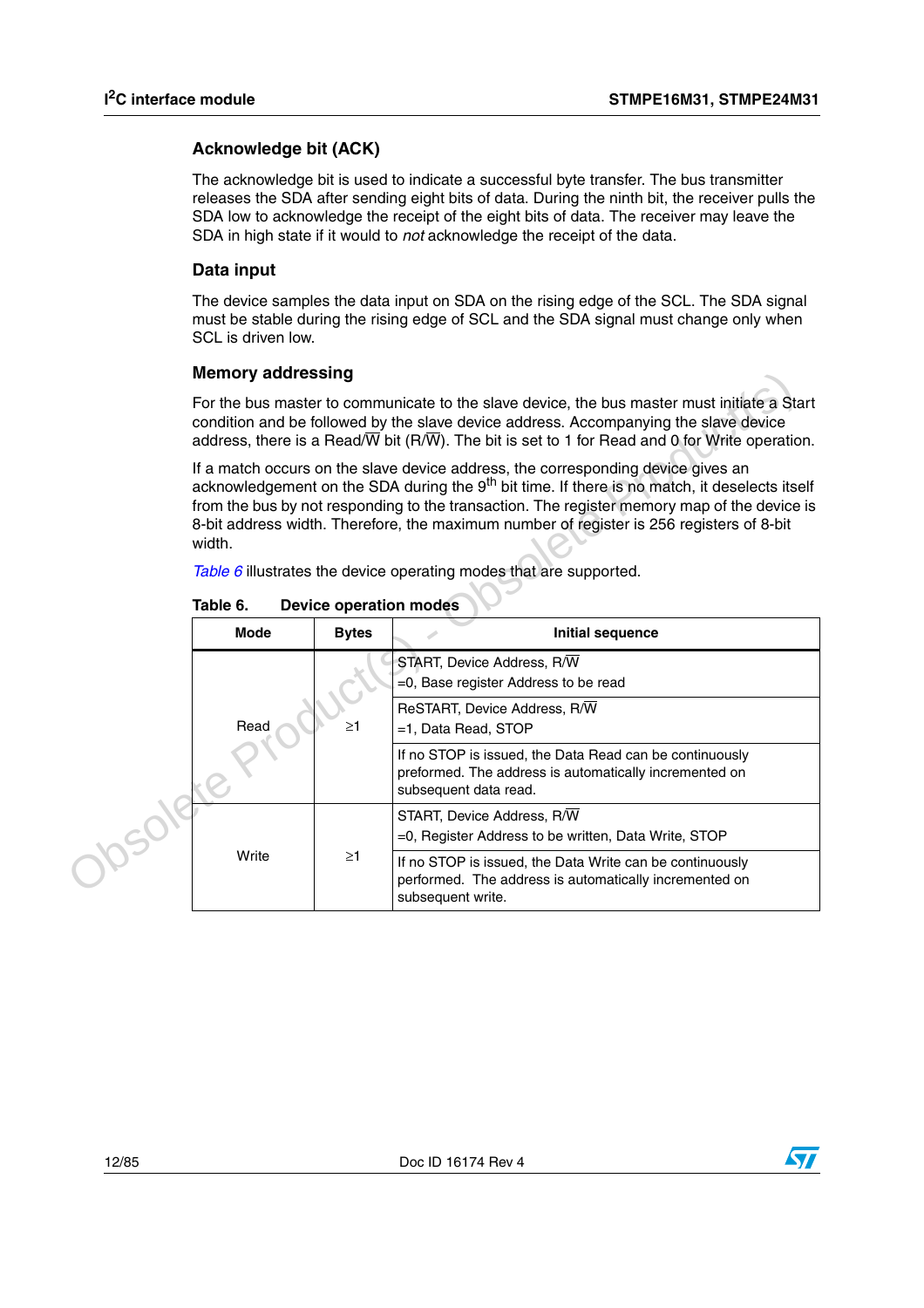

**Figure 7. Read and write modes (random and sequential)**

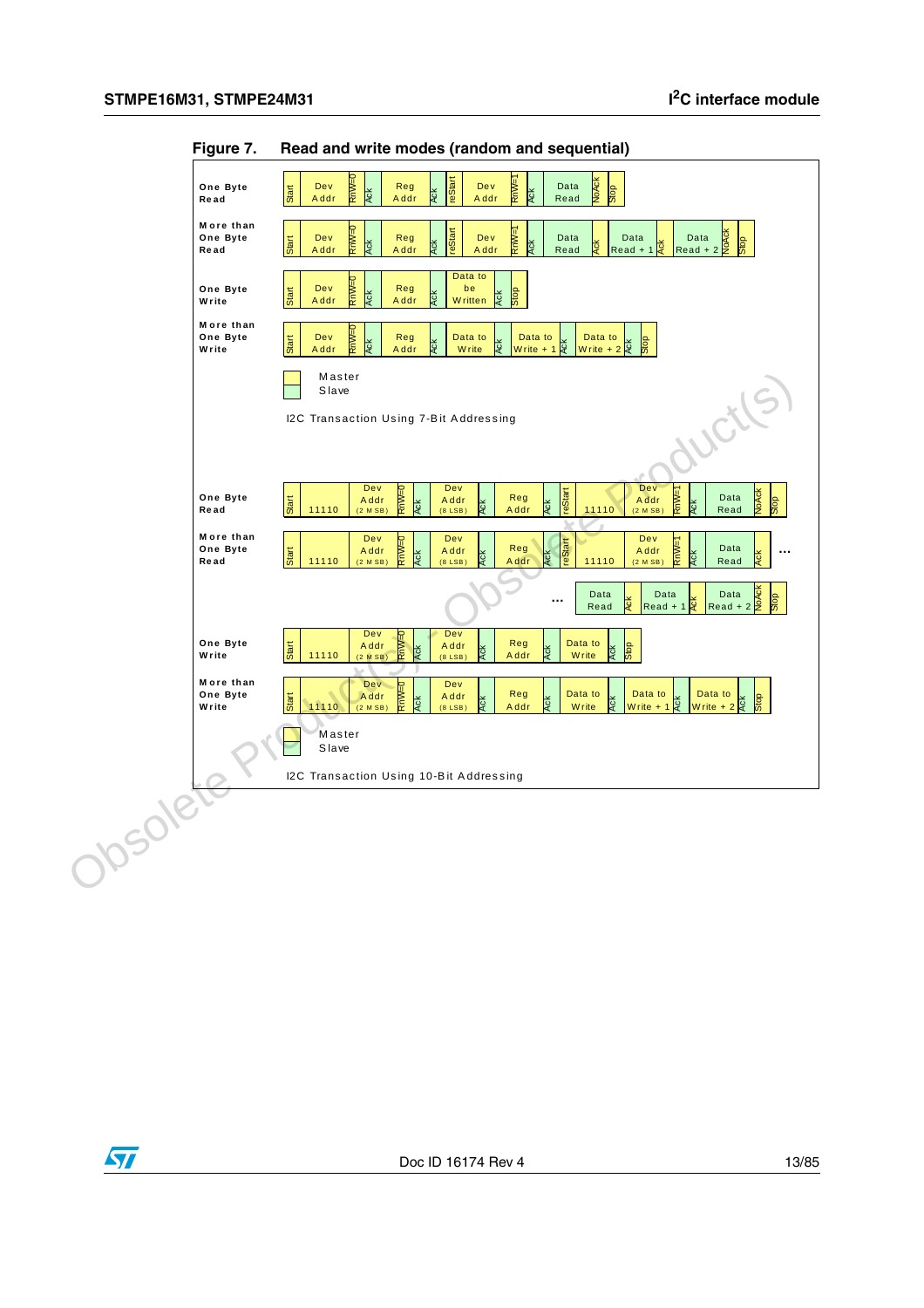

**Figure 8. Flow diagram for read and write modes**



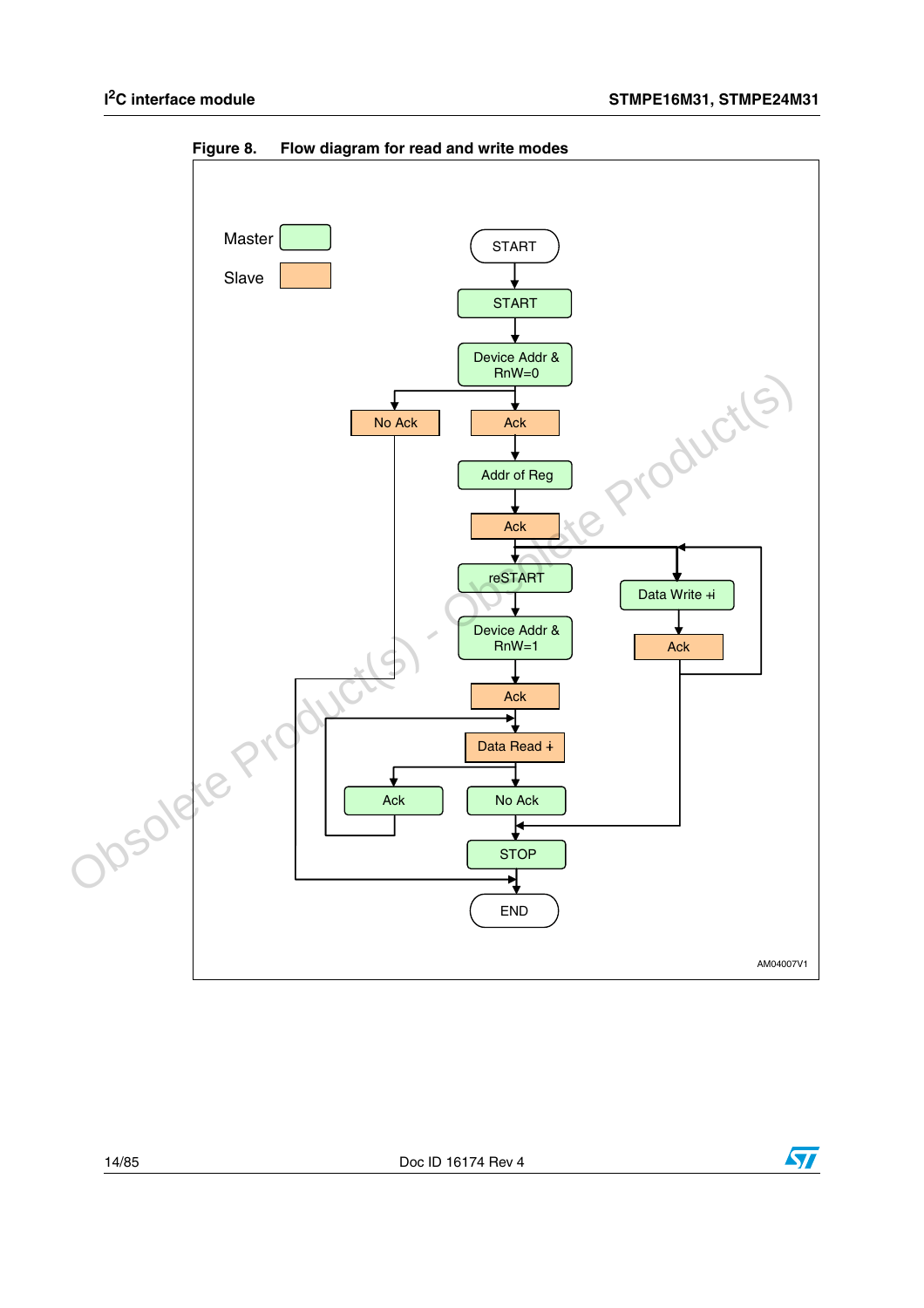## <span id="page-14-0"></span>**3 Read operations**

#### **Read operations for one or more bytes**

A write is first performed to load the base register address into the address counter but without sending a Stop condition. Then, the bus master sends a reStart condition and repeats the Device Address with the R/ $\overline{W}$  bit set to 1. The slave device acknowledges and outputs the content of the addressed byte. If no more data is to be read, the bus master must not acknowledge the byte and terminates the transfer with a Stop condition.

If the bus master acknowledges the data byte, then it can continue to perform the data reading. To terminate the stream of data byte, the bus master must not acknowledge the last output byte and follow by a Stop condition. The data fetched are from consecutive addresses. After the last memory address, the Address Counter 'rolls-over' and the device continue to output data from the memory address of 0x00.

#### **Acknowledgement in read operation**

For the above read command, the slave device waits, after each byte read, for an acknowledgement during the 9th bit time. If the bus master does not drive the SDA to low state (no acknowledgement by the master), then the slave device terminates and switches back to its idle mode, waiting for the next command.output byte and follow by a Stop condition. The data fetched are from consecutive<br>addresses. After the last memory address, the Address Counter 'rolls-over' and the device<br>continue to output data from the memory address of

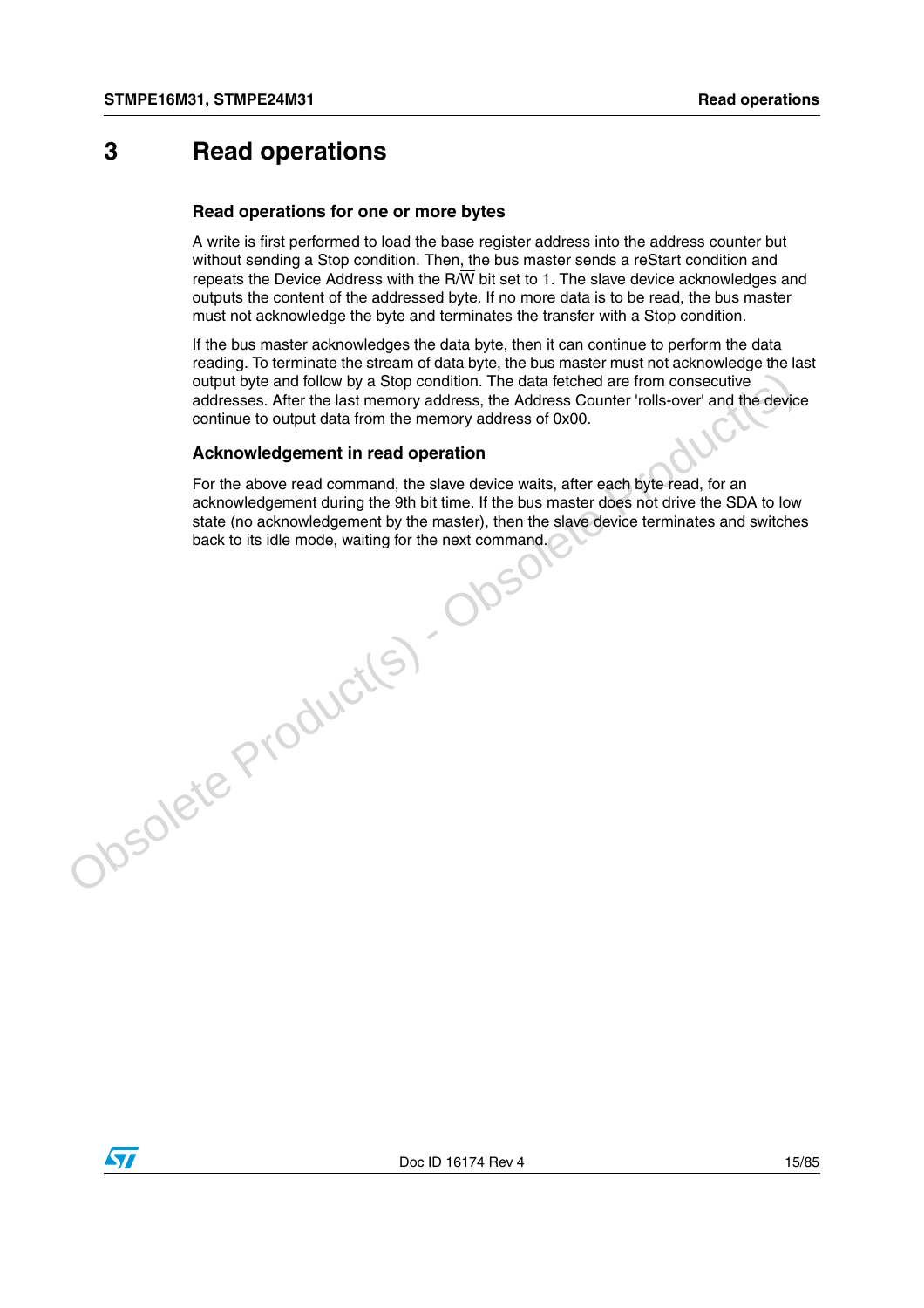## <span id="page-15-0"></span>**4 Write operations**

### <span id="page-15-1"></span>**4.1 Write operations for one or more bytes**

A write is first performed to load the base register address into the Address Counter without sending a Stop condition. After the bus master receives an acknowledgement from the slave device, it may start to send a data byte to the register (pointed by the Address Counter). The slave device again acknowledges and the bus master terminates the transfer with a Stop condition.

If the bus master would like to continue to write more data, it can just continue write operation without issuing the Stop condition. After the bus master writes the last data byte and the slave device acknowledges the receipt of the last data, the bus master may terminate the write operation by sending a Stop condition. When the Address Counter epideman who discussion by sending a Stop condition. When the Additional conditions were the last memory address, it 'rolls-over' on the next data byte write.<br>The Additional of the next data byte write. Configuration by se

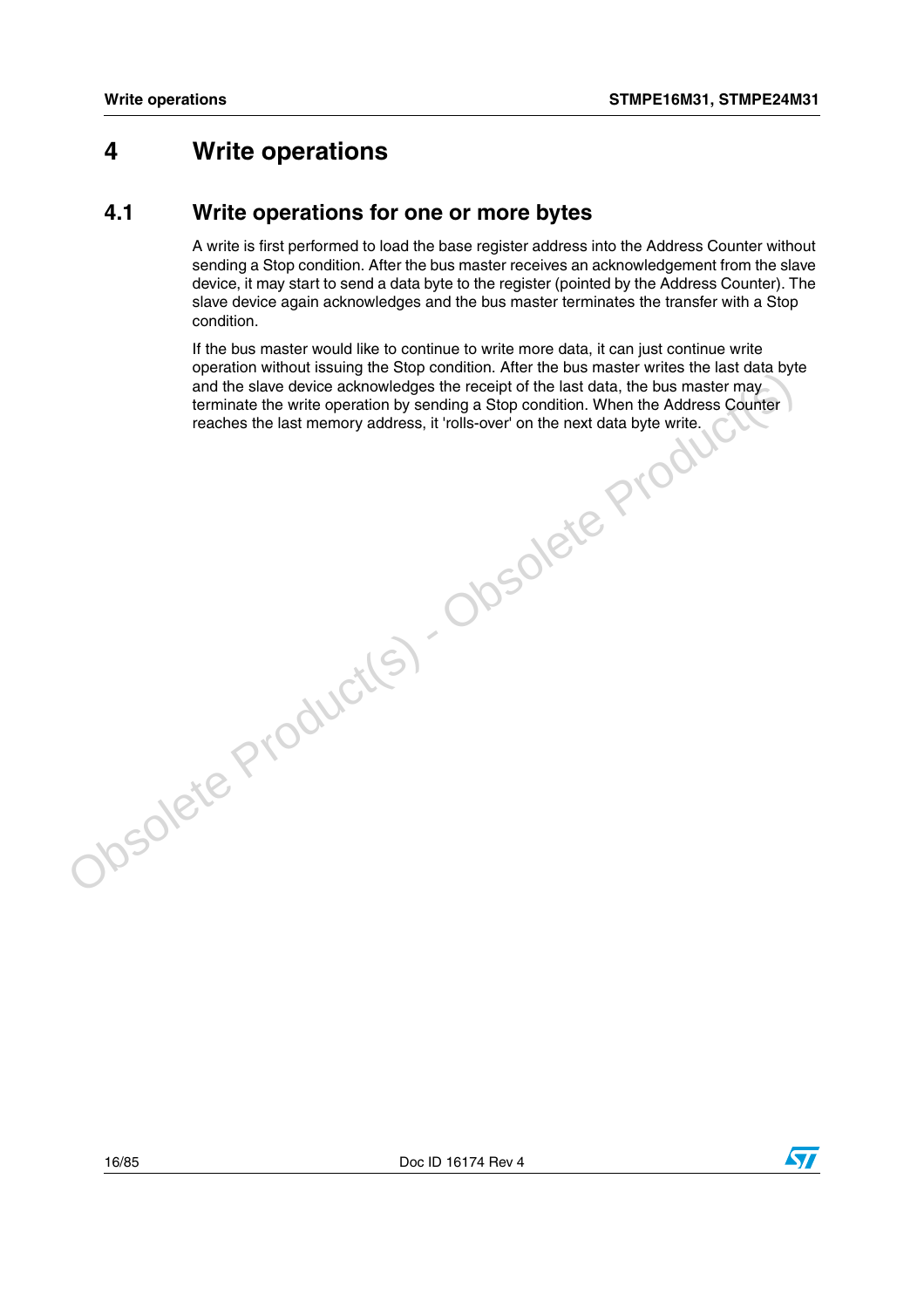## <span id="page-16-0"></span>**5 General call address**

A general call address is a transaction with the slave address of 0x00 and R/ $\overline{W}$  = 0. When a general call address is made, the GPIO expander responds to this transaction with an acknowledgement and behaves as a slave-receiver mode. The meaning of a general call address is defined in the second byte sent by the master-transmitter.

| $R/\overline{W}$ | <b>Second byte</b><br>value | <b>Definition</b>                                                                                                                                                              |
|------------------|-----------------------------|--------------------------------------------------------------------------------------------------------------------------------------------------------------------------------|
|                  | 0x06                        | 2-byte transaction in which the second byte tells the slave device to<br>perform a soft reset and write (or latch in) the 2-bit programmable part of<br>the slave address.     |
| n                | 0x04                        | 2-byte transaction in which the second byte tells the slave device not to<br>perform a soft reset and write (or latch in) the 2-bit programmable part of<br>the slave address. |
|                  | 0x00                        | Not allowed as second byte.                                                                                                                                                    |

| Table 7. | Definition of the second byte of the $I2C$ transaction |  |
|----------|--------------------------------------------------------|--|
|----------|--------------------------------------------------------|--|

*Note: All other second byte values will be ignored.*

*Note: Please allow a gap of approximately 2 µs gap before the next I2C transaction after the General Call of 0x04 or 0x06.* Obsolete Product(s) - Obsolete Product(s)

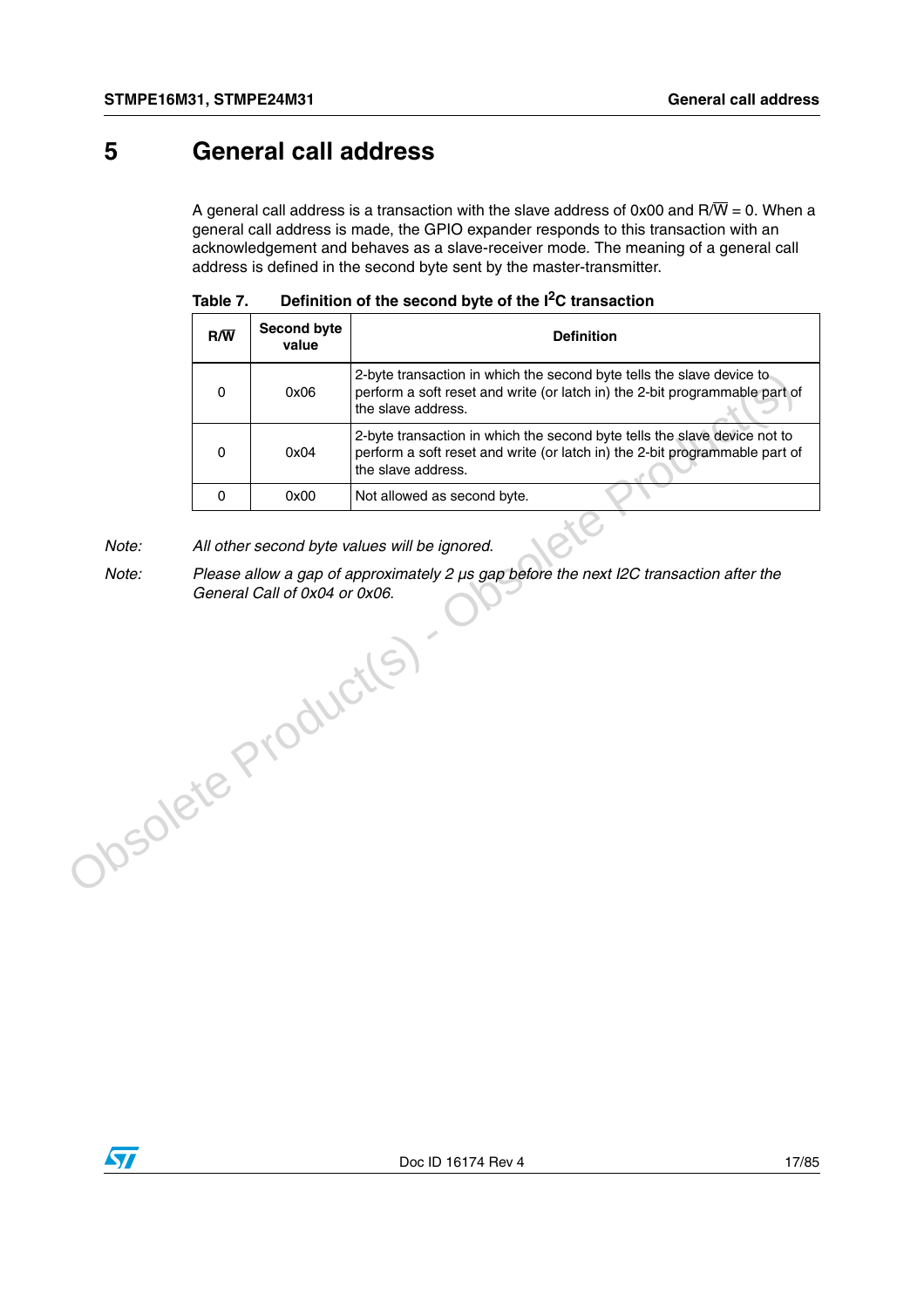## <span id="page-17-0"></span>**6 Register map and function description**

This section lists and describes the registers of the STMPE16M31 and STMPE24M31 devices, starting with a register map and then provides detailed descriptions of register types.

|        | <b>Address</b> | <b>Register name</b> | <b>Reset value</b> | $I^2C$    | <b>Register function</b>                                                       |
|--------|----------------|----------------------|--------------------|-----------|--------------------------------------------------------------------------------|
|        | 0x00           | CHIP_ID              | 0x2431             | R         | CHIP identification number<br>MSB: 0x24, LSB: 0x31                             |
|        | 0x02           | ID_VER               | 0x03               | R         | Version of device<br>Engineering samples:<br>0x01, 0x02<br>Final silicon: 0x03 |
|        | 0x03           | SYSCON-1             | 0x00               | <b>RW</b> | General system control                                                         |
|        | 0x04           | SYSCON-2             | 0xFE               | <b>RW</b> | Sensor and PWM clock divider                                                   |
|        | 0x06           | INT_CTRL             | 0x00               | <b>RW</b> | Interrupt control                                                              |
|        | 0x08           | INT_STA              | 0x00               | <b>RW</b> | Interrupt status                                                               |
|        | 0x09           | INT_EN               | 0x00               | <b>RW</b> | Interrupt enable                                                               |
|        | 0x0A           | GPIO_INT_STA         | 0x0000             | <b>RW</b> | Interrupt status GPIO                                                          |
|        | 0x0C           | GPIO_INT_EN          | 0x0000             | RW        | Interrupt enable GPIO                                                          |
|        | 0x0E           | PWM_INT_STA          | 0x00               | RW        | Interrupt status PWM                                                           |
|        | 0x0F           | PWM_INT_EN           | 0x00               | <b>RW</b> | Interrupt enable PWM                                                           |
|        | 0x10           | GPIO_DIR             | 0x0000             | RW        | GPIO direction setting                                                         |
|        | 0x12           | GPIO_MP_STA          | 0x0000             | R         | GPIO pin state monitor                                                         |
|        | 0x14           | GPIO_SET_PIN         | 0x0000             | <b>RW</b> | GPIO set pin state                                                             |
|        | 0x16           | GPIO_ALT_FUN         | 0x0000             | RW        | GPIO alternate function                                                        |
|        | 0x20           | GPIO 0 PWM CFG       | 0x00               | <b>RW</b> | Configures PWM output of<br>GPIO-0                                             |
| Josola | 0x21           | GPIO_1_PWM_CFG       | 0x00               | <b>RW</b> | Configures PWM output of<br>GPIO-1                                             |
|        | 0x22           | GPIO_2_PWM_CFG       | 0x00               | <b>RW</b> | Configures PWM output of<br>GPIO-2                                             |
|        | 0x23           | GPIO_3_PWM_CFG       | 0x00               | <b>RW</b> | Configures PWM output of<br>GPIO-3                                             |
|        | 0x24           | GPIO_4_PWM_CFG       | 0x00               | RW        | Configures PWM output of<br>GPIO-4                                             |
|        | 0x25           | GPIO_5_PWM_CFG       | 0x00               | <b>RW</b> | Configures PWM output of<br>GPIO-5                                             |
|        | 0x26           | GPIO_6_PWM_CFG       | 0x00               | <b>RW</b> | Configures PWM output of<br>GPIO-6                                             |

| Table 8. | <b>Register map</b> |  |
|----------|---------------------|--|
|          |                     |  |

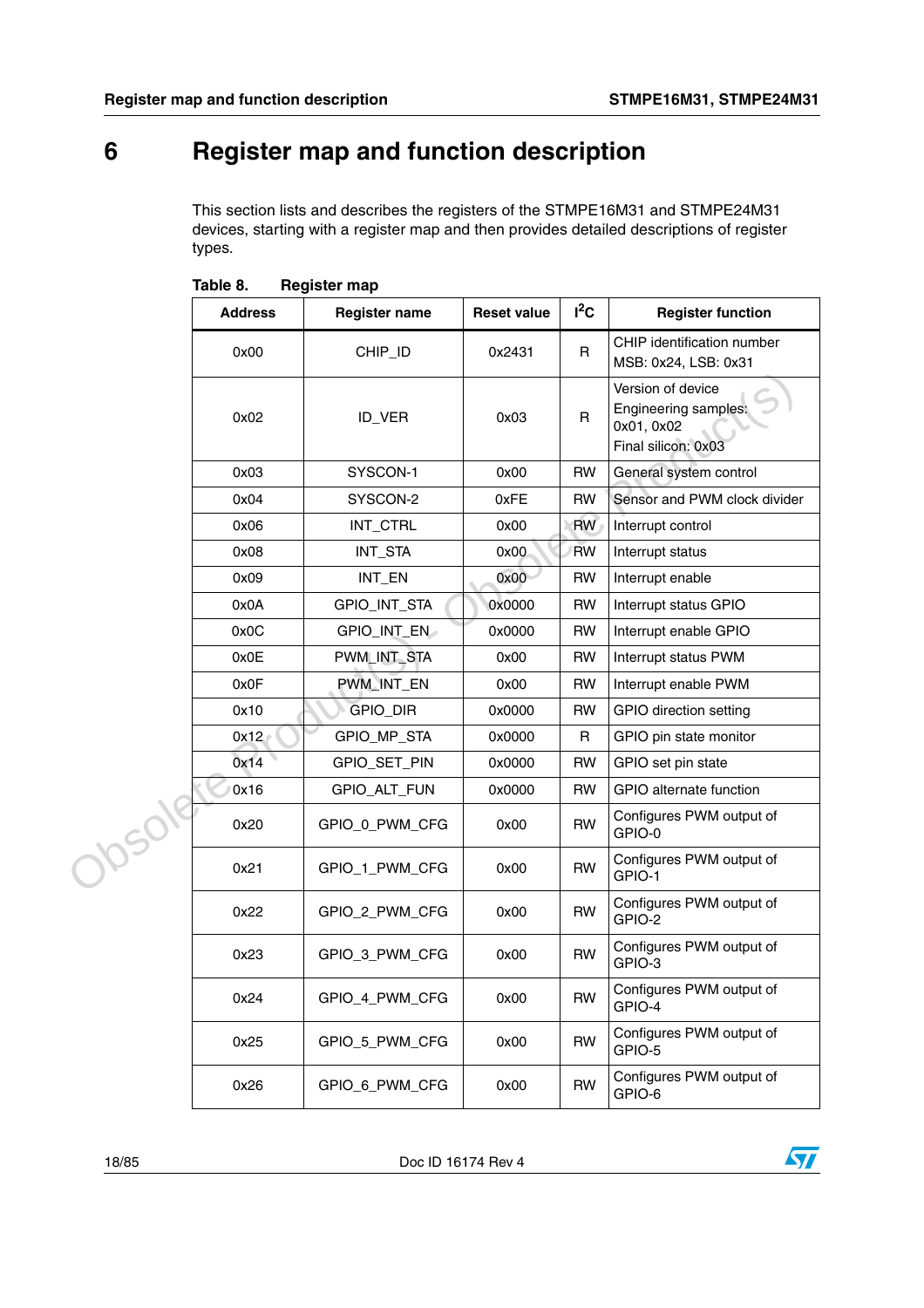**Table 8. Register map (continued)**

|  | <b>Address</b> | <b>Register name</b> | <b>Reset value</b> | $I^2C$    | <b>Register function</b>                   |
|--|----------------|----------------------|--------------------|-----------|--------------------------------------------|
|  | 0x27           | GPIO_7_PWM_CFG       | 0x00               | <b>RW</b> | Configures PWM output of<br>GPIO-7         |
|  | 0x28           | GPIO 8 PWM CFG       | 0x00               | <b>RW</b> | Configures PWM output of<br>GPIO-8         |
|  | 0x29           | GPIO_9_PWM_CFG       | 0x00               | <b>RW</b> | Configures PWM output of<br>GPIO-9         |
|  | 0x2A           | GPIO_10_PWM_CFG      | 0x00               | <b>RW</b> | Configures PWM output of<br><b>GPIO-10</b> |
|  | 0x2B           | GPIO_11_PWM_CFG      | 0x00               | <b>RW</b> | Configures PWM output of<br>GPIO-11        |
|  | 0x2C           | GPIO_12_PWM_CFG      | 0x00               | <b>RW</b> | Configures PWM output of<br>GPIO-12        |
|  | 0x2D           | GPIO_13_PWM_CFG      | 0x00               | <b>RW</b> | Configures PWM output of<br>GPIO-13        |
|  | 0x2E           | GPIO_14_PWM_CFG      | 0x00               | <b>RW</b> | Configures PWM output of<br>GPIO-14        |
|  | 0x2F           | GPIO_15_PWM_CFG      | 0x00               | <b>RW</b> | Configures PWM output of<br>GPIO-15        |
|  | 0x30           | PWM_MASTER_EN        | 0x00               | <b>RW</b> | PWM master enable                          |
|  | 0x40           | PWM_0_SET            | 0x00               | <b>RW</b> | PWM0 setup                                 |
|  | 0x41           | PWM_0_CTRL           | 0x00               | <b>RW</b> | PWM0 control                               |
|  | 0x42           | PWM_0_RAMP_RATE      | 0x00               | <b>RW</b> | PWM0 ramp rate                             |
|  | 0x43           | PWM_0_TRIG           | 0x00               | <b>RW</b> | PWM0 trigger                               |
|  | 0x44           | PWM_1_SET            | 0x00               | <b>RW</b> | PWM1 setup                                 |
|  | 0x45           | PWM_1_CTRL           | 0x00               | <b>RW</b> | PWM1 control                               |
|  | 0x46           | PWM_1_RAMP_RATE      | 0x00               | <b>RW</b> | PWM1 ramp rate                             |
|  | 0x47           | PWM_1_TRIG           | 0x00               | <b>RW</b> | PWM1 trigger                               |
|  | 0x48           | PWM_2_SET            | 0x00               | <b>RW</b> | PWM2 setup                                 |
|  | 0x49           | PWM_2_CTRL           | 0x00               | RW        | PWM2 control                               |
|  | 0x4A           | PWM_2_RAMP_RATE      | 0x00               | <b>RW</b> | PWM2 ramp rate                             |
|  | 0x4B           | PWM_2_TRIG           | 0x00               | <b>RW</b> | PWM2 trigger                               |
|  | 0x4C           | PWM_3_SET            | 0x00               | <b>RW</b> | PWM3 setup                                 |
|  | 0x4D           | PWM_3_CTRL           | 0x00               | <b>RW</b> | PWM3 control                               |
|  | 0x4E           | PWM_3_RAMP_RATE      | 0x00               | <b>RW</b> | PWM3 ramp rate                             |
|  | 0x4F           | PWM_3_TRIG           | 0x00               | <b>RW</b> | PWM3 trigger                               |
|  | 0x50           | PWM_4_SET            | 0x00               | <b>RW</b> | PWM4 setup                                 |
|  | 0x51           | PWM_4_CTRL           | 0x00               | <b>RW</b> | PWM4 control                               |
|  | 0x52           | PWM_4_RAMP_RATE      | 0x00               | RW        | PWM4 ramp rate                             |

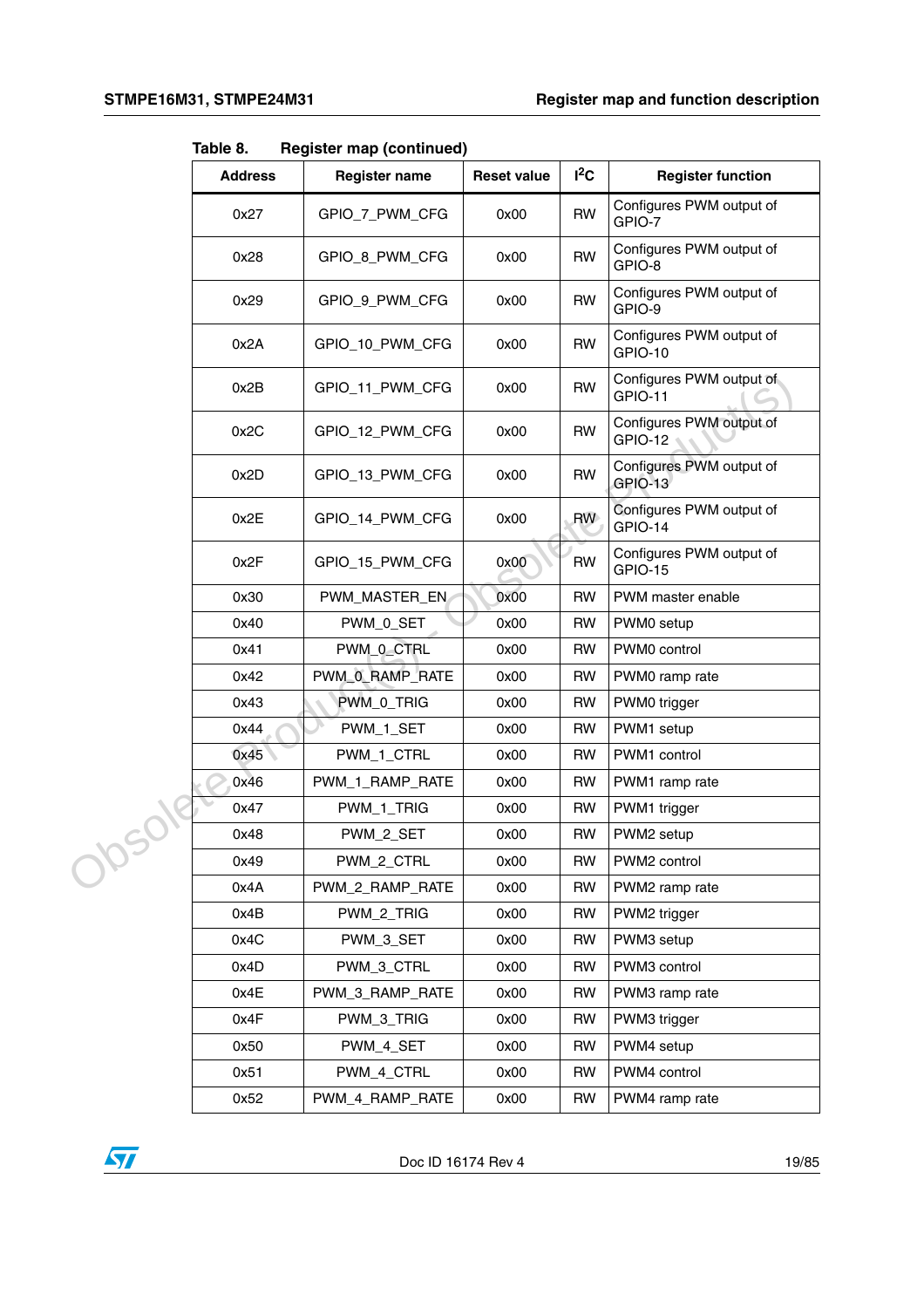|     | <b>Address</b> | <b>Register name</b>    | <b>Reset value</b> | $I^2C$    | <b>Register function</b>                                                                                                                                                                                          |
|-----|----------------|-------------------------|--------------------|-----------|-------------------------------------------------------------------------------------------------------------------------------------------------------------------------------------------------------------------|
|     | 0x53           | PWM_4_TRIG              | 0x00               | <b>RW</b> | PWM4 trigger                                                                                                                                                                                                      |
|     | 0x54           | PWM_5_SET               | 0x00               | <b>RW</b> | PWM5 setup                                                                                                                                                                                                        |
|     | 0x55           | PWM_5_CTRL              | 0x00               | <b>RW</b> | PWM5 control                                                                                                                                                                                                      |
|     | 0x56           | PWM_5_RAMP_RATE         | 0x00               | <b>RW</b> | PWM5 ramp rate                                                                                                                                                                                                    |
|     | 0x57           | PWM_5_TRIG              | 0x00               | <b>RW</b> | PWM5 trigger                                                                                                                                                                                                      |
|     | 0x58           | PWM_6_SET               | 0x00               | <b>RW</b> | PWM6 setup                                                                                                                                                                                                        |
|     | 0x59           | PWM_6_CTRL              | 0x00               | <b>RW</b> | PWM6 control                                                                                                                                                                                                      |
|     | 0x5A           | PWM_6_RAMP_RATE         | 0x00               | <b>RW</b> | PWM6 ramp rate<br>a.                                                                                                                                                                                              |
|     | 0x5B           | PWM_6_TRIG              | 0x00               | <b>RW</b> | PWM6 trigger                                                                                                                                                                                                      |
|     | 0x5C           | PWM_7_SET               | 0x00               | <b>RW</b> | PWM7 setup                                                                                                                                                                                                        |
|     | 0x5D           | PWM_7_CTRL              | 0x00               | <b>RW</b> | PWM7 control                                                                                                                                                                                                      |
|     | 0x5E           | PWM_7_RAMP_RATE         | 0x00               | <b>RW</b> | PWM7 ramp rate                                                                                                                                                                                                    |
|     | 0x5F           | PWM_7_TRIG              | 0x00               | <b>RW</b> | PWM7 trigger                                                                                                                                                                                                      |
|     | 0x70           | CAP_SEN_CTRL            | 0x00               | <b>RW</b> | Capacitive sensor control                                                                                                                                                                                         |
|     | 0x71           | RATIO_ENG_REPT_C<br>TRL | 0x00               | <b>RW</b> | Ratio engine report control<br>(only available in final silicon)                                                                                                                                                  |
|     | 0x72           | CH_SEL                  | 0x00000000         | <b>RW</b> | Selects active capacitive<br>channels                                                                                                                                                                             |
|     | 0x76           | CAL_INT                 | 0x00               | <b>RW</b> | 10ms - 64S calibration interval                                                                                                                                                                                   |
|     | 0x77           | CAL_MOD                 | 0x00               | <b>RW</b> | Selects calibration model                                                                                                                                                                                         |
|     | 0x78           | MAF_SET                 | 0x00               | <b>RW</b> | Control of median averaging<br>filter                                                                                                                                                                             |
| 218 | 0x7C           | DATA_TYPE               | 0x00               | <b>RW</b> | Selects type of data available in<br>channel data ports.<br>0x01: TVR<br>0x02: EVR<br>0x03: Channel delay<br>0x04: Impedance (13-bit)<br>0x05:Calibrated Impedance (13-<br>bit)<br>0x06:Locked impedance (13-bit) |
|     | 0x80           | RATIO_ENG_SET           | 0x00               | <b>RW</b> | General setup of ratio engine                                                                                                                                                                                     |
|     | 0x81           | RATIO_ENG_1_CFG         | 0x00               | <b>RW</b> | Configuration of ratio engine 1                                                                                                                                                                                   |
|     | 0x82           | RATIO_ENG_2_CFG         | 0x00               | <b>RW</b> | Configuration of ratio engine 2                                                                                                                                                                                   |
|     | 0x83           | RATIO_ENG_STA           | 0x00               | R         | Status of ratio engine                                                                                                                                                                                            |
|     | 0x84           | RATIO_ENG_1_DATA        | 0x000000           | R         | Output data of ratio engine 1                                                                                                                                                                                     |
|     | 0x87           | RATIO_ENG_2_DATA        | 0x000000           | R         | Output data of ratio engine 2                                                                                                                                                                                     |
|     | 0x90           | KEY_FILT_CTRL           | 0x00               |           | General key filter control                                                                                                                                                                                        |

**Table 8. Register map (continued)**

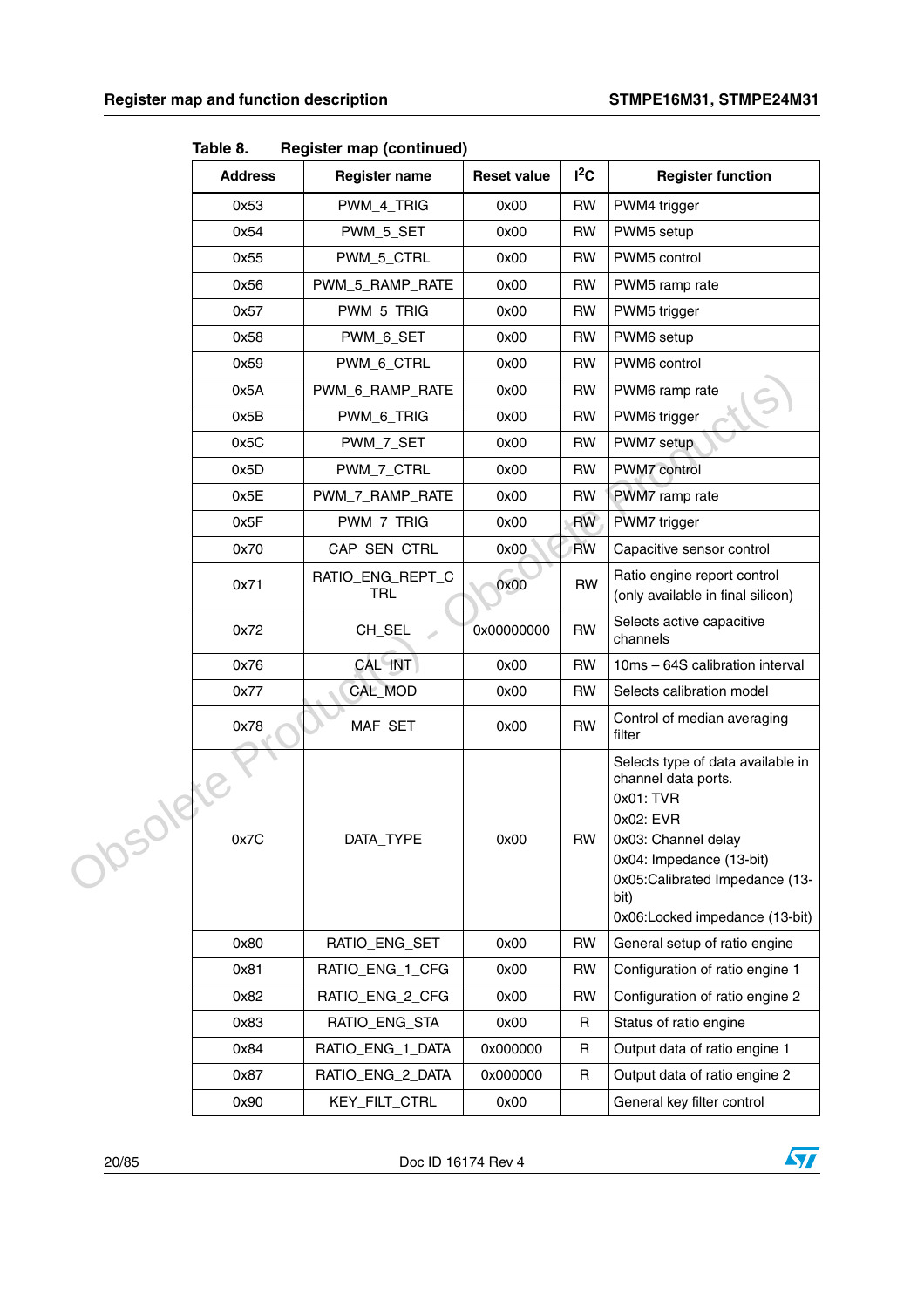|   | ιαυισ υ.<br>negister map (commuea) |                      | $I^2C$             |              |                                                   |
|---|------------------------------------|----------------------|--------------------|--------------|---------------------------------------------------|
|   | <b>Address</b>                     | <b>Register name</b> | <b>Reset value</b> |              | <b>Register function</b>                          |
|   | 0x92                               | KEY_FILT_GROUP-1     | 0x00000000         |              | Define channels included in key<br>filter group 1 |
|   | 0x96                               | KEY_FILT_GROUP-2     | 0x00000000         |              | Define channels included in key<br>filter group 2 |
|   | 0x9A                               | KEY_FILT_DATA        | 0x00000000         |              | Filtered touchkey data                            |
|   | 0xB4                               | TOUCH_DET            | 0x00000000         | $\mathsf{R}$ | Touch detection register<br>(real time)           |
|   | 0xC0                               | CH_DATA-0            | 0x0000             |              |                                                   |
|   | 0xC <sub>2</sub>                   | CH_DATA-1            | 0x0000             |              |                                                   |
|   | 0xC4                               | CH_DATA-2            | 0x0000             |              |                                                   |
|   | 0xC6                               | CH_DATA-3            | 0x0000             |              |                                                   |
|   | 0xC8                               | CH_DATA-4            | 0x0000             |              | roducts.                                          |
|   | 0xCA                               | CH_DATA-5            | 0x0000             |              |                                                   |
|   | 0xCC                               | CH_DATA-6            | 0x0000             |              |                                                   |
|   | 0xCE                               | CH_DATA-7            | 0x0000             |              |                                                   |
|   | 0xD0                               | CHDATA-8             | 0x0000             |              |                                                   |
|   | 0xD2                               | CH_DATA-9            | 0x0000             |              |                                                   |
|   | 0xD4                               | CH_DATA-10           | 0x0000             |              |                                                   |
|   | 0xD6                               | CH_DATA-11           | 0x0000             |              | Channel data according to data                    |
|   | 0xD8                               | CH_DATA-12           | 0x0000             |              | type setting                                      |
|   | 0xDA                               | CH_DATA-13           | 0x0000             |              |                                                   |
|   | 0xDC                               | CH_DATA-14           | 0x0000             |              |                                                   |
|   | 0xDE                               | CH_DATA-15           | 0x0000             |              |                                                   |
|   | 0xE0                               | CH_DATA-16           | 0x0000             |              |                                                   |
|   | 0xE2                               | CH_DATA-17           | 0x0000             |              |                                                   |
| ╰ | 0xE4                               | CH_DATA-18           | 0x0000             |              |                                                   |
|   | 0xE6                               | CH_DATA-19           | 0x0000             |              |                                                   |
|   | 0xE8                               | CH_DATA-20           | 0x0000             |              |                                                   |
|   | 0xEA                               | CH_DATA-21           | 0x0000             |              |                                                   |
|   | 0xEC                               | CH_DATA-22           | 0x0000             |              |                                                   |
|   | 0xEE                               | CH_DATA-23           | 0x0000             |              |                                                   |

**Table 8. Register map (continued)**

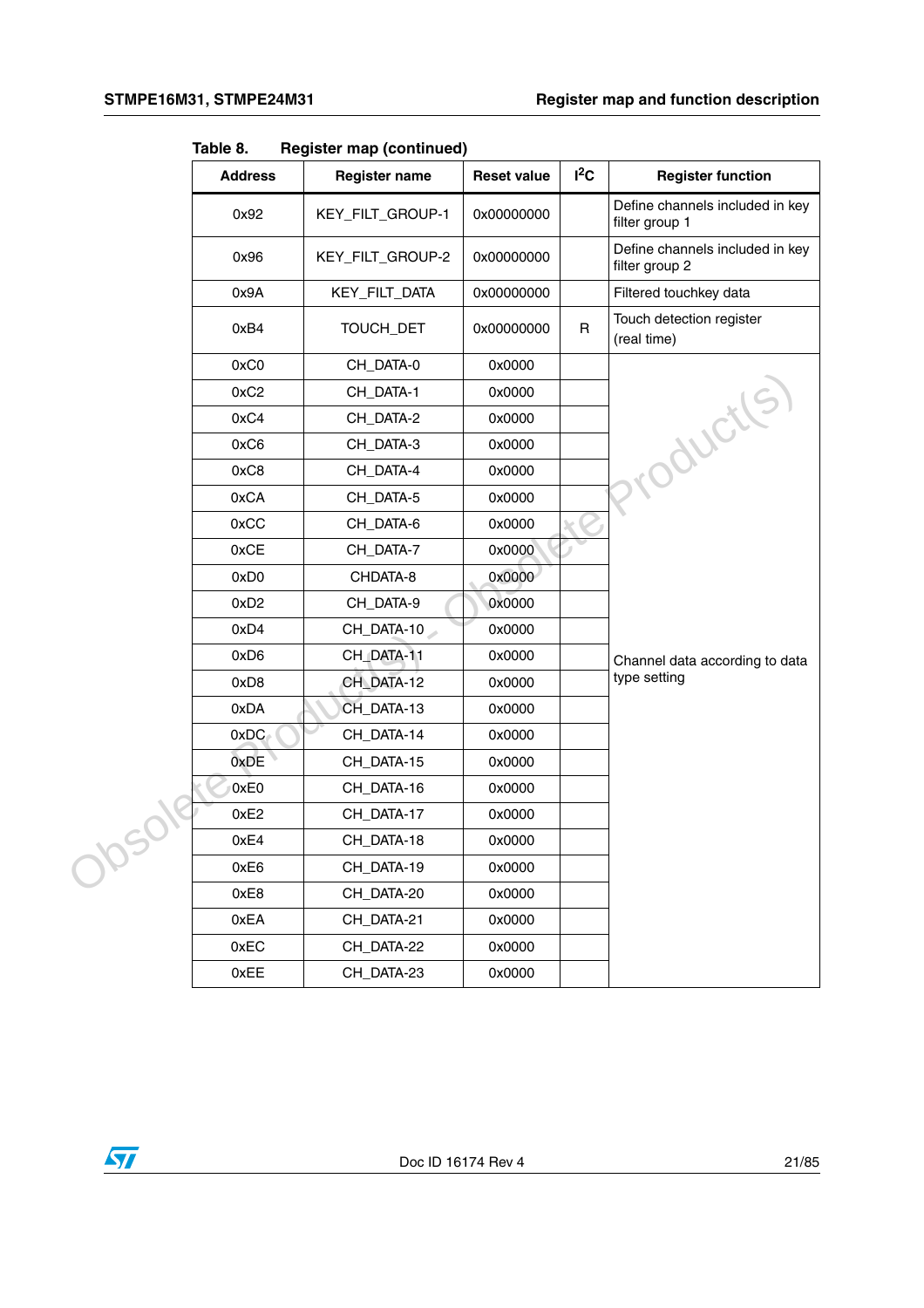## <span id="page-21-0"></span>**7 System controller**

The system controller contains the registers that control the following functions:

- Device identification
- Version identification
- Power state management
- Clock speed management
- Clock gating to various modules

**Table 9. System controller registers**

|                     | rapie 9.       | System controller registers |                    |              |                                                    |
|---------------------|----------------|-----------------------------|--------------------|--------------|----------------------------------------------------|
|                     | <b>Address</b> | <b>Register name</b>        | <b>Reset value</b> | R/W          | <b>Description</b>                                 |
|                     | 0x00           | CHIP_ID                     | 0x2431             | R.           | CHIP identification number<br>MSB: 0x24, LSB: 0x31 |
|                     | 0x02           | ID_VER                      | 0x03               | $\mathsf{R}$ | Version of device                                  |
|                     | 0x03           | SYSCON-1                    | 0x00               | <b>RW</b>    | General system c<br>control                        |
|                     | 0x04           | SYSCON-2                    | 0xFE               | RW           | Sensor and PWM clock divider                       |
| Obsolete Product(s) |                |                             |                    |              |                                                    |

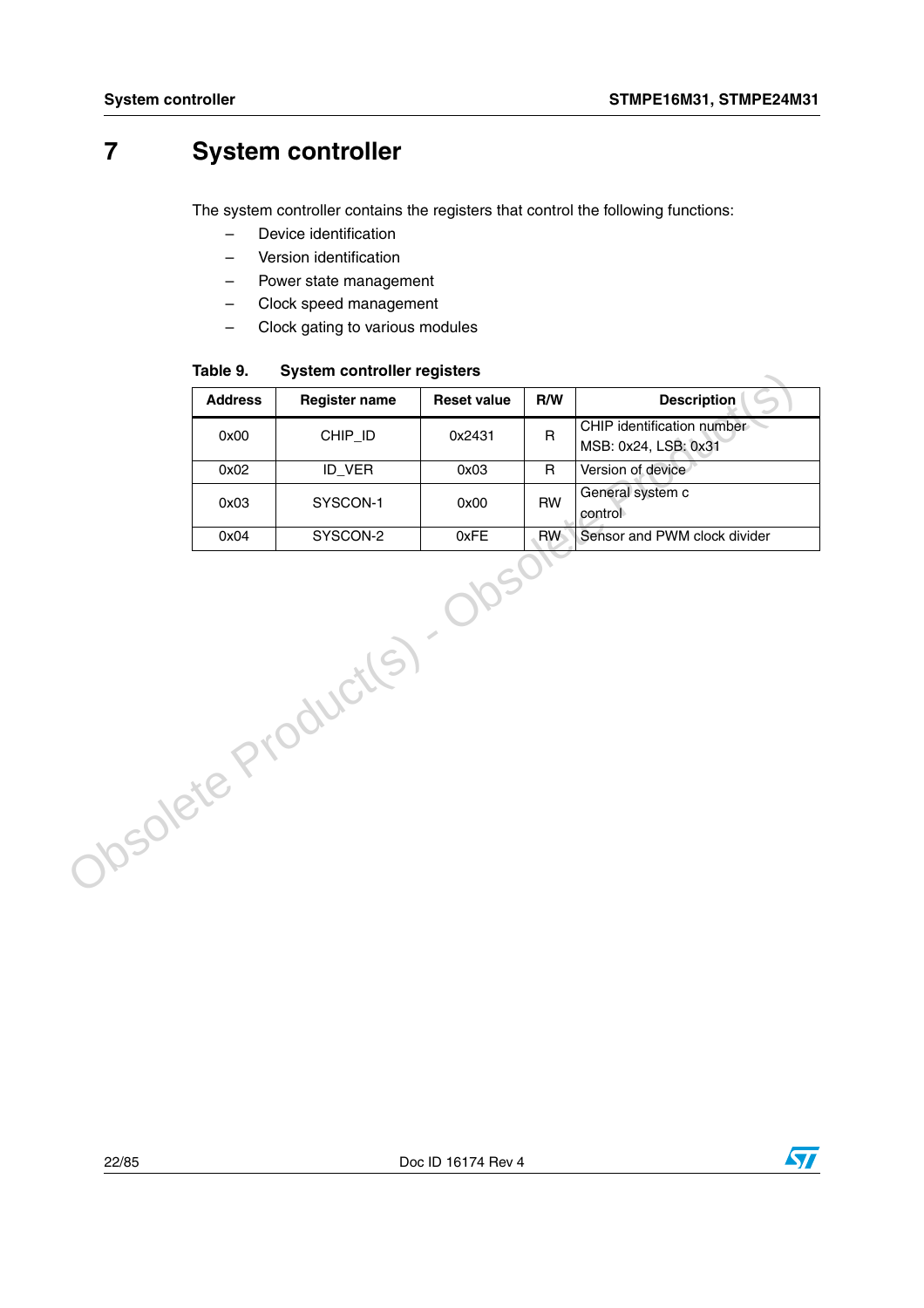#### **SYSCON-1 General system control**

| 0x03 |
|------|
| R/W  |
| 0x00 |
|      |

**Description:** The general system control register (SYSCON-1) controls the operation state and clock speed of the device.

| $\overline{7}$  | 6                                          | 5                                                                                                                                                                                                                                                                                                                                                         | 4             | 3        | $\overline{c}$ | 1                                                                                                                                                                                                 | $\pmb{0}$     |
|-----------------|--------------------------------------------|-----------------------------------------------------------------------------------------------------------------------------------------------------------------------------------------------------------------------------------------------------------------------------------------------------------------------------------------------------------|---------------|----------|----------------|---------------------------------------------------------------------------------------------------------------------------------------------------------------------------------------------------|---------------|
| <b>RESERVED</b> | <b>RESERVED</b>                            | <b>RESERVED</b>                                                                                                                                                                                                                                                                                                                                           | <b>CLKSPD</b> | SLEEP_EN | Reserved       | SOFT_RST                                                                                                                                                                                          | <b>HIBRNT</b> |
| RW              | RW                                         | RW                                                                                                                                                                                                                                                                                                                                                        | <b>RW</b>     | RW       | <b>RW</b>      | <b>RW</b>                                                                                                                                                                                         | <b>RW</b>     |
| 0               | 0                                          | 0                                                                                                                                                                                                                                                                                                                                                         | 0             | 0        | 0              | 0                                                                                                                                                                                                 | $\mathbf{0}$  |
| JOSOlete        | $0:2$ MHz<br>1: RESERVED<br>be set to '0'. | unpredictable behaviour.<br>[4] CLKSPD: Selects the macro engine's speed.<br>1: Enable the touch sensor's sleep mode<br>0: Disable the touch sensor's sleep mode<br>[2] RESERVED: Do not write to these bits. Reads '0'.<br>[1] SOFT_RST: Soft reset.<br>1: To perform soft reset.<br>[0] HIBRNT: Hibernate.<br>1: To force the device to hibernate mode. |               |          |                | [7:5] RESERVED: Do not write to these bits. Reads '0'. Writing '1' to these bits may result in<br>[3] SLEEP_EN: Enable or disable the sleep mode. Under all operating conditions, this bit should |               |

- [4] CLKSPD: Selects the macro engine's speed.
	- 0: 2 MHz
	- 1: RESERVED
- [3] SLEEP\_EN: Enable or disable the sleep mode. Under all operating conditions, this bit should be set to '0'.
	- 1: Enable the touch sensor's sleep mode
	- 0: Disable the touch sensor's sleep mode
- [2] RESERVED: Do not write to these bits. Reads '0'.
- [1] SOFT\_RST: Soft reset.
	- 1: To perform soft reset.
- [0] HIBRNT: Hibernate.
- 1: To force the device to hibernate mode.

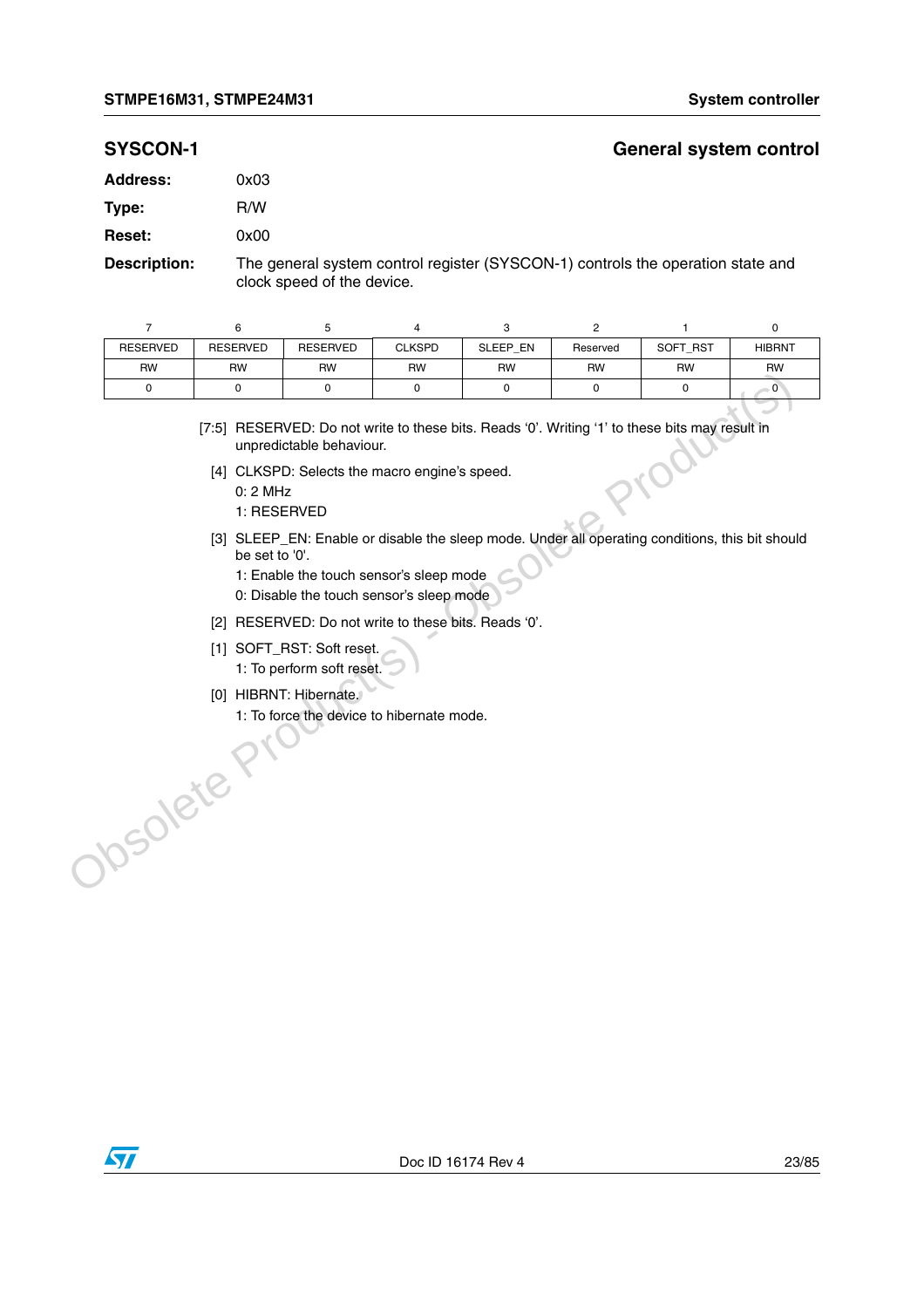|                     |                                                                   |                                   |                                                               |   |                                                                                                                                                     |                           | <b>Sensor and PWM clock divider</b> |
|---------------------|-------------------------------------------------------------------|-----------------------------------|---------------------------------------------------------------|---|-----------------------------------------------------------------------------------------------------------------------------------------------------|---------------------------|-------------------------------------|
| <b>Address:</b>     | 0x04                                                              |                                   |                                                               |   |                                                                                                                                                     |                           |                                     |
| Type:               | R/W                                                               |                                   |                                                               |   |                                                                                                                                                     |                           |                                     |
| Reset:              | 0xFE                                                              |                                   |                                                               |   |                                                                                                                                                     |                           |                                     |
| <b>Description:</b> |                                                                   |                                   |                                                               |   | Sensor and PWM clock divider. The SYSCON-2 register controls the sensor and<br>PWM clock speed, and the clock gating of various functional modules. |                           |                                     |
|                     |                                                                   | device from hibernate mode.       |                                                               |   | This bit will always read '0'. as the I2C transaction to read this bit will wake up the                                                             |                           |                                     |
| $\overline{7}$      | 6                                                                 | 5                                 | 4                                                             | 3 | $\overline{\mathbf{c}}$                                                                                                                             | 1                         | 0                                   |
|                     | SCLK_DIV                                                          | PCLK_DIV                          |                                                               |   | GPIO_CLK                                                                                                                                            | PWM_CLK                   | CS_CLK                              |
|                     | <b>RW</b><br>$\mathbf{1}$                                         |                                   | RW<br>$\mathbf{1}$                                            |   |                                                                                                                                                     | <b>RW</b><br>$\mathbf{1}$ | RW<br>$-0$                          |
|                     |                                                                   |                                   |                                                               |   |                                                                                                                                                     |                           |                                     |
|                     | 101:256<br>110:512<br>111:1024<br>PRBS factor $= 4.5$             |                                   | Sensor clock is 2 MHz / (PRBS_Factor * SCLK_DIV[2:0])         |   | solete Produ                                                                                                                                        |                           |                                     |
|                     | 00 for 16 kHz<br>01 for 32 kHz<br>10 for 64 kHz<br>11 for 128 kHz | [4:3] PCLK_DIV: PWM clock divider |                                                               |   |                                                                                                                                                     |                           |                                     |
|                     |                                                                   | [2] GPIO_CLK: GPIO clock disable  | Write "1" to diWrite "1" to disable the clock to GPIO module. |   | When clock to GPIO module is disabled, access to GPIO module register will not work correctly.                                                      |                           |                                     |
|                     |                                                                   | [1] PMW_CLK: PWM clock disable    | Write "1" to disable the clock to PWM module.                 |   | When clock to PWM module is disabled, access to PWM module register will not work correctly.                                                        |                           |                                     |

- 11 for 128 kHz
- [2] GPIO\_CLK: GPIO clock disable
	- Write "1" to diWrite "1" to disable the clock to GPIO module.

#### [1] PMW\_CLK: PWM clock disable

#### [0] CS\_CLK: Capacitive sensor clock disable Write "1" to disable the clock to capactive sensor module When clock to touch module is disabled, access to touch module registers will not work correclty.

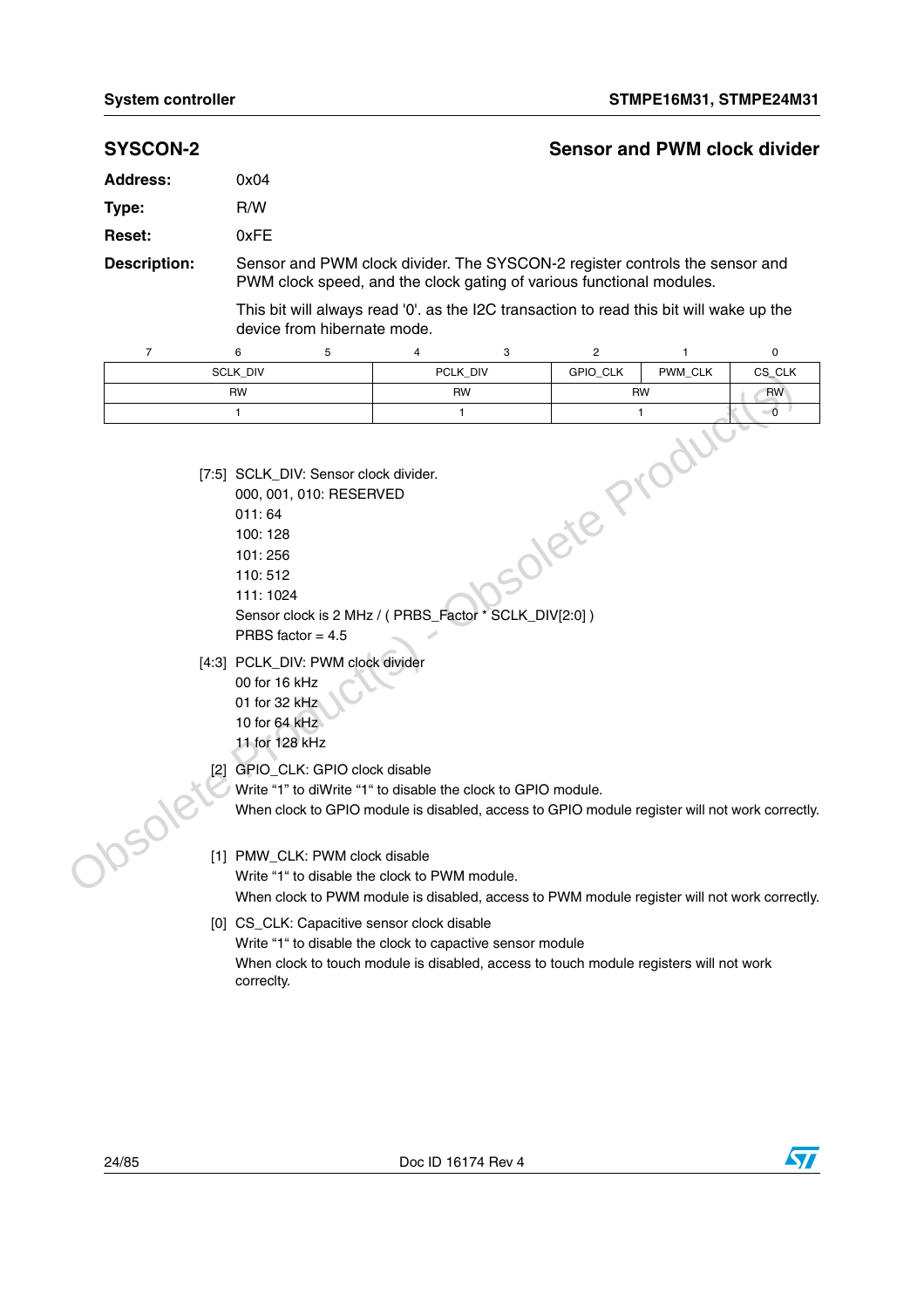## <span id="page-24-0"></span>**7.1 Interrupt system**

This module controls the interruption to the host based on the activity of other modules in the system, such as the capacitive sensing, GPIO and PWM modules.





#### Table 10. **Interrupt system registers**

|        |                             | <b>PWM</b><br><b>PWM</b><br>status<br>events<br>$(8 - bit)$ |  |                    | -Touch screen | olaluo<br>System events:<br>WC<br>- Ratio engine 1<br>- Ratio engine 2<br>- Environment alarm |
|--------|-----------------------------|-------------------------------------------------------------|--|--------------------|---------------|-----------------------------------------------------------------------------------------------|
|        | Table 10.<br><b>Address</b> | Interrupt system registers<br><b>Register name</b>          |  | <b>Reset value</b> | R/W           | <b>Description</b>                                                                            |
|        | 0x06                        | INT_CTRL                                                    |  | 0x00               | <b>RW</b>     | Interrupt control register                                                                    |
|        | 0x08                        | INT_STA                                                     |  | d,<br>0x00         | <b>RW</b>     | Interrupt status register                                                                     |
|        | 0x09                        | INT_EN                                                      |  | 0x00               | <b>RW</b>     | Interrupt enable register                                                                     |
|        | 0x0A                        | GPIO_INT_STA                                                |  | 0x0000             | <b>RW</b>     | Interrupt status GPIO register                                                                |
|        | 0x0C                        | GPIO_INT_EN                                                 |  | 0x0000             | <b>RW</b>     | Interrupt enable GPIO register                                                                |
|        | 0x0E                        | PWM_INT_STA                                                 |  | 0x00               | <b>RW</b>     | Interrupt status PWM register                                                                 |
|        | 0x0F                        | PWM_INT_EN                                                  |  | 0x00               | <b>RW</b>     | Interrupt enable PWM register                                                                 |
| Josole |                             |                                                             |  |                    |               |                                                                                               |

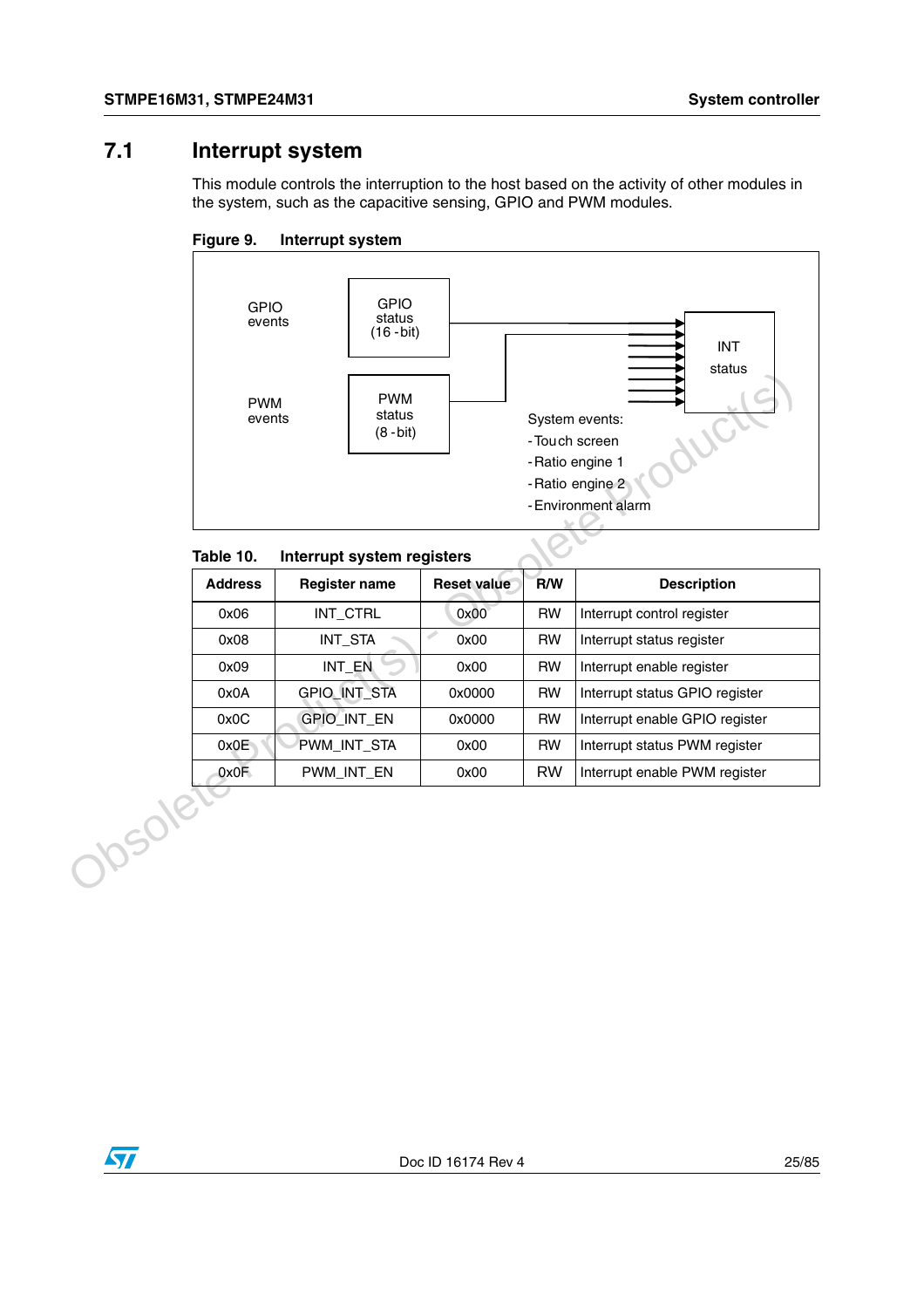## **INT\_CTRL INT\_CTRL**

| <b>Address:</b>     | 0x06                                               |
|---------------------|----------------------------------------------------|
| Type:               | R/W                                                |
| <b>Reset:</b>       | 0x00                                               |
| <b>Description:</b> | INT_CTRL controls the interrupt signal generation. |

| $\overline{7}$ | 6                                                                                                             | 5                                                                                                                                                              | $\overline{\mathbf{4}}$ | 3         | $\overline{c}$           | 1        | $\pmb{0}$ |
|----------------|---------------------------------------------------------------------------------------------------------------|----------------------------------------------------------------------------------------------------------------------------------------------------------------|-------------------------|-----------|--------------------------|----------|-----------|
|                |                                                                                                               | <b>RESERVED</b>                                                                                                                                                |                         |           | INT_POL                  | INT_TYPE | INT_EN    |
| <b>RW</b>      | <b>RW</b>                                                                                                     | RW                                                                                                                                                             | <b>RW</b>               | <b>RW</b> | RW                       | RW       | RW        |
| 0              | $\mathsf 0$                                                                                                   | $\mathbf 0$                                                                                                                                                    | $\mathbf 0$             | 0         | 0                        | 0        | 0         |
|                | [7:3] RESERVED<br>0: Active low<br>1: Active high<br>0: Level trigger<br>1: Edge trigger<br>Obsolete Products | [2] INT_POL: Interrupt polarity<br>[1] INT_TYPE: Interrupt trigger type<br>[0] INT_EN: Interrupt enable<br>1: Enable the interrupt<br>0: Disable the interrupt |                         |           | <b>Tosolete Products</b> |          |           |

- [7:3] RESERVED
	- [2] INT\_POL: Interrupt polarity
		- 0: Active low
		- 1: Active high
- [1] INT\_TYPE: Interrupt trigger type
	- 0: Level trigger
	- 1: Edge trigger
- [0] INT\_EN: Interrupt enable
	- 1: Enable the interrupt
	- 0: Disable the interrupt

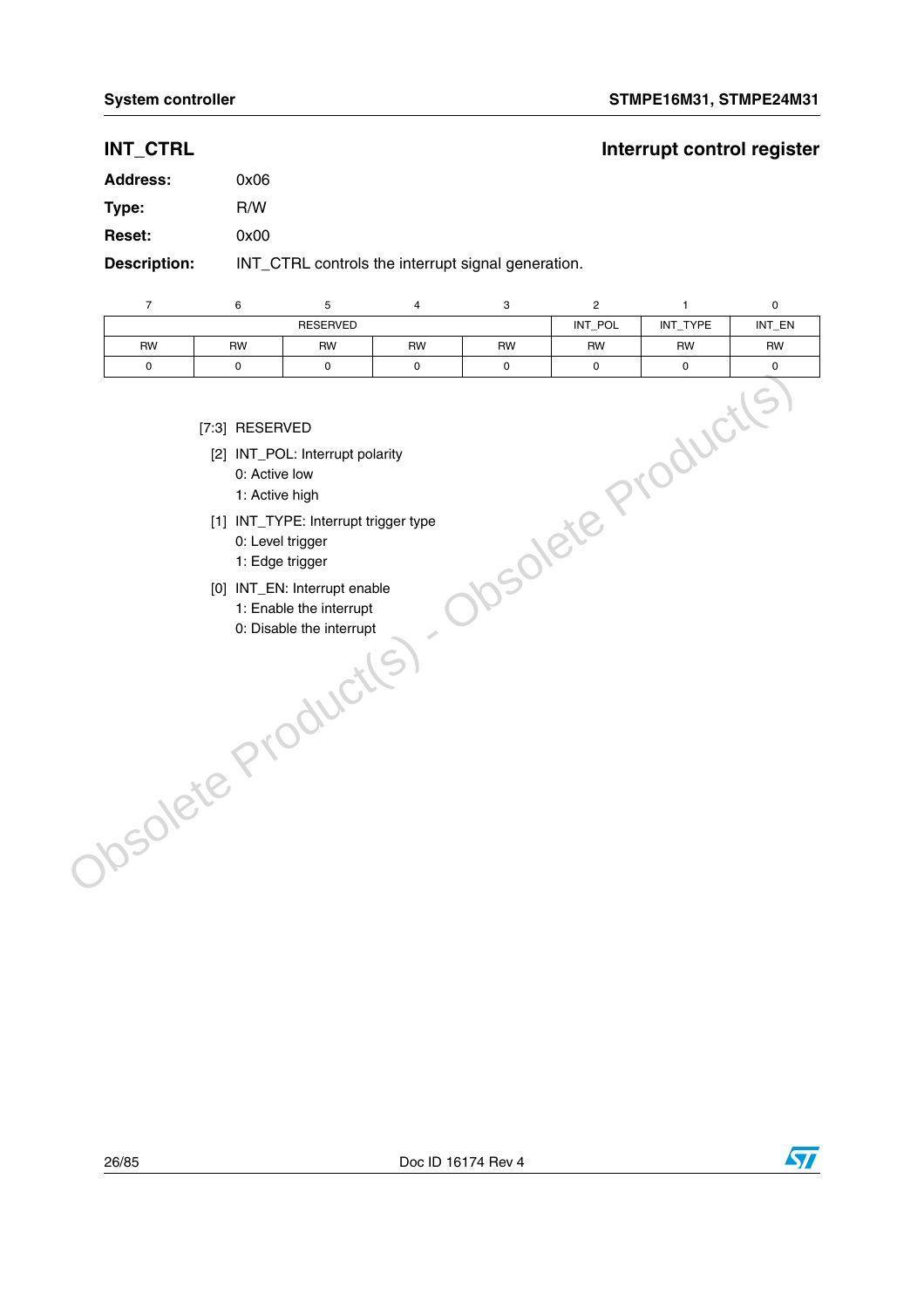### **INT\_STA** INT\_STA

| <b>Address:</b> | 0x08 |
|-----------------|------|
| Type:           | R/W  |
| <b>Reset:</b>   | 0x00 |
|                 |      |

**Description:** This register holds interrupt status from each event.

|             | 6          | 5                                                                                                      | 4          | 3          |              |                 |                 |
|-------------|------------|--------------------------------------------------------------------------------------------------------|------------|------------|--------------|-----------------|-----------------|
| <b>GPIO</b> | <b>PWM</b> | <b>WAKEUP</b>                                                                                          | <b>ENV</b> | <b>EOC</b> | <b>TOUCH</b> | RE <sub>2</sub> | RE <sub>1</sub> |
| <b>RW</b>   | <b>RW</b>  | <b>RW</b>                                                                                              | <b>RW</b>  | <b>RW</b>  | <b>RW</b>    | <b>RW</b>       | <b>RW</b>       |
|             |            |                                                                                                        | $\Omega$   | 0          |              | O               |                 |
|             |            | [7] GPIO: Activity in GPIO<br>Read '1' if GPIO event occurs<br>Write '1' to clear the interrupt status |            |            |              |                 |                 |

| [7] GPIO: Activity in GPIO              |
|-----------------------------------------|
| Read '1' if GPIO event occurs           |
| Write '1' to clear the interrupt status |

- [6] PWM: Any channel of PWM has completed the programmed sequence Read '1' if PWM event occurs Write '1' to clear the interrupt status
- [5] Device wake up from SLEEP or HIBERNATE mode Read '1' if wake-up event occurs
	- Write '1' to clear the interrupt status
- [4] ENV: Possible drastic/abnormal environmental changes that requires attention from system software. This event includes 'calibration stuck' and 'tuning out of range'. If this bit is set, it is recommended that the host software initiates an unconditional calibration. Trimate Production Scheme Controllers and the following the state of the Controllers (B) PWM: Any channel of PWM has completed the programmed sequence<br>
Write '1' to clear the interrupt status<br>
Write '1' to clear the interr
	- Read '1' if the events occur Write '1' to clear the interrupt status
	- [3] EOC: End of calibration Read '1' if the host-triggered calibration has completed
		- Write '1' to clear the interrupt status
	- [2] TOUCH: Touch-key event Read '1' if touch is detected Write '1' to clear the interrupt status
	- [1] RE2: Ratio engine 2 event Read '1' if ratio engine 2 detects a touch or data is ready Write '1' to clear the interrupt status
	- [0] RE1: Ratio engine 1 event Read '1' if ratio engine 1 detects a touch or data is ready Write '1' to clear the interrupt status

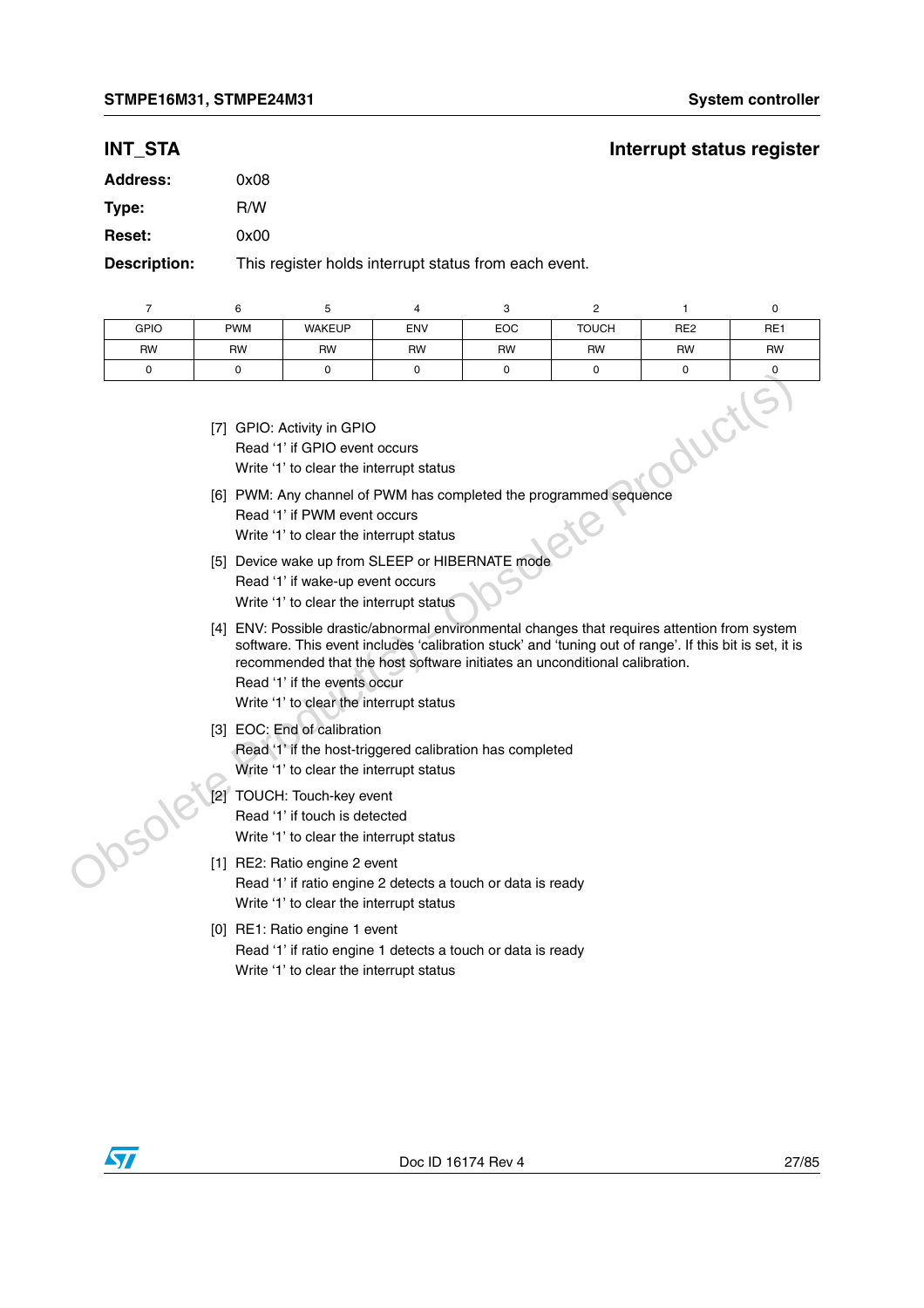## **INT\_EN** INT\_EN

| <b>Address:</b> | 0x09 |
|-----------------|------|
| Type:           | R/W  |
| <b>Reset:</b>   | 0x00 |
|                 |      |

**Description:** Controls interrupt source enable.

| <b>GPIO</b> | <b>PWM</b> | <b>WAKEUP</b> | <b>ENV</b> | <b>EOC</b> | <b>TOUCH</b> | RE <sub>2</sub> | RE1 |
|-------------|------------|---------------|------------|------------|--------------|-----------------|-----|
| <b>RW</b>   | RW         | <b>RW</b>     | <b>RW</b>  | <b>RW</b>  | <b>RW</b>    | <b>RW</b>       | RW  |
|             |            |               |            |            |              |                 |     |

| ductles<br>[7] GPIO: Activity in GPIO<br>Write '1' to enable interrupt signal from GPIO<br>Write '0' to disable interrupt signal from GPIO<br>[6] PWM: Any channel of PWM has completed the programmed sequence<br>Write '1' to enable interrupt signal from PWM<br>Write '0' to disable interrupt signal from PWM<br>[5] Device wake up from SLEEP or HIBERNATE mode<br>Write '1' to enable interrupt signal from wake-up event<br>Write '0' to disable interrupt signal from wake-up event<br>[4] ENV: Possible drastic/abnormal environmental changes that requires attention from system<br>software. This event includes 'calibration stuck' and 'tuning out of range'<br>Write '1' to enable interrupt signal from calibration/tuning event<br>Write '0' to disable interrupt signal from calibration/tuning event<br>[3] EOC: End of calibration<br>Write '1' to enable interrupt signal from end of calibration event<br>Write '0' to disable interrupt signal from end of calibration event<br>TOUCH: Touchkey event<br>System should access touch detection register when this interrupt is received.<br>Touch interrupt source needs to be enabled to activate key filter data.<br>Write '1' to enable interrupt signal from touch event<br>Write '0' to disable interrupt signal from touch event<br>[1] RE2: Ratio engine 2 event<br>This bit needs to be enabled before accessing ratio engine data buffer<br>Write '1' to enable interrupt signal from ratio engine 2<br>Write '0' to disable interrupt signal from ratio engine 2<br>[0] RE1: Ratio engine 1 event<br>This bit needs to be enabled before accessing ratio engine data buffer<br>Write '1' to enable interrupt signal from ratio engine 1<br>Write '0' to disable interrupt signal from ratio engine 1 | υ |  |  |  |  |  |  |  |  |  |
|---------------------------------------------------------------------------------------------------------------------------------------------------------------------------------------------------------------------------------------------------------------------------------------------------------------------------------------------------------------------------------------------------------------------------------------------------------------------------------------------------------------------------------------------------------------------------------------------------------------------------------------------------------------------------------------------------------------------------------------------------------------------------------------------------------------------------------------------------------------------------------------------------------------------------------------------------------------------------------------------------------------------------------------------------------------------------------------------------------------------------------------------------------------------------------------------------------------------------------------------------------------------------------------------------------------------------------------------------------------------------------------------------------------------------------------------------------------------------------------------------------------------------------------------------------------------------------------------------------------------------------------------------------------------------------------------------------------------------------------------------------------------------------------|---|--|--|--|--|--|--|--|--|--|
|                                                                                                                                                                                                                                                                                                                                                                                                                                                                                                                                                                                                                                                                                                                                                                                                                                                                                                                                                                                                                                                                                                                                                                                                                                                                                                                                                                                                                                                                                                                                                                                                                                                                                                                                                                                       |   |  |  |  |  |  |  |  |  |  |
|                                                                                                                                                                                                                                                                                                                                                                                                                                                                                                                                                                                                                                                                                                                                                                                                                                                                                                                                                                                                                                                                                                                                                                                                                                                                                                                                                                                                                                                                                                                                                                                                                                                                                                                                                                                       |   |  |  |  |  |  |  |  |  |  |
|                                                                                                                                                                                                                                                                                                                                                                                                                                                                                                                                                                                                                                                                                                                                                                                                                                                                                                                                                                                                                                                                                                                                                                                                                                                                                                                                                                                                                                                                                                                                                                                                                                                                                                                                                                                       |   |  |  |  |  |  |  |  |  |  |
|                                                                                                                                                                                                                                                                                                                                                                                                                                                                                                                                                                                                                                                                                                                                                                                                                                                                                                                                                                                                                                                                                                                                                                                                                                                                                                                                                                                                                                                                                                                                                                                                                                                                                                                                                                                       |   |  |  |  |  |  |  |  |  |  |
|                                                                                                                                                                                                                                                                                                                                                                                                                                                                                                                                                                                                                                                                                                                                                                                                                                                                                                                                                                                                                                                                                                                                                                                                                                                                                                                                                                                                                                                                                                                                                                                                                                                                                                                                                                                       |   |  |  |  |  |  |  |  |  |  |
|                                                                                                                                                                                                                                                                                                                                                                                                                                                                                                                                                                                                                                                                                                                                                                                                                                                                                                                                                                                                                                                                                                                                                                                                                                                                                                                                                                                                                                                                                                                                                                                                                                                                                                                                                                                       |   |  |  |  |  |  |  |  |  |  |
|                                                                                                                                                                                                                                                                                                                                                                                                                                                                                                                                                                                                                                                                                                                                                                                                                                                                                                                                                                                                                                                                                                                                                                                                                                                                                                                                                                                                                                                                                                                                                                                                                                                                                                                                                                                       |   |  |  |  |  |  |  |  |  |  |
|                                                                                                                                                                                                                                                                                                                                                                                                                                                                                                                                                                                                                                                                                                                                                                                                                                                                                                                                                                                                                                                                                                                                                                                                                                                                                                                                                                                                                                                                                                                                                                                                                                                                                                                                                                                       |   |  |  |  |  |  |  |  |  |  |

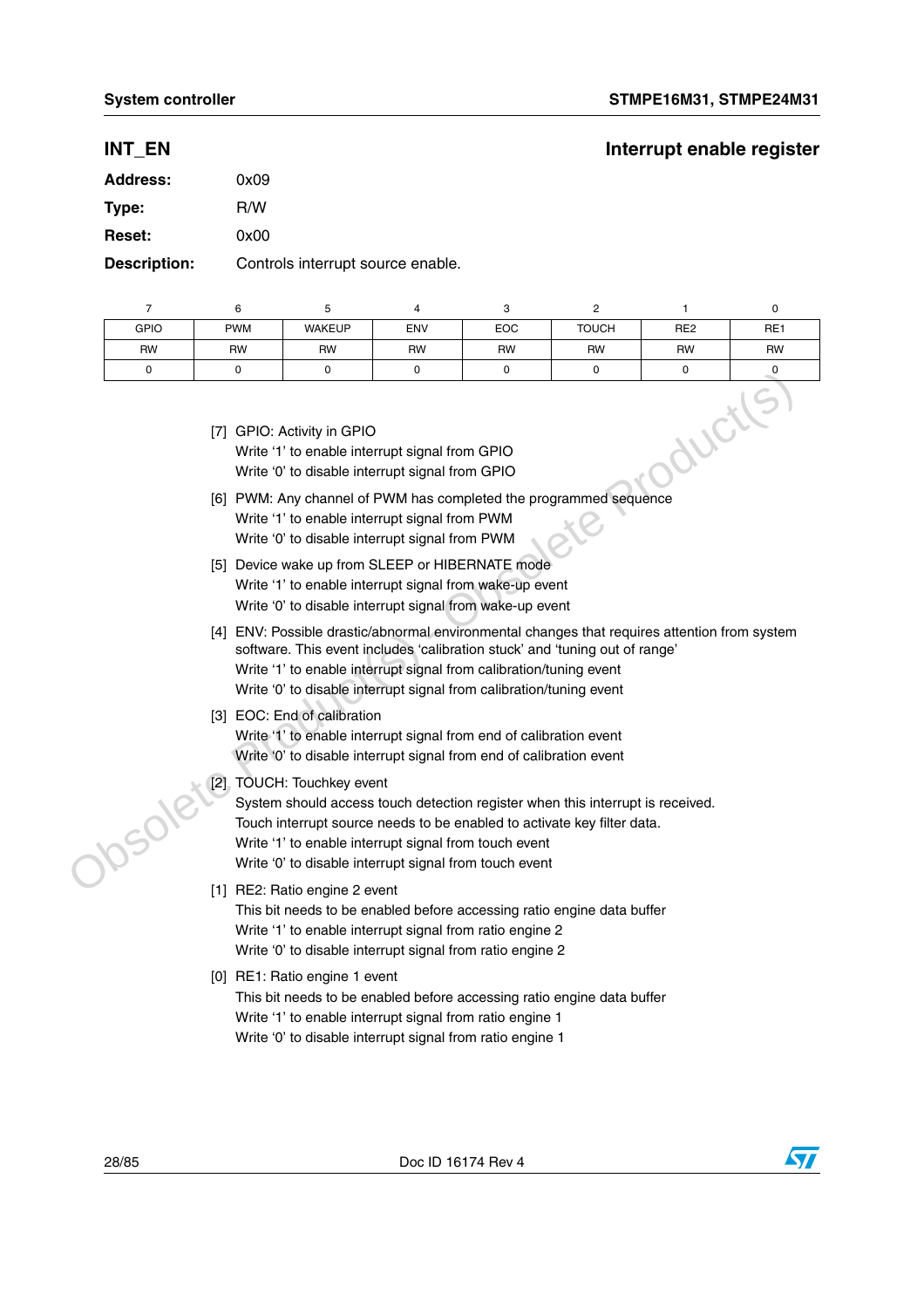#### **GPIO\_INT\_STA Interrupt status GPIO register**

| Address:           | $0x0A - 0x0B$                                             |
|--------------------|-----------------------------------------------------------|
| Type:              | R/W                                                       |
| <b>Reset:</b>      | 0x0000                                                    |
| <b>Decembettem</b> | This resistance fleate the status of $CDIQ$ that has been |

**Description:** This register reflects the status of GPIO that has been configured as input. When there is a change in GPIO state, the corresponding bit will be set to '1' by hardware. Writing '1' to the corresponding bit clears it. Writing '0' has no effect.

#### **LSB (0x0A)**

| $IO-7$    | $IO-6$ | $IO-5$    | $IO-4$    | $IO-3$    | $IO-2$    | $IO-1$    | $IO-0$    |
|-----------|--------|-----------|-----------|-----------|-----------|-----------|-----------|
| <b>RW</b> | RW     | <b>RW</b> | <b>RW</b> | <b>RW</b> | <b>RW</b> | <b>RW</b> | <b>RW</b> |
|           |        |           |           |           |           | $\sim$    |           |

#### **MSB (0x0B)**

|           |         |         |         |            | 2         |           |        |
|-----------|---------|---------|---------|------------|-----------|-----------|--------|
| $IO-15$   | $IO-14$ | $IO-13$ | $IO-12$ | $IO-11$    | $IO-10$   | $IO-9$    | $IO-8$ |
| <b>RW</b> | RW      | RW      | RW      | <b>RW</b>  | <b>RW</b> | <b>RW</b> | RW     |
|           |         |         |         | $^{\circ}$ |           |           |        |

[7:0] IO - X: Interrupt status of GPIO - X

Read '1' if state transition is detected in corresponding GPIO channel Write'1' to clear the interrupt status.Obsolete Product

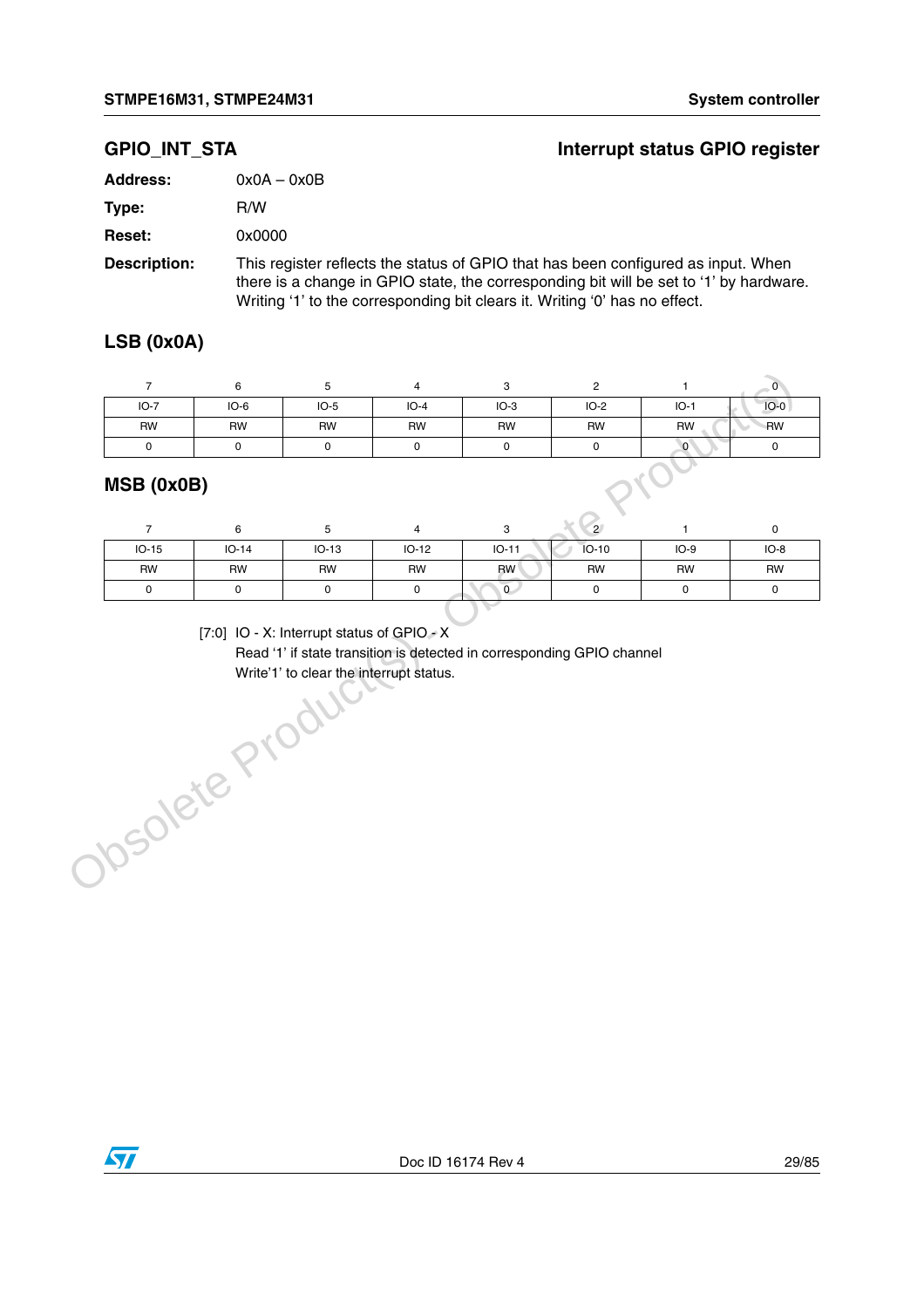#### **GPIO\_INT\_EN Interrupt enable GPIO register**

| <b>Address:</b>     | $0x0C - 0x0D$                                                                       |
|---------------------|-------------------------------------------------------------------------------------|
| Type:               | R/W                                                                                 |
| <b>Reset:</b>       | 0x0000                                                                              |
| <b>Description:</b> | This register is used to enable the generation of interrupt signal, at the INT pin. |

#### **LSB (0x0C)**

|            |           |           | 4         | ت         |           |           |           |
|------------|-----------|-----------|-----------|-----------|-----------|-----------|-----------|
| $IO-7$     | $IO-6$    | $IO-5$    | $IO-4$    | $IO-3$    | $IO-2$    | $IO-1$    | $IO-0$    |
| <b>RW</b>  | <b>RW</b> | <b>RW</b> | <b>RW</b> | <b>RW</b> | <b>RW</b> | <b>RW</b> | <b>RW</b> |
| 0          |           |           | C         |           |           |           |           |
| MSB (0x0D) |           |           |           |           |           |           |           |

#### **MSB (0x0D)**

|                                                                                                                                                                                                                             | <b>RW</b>           | <b>RW</b>   | <b>RW</b>   | <b>RW</b> | <b>RW</b>                                                                                                                                                                      | <b>RW</b>               | <b>RW</b>   | <b>RW</b>            |
|-----------------------------------------------------------------------------------------------------------------------------------------------------------------------------------------------------------------------------|---------------------|-------------|-------------|-----------|--------------------------------------------------------------------------------------------------------------------------------------------------------------------------------|-------------------------|-------------|----------------------|
|                                                                                                                                                                                                                             | 0                   | $\mathbf 0$ | $\mathbf 0$ | 0         | $\mathbf 0$                                                                                                                                                                    | $\mathbf 0$             | $\mathbf 0$ | $\overline{\bullet}$ |
|                                                                                                                                                                                                                             | MSB (0x0D)          |             |             |           |                                                                                                                                                                                |                         |             |                      |
|                                                                                                                                                                                                                             | $\overline{7}$      | 6           | 5           | 4         | 3                                                                                                                                                                              | $\overline{c}$          |             | 0                    |
|                                                                                                                                                                                                                             | $IO-15$             | $IO-14$     | $IO-13$     | $IO-12$   | $IO-11$                                                                                                                                                                        | $IO-10$                 | $IO-9$      | $IO-8$               |
|                                                                                                                                                                                                                             | <b>RW</b>           | <b>RW</b>   | <b>RW</b>   | <b>RW</b> | <b>RW</b>                                                                                                                                                                      | <b>RW</b>               | <b>RW</b>   | <b>RW</b>            |
|                                                                                                                                                                                                                             | 0                   | 0           | 0           | 0         | 0                                                                                                                                                                              | $\overline{\mathbf{0}}$ | $\mathbf 0$ | $\mathbf 0$          |
| Interrupt status of GPIO - X<br>Read '1' if state transition is detected in corresponding GPIO channel<br>Write'1' to clear the interrupt status.<br>PWM_INT_STA<br><b>Interrupt status PWM register</b><br><b>Address:</b> |                     |             |             |           |                                                                                                                                                                                |                         |             |                      |
|                                                                                                                                                                                                                             |                     | 0x0E        |             |           |                                                                                                                                                                                |                         |             |                      |
| Type:                                                                                                                                                                                                                       |                     | R/W         |             |           |                                                                                                                                                                                |                         |             |                      |
| Reset:                                                                                                                                                                                                                      |                     | 0x00        |             |           |                                                                                                                                                                                |                         |             |                      |
|                                                                                                                                                                                                                             | <b>Description:</b> |             |             |           | When a PWM controller completes the PWM sequence, the corresponding bit in this<br>register goes to '1'. Write '1' in this register clears the written bit, writing '0' has no |                         |             |                      |
|                                                                                                                                                                                                                             |                     | effect.     |             |           |                                                                                                                                                                                |                         |             |                      |
|                                                                                                                                                                                                                             | $\overline{7}$      | 6           | 5           | 4         | 3                                                                                                                                                                              | $\overline{c}$          | 1           | 0                    |

#### [7:0] IO - X

### **PWM\_INT\_STA**  $\bigcup$

| PWM-7     | PWM-6     | PWM-5     | PWM-4     | PWM-3     | PWM-2     | PWM-1     | PWM-0     |
|-----------|-----------|-----------|-----------|-----------|-----------|-----------|-----------|
| <b>RW</b> | <b>RW</b> | <b>RW</b> | <b>RW</b> | <b>RW</b> | <b>RW</b> | <b>RW</b> | <b>RW</b> |
|           |           |           |           |           |           |           |           |

[7:0] PWM - X

Interrupt status of PWM – X. Read '1' if the corresponding PWM channel complete programmed sequence Write '1' to clear the interrupt status

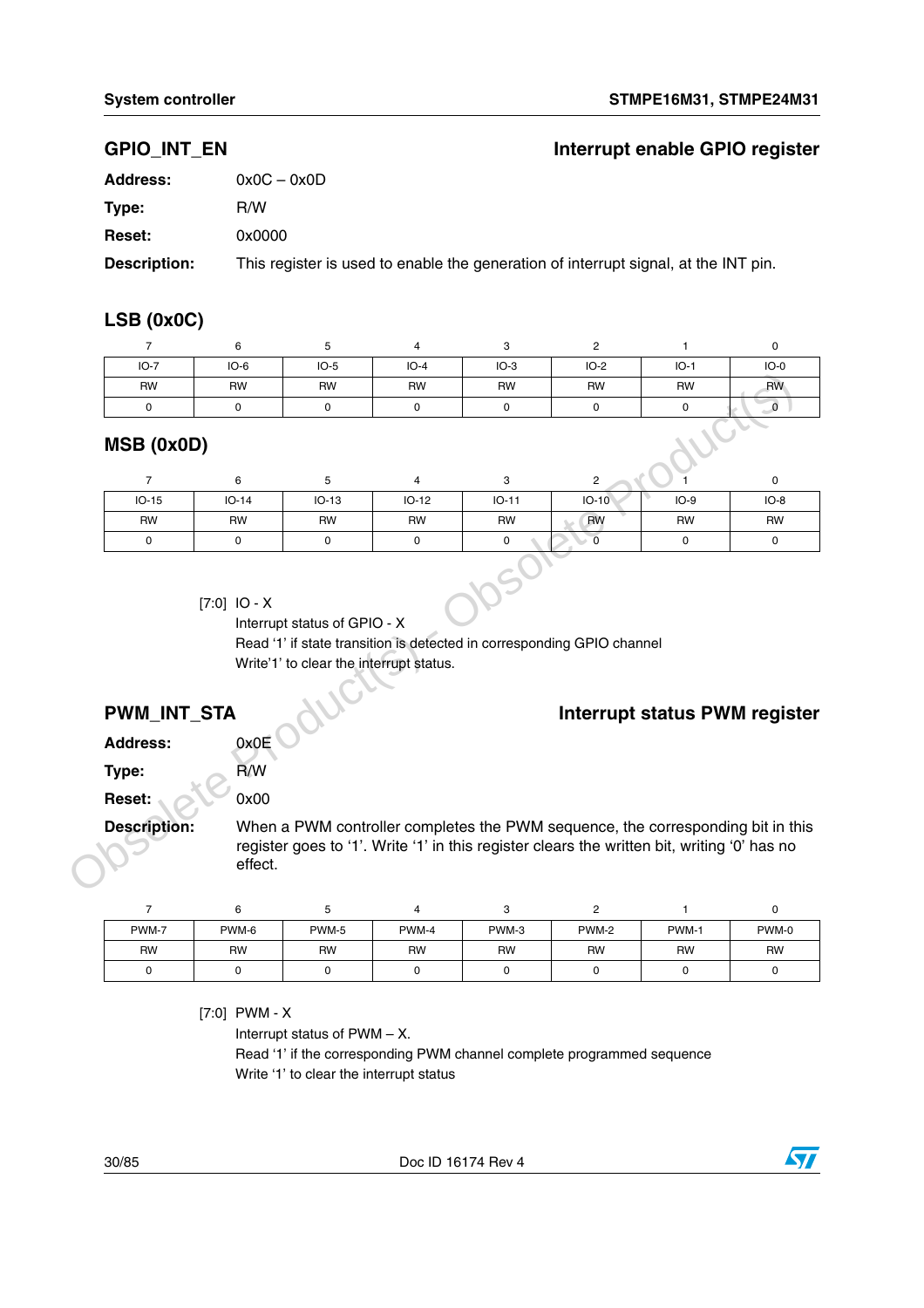#### **PWM\_INT\_EN** Interrupt enable PWM enable register

| Address:      | 0x0F |  |  |  |  |
|---------------|------|--|--|--|--|
| Type:         | R/W  |  |  |  |  |
| <b>Reset:</b> | 0x00 |  |  |  |  |
|               |      |  |  |  |  |

**Description:** Writing '1' to this register enables the generation of INT by the corresponding PWM channel.

| $\overline{7}$ | 6                  | 5                     | $\overline{4}$ | 3           | $\overline{c}$                                                                    | $\mathbf{1}$        | $\pmb{0}$      |
|----------------|--------------------|-----------------------|----------------|-------------|-----------------------------------------------------------------------------------|---------------------|----------------|
| PWM-7          | PWM-6              | PWM-5                 | PWM-4          | PWM-3       | PWM-2                                                                             | PWM-1               | PWM-0          |
| RW             | RW                 | <b>RW</b>             | RW             | RW          | RW                                                                                | RW                  | <b>RW</b>      |
| 0              | 0                  | $\pmb{0}$             | 0              | $\mathsf 0$ | $\pmb{0}$                                                                         | $\mathsf{O}\xspace$ | $\overline{0}$ |
|                | [7:0] PWM - $X$    | Enable of $PWM - X$ . |                |             |                                                                                   |                     |                |
|                |                    |                       |                |             | Write '1' to the corresponding bit to enable interrupt generated by a PWM channel |                     |                |
|                |                    |                       |                |             | Obsolete                                                                          |                     |                |
|                |                    |                       |                |             |                                                                                   |                     |                |
|                |                    |                       |                |             |                                                                                   |                     |                |
|                |                    |                       |                |             |                                                                                   |                     |                |
|                |                    |                       |                |             |                                                                                   |                     |                |
|                |                    |                       |                |             |                                                                                   |                     |                |
|                |                    |                       |                |             |                                                                                   |                     |                |
|                |                    |                       |                |             |                                                                                   |                     |                |
|                | Obsolete Products) |                       |                |             |                                                                                   |                     |                |
|                |                    |                       |                |             |                                                                                   |                     |                |
|                |                    |                       |                |             |                                                                                   |                     |                |
|                |                    |                       |                |             |                                                                                   |                     |                |
|                |                    |                       |                |             |                                                                                   |                     |                |
|                |                    |                       |                |             |                                                                                   |                     |                |
|                |                    |                       |                |             |                                                                                   |                     |                |
|                |                    |                       |                |             |                                                                                   |                     |                |
|                |                    |                       |                |             |                                                                                   |                     |                |

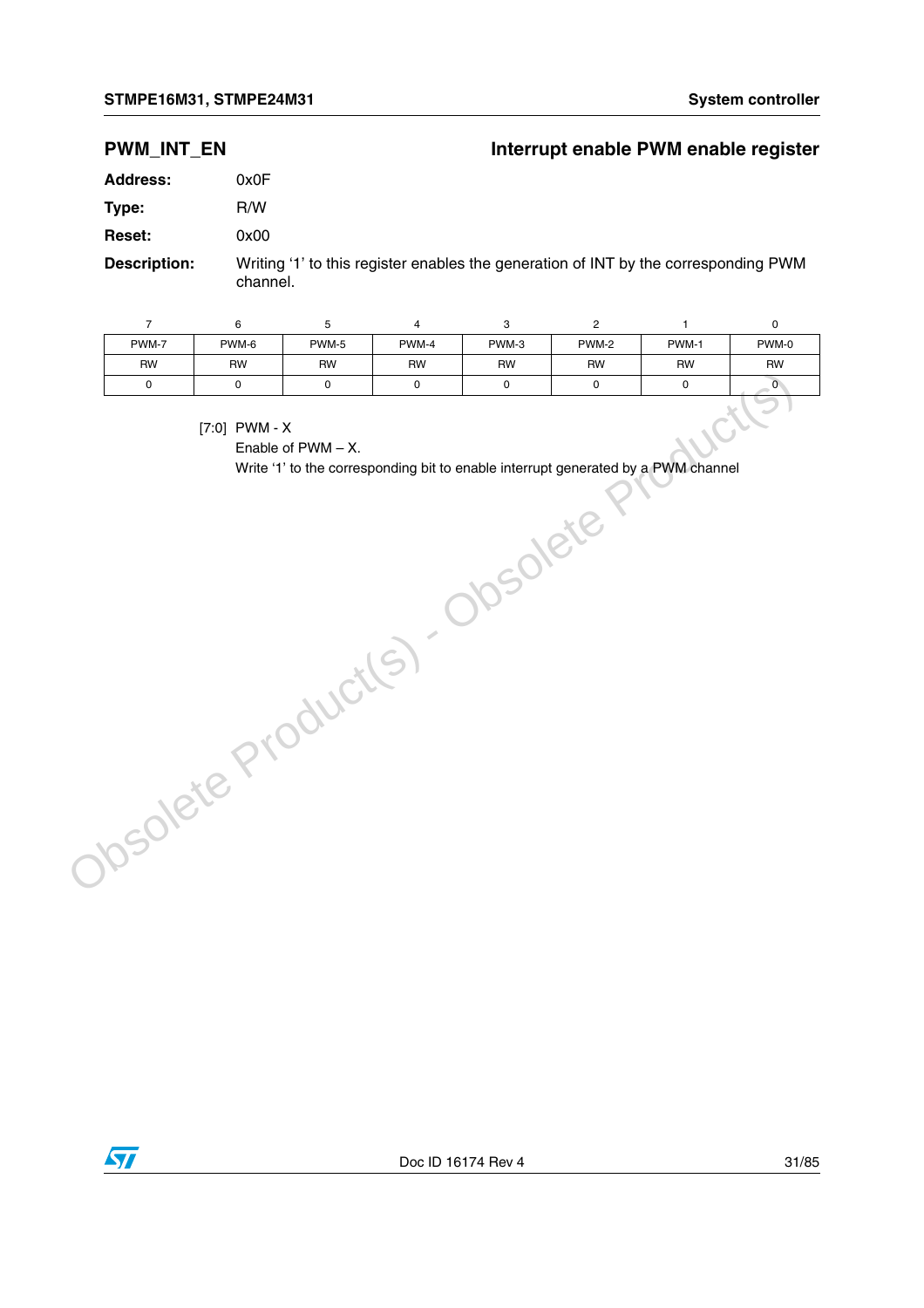## <span id="page-31-0"></span>**8 Interrupt service routine**

On receiving an interrupt, system software should:

#### Read InterruptStatus

```
If (GPIO.bit==1) 
               { 
               Read InterruptStatusGPIO 
                  Process GPIO INT
                  Write InterruptStatusGPIO to clear the corresponding bit
               Write InterruptStatus to clear the corresponding bit
               }
               If (PWM.bit==1) 
               { 
               Read InterruptStatusPWM
                  Process PWM INT
                  Write InterruptStatusPWM to clear the corresponding bit
               Write InterruptStatus to clear the corresponding bit
               }
               If ( EV_ALARM or TOUCHSCREEN or TOUCHKEY or RE1/2)
               {
                   Process INT
                   Write InterruptStatus to clear the corresponding bit
-sponding bit<br>
(xWM.bit==1)<br>
{<br>
Read InterruptStatusPWM<br>
Process PWM INT<br>
Write InterruptStatusPWM to clear the corresponding bit<br>
Write InterruptStatus to clear the corresponding bit<br>
{<br>
Process INT<br>
Write InterruptStatus
```


}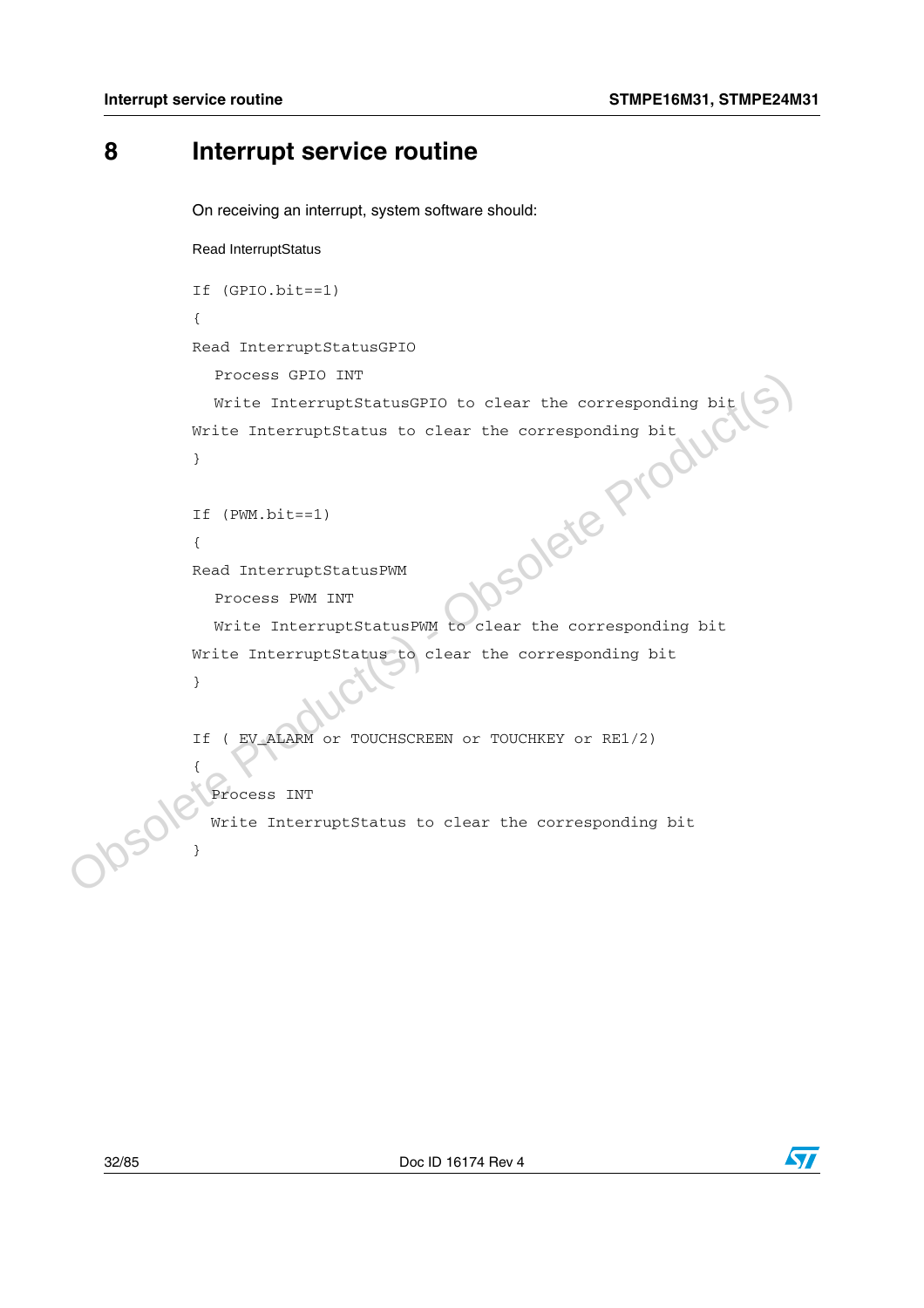## <span id="page-32-0"></span>**9 GPIO controller**

A total of 16 GPIOs are available in the STMPE24M31/STMPE16M31. Most of the GPIOs are sharing physical pins with some alternate functions. The GPIO controller contains the registers that allow the host system to configure each of the pins into either a GPIO, or one of the alternate functions. Unused GPIOs should be configured as outputs to minimize the power consumption.

|                                        | <b>Address</b>              |                                | <b>Register name</b> | <b>Reset value</b>   | R/W |                       | <b>Description</b>               |                                    |
|----------------------------------------|-----------------------------|--------------------------------|----------------------|----------------------|-----|-----------------------|----------------------------------|------------------------------------|
|                                        | 0x10                        |                                | <b>GPDR</b>          | 0X0000               | R/W |                       | <b>GPIO</b> direction register   |                                    |
|                                        | 0x12                        |                                | <b>GPMR</b>          | 0X0000               | R/W |                       | GPOIO monitor pin state register |                                    |
|                                        | 0x14                        |                                | <b>GPSR</b>          | 0X0000               | R/W |                       | GPIO set pin register            |                                    |
|                                        | 0x16                        |                                | <b>GPFR</b>          | 0X0000               | R/W |                       | GPIO alternate function register |                                    |
| <b>GPIO_DIR</b><br><b>Address:</b>     | $0x10 - 0x11$               |                                |                      | <b>10SOlete</b>      |     |                       | <b>GPIO direction register</b>   |                                    |
| Type:                                  | <b>RW</b>                   |                                |                      |                      |     |                       |                                  |                                    |
| Reset:                                 | 0x00                        |                                |                      |                      |     |                       |                                  |                                    |
| <b>Description:</b>                    |                             | Direction setting of the GPIO. |                      |                      |     |                       |                                  |                                    |
|                                        |                             |                                |                      |                      |     |                       |                                  |                                    |
|                                        |                             |                                |                      |                      |     |                       |                                  |                                    |
| 7                                      | 6                           | 5                              | 4                    | 3                    |     | $\overline{2}$        | $\mathbf{1}$                     | $\mathbf 0$                        |
| $IO-7$                                 | $IO-6$                      | $IO-5$                         | $IO-4$               | $IO-3$               |     | $IO-2$                | $IO-1$                           |                                    |
| <b>RW</b><br>0                         | <b>RW</b><br>$\overline{0}$ | <b>RW</b><br>$\mathbf 0$       | <b>RW</b><br>0       | <b>RW</b><br>0       |     | <b>RW</b><br>0        | <b>RW</b><br>0                   | $\mathbf 0$                        |
| <b>LSB (0x10)</b><br><b>MSB (0x11)</b> |                             |                                |                      |                      |     |                       |                                  |                                    |
| $\overline{7}$                         | 6                           | 5                              | $\overline{4}$       | 3                    |     | $\mathbf{2}^{\prime}$ | $\mathbf{1}$                     | $IO-0$<br><b>RW</b><br>$\mathsf 0$ |
| $IO-15$<br><b>RW</b>                   | $IO-14$<br><b>RW</b>        | $IO-13$<br><b>RW</b>           | $IO-12$<br><b>RW</b> | $IO-11$<br><b>RW</b> |     | $IO-10$<br><b>RW</b>  | $IO-9$<br><b>RW</b>              | $IO-8$<br><b>RW</b>                |

#### **Table 11. GPIO controller registers**

#### **GPIO\_DIR GPIO direction register**

| <b>Address:</b> | $0x10 - 0x11$ |
|-----------------|---------------|
|-----------------|---------------|

| Type:         | RW                             |
|---------------|--------------------------------|
| <b>Reset:</b> | 0x00                           |
| Description:  | Direction setting of the GPIO. |

#### **LSB (0x10)**

| $IO-7$    | $IO-6$    | $IO-5$    | $IO-4$    | $IO-3$    | $IO-2$    | $IO-1$    | $IO-0$    |
|-----------|-----------|-----------|-----------|-----------|-----------|-----------|-----------|
| <b>RW</b> | <b>RW</b> | <b>RW</b> | <b>RW</b> | <b>RW</b> | <b>RW</b> | <b>RW</b> | <b>RW</b> |
|           |           |           |           |           |           |           |           |

## **MSB (0x11)**

| $IO-15$   | $IO-14$ | $IO-13$   | $IO-12$ | $IO-11$   | $IO-10$ | $IO-9$    | $IO-8$ |
|-----------|---------|-----------|---------|-----------|---------|-----------|--------|
| <b>RW</b> | RW      | <b>RW</b> | RW      | <b>RW</b> | RW      | <b>RW</b> | RW     |
|           |         |           |         |           |         |           |        |

[7:0] IO - X

Write '1' to a bit to set the corresponding I/O to output. Write '0' to a bit to set the corresponding I/O to input.

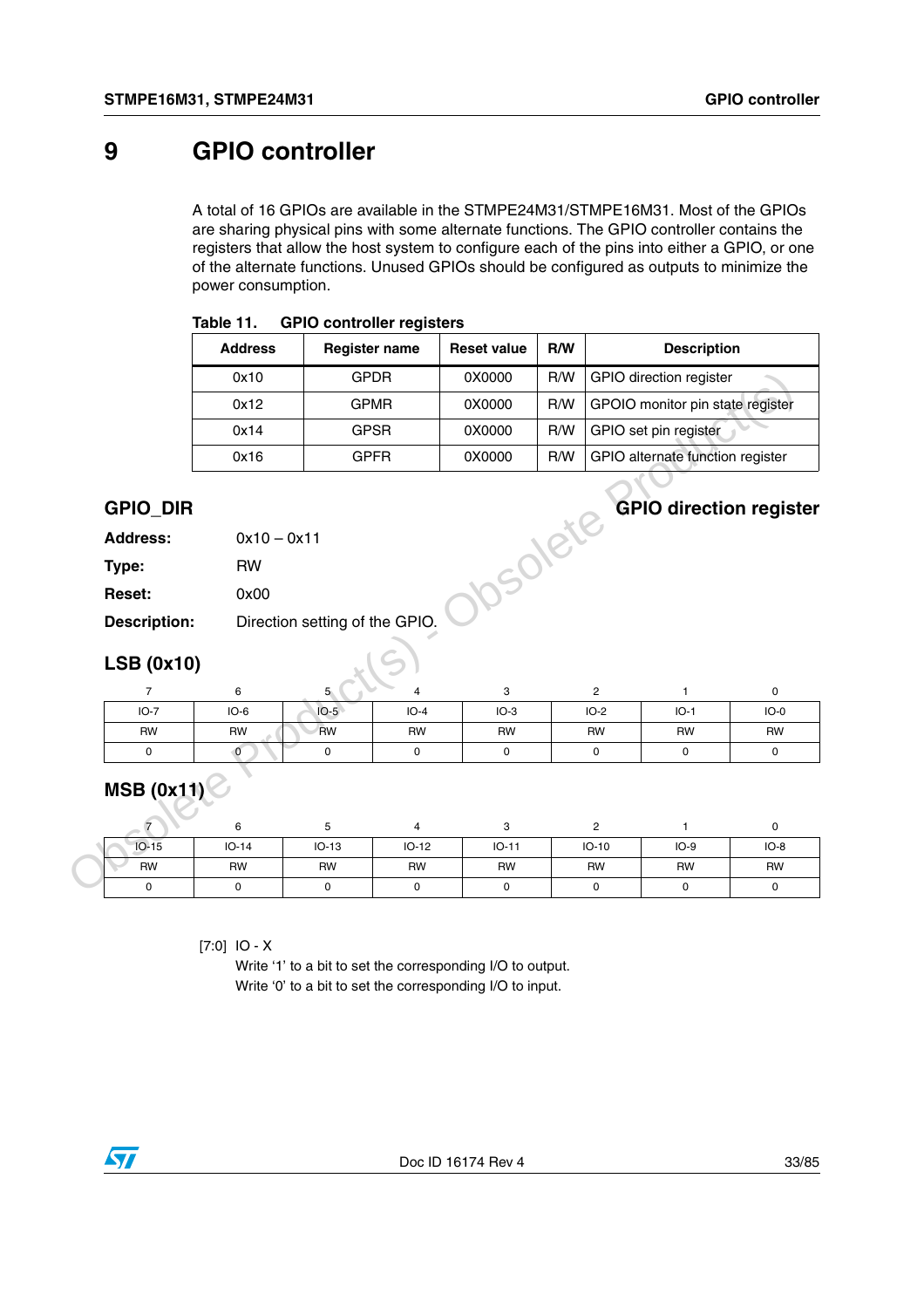### **GPIO\_MP\_STA GPIO monitor pin state register**

| <b>Address:</b>     | $0x12 - 0x13$                   |
|---------------------|---------------------------------|
| Type:               | н                               |
| <b>Reset:</b>       | 0x00                            |
| <b>Description:</b> | Contains the state of all GPIO. |

### **LSB (0x12)**

| $IO-7$            | $IO-6$    | $IO-5$    | $IO-4$    | $IO-3$    | IO-2      | $IO-1$    | $IO-0$    |
|-------------------|-----------|-----------|-----------|-----------|-----------|-----------|-----------|
| <b>RW</b>         | <b>RW</b> | <b>RW</b> | <b>RW</b> | <b>RW</b> | <b>RW</b> | <b>RW</b> | <b>RW</b> |
|                   |           |           |           |           |           |           |           |
| <b>MSB (0x13)</b> | c         |           |           | C         | C         |           | $\sim$    |

#### **MSB (0x13)**

|           | 6              | э         | 4         | 3         | ິ         |           |           |
|-----------|----------------|-----------|-----------|-----------|-----------|-----------|-----------|
| $IO-15$   | $IO-14$        | $IO-13$   | $IO-12$   | $IO-11$   | $IO-10$   | $IO-9$    | $IO-8$    |
| <b>RW</b> | RW             | <b>RW</b> | <b>RW</b> | <b>RW</b> | <b>RW</b> | <b>RW</b> | <b>RW</b> |
| 0         |                |           | 0         |           | $\Omega$  |           |           |
|           | $[7:0]$ IO - X |           |           |           |           |           |           |

#### [7:0] IO - X

Read '1' if the corresponding IO is in HIGH state Read '0' if the corresponding IO is in LOW stateObsolete Product



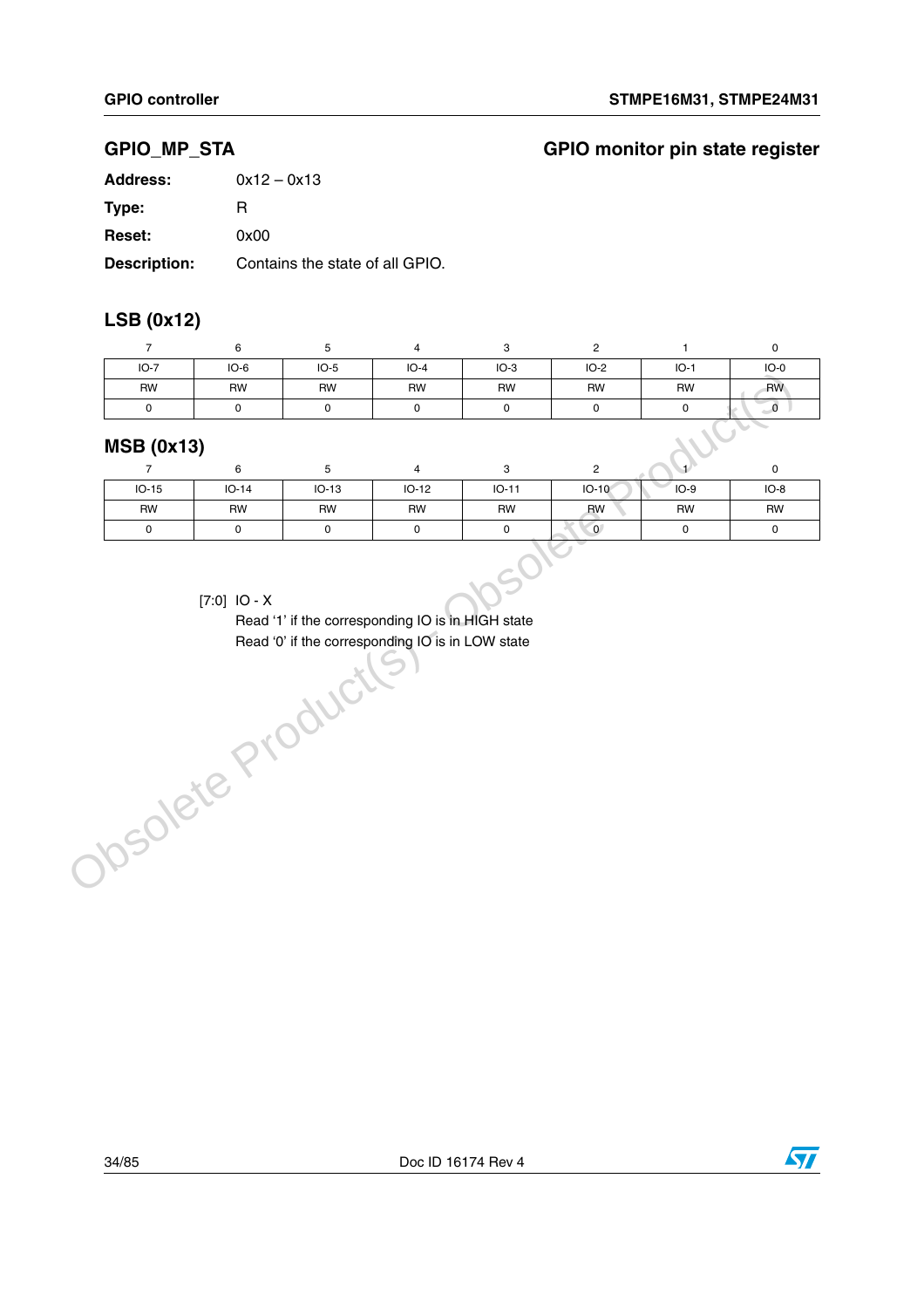### **GPIO\_SET\_PIN GPIO set pin state register**

| <b>Address:</b>     | $0x14 - 0x15$                    |
|---------------------|----------------------------------|
| Type:               | <b>RW</b>                        |
| <b>Reset:</b>       | 0x00                             |
| <b>Description:</b> | Setting of the I/O output state. |

### **LSB (0x14)**

| $IO-7$                                                                           | $IO-6$    | $IO-5$    | $IO-4$    | $IO-3$    | $IO-2$    | $IO-1$    | $IO-0$    |  |
|----------------------------------------------------------------------------------|-----------|-----------|-----------|-----------|-----------|-----------|-----------|--|
| <b>RW</b>                                                                        | <b>RW</b> | <b>RW</b> | <b>RW</b> | <b>RW</b> | <b>RW</b> | <b>RW</b> | <b>RW</b> |  |
| 0                                                                                |           |           |           |           |           |           |           |  |
| <b>MSB (0x15)</b><br><b>Contract Contract</b><br>$\sim$<br>C<br>$\sim$<br>$\sim$ |           |           |           |           |           |           |           |  |

#### **MSB (0x15)**

|                    | 6         |           | 4       |           | C         |           |           |  |
|--------------------|-----------|-----------|---------|-----------|-----------|-----------|-----------|--|
| $IO-15$            | $IO-14$   | $IO-13$   | $IO-12$ | $IO-11$   | $IO-10$   | $IO-9$    | $IO-8$    |  |
| <b>RW</b>          | <b>RW</b> | <b>RW</b> | RW      | <b>RW</b> | <b>RW</b> | <b>RW</b> | <b>RW</b> |  |
| 0                  |           |           | O       | 0         |           |           |           |  |
| $17.01$ $10.5$ $x$ |           |           |         |           |           |           |           |  |

#### [7:0] IO - X

Write '1' to set the corresponding IO output state to HIGH Write '0' to set the corresponding IO output state to LOWObsolete Product(s)

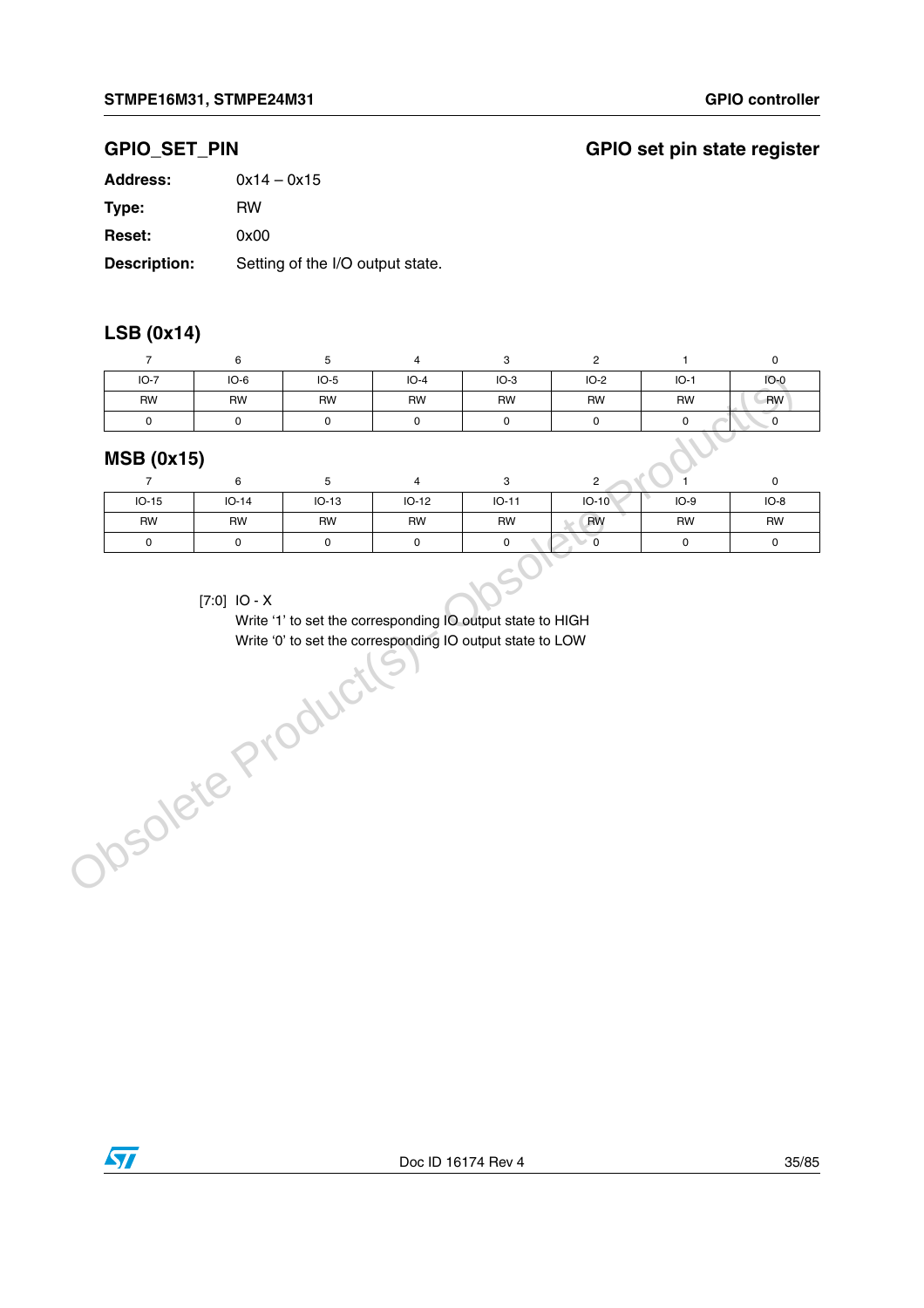### **GPIO\_AF GPIO function register**

| <b>Address:</b> | $0x16 - 0x17$                 |
|-----------------|-------------------------------|
| Type:           | RW                            |
| <b>Reset:</b>   | 0x00                          |
| Description:    | Setting of the GPIO function. |

### **LSB (0x16)**

|                           |           |           | 4         |           |           |           |           |  |
|---------------------------|-----------|-----------|-----------|-----------|-----------|-----------|-----------|--|
| $IO-7$                    | $IO-6$    | $IO-5$    | $IO-4$    | $IO-3$    | $IO-2$    | $IO-1$    | $IO-0$    |  |
| <b>RW</b>                 | <b>RW</b> | <b>RW</b> | <b>RW</b> | <b>RW</b> | <b>RW</b> | <b>RW</b> | <b>RW</b> |  |
|                           |           |           | r         |           |           |           |           |  |
| <b>MSB (0x17)</b><br>- 41 |           |           |           |           |           |           |           |  |

#### **MSB (0x17)**

| $IO-15$ | $IO-14$ | $IO-13$   | $IO-12$ | $IO-11$ | $IO-10$   | $IO-9$    | $IO-8$    |
|---------|---------|-----------|---------|---------|-----------|-----------|-----------|
| RW      | RW      | <b>RW</b> | RW      | RW      | <b>RW</b> | <b>RW</b> | <b>RW</b> |
|         |         |           |         |         |           |           |           |

#### [7:0] IO - X

Write '1' to set the corresponding GPIO to alternate function (IO) Write '0' to set the corresponding GPIO to primary function (capacitive sensor) $[7:0] \quad \text{IO - X}$ <br>
Write '1' to set the corresponding GPIO to alternat<br>
Write '0' to set the corresponding GPIO to primary<br>  $\text{O}(\text{O}(\text{C}))$ 



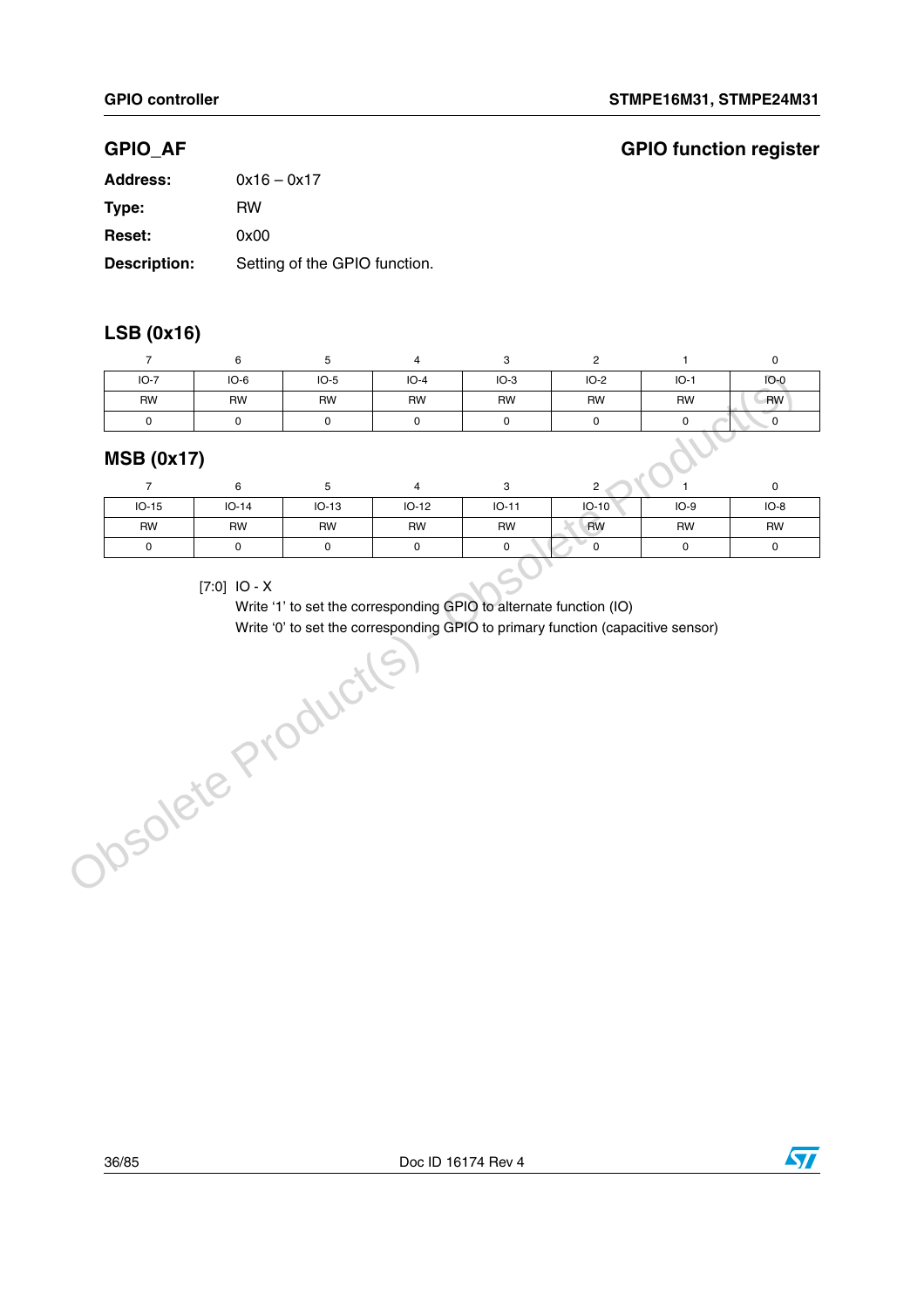# **10 PWM array controller**

The STMPE24M31 integrates 8 independent PWM controllers capable of blinking and brightness control.

Each of the PWM controllers can be programmed to execute a series of blinking/brightness control actions. One PWM controller could be mapped to more than one GPIO, allowing multiple GPIO outputs to share a PWM controller.

Each PWM controller can be connected to any of GPIO channel through the routing network which is controlled by GPIOn\_PWM\_CFG register (n = GPIO channel number).

**Figure 10. PWM array controller**



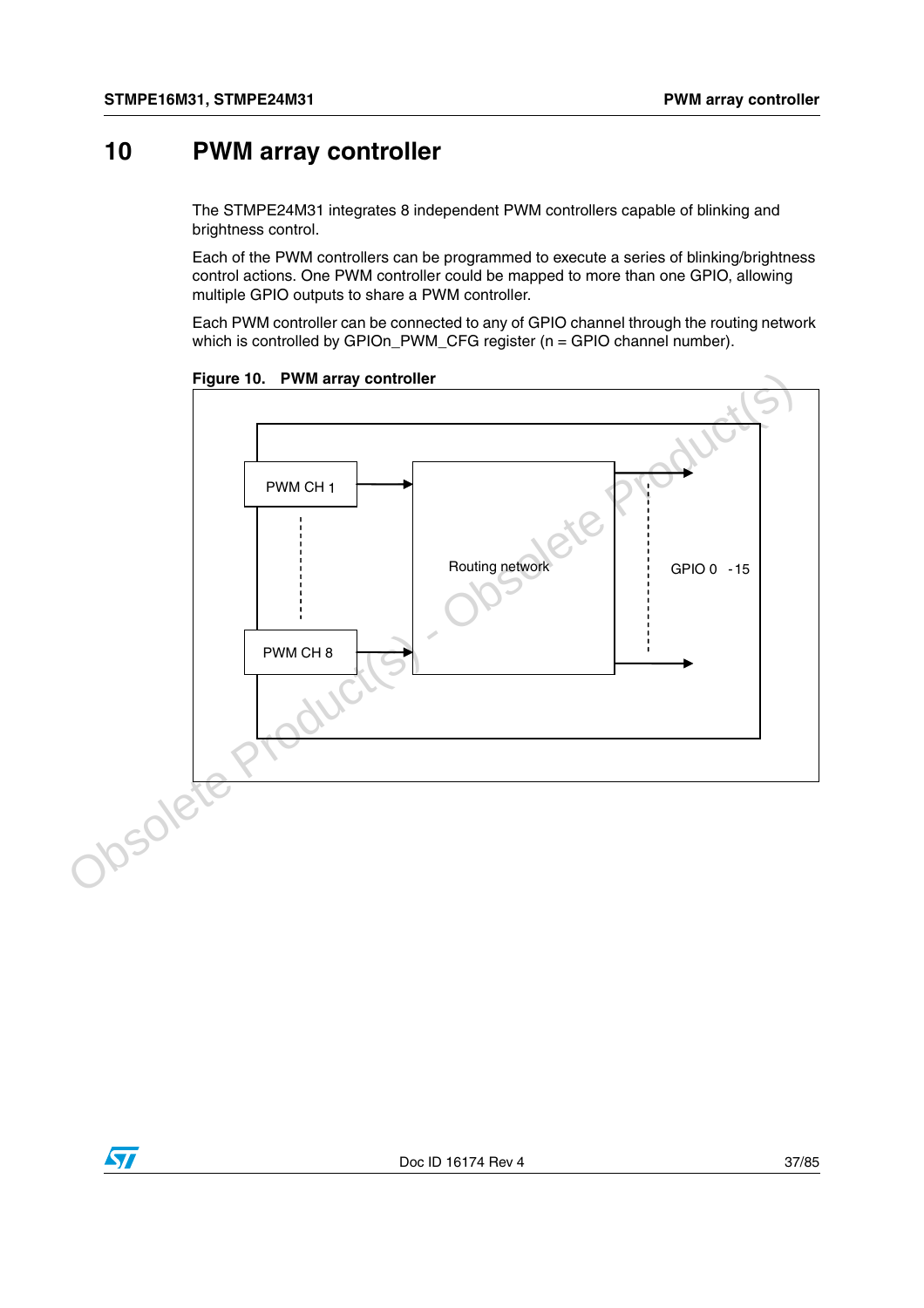### **GPIOn\_PWM\_CFG** extending the part of the part of the PWM array controller

| <b>Address:</b> | $0x20-2F$ |
|-----------------|-----------|
|                 |           |

**Type:** RW

**Reset:** 0x00

**Description:** This register controls the routing network which connects each PWM channel to any GPIO channel. GPIOn\_PWM\_CFG register (n=0-15, represent the GPIO channel number)

| OUT_EN    | <b>RESERVED</b> |           |           | OUT_IDLE  | PWM_SEL   |           |           |
|-----------|-----------------|-----------|-----------|-----------|-----------|-----------|-----------|
| <b>RW</b> | RW              | <b>RW</b> | <b>RW</b> | <b>RW</b> | <b>RW</b> | <b>RW</b> | <b>RW</b> |
|           |                 |           |           |           |           |           |           |

[7] OUT\_EN:

Write '1' to set the I/O (configured as GPIO) to operate as PWM Output. All GPIO register setting will be by-passed.To get PWM output on this pin, the GPDR register should be set to output. The UV of Configured as GPIO) to operate as PWM Output. All GPIO restring will be by-passed. To get PWM output on this pin, the GPDR register should to evaluate.<br>
The CPDR register should to the UV of the UV of the UV of t

- [6:4] RESERVED
	- [3] OUT\_IDLE:

Write '1' to set the I/O state to HIGH after PWM sequence has been completed Write '0' to set the I/O state to LOW after PWM sequence has been completed

[2:0] PWM\_SEL:

PWM controller selection



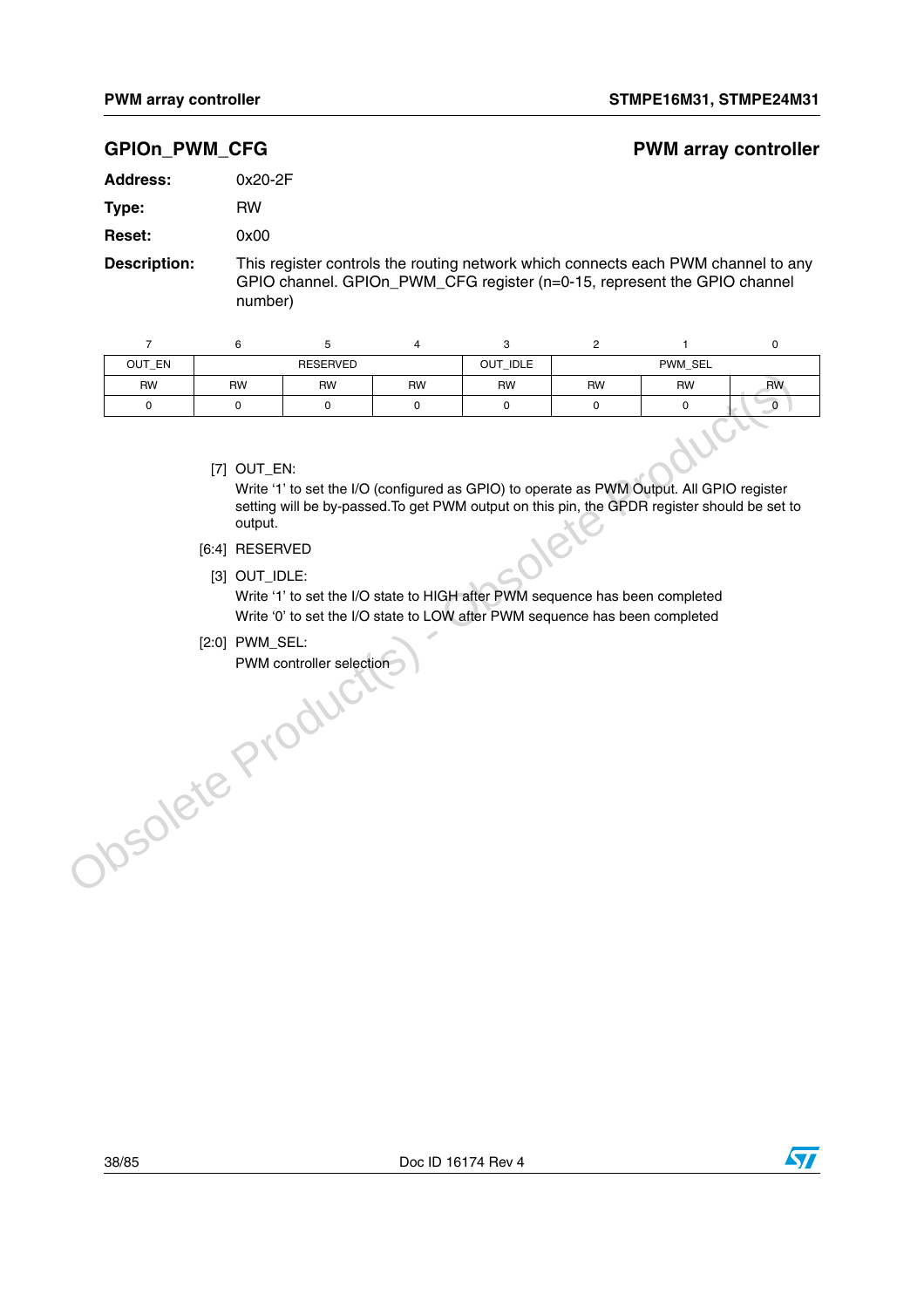# **11 PWM controller**

The PWM controller allows to control the brightness, ramping/fading and blinking of LEDs. The STMPE24M31/16M31 features 8 independent PWM controllers.

The PWM controllers outputs are connected to the GPIO through the PWM array controller. The PAC provides the following list of flexibility to the overall PWM's system:

- Each GPIO may utilize the output of 1 of the 8 PWM controllers.
- Up to 16 GPIO may be controlled by the same PWM at the same time.
- Each of the PWM could be programmed to be triggered by a touch sensing input.

## **11.1 PWM function register map**

| 11.1   |                                                                                                                                                                                                                                                   | of 0 to 100% in 16 steps. The PWM's frequency is 32 kHz (to be out of audio range).<br><b>PWM function register map</b> |                    |           | The PWM controller uses a base clock of 512 kHz, clock pulses have a variable duty cycle<br>aroduct |  |  |  |  |  |  |
|--------|---------------------------------------------------------------------------------------------------------------------------------------------------------------------------------------------------------------------------------------------------|-------------------------------------------------------------------------------------------------------------------------|--------------------|-----------|-----------------------------------------------------------------------------------------------------|--|--|--|--|--|--|
|        | This section lists and describes the PWM function registers of the STMPE16M31 and<br>STMPE24M31 devices, starting with a register map and then provides detailed descriptions<br>of register types.<br>Table 12.<br><b>PWM function registers</b> |                                                                                                                         |                    |           |                                                                                                     |  |  |  |  |  |  |
|        | <b>Address</b>                                                                                                                                                                                                                                    | Register name                                                                                                           | <b>Reset value</b> | R/W       | <b>Description</b>                                                                                  |  |  |  |  |  |  |
|        | 0x30                                                                                                                                                                                                                                              | PWM MASTER EN                                                                                                           | 0x00               | <b>RW</b> | PWM master enable                                                                                   |  |  |  |  |  |  |
|        | 0x40                                                                                                                                                                                                                                              | PWM_0_SET                                                                                                               | 0x00               | <b>RW</b> | PWM0 setup                                                                                          |  |  |  |  |  |  |
|        | 0x41                                                                                                                                                                                                                                              | PWM_0_CTRL                                                                                                              | 0x00               | <b>RW</b> | PWM0 control                                                                                        |  |  |  |  |  |  |
|        | 0x42                                                                                                                                                                                                                                              | PWM 0_RAMP                                                                                                              | 0x00               | <b>RW</b> | PWM0 ramp rate                                                                                      |  |  |  |  |  |  |
|        | 0x43                                                                                                                                                                                                                                              | PWM_0_TRIG                                                                                                              | 0x00               | <b>RW</b> | PWM0 trigger                                                                                        |  |  |  |  |  |  |
| J05019 | 0x44                                                                                                                                                                                                                                              | PWM_1_SET                                                                                                               | 0x00               | <b>RW</b> | PWM1 setup                                                                                          |  |  |  |  |  |  |
|        | 0x45                                                                                                                                                                                                                                              | PWM_1_CTRL                                                                                                              | 0x00               | <b>RW</b> | PWM1 control                                                                                        |  |  |  |  |  |  |
|        | 0x46                                                                                                                                                                                                                                              | PWM_1_RAMP                                                                                                              | 0x00               | <b>RW</b> | PWM1 ramp rate                                                                                      |  |  |  |  |  |  |
|        | 0x47                                                                                                                                                                                                                                              | PWM_1_TRIG                                                                                                              | 0x00               | <b>RW</b> | PWM1 trigger                                                                                        |  |  |  |  |  |  |
|        | 0x48                                                                                                                                                                                                                                              | PWM_2_SET                                                                                                               | 0x00               | <b>RW</b> | PWM2 setup                                                                                          |  |  |  |  |  |  |
|        | 0x49                                                                                                                                                                                                                                              | PWM 2 CTRL                                                                                                              | 0x00               | <b>RW</b> | PWM2 control                                                                                        |  |  |  |  |  |  |
|        | 0x4A                                                                                                                                                                                                                                              | PWM_2_RAMP                                                                                                              | 0x00               | <b>RW</b> | PWM2 ramp rate                                                                                      |  |  |  |  |  |  |
|        | 0x4B                                                                                                                                                                                                                                              | PWM_2_TRIG                                                                                                              | 0x00               | <b>RW</b> | PWM2 trigger                                                                                        |  |  |  |  |  |  |
|        | 0x4C                                                                                                                                                                                                                                              | PWM_3_SET                                                                                                               | 0x00               | <b>RW</b> | PWM3 setup                                                                                          |  |  |  |  |  |  |
|        | 0x4D                                                                                                                                                                                                                                              | PWM_3_CTRL                                                                                                              | 0x00               | RW        | PWM3 control                                                                                        |  |  |  |  |  |  |
|        | 0x4E                                                                                                                                                                                                                                              | PWM_3_RAMP                                                                                                              | 0x00               | <b>RW</b> | PWM3 ramp rate                                                                                      |  |  |  |  |  |  |
|        | 0x4F                                                                                                                                                                                                                                              | PWM_3_TRIG                                                                                                              | 0x00               | <b>RW</b> | PWM3 trigger                                                                                        |  |  |  |  |  |  |

**Table 12. PWM function registers**

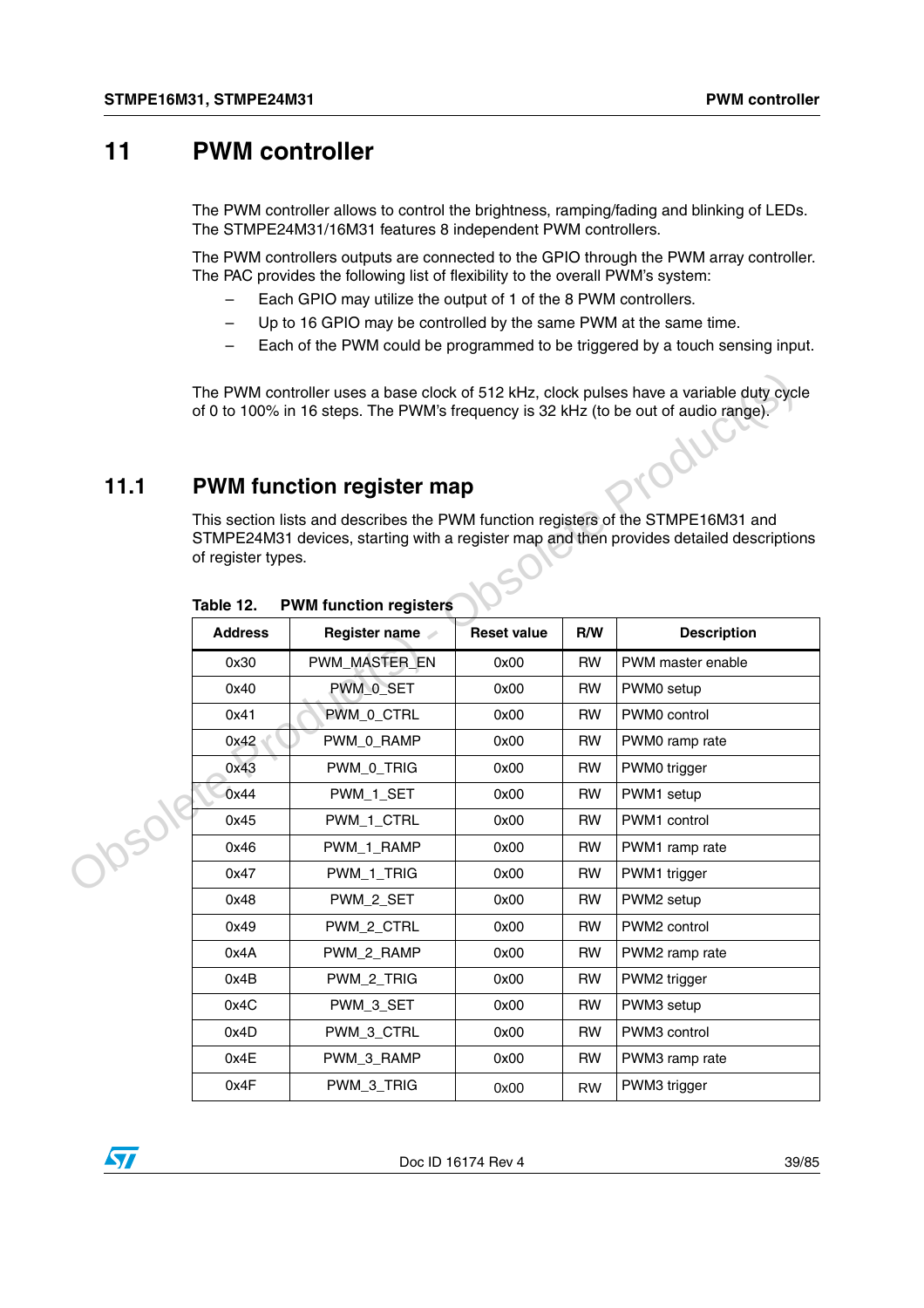|                     | <b>Address</b>               |                              | <b>Register name</b> | <b>Reset value</b>                          | R/W                          | <b>Description</b>            |                              |
|---------------------|------------------------------|------------------------------|----------------------|---------------------------------------------|------------------------------|-------------------------------|------------------------------|
|                     | 0x50                         | PWM_4_SET                    |                      | 0x00                                        | <b>RW</b>                    | PWM4 setup                    |                              |
|                     | 0x51                         | PWM_4_CTRL                   |                      | 0x00                                        | <b>RW</b>                    | PWM4 control                  |                              |
|                     | 0x52                         | PWM_4_RAMP                   |                      | 0x00                                        | <b>RW</b>                    | PWM4 ramp rate                |                              |
|                     | 0x53                         | PWM_4_TRIG                   |                      | 0x00                                        | <b>RW</b>                    | PWM4 trigger                  |                              |
|                     | 0x54                         | PWM_5_SET                    |                      | 0x00                                        | <b>RW</b>                    | PWM5 setup                    |                              |
|                     | 0x55                         | PWM_5_CTRL                   |                      | 0x00                                        | <b>RW</b>                    | PWM5 control                  |                              |
|                     | 0x56                         | PWM_5_RAMP                   |                      | 0x00                                        | <b>RW</b>                    | PWM5 ramp rate                |                              |
|                     | 0x57                         | PWM_5_TRIG                   |                      | 0x00                                        | <b>RW</b>                    | PWM5 trigger                  |                              |
|                     | 0x58                         | PWM_6_SET                    |                      | 0x00                                        | <b>RW</b>                    | PWM6 setup                    |                              |
|                     | 0x59                         | PWM_6_CTRL                   |                      | 0x00                                        | <b>RW</b>                    | PWM6 control                  |                              |
|                     | 0x5A                         | PWM_6_RAMP                   |                      | 0x00                                        | <b>RW</b>                    | PWM6 ramp rate                |                              |
|                     | 0x5B                         | PWM_6_TRIG                   |                      | 0x00                                        | <b>RW</b>                    | PWM6 trigger                  |                              |
|                     | 0x5C                         | PWM_7_SET                    |                      | 0x00                                        | <b>RW</b>                    | PWM7 setup                    |                              |
|                     | 0x5D                         | PWM_7_CTRL                   |                      | 0x00                                        | <b>RW</b>                    | PWM7 control                  |                              |
|                     | 0x5E                         | PWM_7_RAMP                   |                      | 0x00                                        | <b>RW</b>                    | PWM7 ramp rate                |                              |
|                     | 0x5F                         | PWM_7_TRIG                   |                      | 0x00                                        | <b>RW</b>                    | PWM7 trigger                  |                              |
|                     | <b>PWM_MASTER_EN</b>         | ductle                       |                      |                                             |                              | <b>Master enable register</b> |                              |
| <b>Address:</b>     | 0x30                         |                              |                      |                                             |                              |                               |                              |
| Type:               | <b>RW</b>                    |                              |                      |                                             |                              |                               |                              |
| Reset:              | 0x00                         |                              |                      |                                             |                              |                               |                              |
| <b>Description:</b> |                              |                              |                      | ENABLE/DISABLE setting of all PWM channels. |                              |                               |                              |
|                     |                              |                              |                      |                                             |                              |                               |                              |
| 7                   | 6                            | $\mathbf 5$                  | 4                    | 3                                           | $\overline{\mathbf{c}}$      | 1                             | $\mathsf{O}\xspace$          |
| EN7<br><b>RW</b>    | EN <sub>6</sub><br><b>RW</b> | EN <sub>5</sub><br><b>RW</b> | EN4<br><b>RW</b>     | EN <sub>3</sub><br><b>RW</b>                | EN <sub>2</sub><br><b>RW</b> | EN <sub>1</sub><br><b>RW</b>  | EN <sub>0</sub><br><b>RW</b> |
|                     | $\sim$                       | $\sim$                       | $\sim$               | $\sim$                                      | $\Omega$                     | $\sim$                        | $\sim$                       |

**Table 12. PWM function registers (continued)**

# **PWM\_MASTER\_EN Master enable register**

| EN7 | EN <sub>6</sub> | EN <sub>5</sub> | EN4       | EN <sub>3</sub> | EN <sub>2</sub> | EN <sub>1</sub> | EN <sub>0</sub> |
|-----|-----------------|-----------------|-----------|-----------------|-----------------|-----------------|-----------------|
| RW  | RW              | <b>RW</b>       | <b>RW</b> | RW              | <b>RW</b>       | <b>RW</b>       | <b>RW</b>       |
|     |                 |                 |           |                 |                 |                 |                 |

 $[7:0]$  EN-X (X = 7-0)

Write '1' to enable the corresponding PWM channel Read '0' if the PWM sequence is completed If PWM is set to be touch sensor-triggered : Read '1' if the corresponding PWM channel is running

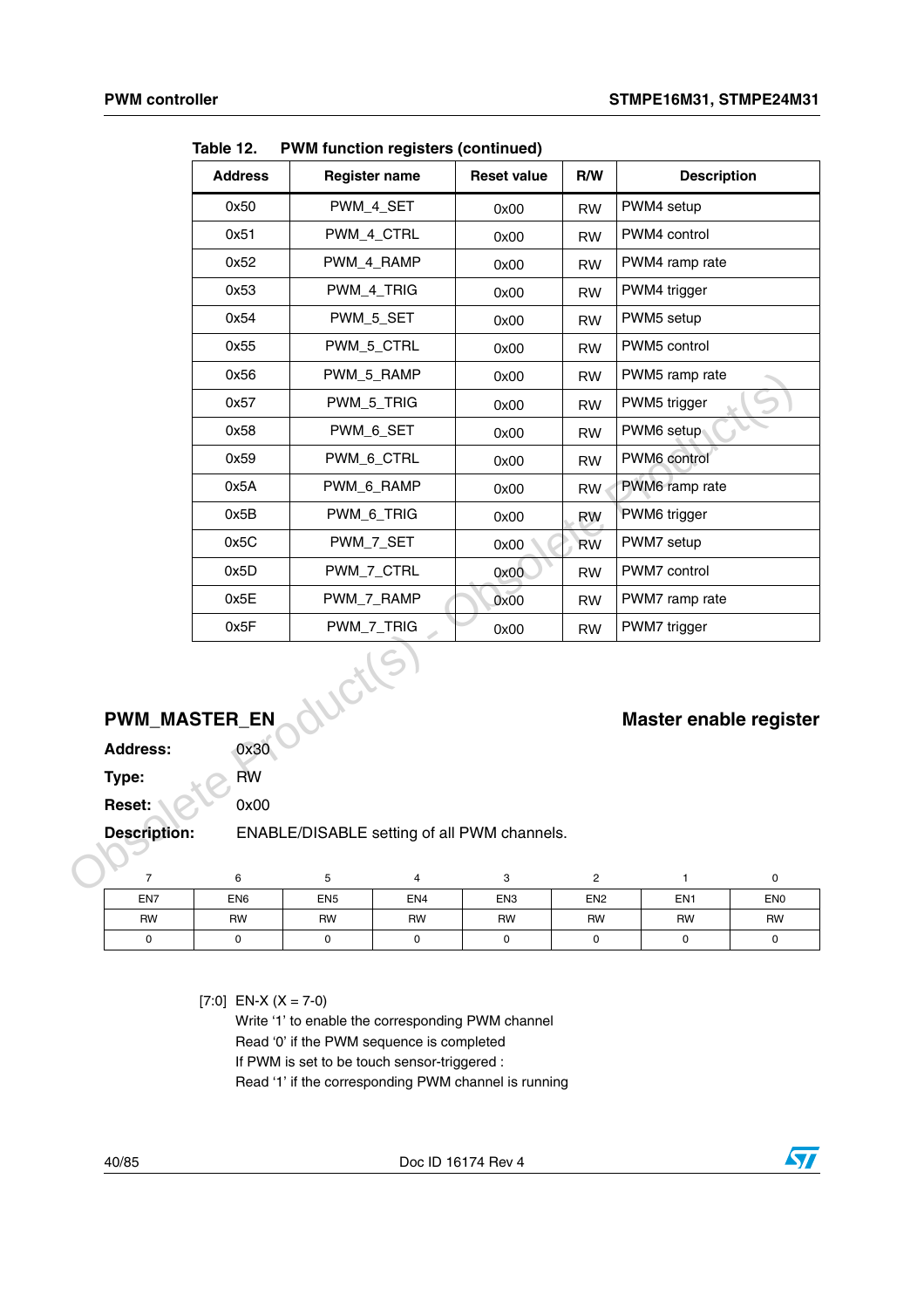## **PWM\_n\_SET** PWM-n setup register

| <b>Address:</b>     | 0x40, 0x44, 0x48, 0x4C, 0x50, 0x54, 0x58, 0x5C  |
|---------------------|-------------------------------------------------|
| Type:               | RW                                              |
| <b>Reset:</b>       | 0x00                                            |
| <b>Description:</b> | Setting of brightness, time unit and ramp-mode. |
|                     |                                                 |

| <b>BRIGTHNESS</b> |           |           |           |           | <b>TIMING</b> |           | RAMPMODE  |
|-------------------|-----------|-----------|-----------|-----------|---------------|-----------|-----------|
| <b>RW</b>         | <b>RW</b> | <b>RW</b> | <b>RW</b> | <b>RW</b> | <b>RW</b>     | <b>RW</b> | <b>RW</b> |
| u                 |           |           |           |           |               |           |           |

[7:4] BRIGHTNESS:

It defines the duty cycle during the ON period of the PWM channel output in no-ramp mode or the highest duty cycle to be reached in ramp-mode. The PWM duty cycle determines the brightness level of the LED that the PWM output drives. Traditional Backlete Production (S) - Observation (S) - Observation (S) - Observation (S) - Observation (S) - Observation (S) - Observation (S) - Observation (S) - Observation (S) - Observation (S) - Observation (S) - Obs

'0000' : Duty cycle ratio 1:15 (6.25%, minimum brightness)<br>'0001': Duty cycle ratio 2:14 (12.50%)<br>'0010': Duty cycle ratio 3:13 (18.75%)<br>'0011': Duty cycle ratio 4:12 (25.00%)<br>'0100': Duty cycle ratio 5:11 (22.00%)

'0001': Duty cycle ratio 2:14 (12.50%)

- '0010': Duty cycle ratio 3:13 (18.75%)
- '0011': Duty cycle ratio 4:12 (25.00%)
- '0100': Duty cycle ratio 5:11 (31.25%)
- '0101': Duty cycle ratio 6:10 (37.50%)
- '0110': Duty cycle ratio 7: 9 (43.75%)
- '0111': Duty cycle ratio 8: 8 (50.00%)
- '1000': Duty cycle ratio 9: 7 (56.25%)
- '1001': Duty cycle ratio 10: 6 (62.50%)
- '1010': Duty cycle ratio 11: 5 (68.75%)
- '1011': Duty cycle ratio 12: 4 (75.00%)
- "1100': Duty cycle ratio 13: 3 (81.25%)
- "1101': Duty cycle ratio 14: 2 (87.50%)
- '1110': Duty cycle ratio 15: 1 (93.75%)
- '1111': Duty cycle ratio 16: 0 (100.00%, maximum brightness).

### [3:1] TIMING:

It is the time unit from which the duration of the ON period and OFF period is defined in PWM-N control register.

- $'000' = 20$  ms
- $'001' = 40$  ms
- $'010' = 80$  ms
- $'011' = 160$  ms
- $'100' = 320$  ms
- $'101' = 640$  ms
- '110' = 1280 ms
- $'111' = 2560$  ms
- [0] RAMP MODE:

Write '1' to enable ramp-mode

Write '0' to disable ramp-mode which in this setting the output goes to the set brightness level

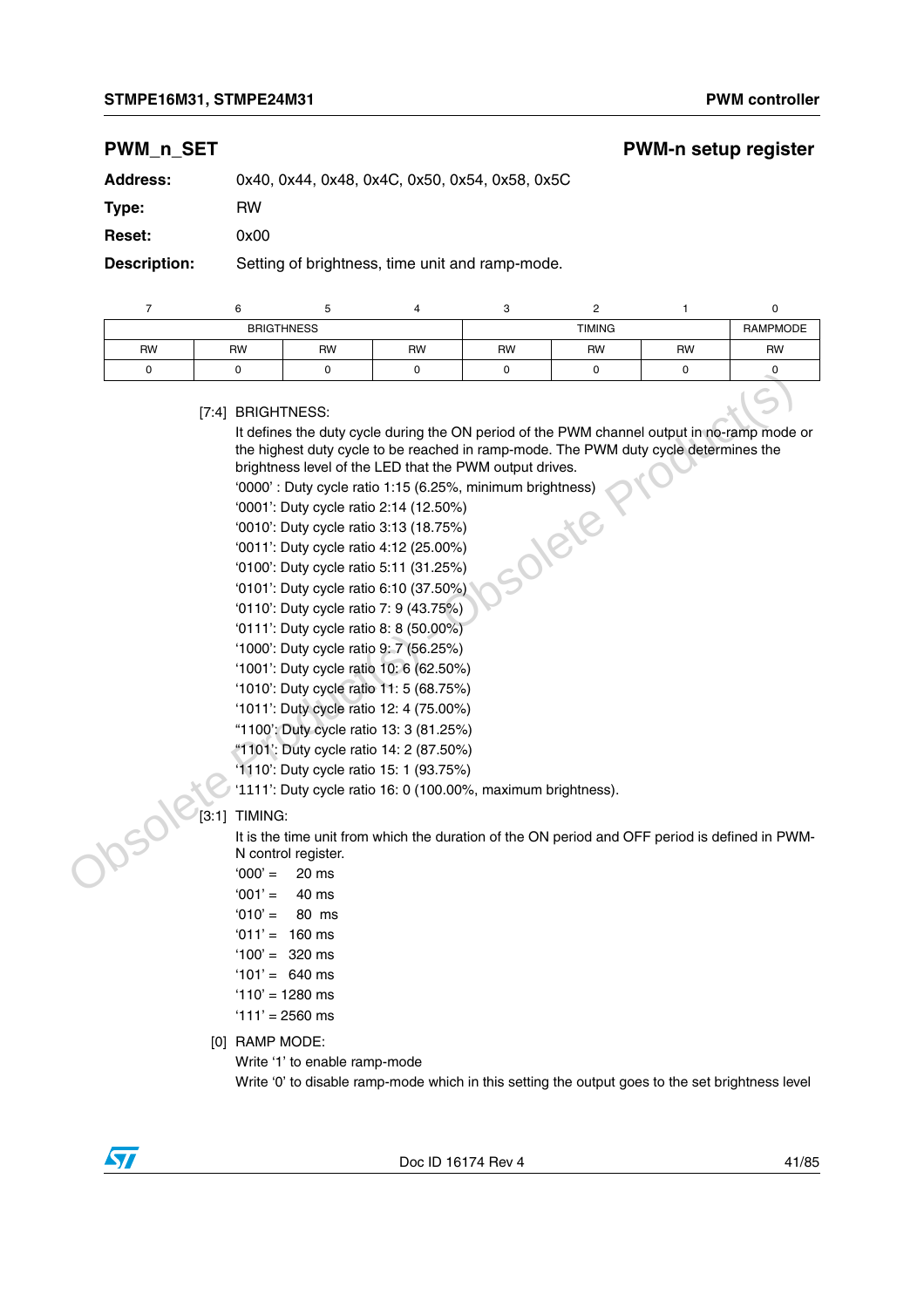## **PWM\_n\_CTRL PWM-n control register**

**Address:** 0x41, 0x45, 0x49, 0x4D, 0x51, 0x55, 0x59, 0x5D

**Type:** RW

**Reset:** 0x00

**Description:** Setting of ON/OFF period, repetition, and ON/OFF order.

|           | 6              | 5                  |           | 3                                                                 |            |           | 0         |
|-----------|----------------|--------------------|-----------|-------------------------------------------------------------------|------------|-----------|-----------|
|           | Period 0       |                    | Period 1  |                                                                   | Repetition |           | Order     |
| <b>RW</b> | <b>RW</b>      | <b>RW</b>          | <b>RW</b> | <b>RW</b>                                                         | <b>RW</b>  | <b>RW</b> | <b>RW</b> |
| 0         |                |                    | 0         |                                                                   |            | 0         |           |
|           | [7:6] Period 0 | $(00'$ 1 time unit |           | Define the ON time based on time unit set in PWM-N setup register |            |           |           |

- '00': 1 time unit
- '01': 2 time unit
- '10': 3 time unit
- '11': 4 time unit
- [5:4] Period 1

Define the OFF time based on time unit set in PWM-N setup register

- '00': No Off period
- '01': 1 time unit
- '10': 2 time unit '11': 3 time unit

[3:1] Repetition

Set the repetition of programmed sequence (pair of period 0 and period 1) '000': Infinite repetition (7:6) Period 0<br>
Define the ON time based on time unit set in PWM-N setup register<br>
00 : 1 : Deriva unit<br>
10 : 3 time unit<br>
11 : 3 time unit<br>
154) Period 1<br>
Define the OFF time based on time unit set in PWM-N setup register

- '001': Execute only one pair
- '010': Execute 2 pairs
- '011': Execute 3 pairs
- '100': Execute 4 pairs
- '101': Execute 5 pairs
- '110': Execute 6 pairs '111': Execute 7 pairs
- 
- [0] Order

Set the order of period 0 and period 1

- '1': sequence = period 1 and then period 0
- '0': sequence = period 0 and then period 1

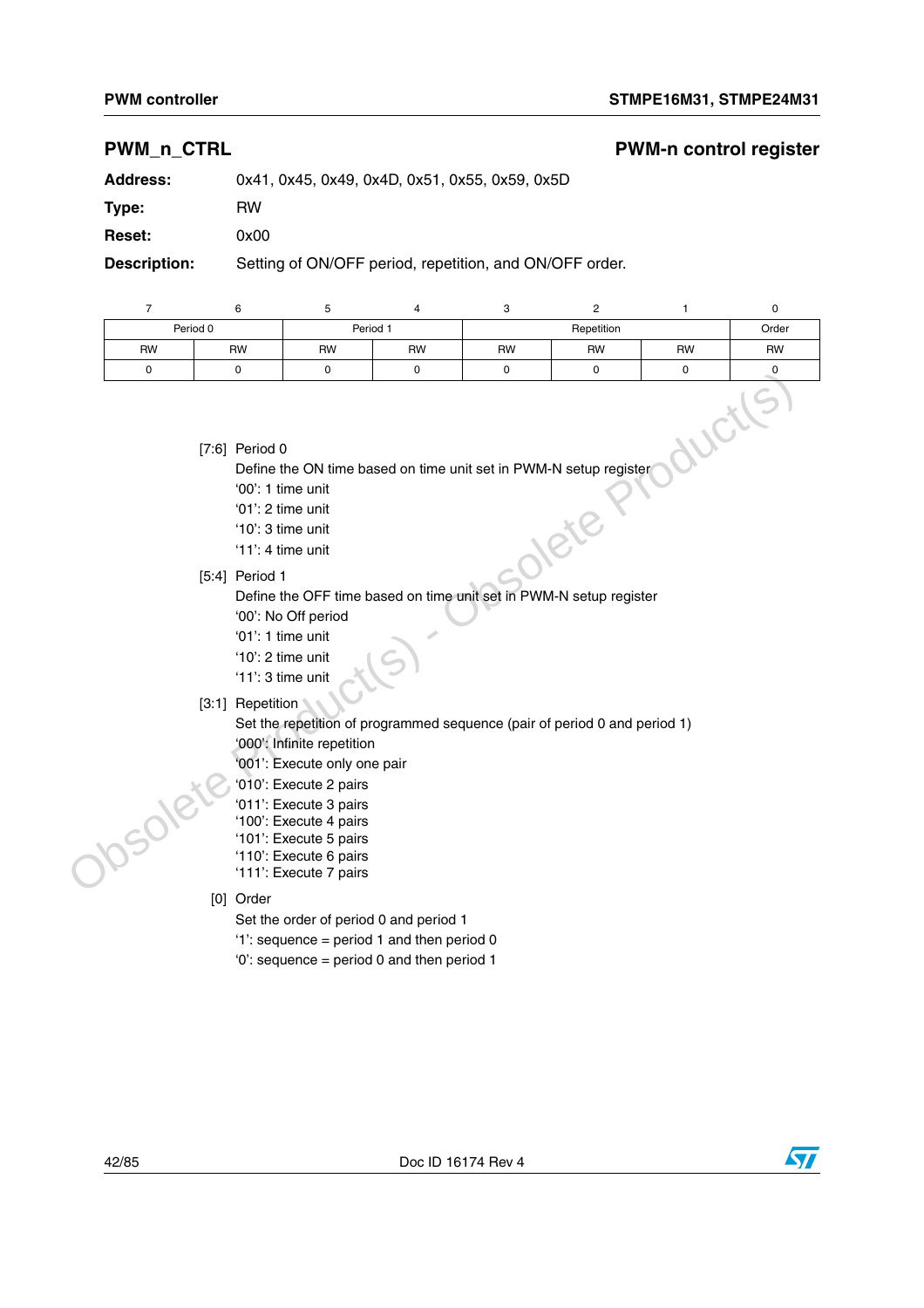## **PWM\_n\_RAMP\_RATE** example a part of the PWM-N ramp rate register

**Address:** 0x42, 0x46, 0x4A, 0x4E, 0x52, 0x56, 0x5A, 0x5E

**Type:** RW

**Reset:** 0x00

**Description:** Setting of ramp rate

| <b>INV</b> | Reserved  | RampDown  |           |           | RampUp    |           |           |  |
|------------|-----------|-----------|-----------|-----------|-----------|-----------|-----------|--|
| <b>RW</b>  | <b>RW</b> | <b>RW</b> | <b>RW</b> | <b>RW</b> | <b>RW</b> | <b>RW</b> | <b>RW</b> |  |
|            |           |           |           |           |           |           |           |  |

[7] INV

LED driving/sinking mode Write '1' for LED sinking mode (HIGH = LED Off, LOW = LED On) Write '0' for LED driving mode (HIGH = LED On, LOW = LED Off  $\text{RampDown}$ <br>
Set the PWM ramp down rate<br>
'000' : 1/4 of time unit per brightness level change Tri INV<br>
CEO driving/sinkling mode<br>
Write "0" for LED sinking mode (HIGH = LED Off, LOW = LED On)<br>
Write "0" for LED driving mode (HIGH = LED Off, LOW = LED On)<br>
(6) Reserved<br>
Set the PVM ramp down rate<br>
200°: 1/4 of time

- [6] Reserved
- [5:3] RampDown
	- Set the PWM ramp down rate
	-
	- '001' : 1/8 of time unit per brightness level change
	- '010' : 1/16 of time unit per brightness level change
	- '011' : 1/32 of time unit per brightness level change
	- '100' : 1/64 of time unit per brightness level change
	- '101' : 1/128 of time unit per brightness level change
	- '110' : reserved
	- '111' : reserved
- [2:0] RampUp
	- Set the PWM ramp up rate
	- '000' : 1/4 of time unit per brightness level change
	- '001' : 1/8 of time unit per brightness level change
	- '010' : 1/16 of time unit per brightness level change
	- '011' : 1/32 of time unit per brightness level change
	- '100' : 1/64 of time unit per brightness level change
	- '101' : 1/128 of time unit per brightness level change
	- '110' : reserved
	- '111' : reserved

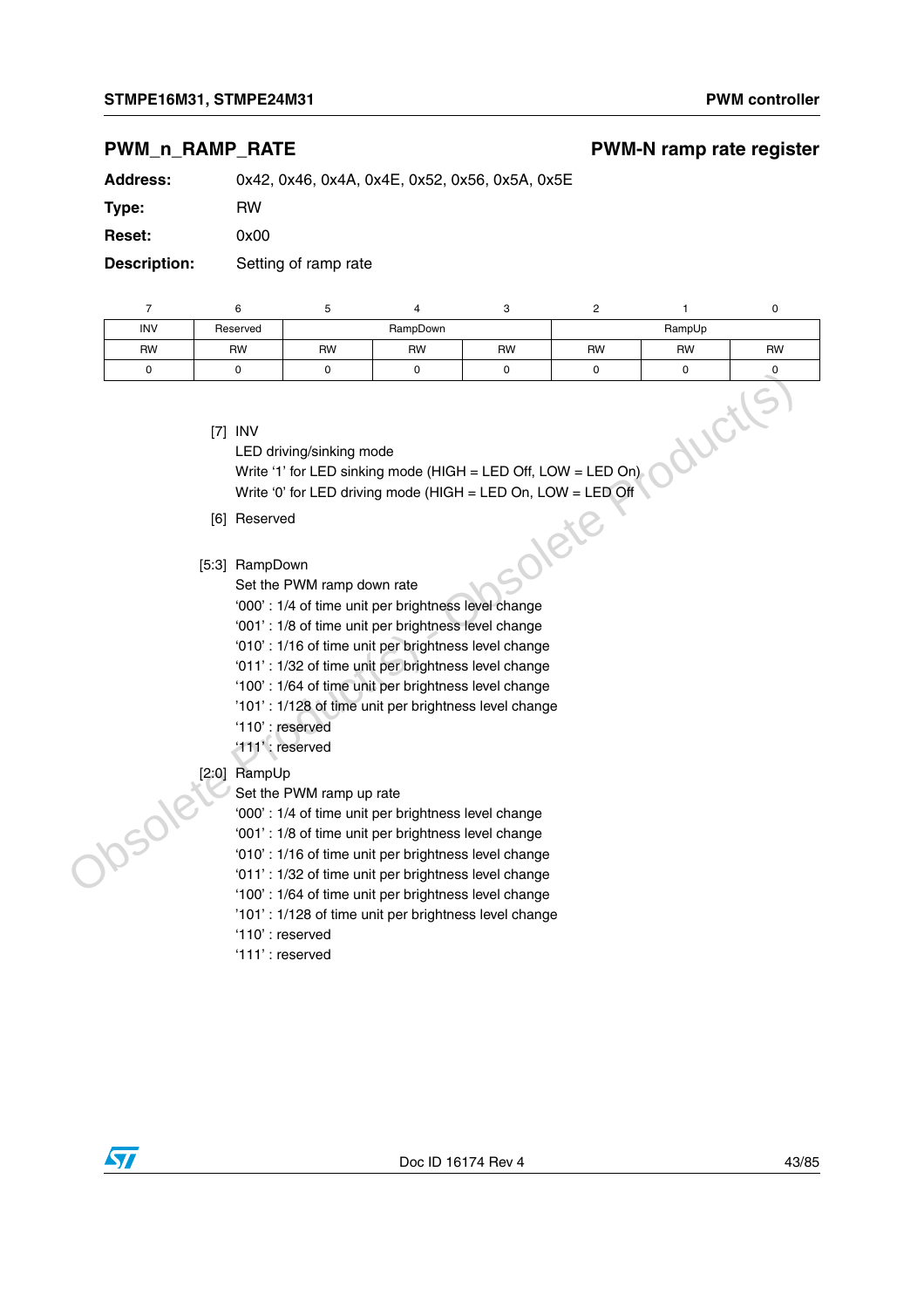## **PWM\_n\_TRIG PWM-N trigger register**

**Address:** 0x43, 0x47, 0x4B, 0x4F, 0x53, 0x57, 0x5B, 0x5F

**Type:** RW

**Reset:** 0x00

**Description:** Setting of touch sensor-triggered PWM.

|                                                                                                                     | 6                             | 5         |           | 3         | っ         |           |           |  |  |  |
|---------------------------------------------------------------------------------------------------------------------|-------------------------------|-----------|-----------|-----------|-----------|-----------|-----------|--|--|--|
| <b>RESERVED</b>                                                                                                     |                               | EN        |           |           | TS CH     |           |           |  |  |  |
| <b>RW</b>                                                                                                           | <b>RW</b>                     | <b>RW</b> | <b>RW</b> | <b>RW</b> | <b>RW</b> | <b>RW</b> | <b>RW</b> |  |  |  |
| 0                                                                                                                   | $\Omega$                      |           | $\Omega$  | O         |           | 0         |           |  |  |  |
|                                                                                                                     | [7:6] RESERVED<br>$[6:5]$ EN: |           |           |           |           |           |           |  |  |  |
| Write '1' to enable touch sensor-triggered PWM function<br>Write '0' to disable touch sensor-triggered PWM function |                               |           |           |           |           |           |           |  |  |  |

[4:0] TS\_CH

Define the touch sensor channel which is set as trigger of the corresponding PWM channel.Obsolete Product(s)



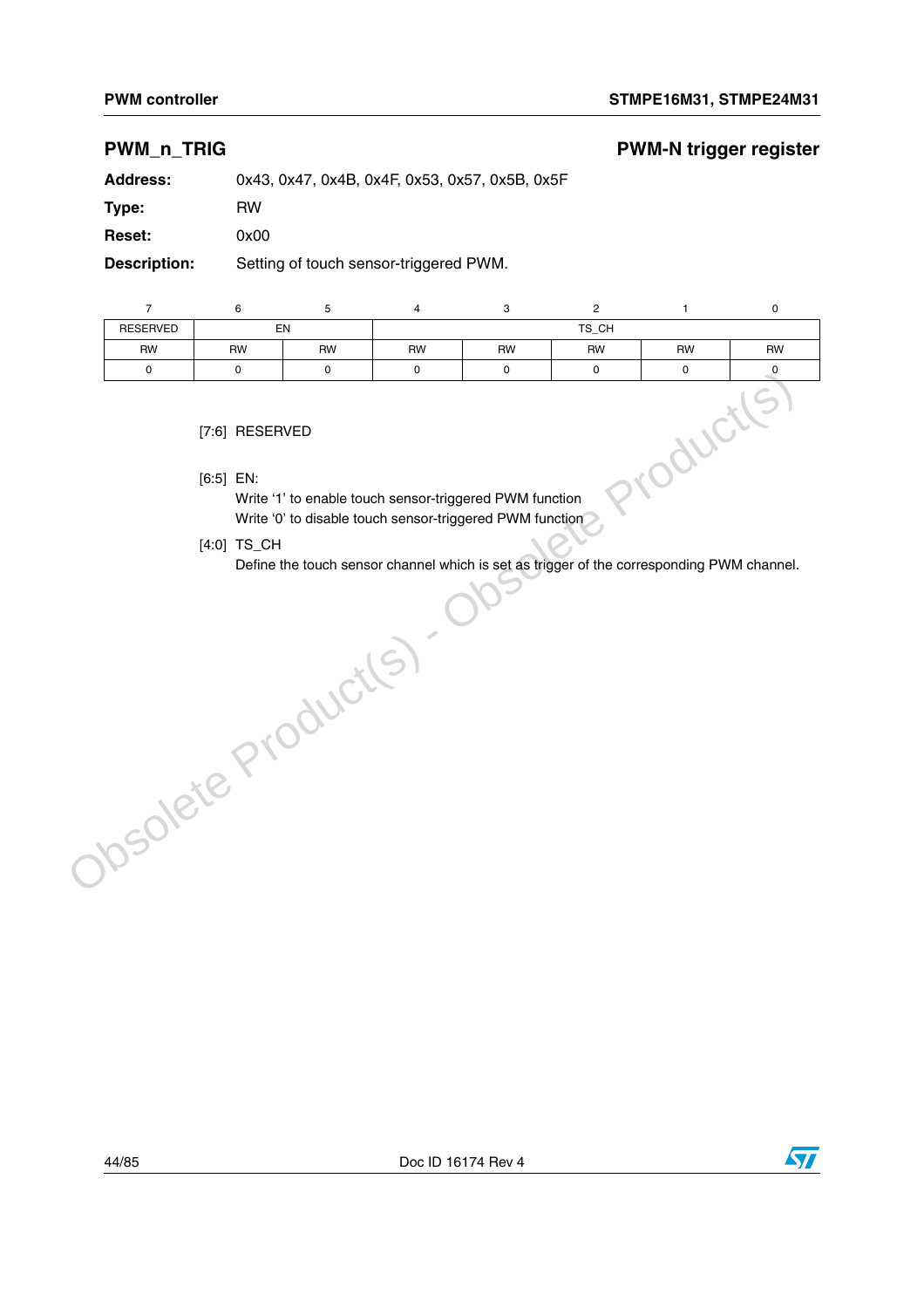# **12 Basic PWM programming**

The PWM controllers are capable of generating the following brightness patterns:





The registers need to be programmed for this sequence:

- On period = Period  $0[1:0]$  \* Time Unit [3:0]
- Off period = Period  $1[1:0]$  \* Time Unit [3:0]
- Duty cycle during on period = Brightness  $[7:4]$
- Number of cycles = Repetition [3:0]
- Ramp-mode is disabled

 $\sqrt{2}$ 



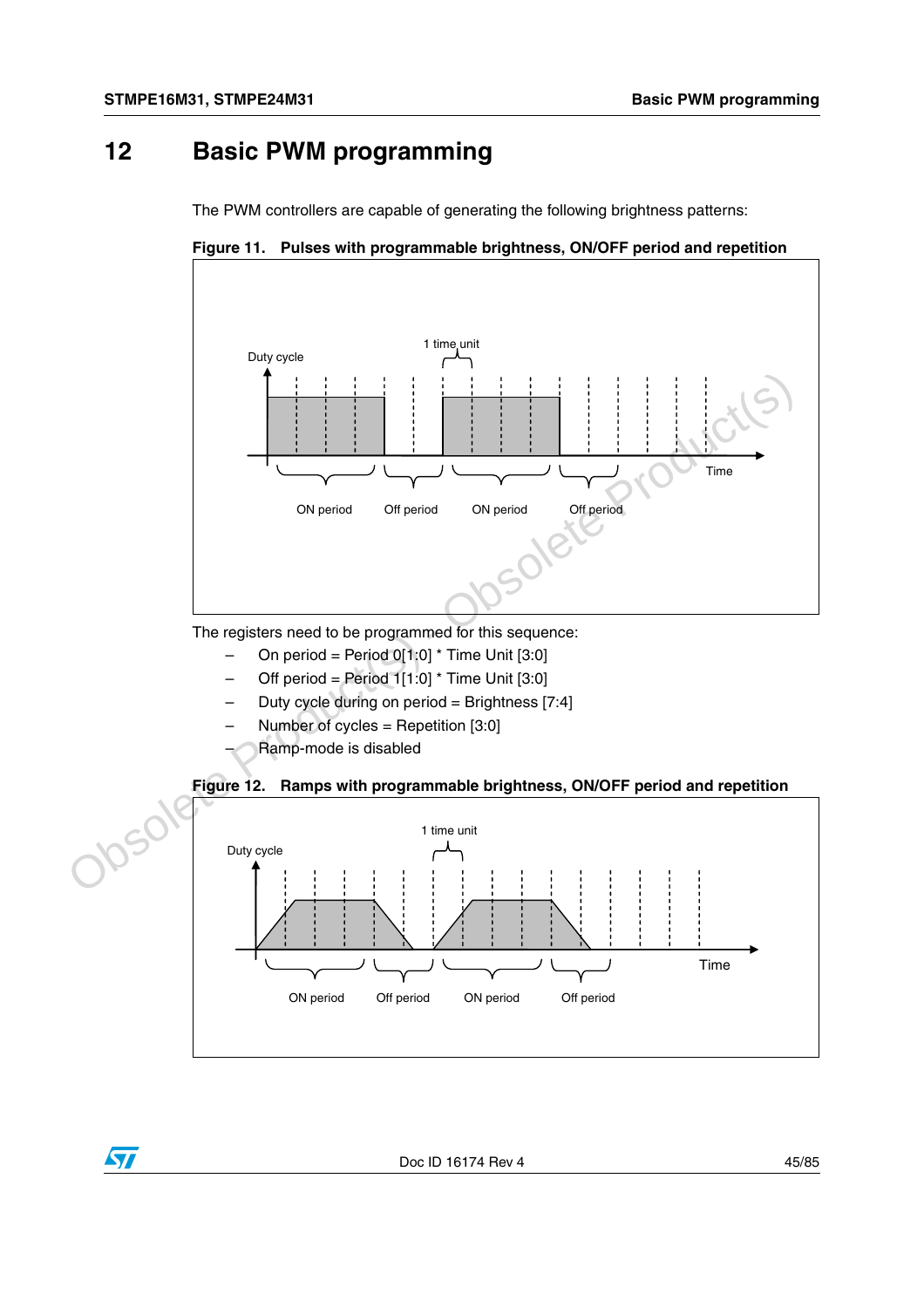The registers need to be programmed for this sequence :

- $-$  On Period = Period 0[1:0] \* Time Unit [3:0]
- $-$  Off Period = Period 1[1:0]  $*$  Time Unit [3:0]
- Duty cycle during On Period = Brightness [7:4]
- Number of cycles = Repetition  $[3:0]$
- Ramp-Mode is enabled
- Ramp Up/Down Rate is programmable

**Figure 13. Fixed brightness output**



- On Period = Period  $0[1:0]$  \* Time Unit  $[3:0]$
- Off Period = Don't Care
- Duty Cycle during On Period = Brightness [7:4]
- Number of cycles = Repetition  $[3:0] = 0$  (infinite repetition)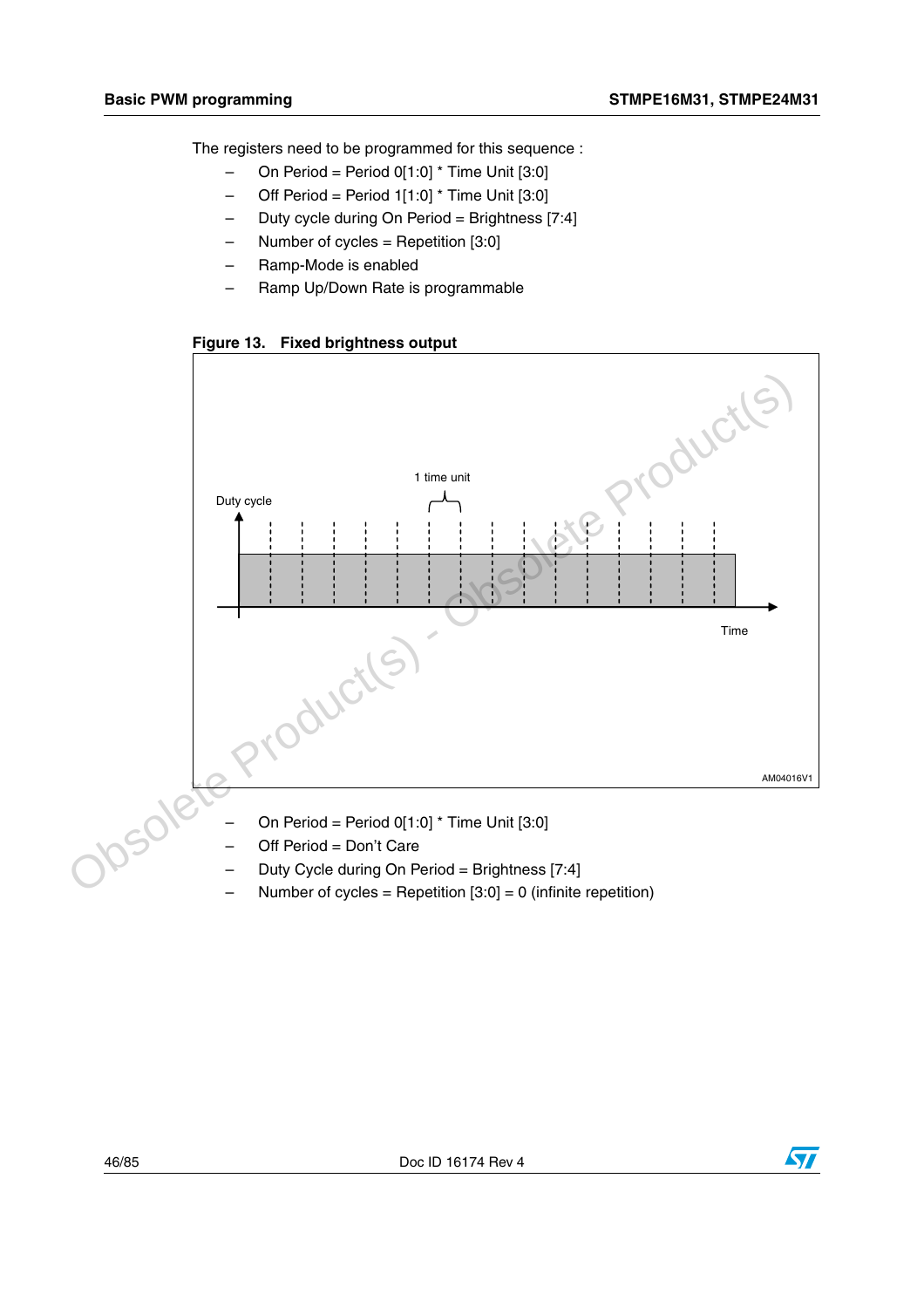# **12.1 Interrupt on basic PWM controller**

A basic PWM controller could be programmed to generate interrupt on completion of blinking sequence. User needs to consider:

Obsolete Product(s) - Obsolete Product(s)

a) Each basic PWM controller has its own bit in interrupt enable/status registers.

If enabled, the completion in any of the PWM controllers triggers an interrupt. No interrupt will be generated if infinite repetition is set.

 $\sqrt{1}$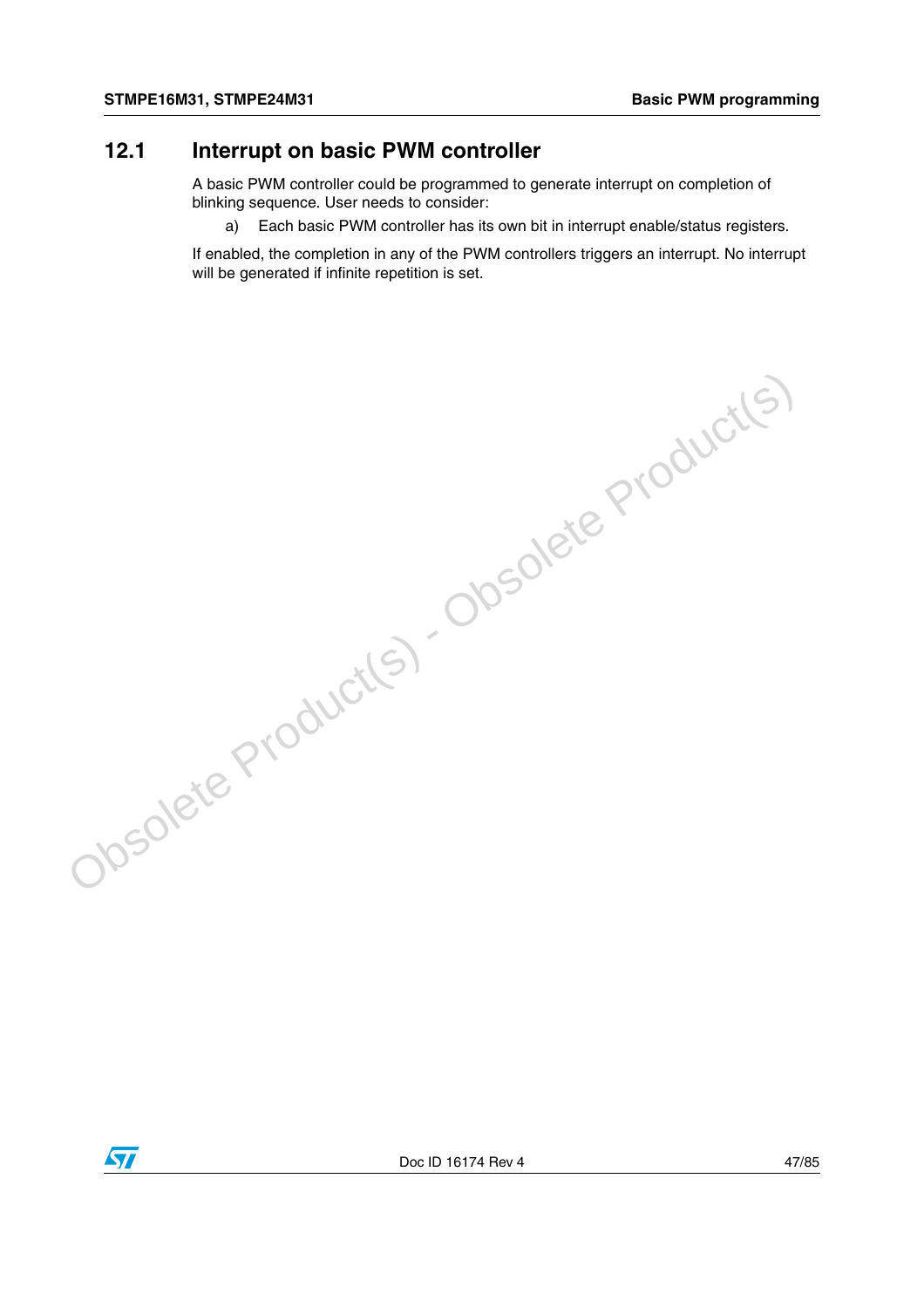# **13 Touch sensor controller**

The STMPE16M31 and STMPE24M31 devices use the STMicroelectronics' patent pending capacitive front end. The capacitive sensor is configure by the following registers:

| <b>Address</b> | <b>Register Name</b>       | <b>Reset Value</b> | R/W       | <b>Description</b>                                                                                                                                                                                              |
|----------------|----------------------------|--------------------|-----------|-----------------------------------------------------------------------------------------------------------------------------------------------------------------------------------------------------------------|
| 0x70           | CH_SEN_CTRL                | 0x00               | <b>RW</b> | Capacitive sensor control                                                                                                                                                                                       |
| 0x71           | RATIO_ENG_REPT<br>$_C$ TRL | 0x00               | <b>RW</b> | Ratio engine report control<br>(only available in final silicon)                                                                                                                                                |
| 0x72           | CH_SEL                     | 0x00000000         | <b>RW</b> | Selects active capacitive channels                                                                                                                                                                              |
| 0x76           | CAL_INT                    | 0x00               | <b>RW</b> | 10ms - 64S calibration interval                                                                                                                                                                                 |
| 0x77           | CAL_MOD                    | 0x00               | <b>RW</b> | Selects calibration model                                                                                                                                                                                       |
| 0x78           | MAF_SET                    | 0x00               | <b>RW</b> | Median averaging filter (MAF) setting                                                                                                                                                                           |
| 0x7C           | DATA_TYPE                  | 0x00               | <b>RW</b> | Selects type of data available in<br>channel data ports.<br>0x01: TVR<br>0x02: EVR<br>0x03: Channel delay<br>0x04: Impedance (13-bit)<br>0x05: Calibrated impedance (13-bit)<br>0x06: Locked impedance (13-bit) |
| 0xC0-0xEF      | CH_DATA-n                  | 0x0000             | R/W       | Channel data based on channel data<br>type                                                                                                                                                                      |
| Josolete P.    |                            |                    |           |                                                                                                                                                                                                                 |

**Table 13. Touch sensor controller registers**

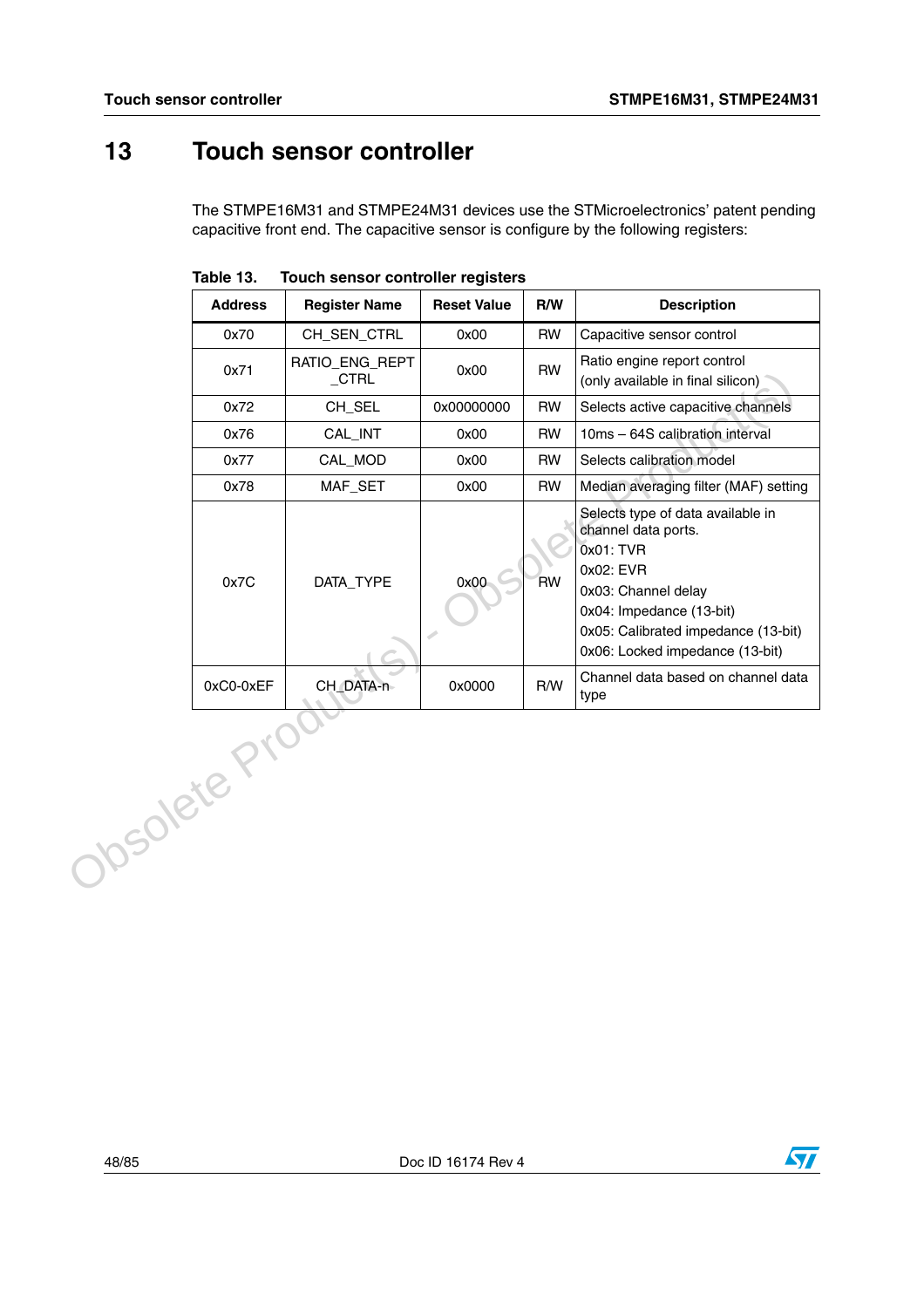

**Figure 14. Touch sensing module flowchart**

## **13.1 Sampling rate calculation**

The capacitive sensor operates with a 2 MHz base clock, a single capacitive sensor scans up to 24 active channels.

The SCLK\_DIV divides the sensor clock by 64-1024, giving 2 kHz-32 kHz sensor clock.

For capacitive sensing, a PRBS sequence is utilized to remove the effect of surrounding noise. This PRBS has an average value of 4.5.

The effective total sampling rate is thus 2 kHz-32 kHz divided by 4.5, giving 440 Hz  $-7$  kHz.

If all 24 channels of capacitive sensors are active, the channel conversion rate is thus 440 Hz/24 = 18.3 Hz (Min), 7 kHz/24 =296 Hz (Max)

Using the maximum MAF setting (18 remove 2), the maximum filtered channel output rate is 296 Hz/18 = 16 Hz.

## **13.2 Sensor resolution**

The capacitive sensor hardware in the STMPExxM31 devices has a sensitivity of 15 fF and a range of 512 steps giving it a dynamic range of 7.5 pF.



Doc ID 16174 Rev 4 49/85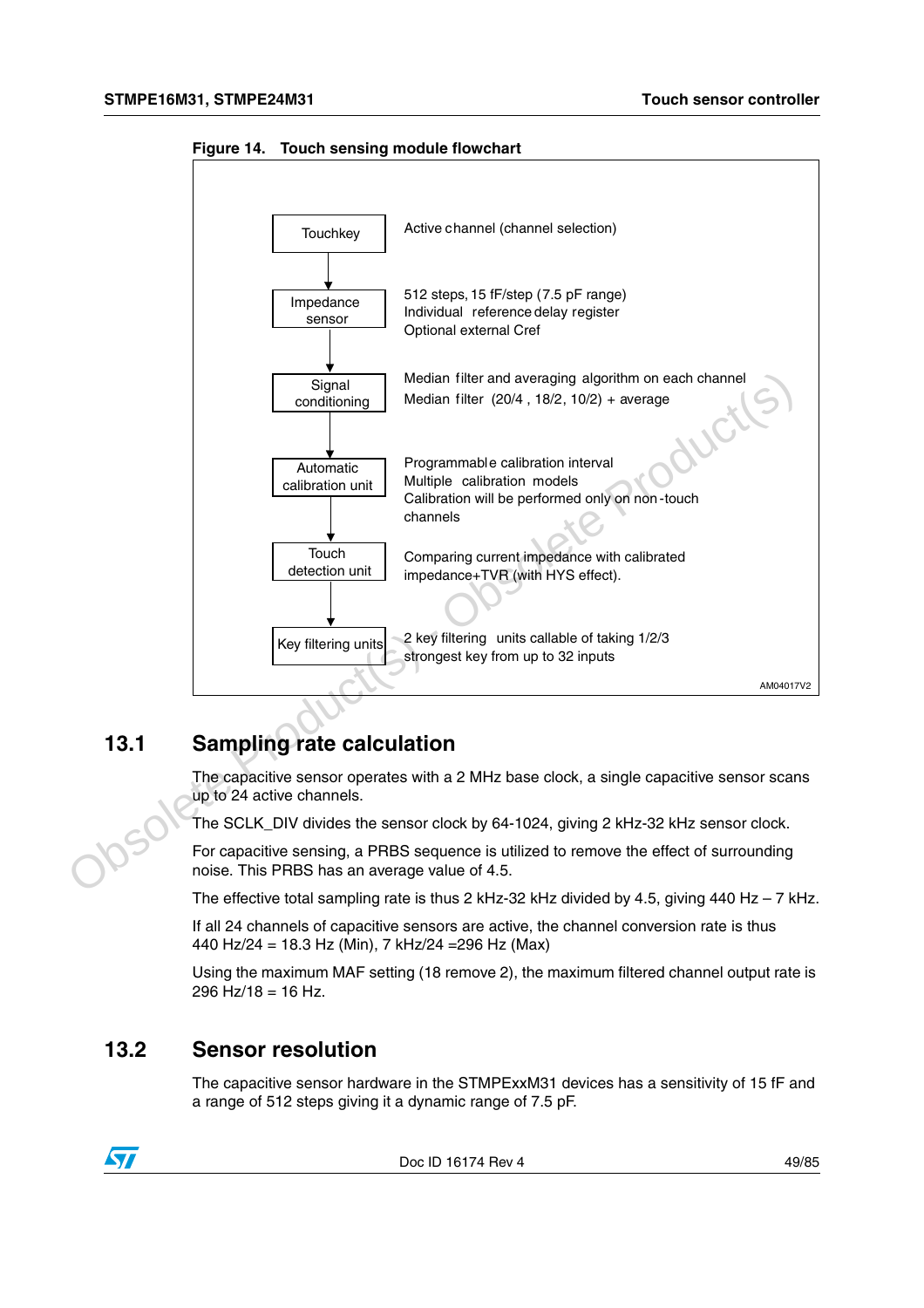The impedance reading is the output of an internal MAF (median averaging filter). As up to 16 samples are taken for each reading, the impedance reading is the sum of 16 of 9-bit samples.

To allow maximum consistency, the 3 impedance readings are **always** 13-bit, whichever MAF setting is used.

The touch variance (TVR) and environmental variance (EVR) registers are specified in a 9 bit format. For comparison with the impedances, the TVR and EVR would be INTERNALLY shifted 4 bits up.

## **13.3 Auto-tuning**

The capacitive sensor hardware in the STMPExxM31 devices has a sensitivity of 15 fF and a range of 512 steps giving it a dynamic range of 7.5 pF. This means that at any time, the device is able to sense a change in capacitance up to 7.5 pF. When the channel capacitance moves out of the 7.5 pF window, the auto tuning feature kicks in to ensure proper sensing operation.



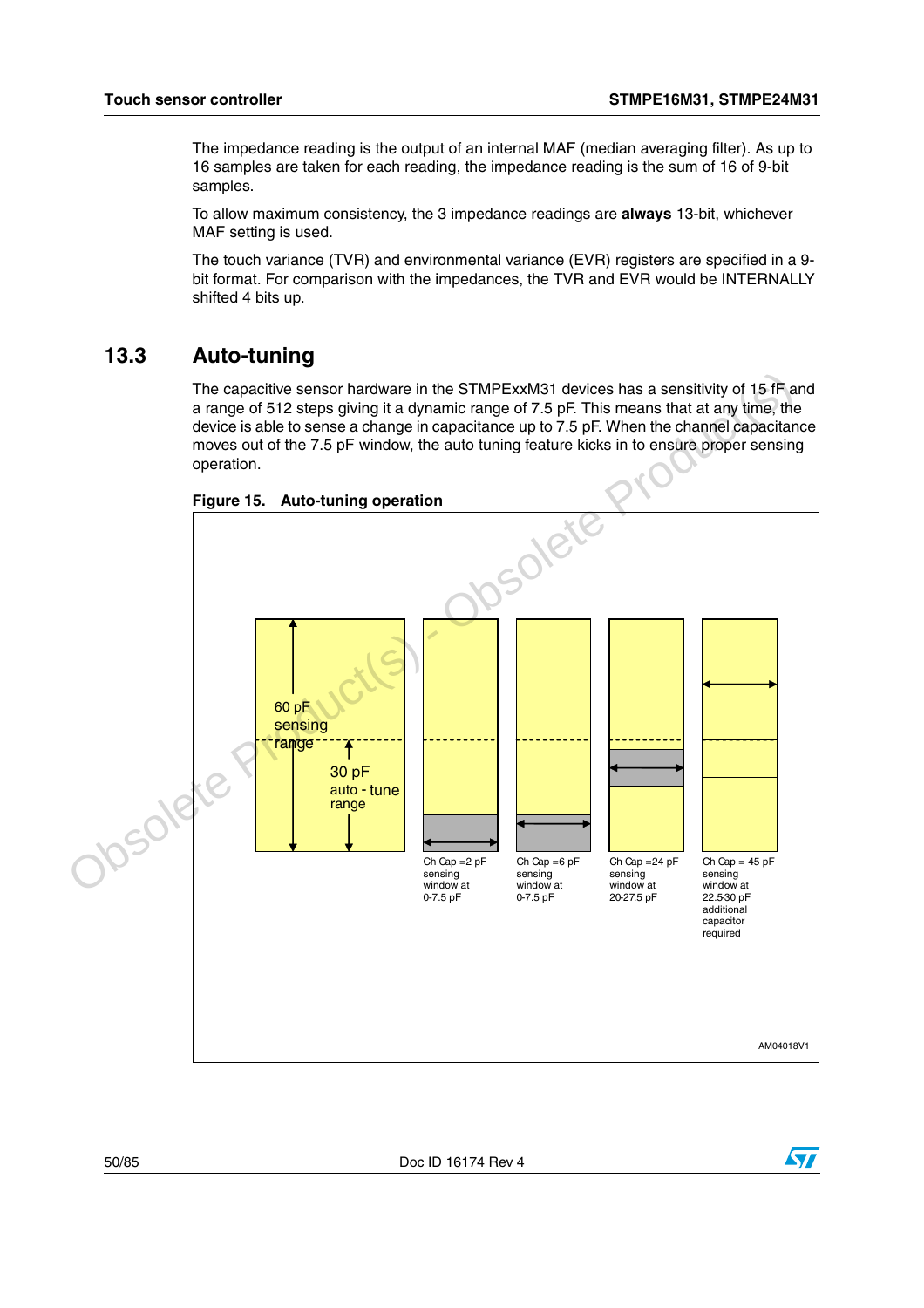## **13.4 Locked impedance**

Locked impedance is data available in channel data the moment 0x06 is written into "channel data type register". Writing a different value into the "channel data type register" allows the locked impedance to be refreshed.

In actual application, software writes 0x06, reads locked impedance, writes 0x00, writes 0x06, and reads the next set of data.

For data type 0x04-0x05, data are constantly being refreshed, even as it is being accessed. If accessed slowly, the full set of data may have been sampled at significantly different time.

## **13.5 Calibration**

Calibration event is performed in every period which is programmable from the calibration interval register (0x76). In each calibration event, 8 impedance samples are collected and averaged. The time period between samples is programmable from CAL\_MOD (model register (0x77).



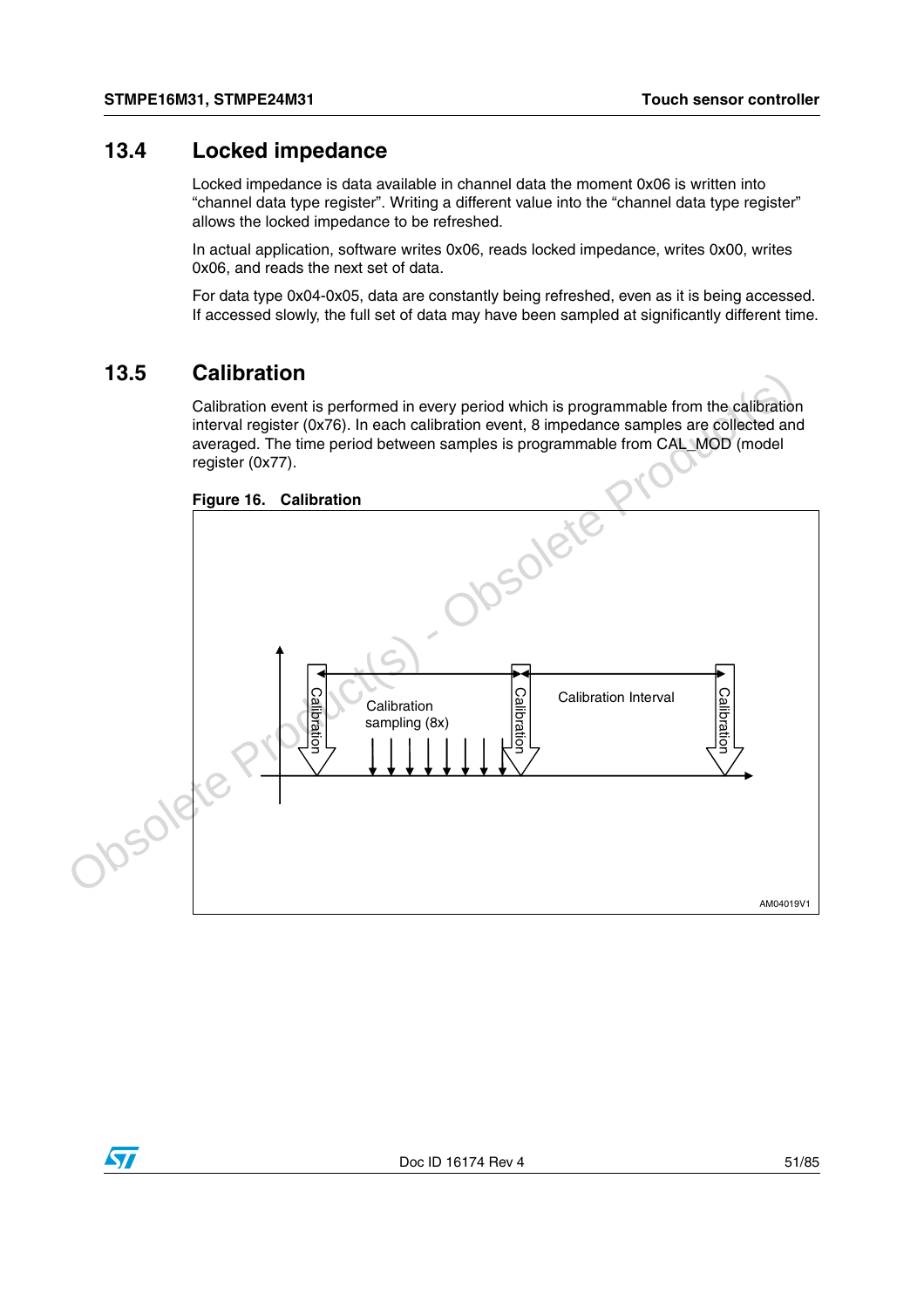## **CAP\_SEN\_CTRL Capacitive sensor control register**

| Address:      | 0x70 |
|---------------|------|
| Type:         | RW   |
| <b>Reset:</b> | 0x00 |
|               |      |

**Description:** This register controls the capacitive sensor's operation.

| CS EN     |                                                                 |           |           | <b>HYS</b> |           |           | ForcedAT  |  |
|-----------|-----------------------------------------------------------------|-----------|-----------|------------|-----------|-----------|-----------|--|
| <b>RW</b> | <b>RW</b>                                                       | <b>RW</b> | <b>RW</b> | <b>RW</b>  | <b>RW</b> | <b>RW</b> | <b>RW</b> |  |
|           |                                                                 |           |           |            |           |           |           |  |
|           | $[7]$ CS_EN<br>Write '1' to enable the capacitive sensor module |           |           |            |           |           |           |  |

Write '0' to disable the capacitive sensor module

This bit should be set after all other touch sensor setting have been written. The changes in other setting when this bit is '1' is not allowed.

If ratio-engine or key-filter unit is used, this bit should only be set, after ratio-engine and keyfilter unit has been configured.

[6:1] HYS

TVR Hysteresis

When there is no touch, the value of TVR is used as threshold to determine touch condition. If touch is detected, the touch detection threshold is changed to TVR-(HYS\*4), hence the effective value of hysteresis is 0-256. Controller Controller Controller Controller Controller Controller Controller Controller Controller Controller Controller Controller Controller Controller Controller Controller Controller Controller Controller Controller Co

### [0] ForcedAT

Write '1' to initiate unconditional forced auto-tuning to center the static impedance value in the dynamic range. Prior sending this command, the calibration model must be set to mode '10' with auto-tuning enabled.

Read '1' if the auto-tuning process in progress Read '0' if the auto-tuning process has been completed.

It is required that upon start up the system, this command is called once.

When the auto-tuning is executed in the presence of finger on the sensor, the 'touch' status will become 'no-touch' after completion of the process. Once finger is removed, the auto-calibration will take care of this situation allowing the detection of next 'touch' event.

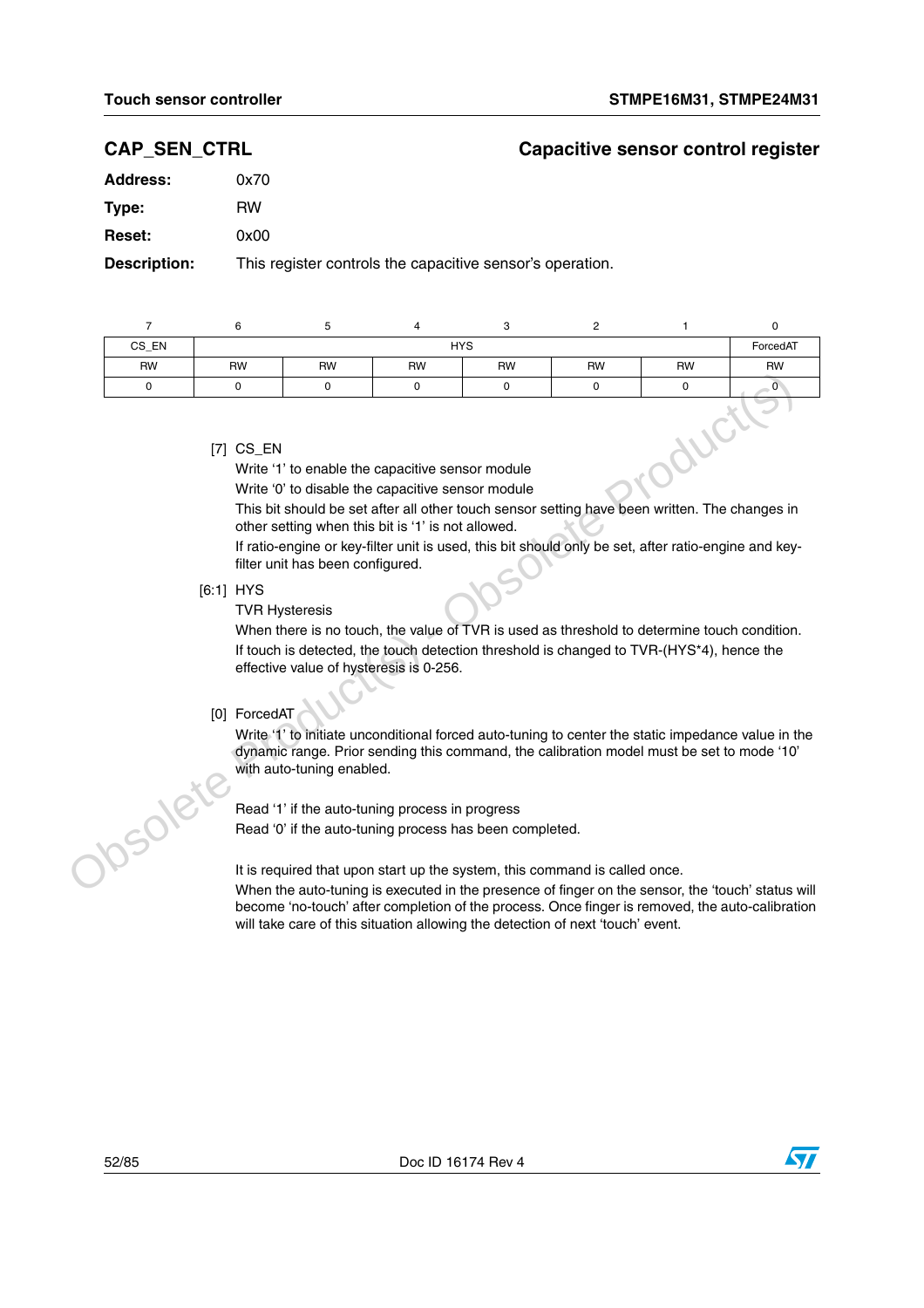## RATIO\_ENG\_REPT\_CTRL Ratio engine report control register

| $\overline{7}$                    | 6                | 5                                                                | 4                                                                                                   | 3              | $\overline{2}$ | $\mathbf{1}$                      | 0                   |  |  |  |  |  |
|-----------------------------------|------------------|------------------------------------------------------------------|-----------------------------------------------------------------------------------------------------|----------------|----------------|-----------------------------------|---------------------|--|--|--|--|--|
|                                   |                  | MaxRptDrop                                                       |                                                                                                     | MinDisp        |                |                                   |                     |  |  |  |  |  |
|                                   |                  | $\Omega$<br>$\Omega$                                             |                                                                                                     |                |                |                                   |                     |  |  |  |  |  |
| <b>Address:</b>                   | 0x71             |                                                                  |                                                                                                     |                |                |                                   |                     |  |  |  |  |  |
| Type:                             | <b>RW</b>        |                                                                  |                                                                                                     |                |                |                                   |                     |  |  |  |  |  |
| <b>Reset:</b>                     | 0x00             |                                                                  |                                                                                                     |                |                |                                   |                     |  |  |  |  |  |
| <b>Description:</b>               |                  |                                                                  | This register controls the report of movement in the ration engine.                                 |                |                |                                   |                     |  |  |  |  |  |
|                                   | [7:4] MaxRptDrop |                                                                  | Maximum number of report that is dropped (due to displacement < MinDisp). If set to 0, all data     |                |                |                                   |                     |  |  |  |  |  |
|                                   |                  | will be reported                                                 |                                                                                                     |                |                |                                   |                     |  |  |  |  |  |
|                                   | [3:0] MinDisp    |                                                                  |                                                                                                     |                |                |                                   |                     |  |  |  |  |  |
|                                   | reported         |                                                                  | Minimum displacement of slider position before a report is generated. If set to 0, all data will be |                |                |                                   |                     |  |  |  |  |  |
| CH_SEL                            |                  |                                                                  |                                                                                                     |                |                | <b>Channel selection register</b> |                     |  |  |  |  |  |
| <b>Address:</b>                   | 0x72-0x74        |                                                                  |                                                                                                     |                |                |                                   |                     |  |  |  |  |  |
| Type:                             | <b>RW</b>        |                                                                  |                                                                                                     |                |                |                                   |                     |  |  |  |  |  |
| <b>Reset:</b>                     | 0x000000         |                                                                  |                                                                                                     |                |                |                                   |                     |  |  |  |  |  |
| <b>Description:</b>               |                  | This register configures the active capacitive sensing channels. |                                                                                                     |                |                |                                   |                     |  |  |  |  |  |
| Bit 7-0 (0x72)                    |                  |                                                                  |                                                                                                     |                |                |                                   |                     |  |  |  |  |  |
| $\overline{7}$                    | 6                | 5                                                                | 4                                                                                                   | 3              | $\overline{c}$ | $\mathbf{1}$                      | $\mathsf{O}\xspace$ |  |  |  |  |  |
| S7                                | S <sub>6</sub>   | S <sub>5</sub>                                                   | S <sub>4</sub>                                                                                      | S <sub>3</sub> | S <sub>2</sub> | S <sub>1</sub>                    | S <sub>0</sub>      |  |  |  |  |  |
| <b>RW</b>                         | <b>RW</b>        | <b>RW</b>                                                        | <b>RW</b>                                                                                           | <b>RW</b>      | <b>RW</b>      | <b>RW</b>                         | <b>RW</b>           |  |  |  |  |  |
| $\overline{0}$<br>Bit 15-8 (0x73) | 0                | $\mathbf 0$                                                      | 0                                                                                                   | 0              | $\pmb{0}$      | 0                                 | 0                   |  |  |  |  |  |
| 7                                 | 6                | 5                                                                | 4                                                                                                   | 3              | 2              | 1                                 | 0                   |  |  |  |  |  |
| S <sub>15</sub>                   | S <sub>14</sub>  | S <sub>13</sub>                                                  | S <sub>12</sub>                                                                                     | S11            | S10            | S9                                | S8                  |  |  |  |  |  |

| CH SEL              | <b>Channel selection register</b>                                |
|---------------------|------------------------------------------------------------------|
| <b>Address:</b>     | 0x72-0x74                                                        |
| Type:               | <b>RW</b>                                                        |
| <b>Reset:</b>       | 0x000000                                                         |
| <b>Description:</b> | This register configures the active capacitive sensing channels. |

## **Bit 7-0 (0x72)**

| S7        | S <sub>6</sub> | S <sub>5</sub> | S <sub>4</sub> | S <sub>3</sub> | S <sub>2</sub> | S <sub>1</sub> | S <sub>0</sub> |
|-----------|----------------|----------------|----------------|----------------|----------------|----------------|----------------|
| <b>RW</b> | <b>RW</b>      | <b>RW</b>      | <b>RW</b>      | RW             | <b>RW</b>      | <b>RW</b>      | RW             |
|           |                |                |                |                |                |                |                |

## **Bit 15-8 (0x73)**

| S <sub>15</sub> | S14 | S <sub>13</sub> | S <sub>12</sub> | S <sub>11</sub> | S <sub>10</sub> | S <sub>9</sub> | S <sub>8</sub> |
|-----------------|-----|-----------------|-----------------|-----------------|-----------------|----------------|----------------|
| <b>RW</b>       | RW  | RW              | <b>RW</b>       | RW              | <b>RW</b>       | <b>RW</b>      | RW             |
|                 |     |                 |                 |                 |                 |                |                |

## **Bit 23-16 (0x74)**

| S <sub>23</sub> | S22       | S <sub>21</sub> | S <sub>20</sub> | S <sub>19</sub> | S <sub>18</sub> | S <sub>17</sub> | S <sub>16</sub> |
|-----------------|-----------|-----------------|-----------------|-----------------|-----------------|-----------------|-----------------|
| <b>RW</b>       | <b>RW</b> | <b>RW</b>       | <b>RW</b>       | <b>RW</b>       | <b>RW</b>       | <b>RW</b>       | <b>RW</b>       |
|                 |           |                 |                 |                 |                 |                 |                 |

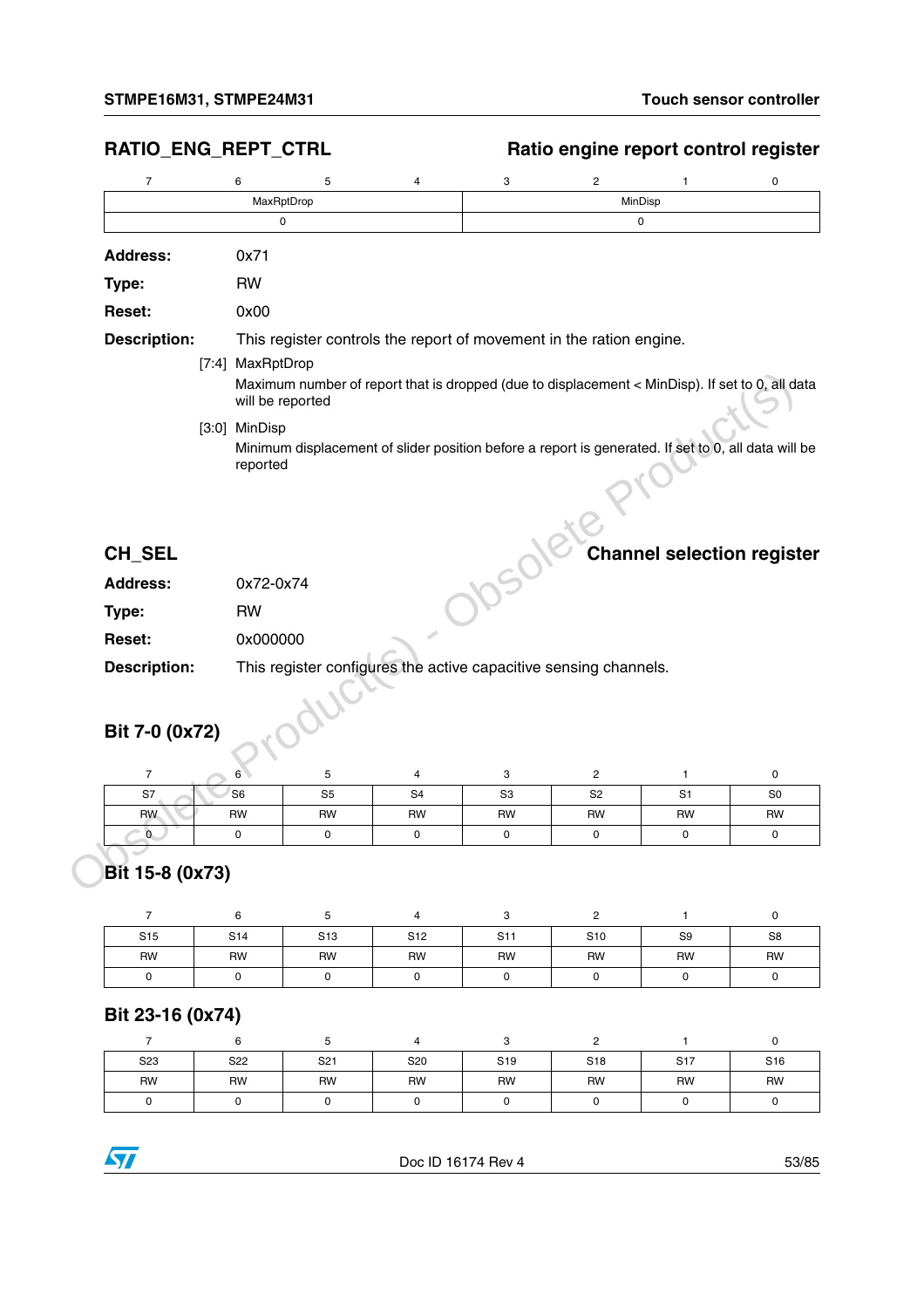### [7:0] S-X

Write '1' to enable the corresponding capacitive sensor channel Write '0' to disable the corresponding capacitive sensor channel

Obsolete Product(s) - Obsolete Product(s)

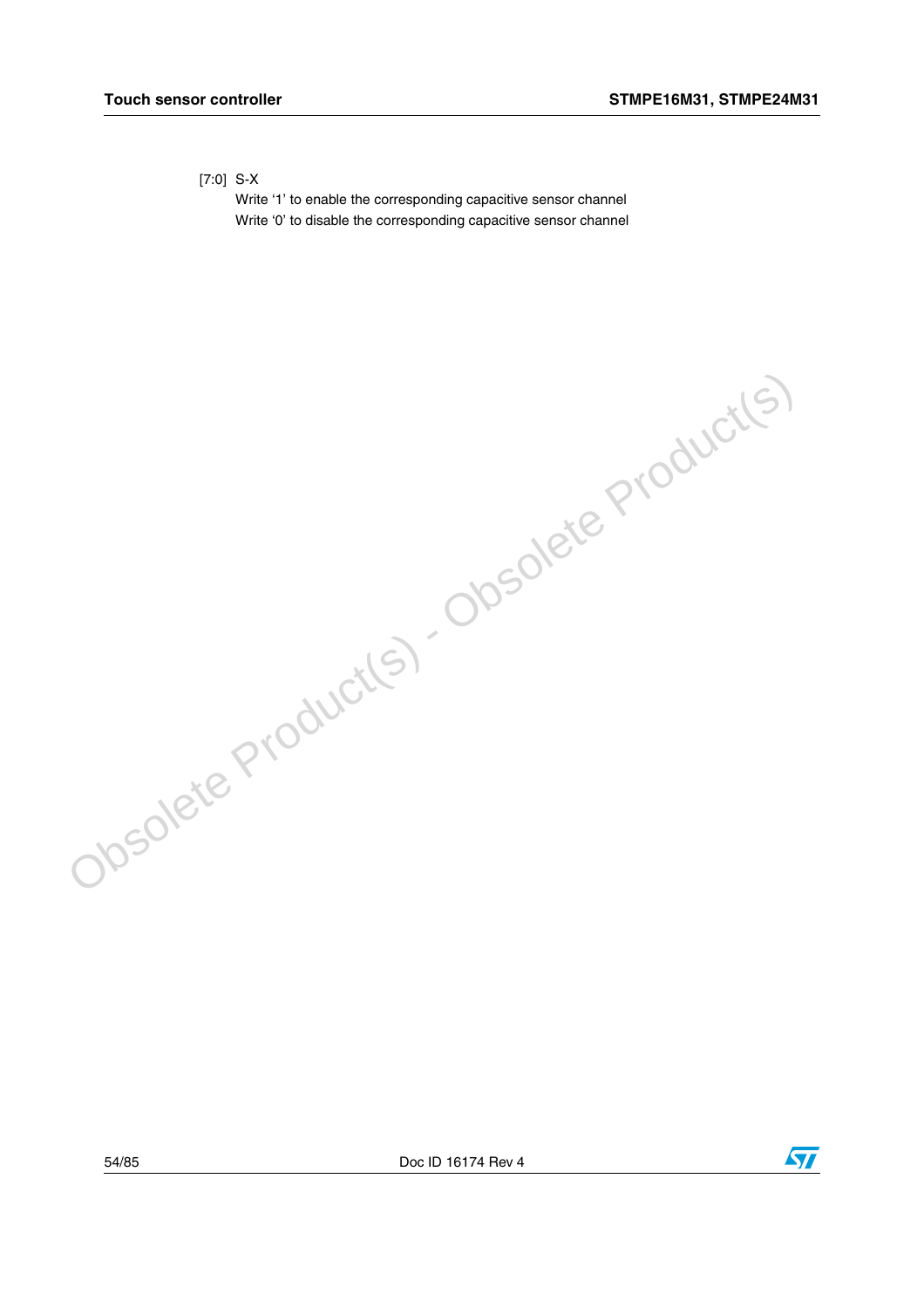## **CAL\_INT Calibration interval configuration register**

| <b>Address:</b>      | 0x76                   |
|----------------------|------------------------|
| Type:                | RW                     |
| <b>Reset:</b>        | 0x00                   |
| <b>December 1990</b> | بالمتلم أبداها والمالي |

**Description:** This register configures the interval between successive calibrations.

|           | <b>MULTIPLIER</b> |           | <b>INTERVAL</b> |           |           |           |           |  |
|-----------|-------------------|-----------|-----------------|-----------|-----------|-----------|-----------|--|
| <b>RW</b> | RW                | <b>RW</b> | RW              | <b>RW</b> | <b>RW</b> | <b>RW</b> | <b>RW</b> |  |
|           |                   |           |                 |           |           |           |           |  |

[7:6] MULTIPLIER

Set the multiplier value for calibration interval set in Interval[5:0]

'00' for 8 '01' for 32

'10' for 128

'11' for 512

- 
- [5:0] INTERVAL
	- Set the calibration interval
	- Calibration interval :
- = Interval[5:0]\*10 ms \* multiplier.Obsolete Product(s)

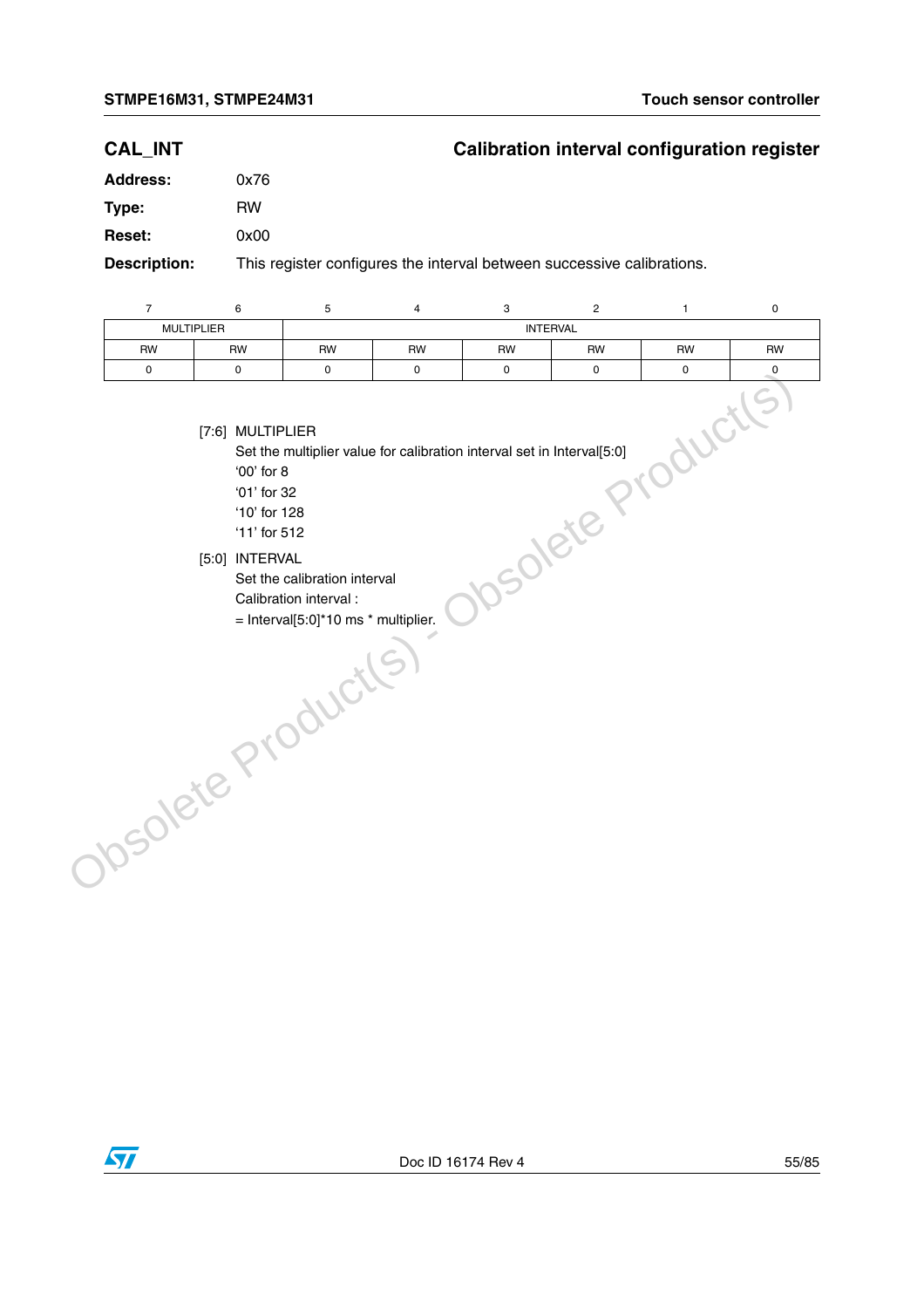## **CAL\_MOD Calibration mode register**

| <b>Address:</b> | 0x77 |
|-----------------|------|
| Type:           | RW   |
| <b>Reset:</b>   | 0x00 |

**Description:** This register configures the way calibration samples are collected, and the model of calibration algorithm.

| $\overline{7}$  | 6                                                  | 5                                                                                                                                                                                                                                                                                    | 4         | 3         | $\overline{\mathbf{c}}$ | 1                                                                                                                                                                                                             | 0              |
|-----------------|----------------------------------------------------|--------------------------------------------------------------------------------------------------------------------------------------------------------------------------------------------------------------------------------------------------------------------------------------|-----------|-----------|-------------------------|---------------------------------------------------------------------------------------------------------------------------------------------------------------------------------------------------------------|----------------|
|                 |                                                    | CSInterval                                                                                                                                                                                                                                                                           |           |           |                         | Model                                                                                                                                                                                                         | Cal_EN         |
| <b>RW</b>       | <b>RW</b>                                          | <b>RW</b>                                                                                                                                                                                                                                                                            | <b>RW</b> | <b>RW</b> | <b>RW</b>               | <b>RW</b>                                                                                                                                                                                                     | <b>RW</b>      |
| 0               | 0                                                  | 0                                                                                                                                                                                                                                                                                    | 0         | 0         | 0                       | 0                                                                                                                                                                                                             | $\overline{0}$ |
| <b>70SOlete</b> | [7:3] CSInterval<br>$[2:1]$ IModel<br>$[0]$ Cal_EN | Set the interval between samples in one calibration unit<br>Interval = $CSInterval[4:0]^*10ms$<br>Set the calibration model<br>'00' for normal auto-calibration<br>'01' is reserved<br>'11' is reserved<br>'1' to enable the auto-calibration<br>'0' to disable the auto-calibration |           |           | Oletep                  | oduci<br>'10' for auto-calibration with auto-tuning. In this mode channel reference delay is not accessible<br>from I2C. The system will perform auto-tuning if the impedance is moving out of dynamic range. | $\sim$         |

### [7:3] CSInterval

### [2:1] IModel

- '01' is reserved
- '11' is reserved
- [0] Cal\_EN



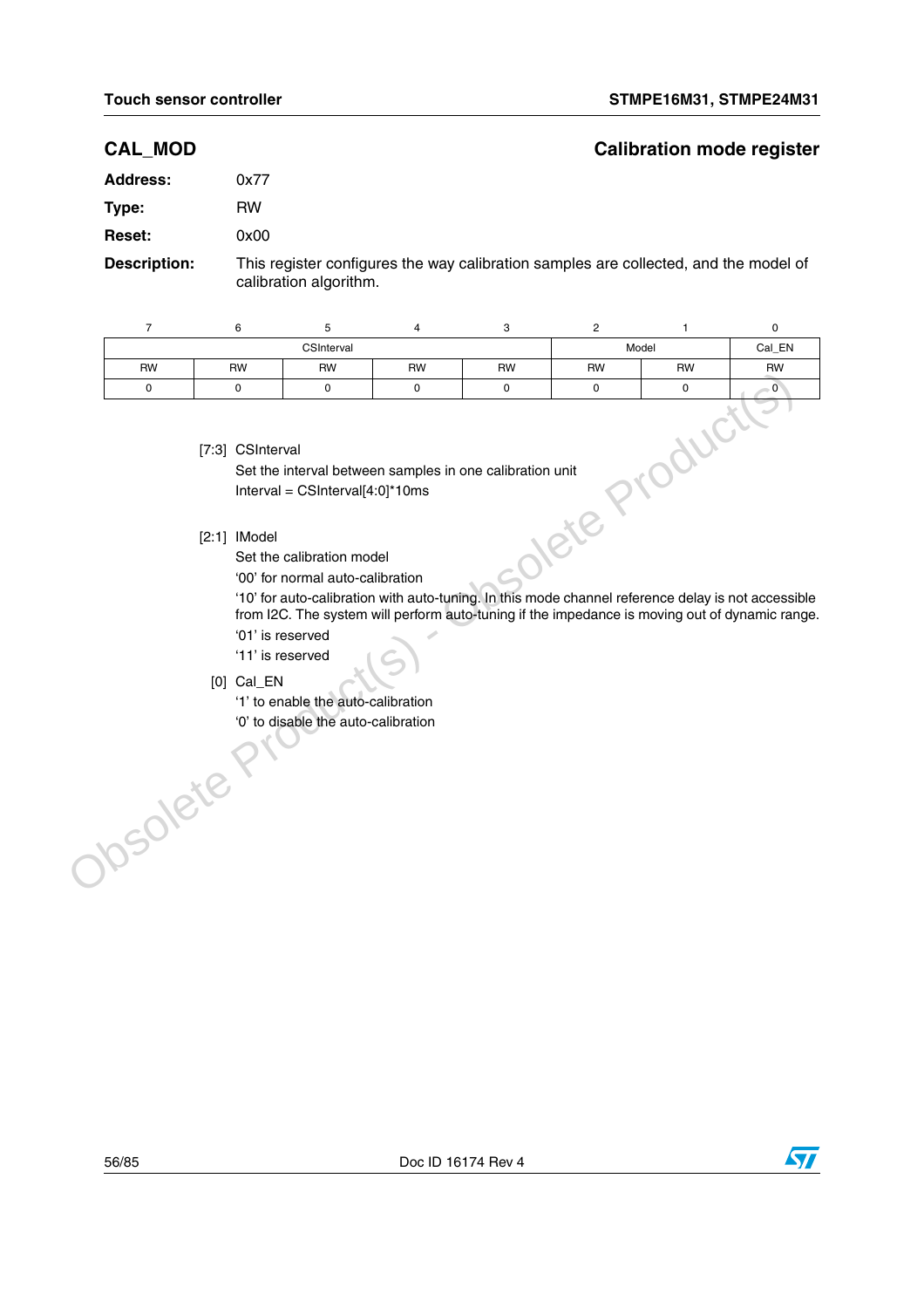## **MAF\_SET Median averaging filter register**

| <b>Address:</b>          | 0x78           |                                           |                                                                                                                                              |                  |                                                                                 |                               |           |
|--------------------------|----------------|-------------------------------------------|----------------------------------------------------------------------------------------------------------------------------------------------|------------------|---------------------------------------------------------------------------------|-------------------------------|-----------|
| Type:                    | <b>RW</b>      |                                           |                                                                                                                                              |                  |                                                                                 |                               |           |
| <b>Reset:</b>            | 0x00           |                                           |                                                                                                                                              |                  |                                                                                 |                               |           |
| <b>Description:</b>      |                |                                           | This register chooses the median averaging filter mode.                                                                                      |                  |                                                                                 |                               |           |
| $\overline{7}$           | 6              | 5                                         | 4                                                                                                                                            | 3                | $\overline{c}$                                                                  | $\mathbf{1}$                  | 0         |
|                          |                | Reserved                                  |                                                                                                                                              |                  |                                                                                 | MAF_Mode                      | MAF_EN    |
| <b>RW</b><br>$\mathsf 0$ | <b>RW</b><br>0 | RW<br>0                                   | RW<br>0                                                                                                                                      | RW<br>0          | RW<br>$\mathbf 0$                                                               | <b>RW</b><br>$\mathbf 0$      | RW<br>0   |
|                          | [2:1] MAF_Mode |                                           |                                                                                                                                              |                  |                                                                                 |                               |           |
|                          |                |                                           | '00' to collect 10 samples, remove 2 samples<br>'01' to collect 18 samples, remove 2 samples<br>'10' to collect 20 samples, remove 4 samples |                  |                                                                                 |                               |           |
|                          | [0] MAF_EN     | '1' Enable the MAF<br>'0' Disable the MAF |                                                                                                                                              |                  | solete Production                                                               |                               |           |
| DATA_TYPE                |                |                                           |                                                                                                                                              |                  |                                                                                 | Data type definition register |           |
| <b>Address:</b>          | 0x7C           |                                           |                                                                                                                                              |                  |                                                                                 |                               |           |
| Type:                    | <b>RW</b>      |                                           |                                                                                                                                              |                  |                                                                                 |                               |           |
| <b>Reset:</b>            | 0x00           |                                           |                                                                                                                                              |                  |                                                                                 |                               |           |
| <b>Description:</b>      | register.      |                                           |                                                                                                                                              |                  | This register define the type of data to be accessed at capacitive channel data |                               |           |
| $\overline{7}$           |                | 5                                         | 4                                                                                                                                            | 3<br><b>MODE</b> | $\overline{2}$                                                                  | $\mathbf{1}$                  | $\pmb{0}$ |
| <b>RW</b>                | <b>RW</b>      | RW                                        | RW                                                                                                                                           | <b>RW</b>        | <b>RW</b>                                                                       | <b>RW</b>                     | <b>RW</b> |
| $\overline{0}$           | $\pmb{0}$      | 0                                         | $\mathbf 0$                                                                                                                                  | 0                | 0                                                                               | $\mathsf 0$                   | 0         |
|                          |                |                                           |                                                                                                                                              |                  |                                                                                 |                               |           |

0x01: TVR (9-bit)

0x02: EVR (9-bit)

0x03: Channel delay (6-bit)

0x04: Impedance (13-bit)

0x05: Calibrated impedance (13-bit)

0x06: Locked impedance (13-bit)

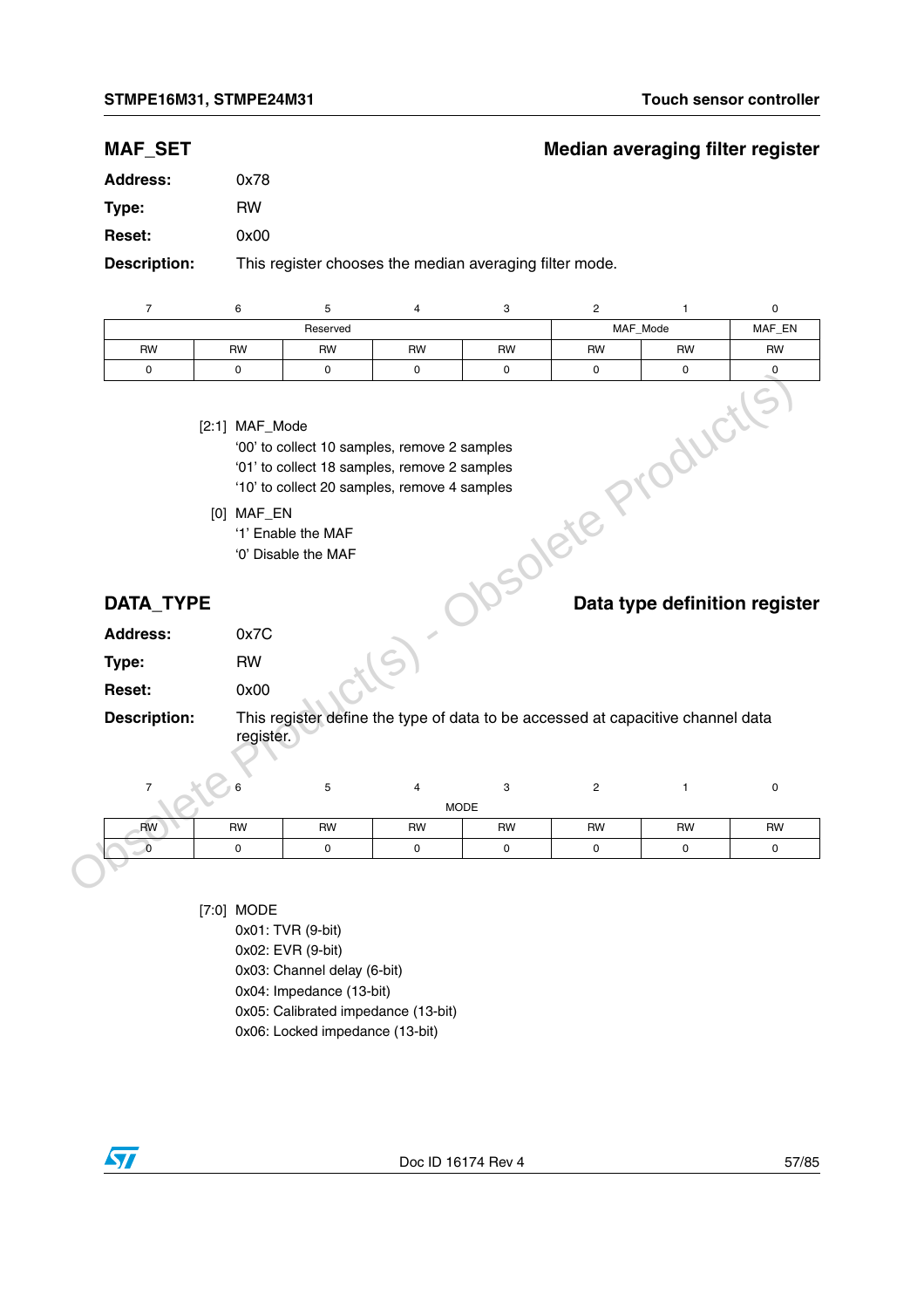## **CH\_DATA-n CHDATA-n registers (0-23)**

| <b>Address:</b> | 0xC0-0xEF                                                                                                                          |
|-----------------|------------------------------------------------------------------------------------------------------------------------------------|
| Type:           | RW                                                                                                                                 |
| <b>Reset:</b>   | 0x00                                                                                                                               |
| Description:    | Capacitive sensor channel data. The type of data represented by this register<br>depends on the channel data type register (0x7C). |

## **LSB, address : 0xC0 + (2\*N), N = channel number**

|                                                    |           |           |           | Channel N data [7:0] |           |           |           |  |
|----------------------------------------------------|-----------|-----------|-----------|----------------------|-----------|-----------|-----------|--|
| <b>RW</b>                                          | <b>RW</b> | <b>RW</b> | <b>RW</b> | <b>RW</b>            | <b>RW</b> | <b>RW</b> | <b>RW</b> |  |
|                                                    |           |           |           |                      |           |           |           |  |
| MSB, address: $0xC0 + (2*N+1)$ , N = channel numer |           |           |           |                      |           |           |           |  |
|                                                    |           |           |           |                      |           |           |           |  |

## **MSB, address: 0xC0 + (2\*N+1), N = channel numer**

|           |                     |           |           |                       |           |           | υ         |  |
|-----------|---------------------|-----------|-----------|-----------------------|-----------|-----------|-----------|--|
|           |                     |           |           | Channel N data [15:8] |           |           |           |  |
| <b>RW</b> | <b>RW</b>           | <b>RW</b> | <b>RW</b> | RW                    | <b>RW</b> | <b>RW</b> | <b>RW</b> |  |
|           |                     |           |           |                       |           |           |           |  |
|           |                     |           |           |                       |           |           |           |  |
|           | [16:0] Channel data |           |           |                       |           |           |           |  |

[16:0] Channel data

Display data selected by channel data type register (0x7C)Obsolete Product(s)

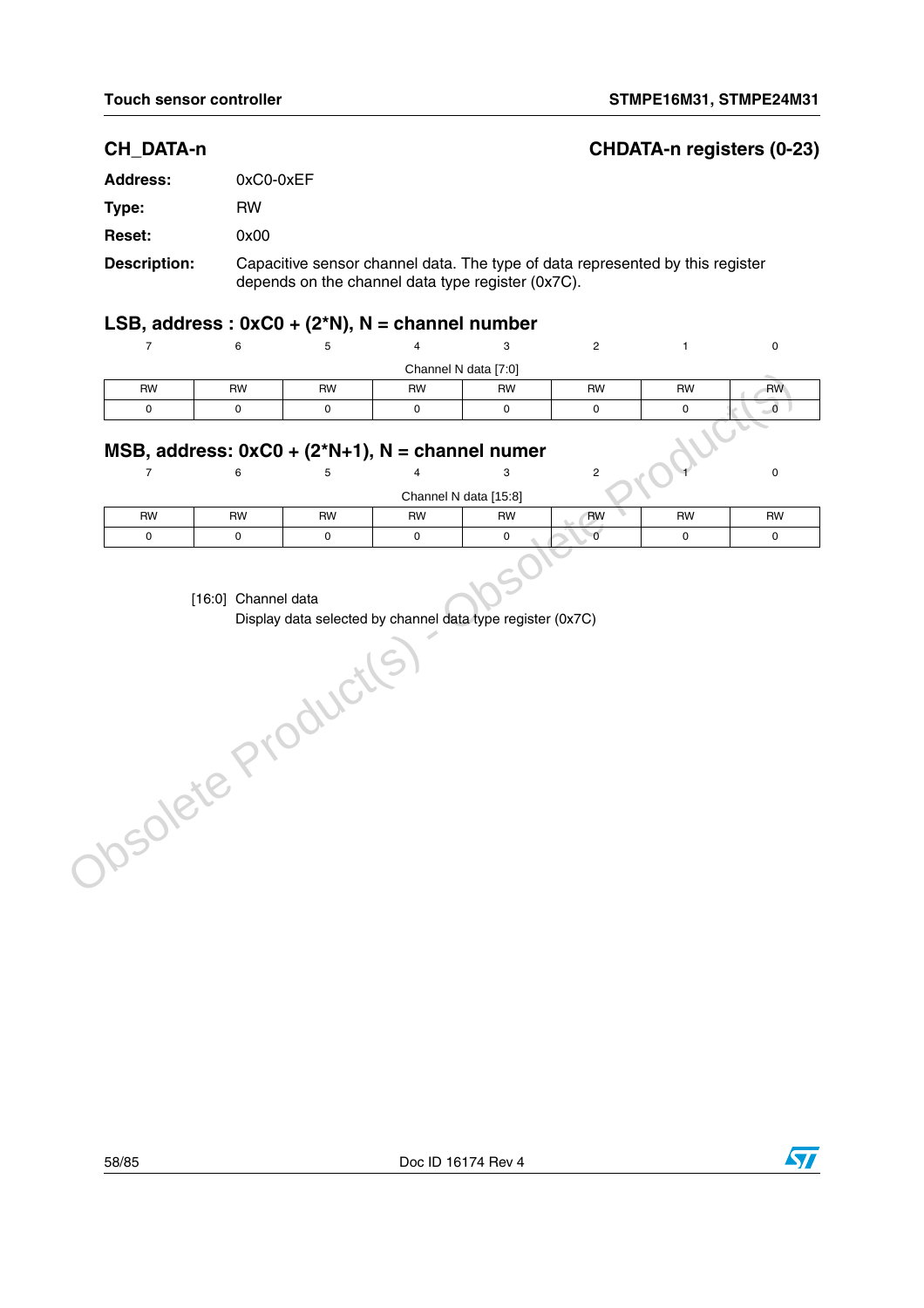÷.

# **13.6 Definition of data accessible through channel data register**

| Table 14. |  | Types of data accessible through the channel data register |  |
|-----------|--|------------------------------------------------------------|--|
|-----------|--|------------------------------------------------------------|--|

|          | Data name               | <b>Definition</b>                                                                                                                                                                                                                                                                                           |
|----------|-------------------------|-------------------------------------------------------------------------------------------------------------------------------------------------------------------------------------------------------------------------------------------------------------------------------------------------------------|
|          | <b>TVR</b>              | TVR (touch variance register) is a threshold defined by system, of which, if<br>the sense impedance changed by a magnitude more than the associated<br>TVR, this channel is considered touched. The result of this comparison is<br>directly accessible in the TOUCH_DET register.                          |
|          | <b>EVR</b>              | EVR (environmental variance register) is a threshold defined by system, of<br>which, if the sensed impedance changed by a magnitude less than the<br>associated EVR, this is considered an environmental change and the device<br>will calibrate the internal reference (calibrated impedance) accordingly. |
|          | Channel delay           | Channel delay is used to tune the individual channel into effective<br>measurement range. This field is 6-bit (0-63). Each bit in this field represents<br>approximately 0.5 pF capacitance.                                                                                                                |
|          | Impedance               | This field is a real time reflection of impedance measured at the<br>corresponding channel. As capacitance is inversely proportional to<br>impedance, this field reduces in value when capacitance on the channel<br>increases.                                                                             |
|          |                         | This field is of 13-bit length. The least significant 4 bits are results of internal<br>processing and should not be used. The actual impedance data could be<br>obtained by shifting the [Impedance] 4 bits to the right.                                                                                  |
|          | Calibrated<br>Impedance | Read-only<br>This field contains an internal reference used by the device to decide whether<br>a touch has occurred. This value is adjusted regularly (calibration) by the<br>device automatically.                                                                                                         |
|          | Locked impedance        | Data in this field is similar to data in impedance field, except that once this<br>data type is chosen, the device maintains a complete set of impedance data<br>in this field and stop refreshing it.                                                                                                      |
|          |                         | This is useful for the application where it is required that all impedance data<br>are sampled within a very short time.                                                                                                                                                                                    |
| Josolete |                         |                                                                                                                                                                                                                                                                                                             |
|          |                         |                                                                                                                                                                                                                                                                                                             |

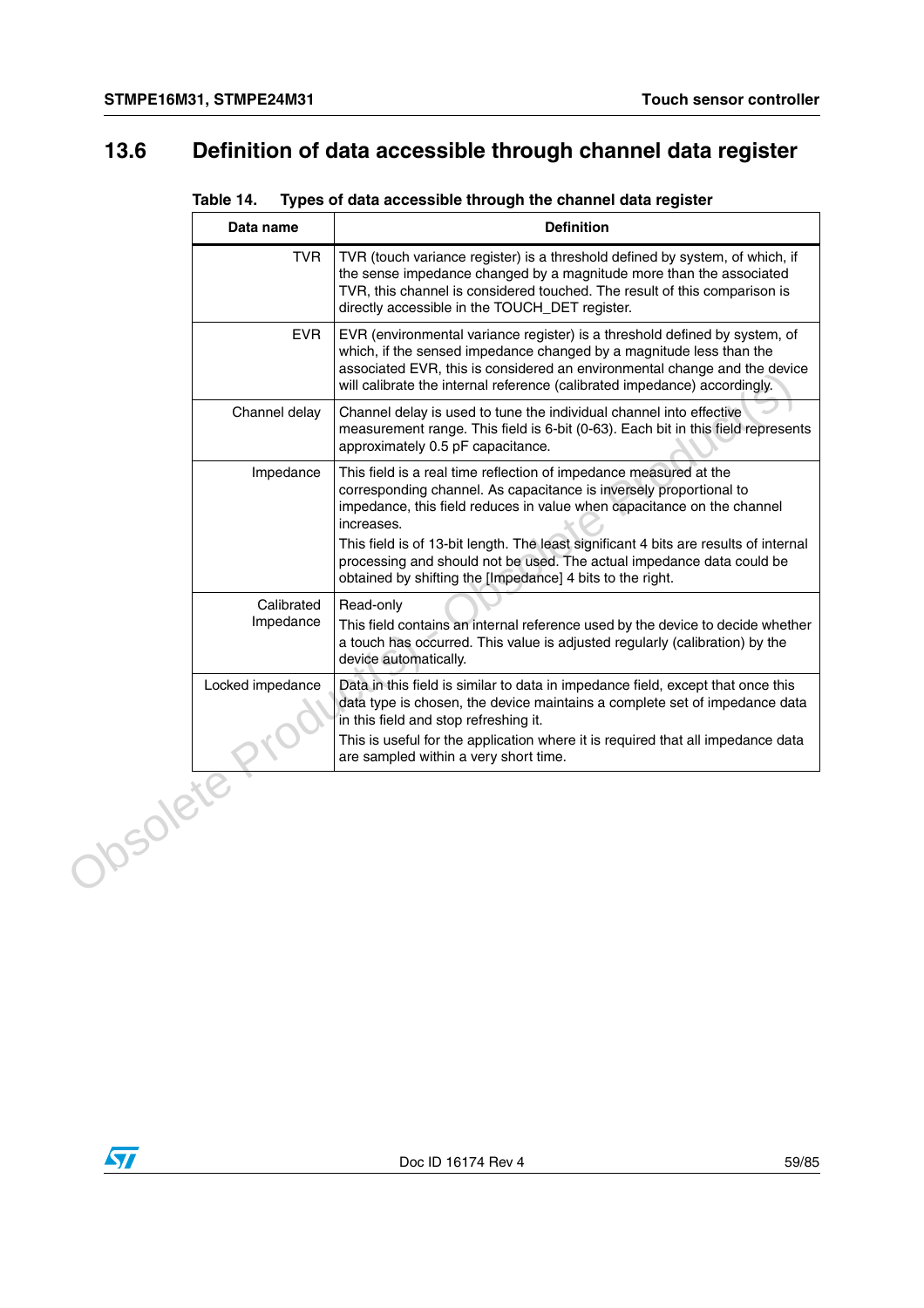## **13.7 Ratiometric engine**

The STMPE16M31/24M31 support ratiometric slider/wheel implementation where a very high number of steps could be obtained from relatively few physical sensing channels. The high number of steps is derived from the ratio of capacitance sensed between neighboring channels.

To use the ratio engine, the system must:

- Define a range of channels (must be continuous) between 3-8 channels to be
- Used as slider/wheel input
- Select slider/wheel configuration
- Select noise filter setting
- Enable ratio engine
- After each set of data access, the RE bit in interrupt status register must be cleared.

| <b>Address</b> | <b>Register name</b> | <b>Reset value</b> | R/W       | <b>Description</b>              |
|----------------|----------------------|--------------------|-----------|---------------------------------|
| 0x80           | RATIO ENG SET        | 0x00               | <b>RW</b> | General setup of ratio engine   |
| 0x81           | RATIO ENG1 CFG       | 0x00               | <b>RW</b> | Configuration of ratio engine 1 |
| 0x82           | RATIO ENG2 CFG       | 0x00               | <b>RW</b> | Configuration of ratio engine 2 |
| 0x83           | RATIO ENG STA        | 0x00               | R         | Status of ratio engine          |
| 0x84           | RATIO ENG1 DATA      | 0x000000           | R         | Output data of ratio engine 1   |
| 0x87           | RATIO ENG2 DATA      | 0x000000           | R         | Output data of ratio engine 2   |

**Table 15. Ratiometric engine registers**





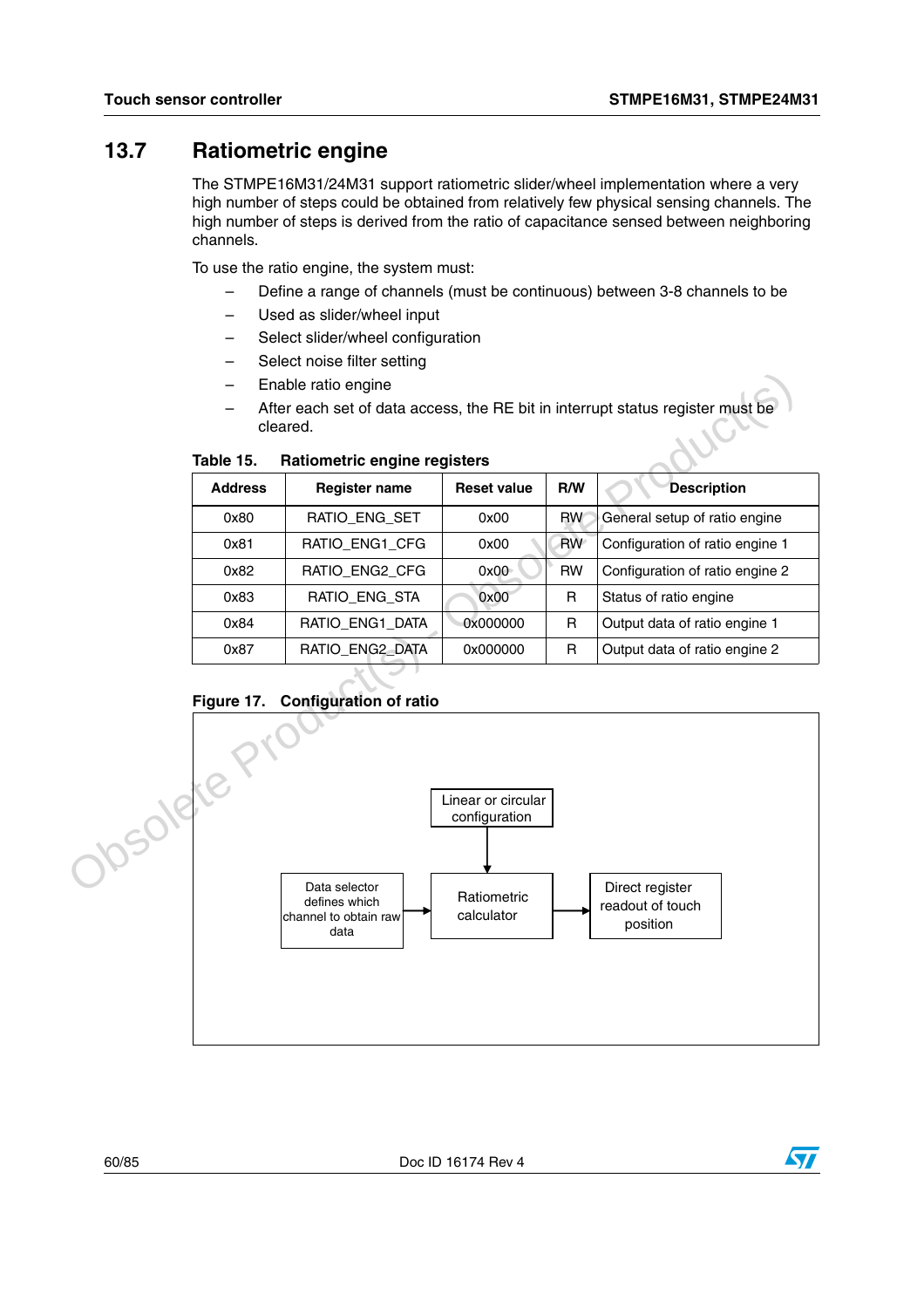## **RATIO\_ENG\_SET** Ratio engine setup register

| Address:      | 0x80 |
|---------------|------|
| Type:         | RW   |
| <b>Reset:</b> | 0x00 |

**Description:** Operation setup of ratio engine.

|                 | 6                                         | 5                            | 4           | 3                | 2                |                 | 0               |
|-----------------|-------------------------------------------|------------------------------|-------------|------------------|------------------|-----------------|-----------------|
| <b>RESERVED</b> | <b>DATAMODE</b>                           | RE2FilterEn                  | RE1FilterEn | CFG <sub>2</sub> | CFG <sub>2</sub> | EN <sub>2</sub> | EN <sub>1</sub> |
| <b>RW</b>       | <b>RW</b>                                 | <b>RW</b>                    | <b>RW</b>   | <b>RW</b>        | <b>RW</b>        | <b>RW</b>       | <b>RW</b>       |
| 0               |                                           |                              | 0           | 0                |                  | $\Omega$        |                 |
|                 | RESERVED<br>[7]<br><b>DATAMODE</b><br>[6] | Setting of data presentation |             |                  |                  |                 |                 |

### [7] RESERVED

- [6] DATAMODE
	- Setting of data presentation

'1' to display 1 byte position data in the first byte of RE1\_POS and RE2\_POS continuously. The old data will be overwritten. In this mode, when touch is detected in the slider, interrupt is issued and host can read the data in its own rate. Only position data is available (8 bits), movement and time-stamp data are not available. Trimes and the second of the method of the method of the method of the method of the method of the method of the method of the method of the method of the state of the method of the method of the method of the method of th

'0' to enable data-buffering. Position, movement and time-stamp are available.

- [5] RE2FilterEn
	- Ratio engine 2 noise filter
	- '1' to enable the filter
	- '0' to disable the filter
- [4] RE1FilterEn
	- Ratio engine 1 noise filter
	- '1' to enable the filter
	- '0' to disable the filter
- [3] CFG2

Ratio engine 2 setting

'1' for rotator/wheel configuration '0' for linear/slider configuration

### [2] CFG1

Ratio engine 1 setting '1' for rotator/wheel configuration '0' for linear/slider configuration

[1] EN2

'1' to enable ratio engine 2

'0' to enable ratio engine 1

[0] EN1

'1' to enable ratio engine 2

'0' to enable ratio engine 1

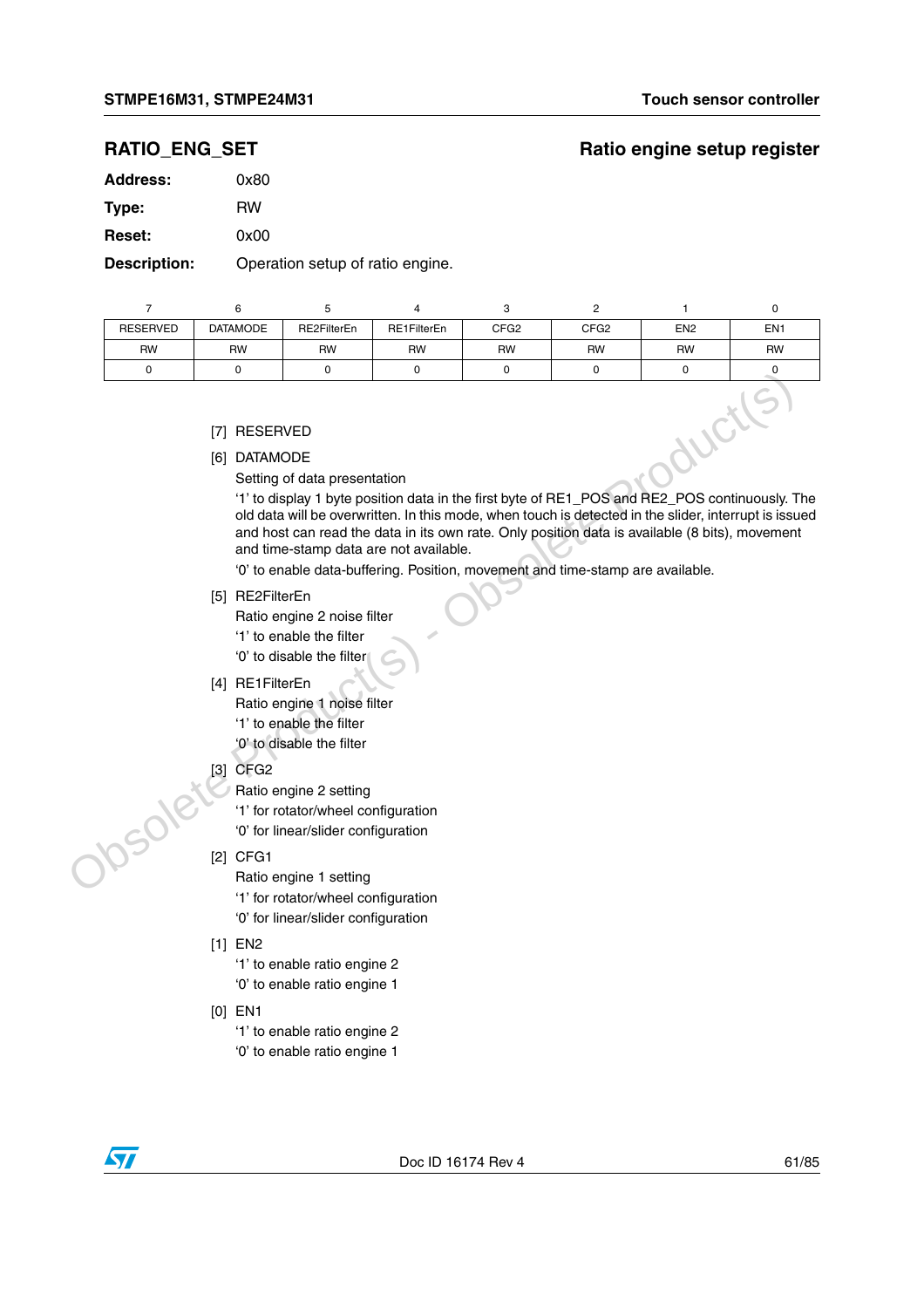$\bm{\varPi}$ 

## RATIO\_ENG-n\_CFG RATIO\_ENG-n\_CFG

| <b>Address:</b> | 0x81, 0x82                                           |
|-----------------|------------------------------------------------------|
| Type:           | <b>RW</b>                                            |
| <b>Reset:</b>   | 0x00                                                 |
| Description:    | Configure the channels used in ratio engine 1 and 2. |

| RANGE     |    |           | <b>START</b> |           |           |           |           |
|-----------|----|-----------|--------------|-----------|-----------|-----------|-----------|
| <b>RW</b> | RW | <b>RW</b> | <b>RW</b>    | <b>RW</b> | <b>RW</b> | <b>RW</b> | <b>RW</b> |
| u         |    |           |              |           |           |           |           |

[7:5] RANGE:

'Number of channels used in ratio engine. Maximum is 8 channels. The number represent number of channels used - 1

[4:0] START:

RECON-1 [START]

Define the starting channel used in ratio engine. This number represent the channel number



[RANGE]

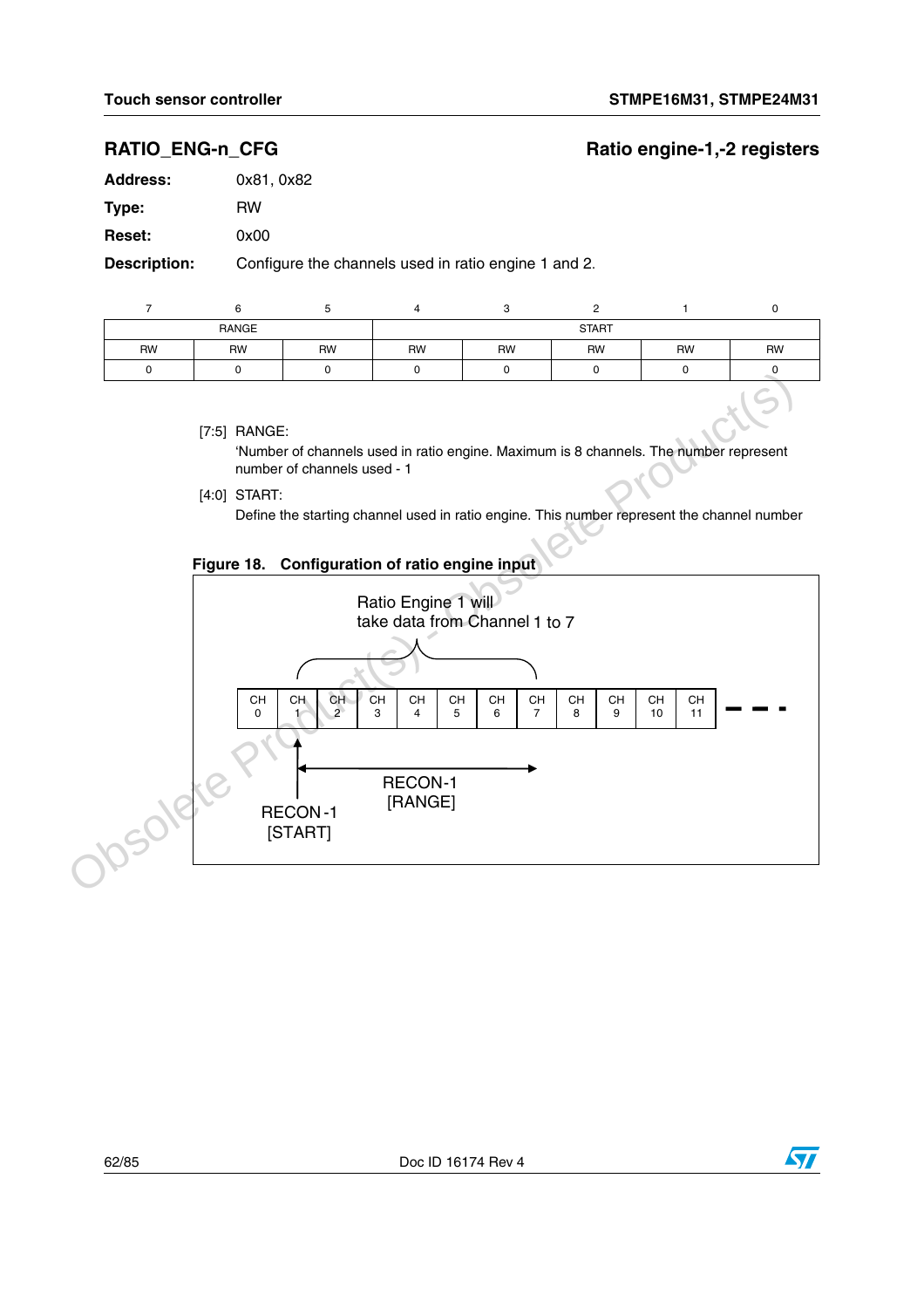## **RATIO\_ENG\_STA** Ratio engine status register

| <b>Address:</b> | 0x83                                |
|-----------------|-------------------------------------|
| Type:           | R                                   |
| <b>Reset:</b>   | 0x00                                |
| .               | المرجان برجاله والمراجين المؤلما Ti |

**Description:** This register report the event of multi touch in the ratio engine.

|                                                                                              | 6         |           |                 |           |           |                 |                 |
|----------------------------------------------------------------------------------------------|-----------|-----------|-----------------|-----------|-----------|-----------------|-----------------|
|                                                                                              |           |           | <b>RESERVED</b> |           |           | MT <sub>2</sub> | MT <sub>1</sub> |
| <b>RW</b>                                                                                    | <b>RW</b> | <b>RW</b> | <b>RW</b>       | <b>RW</b> | <b>RW</b> | <b>RW</b>       | <b>RW</b>       |
|                                                                                              |           |           | 0               |           |           |                 |                 |
| [7:2] RESERVED<br>$[1]$ MT2<br>Read '1' when more than 1 touch is detected in Ratio Engine 2 |           |           |                 |           |           |                 |                 |

### [7:2] RESERVED

### Read '1' when more than 1 touch is detected in Ratio Engine 1

# RATIO\_ENG\_DATA-n (engineering samples) **Ratio engine -1, -2 data registers**

| <b>Address:</b>     | 0x84-0x86, 0x87-0x89       |
|---------------------|----------------------------|
| Type:               | R                          |
| <b>Reset:</b>       | 0x0000                     |
| <b>Description:</b> | Position of the touch as c |

# **1st byte [7:0]**

| 0                                      | 0                                        | 0                    | 0 | 0                                                                                                                                                           | 0              | 0                                  | 0           |
|----------------------------------------|------------------------------------------|----------------------|---|-------------------------------------------------------------------------------------------------------------------------------------------------------------|----------------|------------------------------------|-------------|
|                                        | [7:2] RESERVED<br>$[1]$ MT2<br>$[0]$ MT1 |                      |   | Read '1' when more than 1 touch is detected in Ratio Engine 2<br>Read '1' when more than 1 touch is detected in Ratio Engine 1                              |                |                                    |             |
| RATIO_ENG_DATA-n (engineering samples) |                                          |                      |   |                                                                                                                                                             |                | Ratio engine -1, -2 data registers |             |
| <b>Address:</b>                        |                                          | 0x84-0x86, 0x87-0x89 |   |                                                                                                                                                             |                |                                    |             |
| Type:                                  | $\mathsf{R}$                             |                      |   |                                                                                                                                                             |                |                                    |             |
|                                        |                                          |                      |   |                                                                                                                                                             |                |                                    |             |
| Reset:                                 | 0x0000                                   |                      |   |                                                                                                                                                             |                |                                    |             |
| <b>Description:</b>                    |                                          |                      |   | Position of the touch as calculation output of ratio engine1 and 2. Data is organized<br>as a "packet" of 3 bytes. The data is backed by 4-level of buffer. |                |                                    |             |
| 1 <sup>st</sup> byte [7:0]             |                                          |                      |   |                                                                                                                                                             |                |                                    |             |
|                                        | 6                                        | 5                    | 4 | 3                                                                                                                                                           | $\overline{2}$ | 1                                  | $\mathbf 0$ |
|                                        |                                          |                      |   | POS[7:0]                                                                                                                                                    |                |                                    |             |

# **2nd byte [15:8]**

| MOV[5:0] |           |           |           |           |           |           | POS[9:8] |
|----------|-----------|-----------|-----------|-----------|-----------|-----------|----------|
| RW       | <b>RW</b> | <b>RW</b> | <b>RW</b> | <b>RW</b> | <b>RW</b> | <b>RW</b> | RW       |
|          |           |           |           |           |           |           |          |

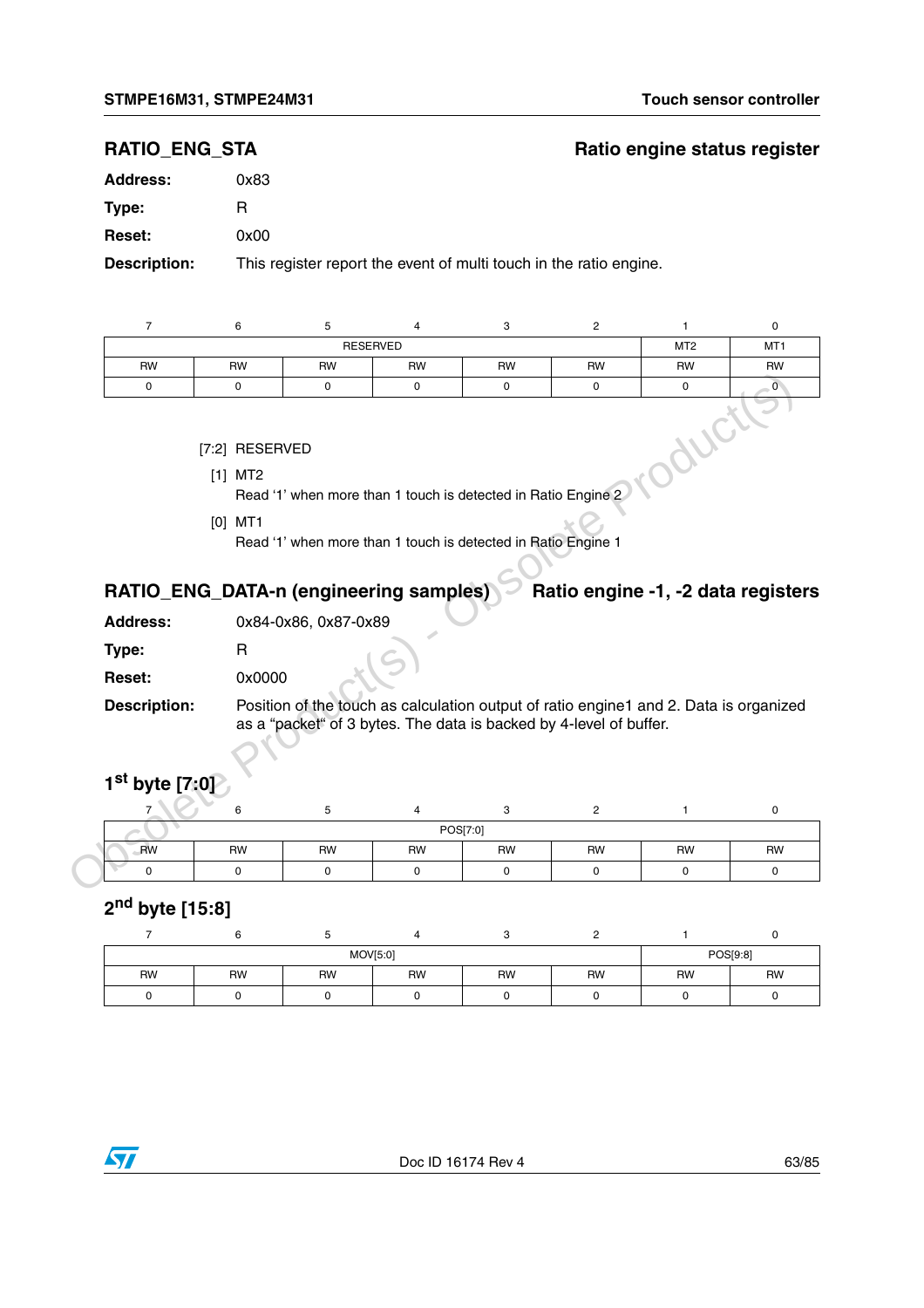## **3rd byte [23:16]**

| Touch     |           | TIME_STAMP[6:0] |           |           |           |           |           |  |  |
|-----------|-----------|-----------------|-----------|-----------|-----------|-----------|-----------|--|--|
| <b>RW</b> | <b>RW</b> | <b>RW</b>       | <b>RW</b> | <b>RW</b> | <b>RW</b> | <b>RW</b> | <b>RW</b> |  |  |
|           |           |                 |           |           |           |           |           |  |  |

[9:0] POS

Position of the touch in ratio engine sensors

[15:10] MOV

Movement of the touch location as a function of POS1 – POS0, where POS1 is current position<br>and POS0 is position before.<br>TIME\_STAMP<br>Delay between current and previous samples in unit of time<br>TOUCH<br>This bit indicates the st and POS0 is position before.

[22:16] TIME\_STAMP

Delay between current and previous samples in unit of time

- [23] TOUCH
	- This bit indicates the status of the finger
	- '1' indicates a finger touches the slider/wheel
	- '0' indicates no touch is detected

Ratio Engine generates an interrupt on the event of transition from touch to no touch. When host receive the interrupt, it needs to check this bit to verify the presence of the finger. When touch is detected, the data in RE1\_POS and RE2\_POS are valid, otherwise it means finger is lifted upMovement of the louch location as a function of POS1 – POS0, where POS1 is current position and POS0 is position before.<br>
[22:16] TIME\_STAMP<br>
Delay between current and previous samples in unit of time<br>
23) TOUCH<br>
This bit

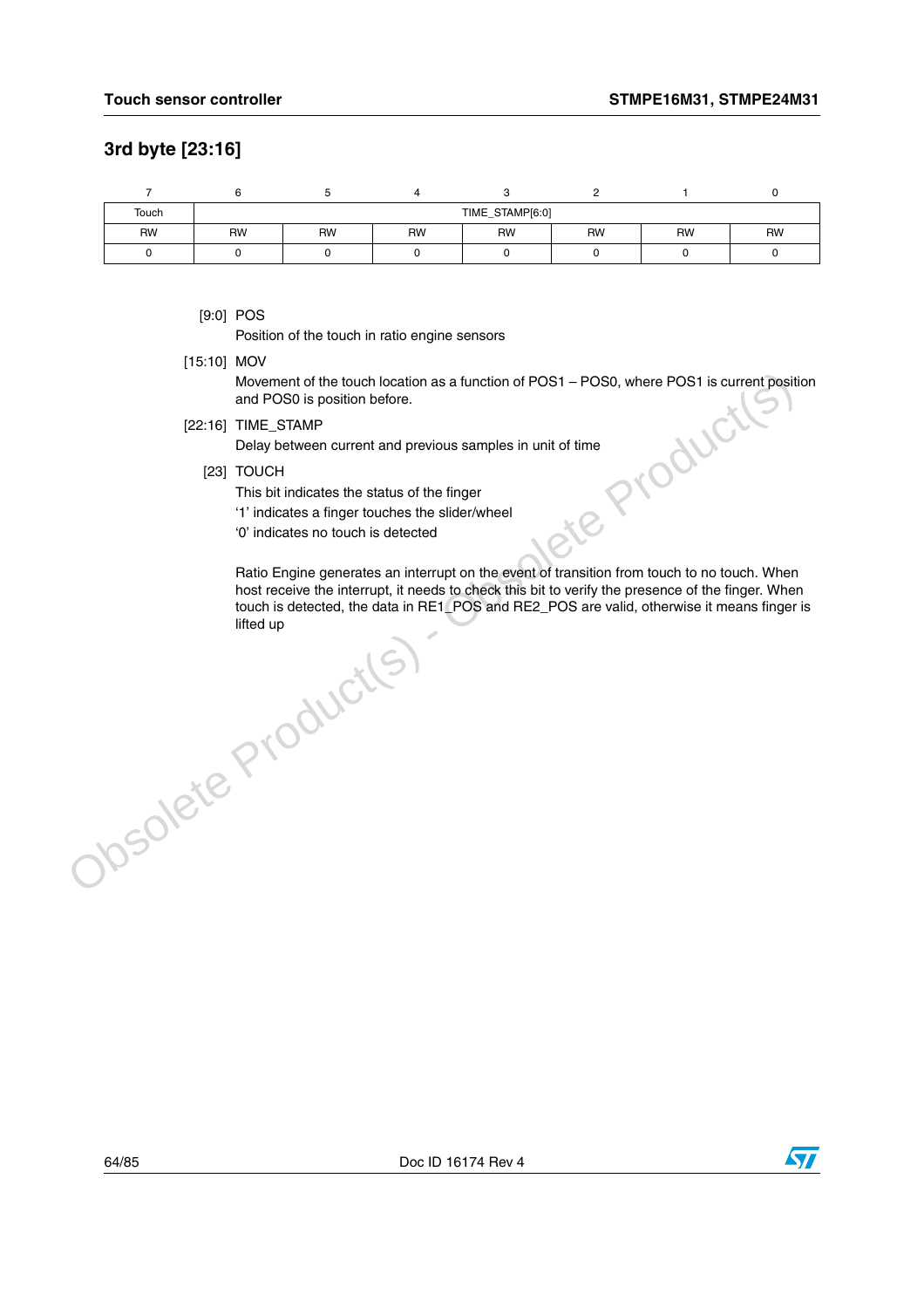## RATIO\_ENG\_DATA\_n (production silicon) Ratio engine -1, -2 data register

**Address:** 0x84-0x86, 0x87-0x89

**Type:** R

**Reset:** 0x0000

**Description:** Position of the touch as calculation output of Ratio Engine 1 and 2 Data is organized as a "packet" of 3 bytes. The data is backed by 4-level of buffer

**1st byte [7:0]**

| POS[7:0]  |           |           |           |           |           |           |           |  |
|-----------|-----------|-----------|-----------|-----------|-----------|-----------|-----------|--|
| <b>RW</b> | <b>RW</b> | <b>RW</b> | <b>RW</b> | <b>RW</b> | <b>RW</b> | <b>RW</b> | <b>RW</b> |  |
|           |           |           |           |           |           |           |           |  |
|           |           |           |           |           |           |           |           |  |

|              | RW                 | RW          | RW          | RW              | RW        | RW        | <b>RW</b>    |
|--------------|--------------------|-------------|-------------|-----------------|-----------|-----------|--------------|
| 0            | 0                  | $\mathbf 0$ | $\mathbf 0$ | 0               | 0         | 0         | $\mathbf{0}$ |
|              | $2nd$ byte [15:8]  |             |             |                 |           |           | است.         |
| 15           | 14                 | 13          | 12          | 11              | 10        |           | 8            |
|              |                    |             | MOV[5:0]    |                 |           |           |              |
| <b>RW</b>    | <b>RW</b>          | <b>RW</b>   | <b>RW</b>   | <b>RW</b>       | <b>RW</b> | <b>RW</b> | <b>RW</b>    |
| 0            | 0                  | 0           | 0           | 0               | 0         | 0         | 0            |
|              | $3rd$ byte [23:16] |             |             |                 |           |           |              |
| 23           | 22                 | 21          | 20          | 19              | 18        | 17        | 16           |
| <b>TOUCH</b> |                    |             |             | TIME_STAMP[6:0] |           |           |              |
| <b>RW</b>    | <b>RW</b>          | <b>RW</b>   | <b>RW</b>   | <b>RW</b>       | <b>RW</b> | <b>RW</b> | <b>RW</b>    |
| 0            | 0                  | 0           | $\mathbf 0$ | $\mathbf 0$     | 0         | 0         | $\mathsf 0$  |
|              |                    |             |             |                 |           |           |              |

## **3rd byte [23:16]**

| 23           | 22        | $\sim$<br><u>_</u> | 20        | 19        | 18 |           | 16        |  |  |
|--------------|-----------|--------------------|-----------|-----------|----|-----------|-----------|--|--|
| <b>TOUCH</b> |           | TIME_STAMP[6:0]    |           |           |    |           |           |  |  |
| RW           | <b>RW</b> | <b>RW</b>          | <b>RW</b> | <b>RW</b> | RW | <b>RW</b> | <b>RW</b> |  |  |
|              |           |                    |           |           |    |           |           |  |  |

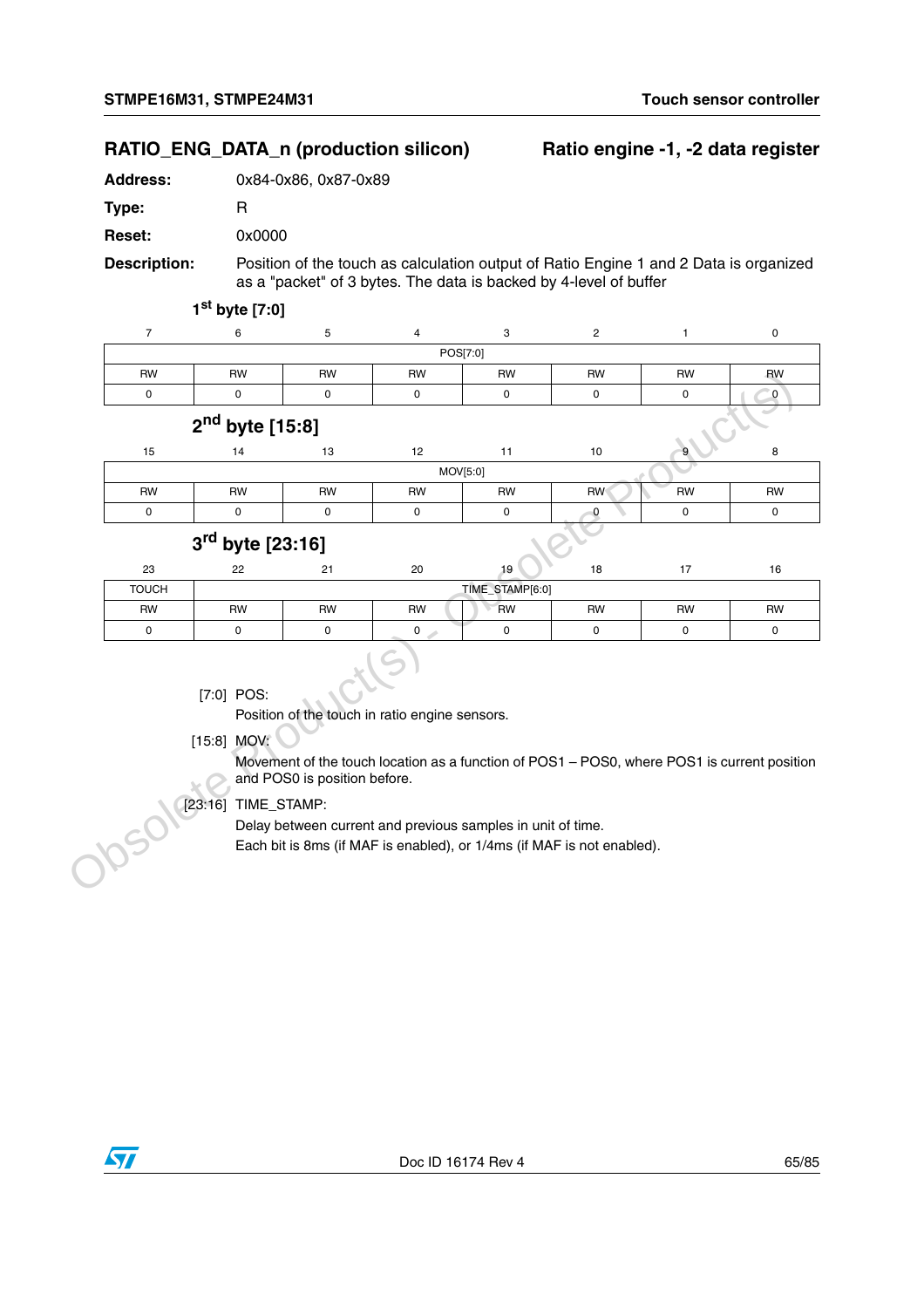# **14 Touchkey controller**

The touchkey controller processes raw capacitance measurement data into "touch/notouch" boolean data for easy usage. The 2 key filter units provides additional flexibility by allowing the system to define a maximum number of keys that could be detected and considered active, based on the amount of impedance change detected.

| <b>Address</b> | <b>Register name</b> | <b>Reset value</b> | R/W | <b>Description</b>                                |
|----------------|----------------------|--------------------|-----|---------------------------------------------------|
| 0x90           | <b>KEY_FILT_CTRL</b> | 0x00               | R/W | General key filter control                        |
| 0x92           | KEY_FILT_GROUP1      | 0x00000000         | R/W | Define channels included in key<br>filter group 1 |
| 0x96           | KEY_FILT_GROUP2      | 0x00000000         | R/W | Define channels included in key<br>filter group 2 |
| 0x9A           | KEY FILT DATA        | 0x00000000         | R   | Filtered touchkey data                            |
| 0xB4           | TOUCH DET            | 0x00000000         | R   | Touch detection register<br>(real time)           |

**Table 16. Touchkey controller registers**

### **Figure 19. Data flow in touchkey controller**

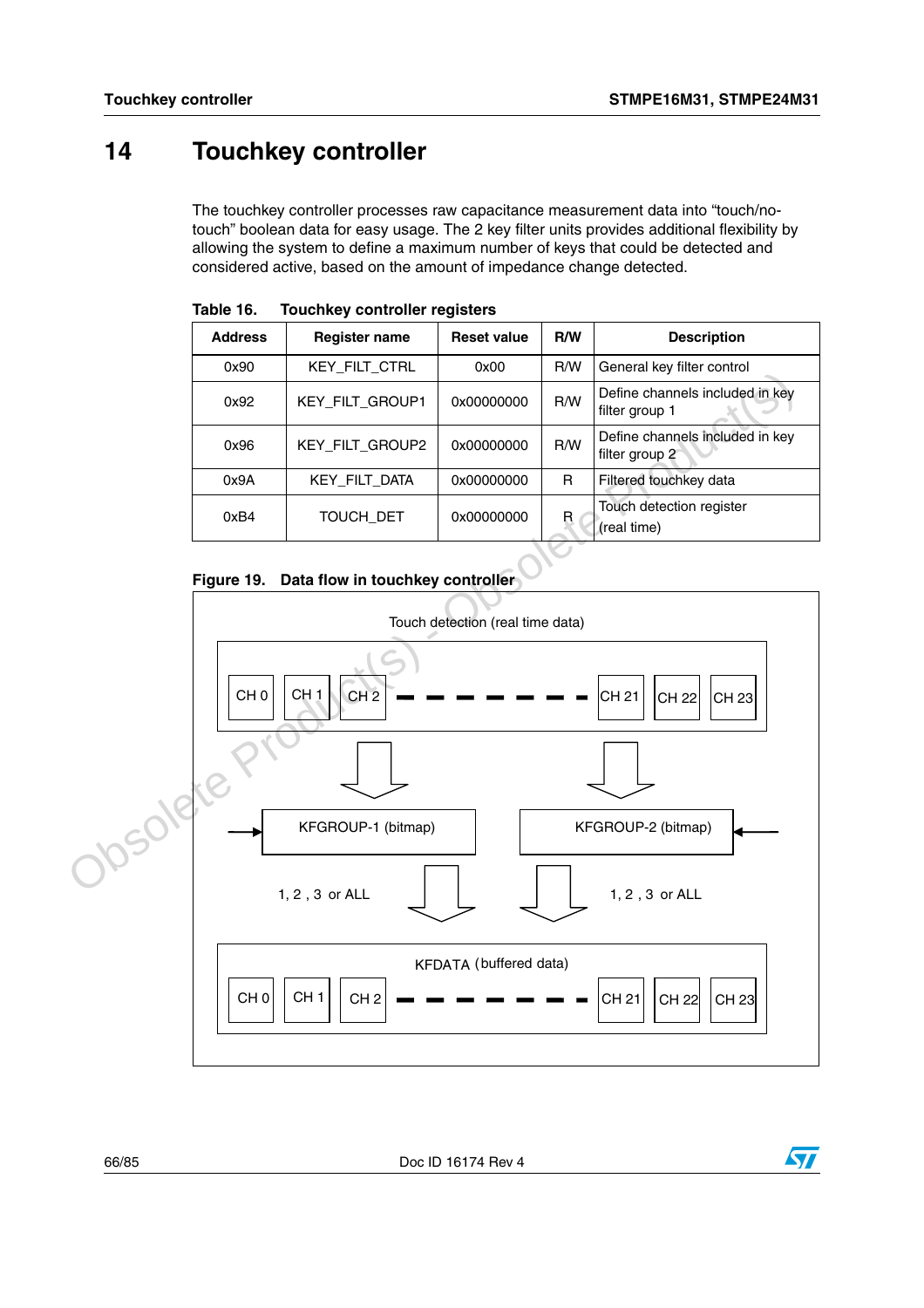## **KEY\_FILT\_CFG Key filter unit configuration register**

| <b>Address:</b>     | 0x90                        |
|---------------------|-----------------------------|
| Type:               | RW                          |
| <b>Reset:</b>       | 0x00                        |
| <b>Description:</b> | Setting of key filter unit. |

|           | 6                  | 5                  | 4                                                                                                                                                                                                                                   | 3                                                     | 2         |           | 0         |  |
|-----------|--------------------|--------------------|-------------------------------------------------------------------------------------------------------------------------------------------------------------------------------------------------------------------------------------|-------------------------------------------------------|-----------|-----------|-----------|--|
|           |                    | <b>RESERVED</b>    |                                                                                                                                                                                                                                     | Mode KFU2                                             |           | Mode KFU1 |           |  |
| <b>RW</b> | <b>RW</b>          | <b>RW</b>          | <b>RW</b>                                                                                                                                                                                                                           | <b>RW</b>                                             | <b>RW</b> | <b>RW</b> | <b>RW</b> |  |
| $\Omega$  | o                  |                    | 0                                                                                                                                                                                                                                   |                                                       |           |           |           |  |
|           | [7:4] RESERVED     |                    | Position of the touch in ratio engine sensors                                                                                                                                                                                       |                                                       |           |           |           |  |
|           | Mode_KFU2<br>[3:2] | '00' for no filter | $\overline{a}$ , and the contract of the contract of the contract of the contract of the contract of the contract of the contract of the contract of the contract of the contract of the contract of the contract of the contract o | '01' for 1 highest impedance change filter in group 2 |           |           |           |  |

- '01' for 1 highest impedance change filter in group 2
- '10' for 2 highest impedance change filter in group 2
- '11' for 3 highest impedance change filter in group 2
- [1:0] Mode\_KFU1
	- '00' for no filter
	- '01' for 1 highest impedance change filter in group 1
	- '10' for 2 highest impedance change filter in group 1
	- '11' for 3 highest impedance change filter in group 1

## KEY\_FILT\_GROUP-n **KFGROUP-1, KFGROUP-2** registers

|                                                  | [7:4] RESERVED    | Position of the touch in ratio engine sensors                                                                                                                                                 |  | Jour                                |  |
|--------------------------------------------------|-------------------|-----------------------------------------------------------------------------------------------------------------------------------------------------------------------------------------------|--|-------------------------------------|--|
|                                                  | [3:2] Mode_KFU2   | '00' for no filter<br>'01' for 1 highest impedance change filter in group 2<br>'10' for 2 highest impedance change filter in group 2<br>'11' for 3 highest impedance change filter in group 2 |  |                                     |  |
|                                                  | $[1:0]$ Mode_KFU1 | '00' for no filter<br>'01' for 1 highest impedance change filter in group 1<br>'10' for 2 highest impedance change filter in group 1<br>'11' for 3 highest impedance change filter in group 1 |  |                                     |  |
| KEY_FILT_GROUP-n                                 |                   |                                                                                                                                                                                               |  | <b>KFGROUP-1, KFGROUP-2 registe</b> |  |
| <b>Address:</b>                                  |                   | 0x92-0x94 (KeyFilterMask1), 0x96-0x98 (KeyFilterMask2)                                                                                                                                        |  |                                     |  |
| Type:                                            | R/W               |                                                                                                                                                                                               |  |                                     |  |
| Reset:                                           | 0x000000          |                                                                                                                                                                                               |  |                                     |  |
| <b>Description:</b>                              |                   | Configure the channels included in a group of key filter unit.                                                                                                                                |  |                                     |  |
| Bit 7-0 (0x92 for KFGROUP-1, 0x96 for KFGROUP-2) |                   |                                                                                                                                                                                               |  |                                     |  |
|                                                  |                   |                                                                                                                                                                                               |  |                                     |  |

## **Bit 7-0 (0x92 for KFGROUP-1, 0x96 for KFGROUP-2)**

| S7        | S <sub>6</sub> | S <sub>5</sub> | S <sub>4</sub> | S <sub>3</sub> | S <sub>2</sub> | S <sub>1</sub> | S <sub>0</sub> |
|-----------|----------------|----------------|----------------|----------------|----------------|----------------|----------------|
| <b>RW</b> | RW             | <b>RW</b>      | <b>RW</b>      | RW             | <b>RW</b>      | <b>RW</b>      | <b>RW</b>      |
|           |                |                |                |                |                |                |                |

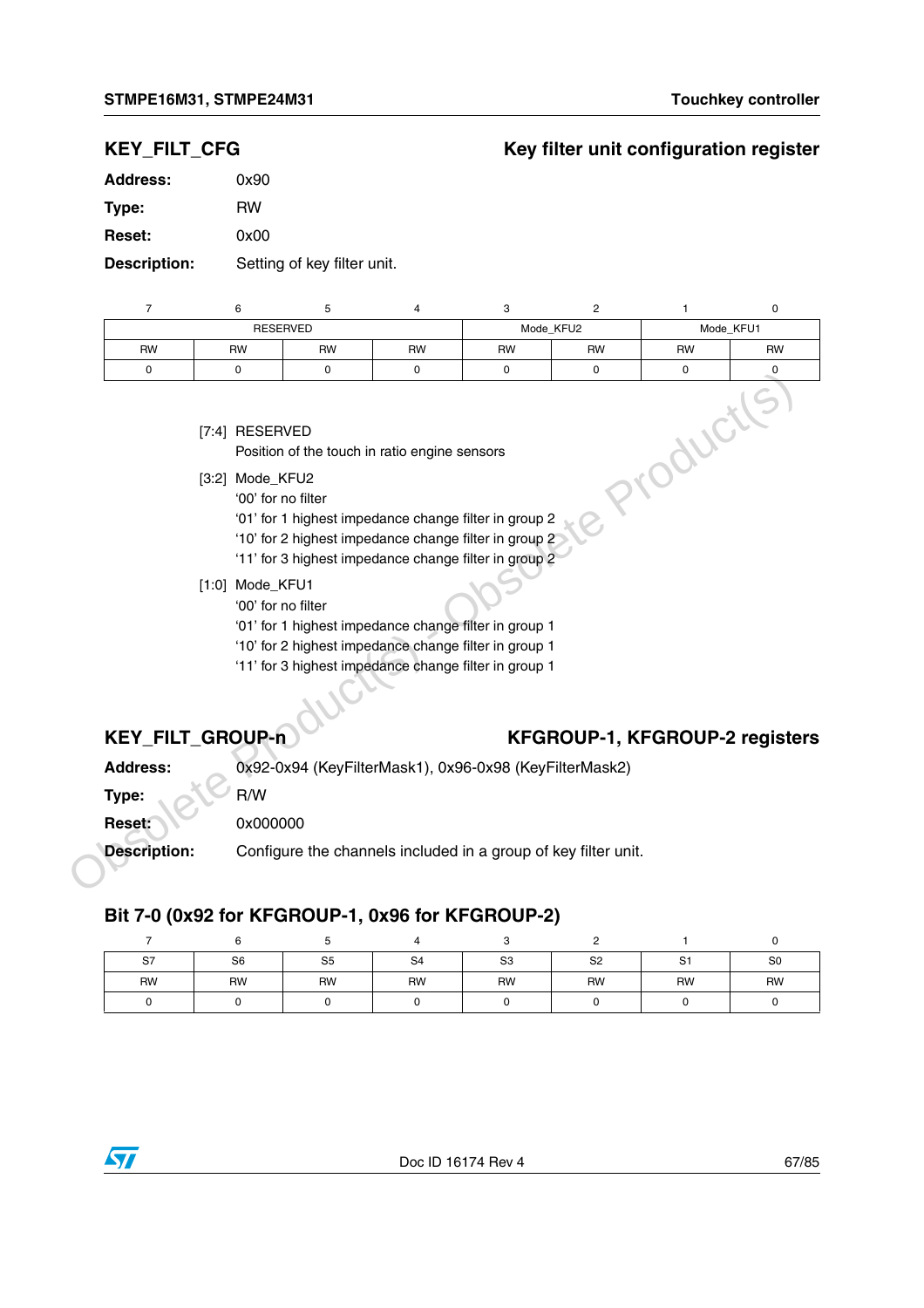## **Bit 15-8 (0x93 for KFGROUP-1, 0x97 for KFGROUP-2)**

| S <sub>15</sub> | S <sub>14</sub> | S <sub>13</sub> | S <sub>12</sub> | S <sub>11</sub> | S <sub>10</sub> | S <sub>9</sub> | S <sub>8</sub> |
|-----------------|-----------------|-----------------|-----------------|-----------------|-----------------|----------------|----------------|
| <b>RW</b>       | <b>RW</b>       | <b>RW</b>       | RW              | <b>RW</b>       | <b>RW</b>       | <b>RW</b>      | RW             |
|                 |                 |                 |                 |                 |                 |                |                |

## **Bit 23-16 (0x94 for KFGROUP-1, 0x98 for KFGROUP-2)**

| S23       | S22          | S <sub>21</sub> | S20       | S <sub>19</sub> | S <sub>18</sub> | S <sub>17</sub> | S <sub>16</sub> |
|-----------|--------------|-----------------|-----------|-----------------|-----------------|-----------------|-----------------|
| <b>RW</b> | <b>RW</b>    | <b>RW</b>       | <b>RW</b> | <b>RW</b>       | <b>RW</b>       | <b>RW</b>       | <b>RW</b>       |
|           |              |                 |           |                 |                 | 0               |                 |
|           | $[23:0]$ S-X |                 |           |                 |                 |                 |                 |

| <b>KEY_FILT_DATA</b> |             | Key filter data register                                                                |
|----------------------|-------------|-----------------------------------------------------------------------------------------|
| <b>Address:</b>      | $0x9A-0x9C$ |                                                                                         |
| Type:                | <b>RW</b>   |                                                                                         |
| <b>Reset:</b>        | 0x000000    |                                                                                         |
| Description:         |             | Represent the status of (touch/no-touch), after being filtered by key filter unit. This |

## **Bit 7-0 (0x9A)**

| <b>HVV</b>                            | <b>HVV</b>      | <b>HVV</b>                   | <b>HVV</b>      | <b>HVV</b>                                                                                                                                                                        | <b>HVV</b>     | <b>HVV</b>     | <b>HVV</b>               |
|---------------------------------------|-----------------|------------------------------|-----------------|-----------------------------------------------------------------------------------------------------------------------------------------------------------------------------------|----------------|----------------|--------------------------|
| 0                                     | $\mathbf 0$     | $\mathbf 0$                  | $\mathbf 0$     | 0                                                                                                                                                                                 | $\mathbf 0$    | 0              | $\overline{0}$           |
|                                       | $[23:0]$ S-X    |                              |                 | Write '1' to include the corresponding channel in a group of Key Filter Unit                                                                                                      |                |                |                          |
| <b>KEY_FILT_DATA</b>                  |                 |                              |                 |                                                                                                                                                                                   |                |                | Key filter data register |
| <b>Address:</b>                       | 0x9A-0x9C       |                              |                 | 350let                                                                                                                                                                            |                |                |                          |
| Type:                                 | <b>RW</b>       |                              |                 |                                                                                                                                                                                   |                |                |                          |
| <b>Reset:</b>                         | 0x000000        |                              |                 |                                                                                                                                                                                   |                |                |                          |
| <b>Description:</b><br>Bit 7-0 (0x9A) |                 | of key filter unit activity. |                 | Represent the status of (touch/no-touch), after being filtered by key filter unit. This<br>register is always active and key status can be accessed from this register regardless |                |                |                          |
| $\overline{7}$                        |                 | 5                            | 4               | 3                                                                                                                                                                                 | $\overline{2}$ | 1              | $\mathbf 0$              |
| S7                                    | S6              | S <sub>5</sub>               | S <sub>4</sub>  | S <sub>3</sub>                                                                                                                                                                    | S <sub>2</sub> | S <sub>1</sub> | S <sub>0</sub>           |
| RW                                    | RW              | <b>RW</b>                    | <b>RW</b>       | <b>RW</b>                                                                                                                                                                         | <b>RW</b>      | <b>RW</b>      | <b>RW</b>                |
| 0<br>Bit 15-8 (0x9B)                  | 0               | 0                            | $\mathbf 0$     | 0                                                                                                                                                                                 | 0              | 0              | 0                        |
| $\overline{7}$                        | 6               | 5                            | 4               | 3                                                                                                                                                                                 | $\overline{2}$ | 1              | $\mathbf 0$              |
| S <sub>15</sub>                       | S <sub>14</sub> | S <sub>13</sub>              | S <sub>12</sub> | S <sub>11</sub>                                                                                                                                                                   | S10            | S9             | S8                       |

## **Bit 15-8 (0x9B)**

| S <sub>15</sub> | S <sub>14</sub> | S <sub>13</sub> | S <sub>12</sub> | S <sub>11</sub> | S <sub>10</sub> | S <sub>9</sub> | S8 |
|-----------------|-----------------|-----------------|-----------------|-----------------|-----------------|----------------|----|
| <b>RW</b>       | <b>RW</b>       | <b>RW</b>       | RW              | <b>RW</b>       | <b>RW</b>       | <b>RW</b>      | RW |
|                 |                 |                 |                 |                 |                 |                |    |

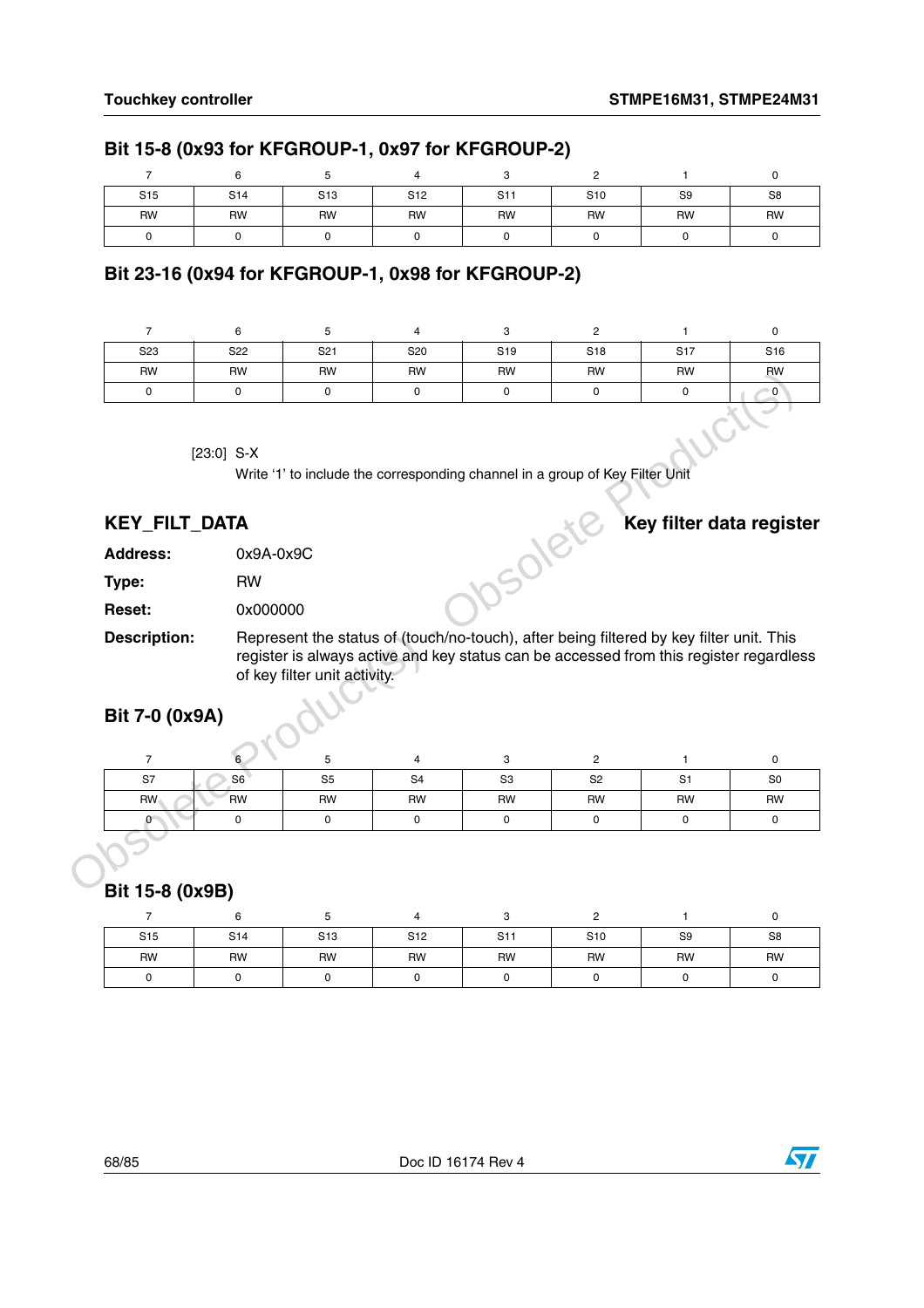### **Bit 23-16 (0x9C)**

| S <sub>23</sub> | S22 | S <sub>21</sub> | S20       | S <sub>18</sub> | S <sub>2</sub> | S <sub>17</sub> | S <sub>16</sub> |
|-----------------|-----|-----------------|-----------|-----------------|----------------|-----------------|-----------------|
| <b>RW</b>       | RW  | <b>RW</b>       | <b>RW</b> | <b>RW</b>       | <b>RW</b>      | <b>RW</b>       | <b>RW</b>       |
|                 |     |                 |           |                 |                |                 |                 |

[23:0] S-X

Read '1' if the corresponding sensor channel status is 'touched'.

## **TOUCH\_DET Touchkey detection register**

| <b>Address:</b>           | 0xB4-B6         |                                         |                 |                          |                |                                                                                                                                                                     |                   |
|---------------------------|-----------------|-----------------------------------------|-----------------|--------------------------|----------------|---------------------------------------------------------------------------------------------------------------------------------------------------------------------|-------------------|
| Type:                     | <b>RW</b>       |                                         |                 |                          |                | WCL                                                                                                                                                                 |                   |
| Reset:                    | 0x000000        |                                         |                 |                          |                |                                                                                                                                                                     |                   |
| <b>Description:</b>       |                 | hysteresis). This data is not buffered. |                 |                          |                | Represents the real time status of the touchkey input. This is a direct result of<br>comparison of sensed impedance with calibrated impedance (taking in account of |                   |
| Bit 7-0 (0xB4)            |                 |                                         |                 |                          |                |                                                                                                                                                                     |                   |
| $\overline{7}$            | 6               | 5                                       | 4               | 3                        | $\mathbf{2}$   | $\mathbf{1}$                                                                                                                                                        | $\pmb{0}$         |
| <b>S7</b>                 | S <sub>6</sub>  | S <sub>5</sub>                          | S <sub>4</sub>  | S <sub>3</sub>           | S <sub>2</sub> | S <sub>1</sub>                                                                                                                                                      | S <sub>0</sub>    |
| <b>RW</b>                 | <b>RW</b>       | <b>RW</b>                               | RW              | <b>RW</b>                | <b>RW</b>      | <b>RW</b>                                                                                                                                                           | <b>RW</b>         |
| $\mathsf{O}$              | 0               | 0                                       | 0               | 0                        | $\mathsf 0$    | 0                                                                                                                                                                   | $\mathbf 0$       |
|                           |                 |                                         |                 |                          |                |                                                                                                                                                                     |                   |
| Bit 15-8 (0xB5)           | [S23: S16]      | . Oduci                                 |                 |                          |                |                                                                                                                                                                     |                   |
| $\overline{7}$            | 6               | 5                                       | 4               | 3                        | $\overline{c}$ | 1                                                                                                                                                                   | 0                 |
| S <sub>15</sub>           | S <sub>14</sub> | S <sub>13</sub>                         | S <sub>12</sub> | S <sub>11</sub>          | S10            | S9                                                                                                                                                                  | S8                |
| <b>RW</b><br>$\mathbf{0}$ | <b>RW</b><br>0  | RW<br>0                                 | <b>RW</b><br>0  | <b>RW</b><br>$\mathbf 0$ | RW<br>0        | <b>RW</b><br>$\mathsf{O}$                                                                                                                                           | RW<br>$\mathbf 0$ |

## **Bit 7-0 (0xB4)**

| S7 | S <sub>6</sub> | S <sub>5</sub> | S <sub>4</sub> | S <sub>3</sub> | S <sub>2</sub> | C <sub>1</sub><br>ا ت | S <sub>0</sub> |
|----|----------------|----------------|----------------|----------------|----------------|-----------------------|----------------|
| RW | RW             | <b>RW</b>      | RW             | <b>RW</b>      | <b>RW</b>      | <b>RW</b>             | <b>RW</b>      |
|    |                |                |                |                |                |                       |                |

## **Bit 15-8 (0xB5)**

| S15       | S <sub>14</sub> | S <sub>13</sub> | S <sub>12</sub> | S <sub>11</sub> | S <sub>10</sub> | S <sub>9</sub> | S8        |
|-----------|-----------------|-----------------|-----------------|-----------------|-----------------|----------------|-----------|
| <b>RW</b> | RW              | RW              | RW              | RW              | RW              | <b>RW</b>      | <b>RW</b> |
|           |                 |                 |                 |                 |                 |                |           |

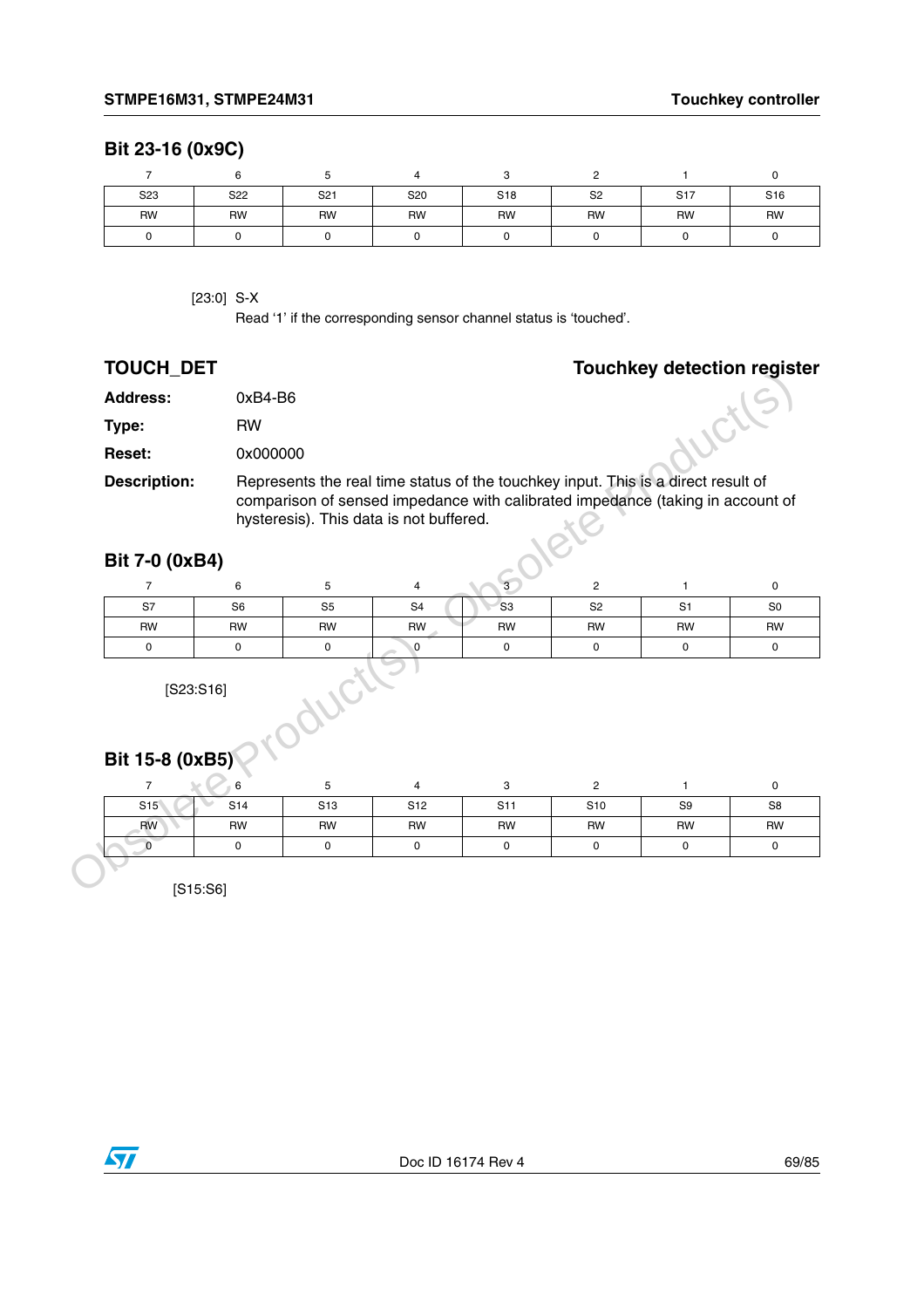## **Bit 23-16 (0xB6)**

| S <sub>23</sub> | S22 | S <sub>21</sub> | S20       | S <sub>19</sub> | S <sub>18</sub> | S <sub>17</sub> | S <sub>16</sub> |
|-----------------|-----|-----------------|-----------|-----------------|-----------------|-----------------|-----------------|
| <b>RW</b>       | RW  | <b>RW</b>       | <b>RW</b> | RW              | <b>RW</b>       | <b>RW</b>       | <b>RW</b>       |
|                 |     |                 |           |                 |                 |                 |                 |

[7:0] S-X

Read '1' if the corresponding sensor channel status is 'touched' Obsolete Product(s) - Obsolete Product(s)

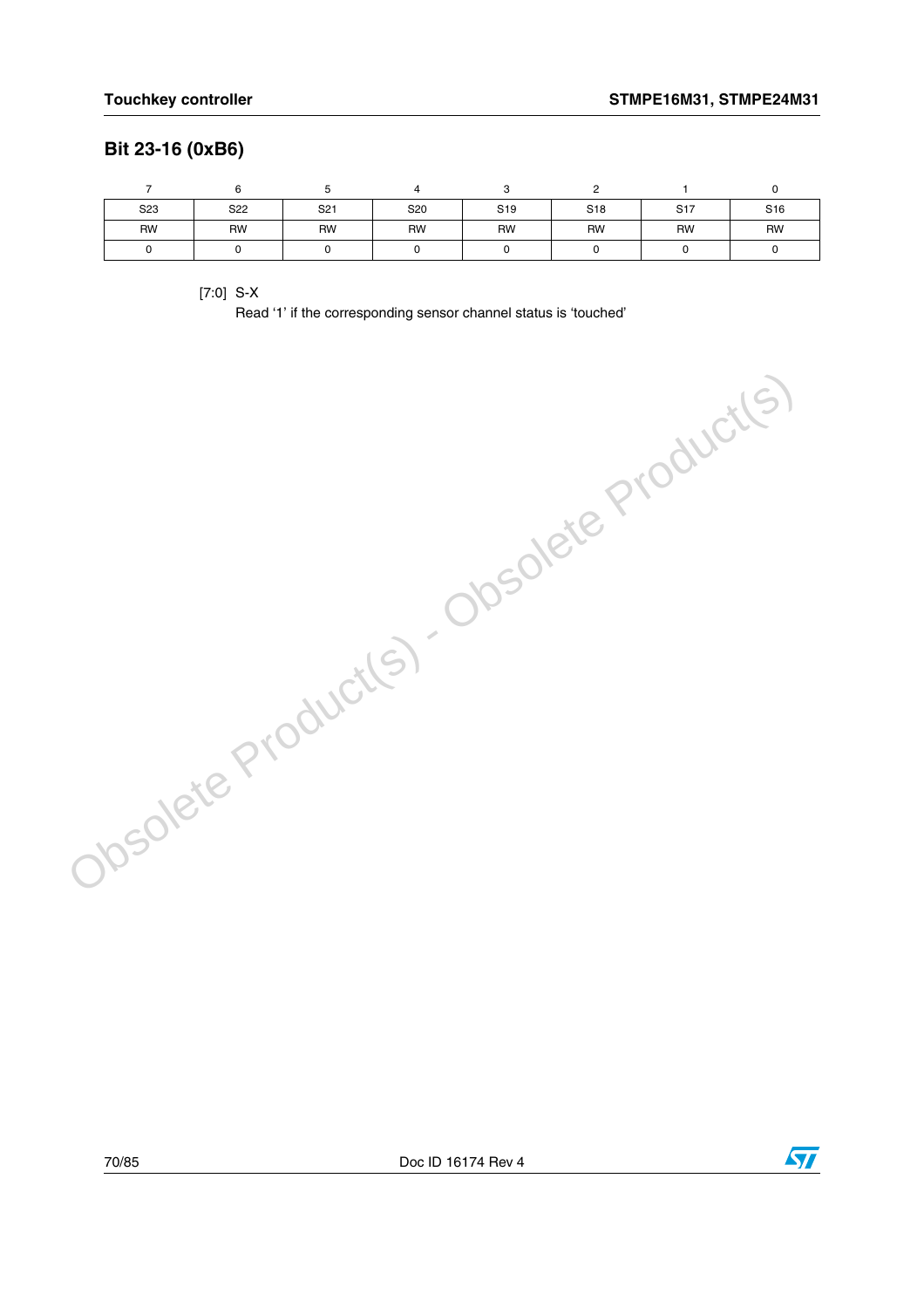# **15 Maximum rating**

Stressing the device above the rating listed in the "Absolute maximum ratings" table may cause permanent damage to the device. These are stress ratings only and operation of the device at these or any other conditions above those indicated in the operating sections of this specification is not implied. Exposure to absolute maximum rating conditions for extended periods may affect device reliability.

| Symbol                    | Parameter                               |         | Value   | Unit         |
|---------------------------|-----------------------------------------|---------|---------|--------------|
| $V_{CC}$                  | Supply voltage                          |         | 2.5     | V            |
| $V_{10}$                  | GPIO supply voltage                     |         | $\,6\,$ | V            |
| V <sub>ESD</sub><br>(HBM) | ESD protection on each GPIO/TOUCH pin   | $\bf 8$ | KV      |              |
| V <sub>ESD</sub><br>(MM)  | ESD protection on all pins              |         | 200     | V            |
| Table 18.                 | <b>Recommended operating conditions</b> |         |         |              |
|                           |                                         | Value   |         |              |
| Symbol                    | <b>Parameter</b>                        | Min     | Max     | Unit         |
| $V_{\rm CC}$              | Supply voltage                          | 1.65    | 1.95    | $\mathsf{V}$ |
| $V_{IO}$                  | GPIO supply voltage                     | 2.7     | 5.5     | V            |

**Table 17. Absolute maximum ratings**

# **15.1 Recommended operating conditions**

### Table 18. **Table 18. Recommended operating conditions**

| Symbol       | <b>Parameter</b>          | Value   | Unit      |  |
|--------------|---------------------------|---------|-----------|--|
|              |                           | Min     | Max       |  |
| $V_{\rm CC}$ | Supply voltage            | 1.65    | 1.95      |  |
| $V_{IO}$     | GPIO supply voltage       | 2.7     | 5.5       |  |
| GPIO         | <b>GPIO</b> input voltage | GND-0.5 | $VIO+0.5$ |  |

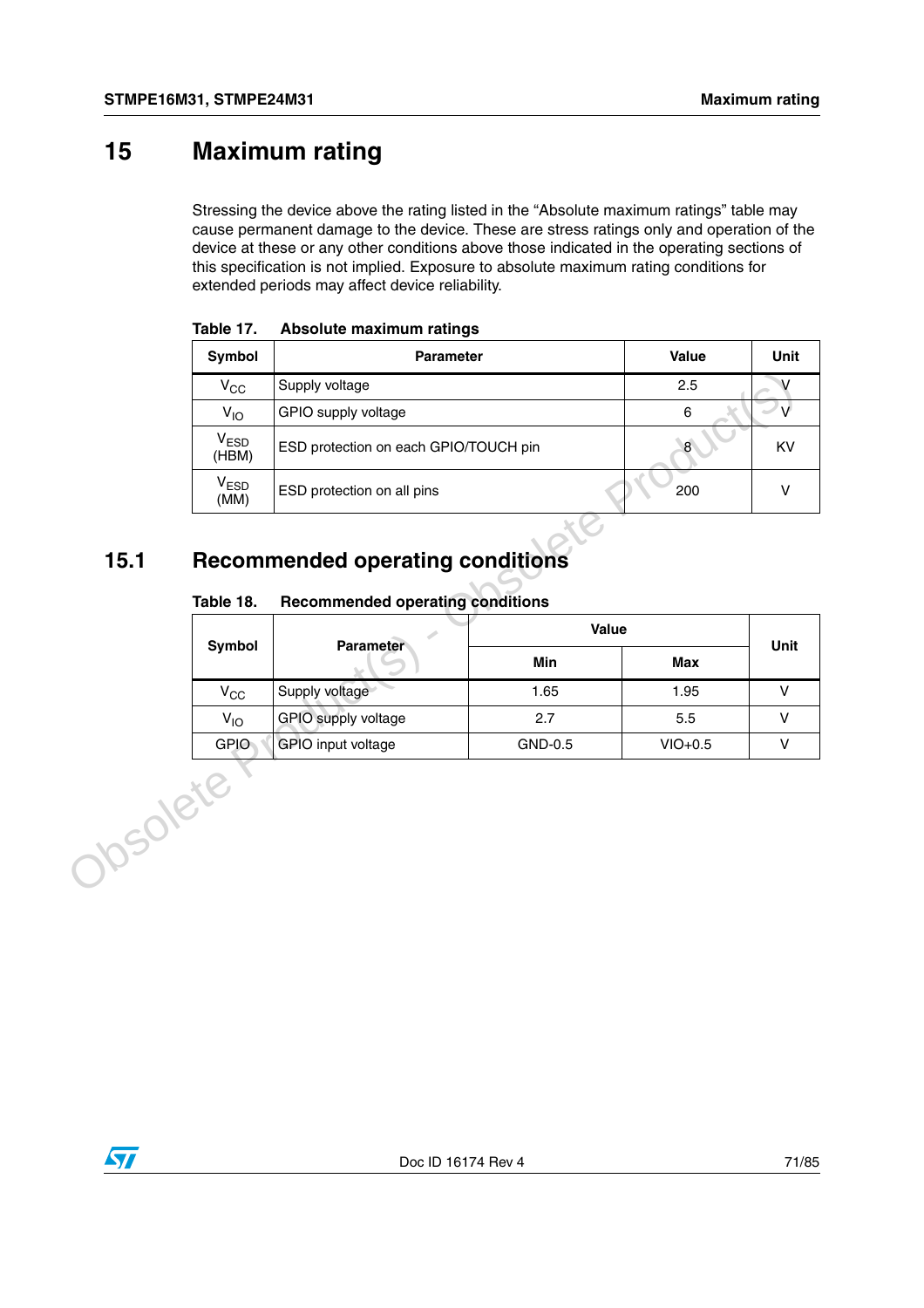# **16 DC electrical characteristics**

-40 to 85 °C unless stated otherwise.

|               | Symbol            | <b>Parameter</b>                              | <b>Test conditions</b>                                                                               | <b>Value</b>   |                          |                    |      |
|---------------|-------------------|-----------------------------------------------|------------------------------------------------------------------------------------------------------|----------------|--------------------------|--------------------|------|
|               |                   |                                               |                                                                                                      | Min            | <b>Typ</b>               | Max                | Unit |
|               | Vcc               | Core supply voltage                           |                                                                                                      | 1.65           | ÷,                       | 1.95               | V    |
| <b>JOSO18</b> | Vio               | IO supply voltage                             |                                                                                                      | 2.7            |                          | 5.5                | V    |
|               | lactive           | <b>ACTIVE current</b>                         | 2 MHz/32 sensor clock,<br>slider engine active,<br>25 °C                                             | ÷,             | 600                      | 800                | μA   |
|               | lactive           | <b>ACTIVE current</b>                         | 2 MHz/32 sensor clock,<br>slider engine active,<br>-40 to 85 $\mathrm{^{\circ}C}$                    |                |                          | 1000               | μA   |
|               | lactive           | <b>ACTIVE current</b>                         | 2 MHz/32 sensor clock,<br>with/without touch, key<br>only, 25°C                                      |                | 400                      | $\blacksquare$     | μA   |
|               | Isleep            | SLEEP current                                 | 2 MHz/32 sensor clock,<br>without touch, -40 to<br>$85^{\circ}$ C                                    | ÷,             | 50                       | 75                 | μA   |
|               | <b>Ihibernate</b> | <b>HIBERNATE current</b>                      | No sensing capability.<br>Hotkey available, 25°C                                                     |                | 5                        | 8                  | μA   |
|               | <b>Ihibernate</b> | <b>HIBERNATE</b> current                      | No sensing capability.<br>Hotkey available,<br>-40 to $85^{\circ}$ C                                 |                |                          | 20                 | μA   |
|               | VIL               | Input voltage low state<br>(RESET/A0/A1/I2C)  | $V_{\text{CC}} = 1.8 V$                                                                              | $-0.3V$        |                          | $0.35$ Vcc         | V    |
|               | $\lambda$ IH      | Input voltage high state<br>(RESET/A0/A1/I2C) | $V_{CC}$ = 1.8 V                                                                                     | $0.75$ Vc<br>с |                          | $Vcc+0.3$<br>v     | V    |
|               | <b>VIL</b>        | Input voltage low state<br>(GPIO)             | $V_{IO}$ = 2.7 - 5.5 V                                                                               | $-0.3V$        | $\overline{\phantom{a}}$ | $0.35$ Vio         | V    |
|               | VIH               | Input voltage high state<br>(GPIO)            | $V_{10} = 2.7 - 5.5 V$                                                                               | $0.65$ Vio     |                          | $V$ io $+0.3$<br>V | V    |
|               | VOL               | Output voltage low state<br>(GPIO)            | $V_{1O} = 2.7 - 5.5 V$ ,<br>$I_{OL} = 12 \text{ mA}$                                                 | $-0.3V$        | $\blacksquare$           | 0.25Vio            | V    |
|               | <b>VOH</b>        | Output voltage high<br>state<br>(GPIO)        | $V_{IO}$ = 2.7- 5.5 V,<br>$I_{OL}$ = 12 mA                                                           | 0.75Vio        |                          | $Vio+0.3$<br>v     | V    |
|               | leakage           | Input leakage on all<br>GPIO/touch pins       | $V_{IO}$ = 5.5 V, V <sub>CC</sub> powered<br>by $V_{1O}$ , I/O set as input,<br>5.5 V applied to I/O |                |                          | 100                | nA   |

### **Table 19. DC electrical characteristics**

72/85 Doc ID 16174 Rev 4

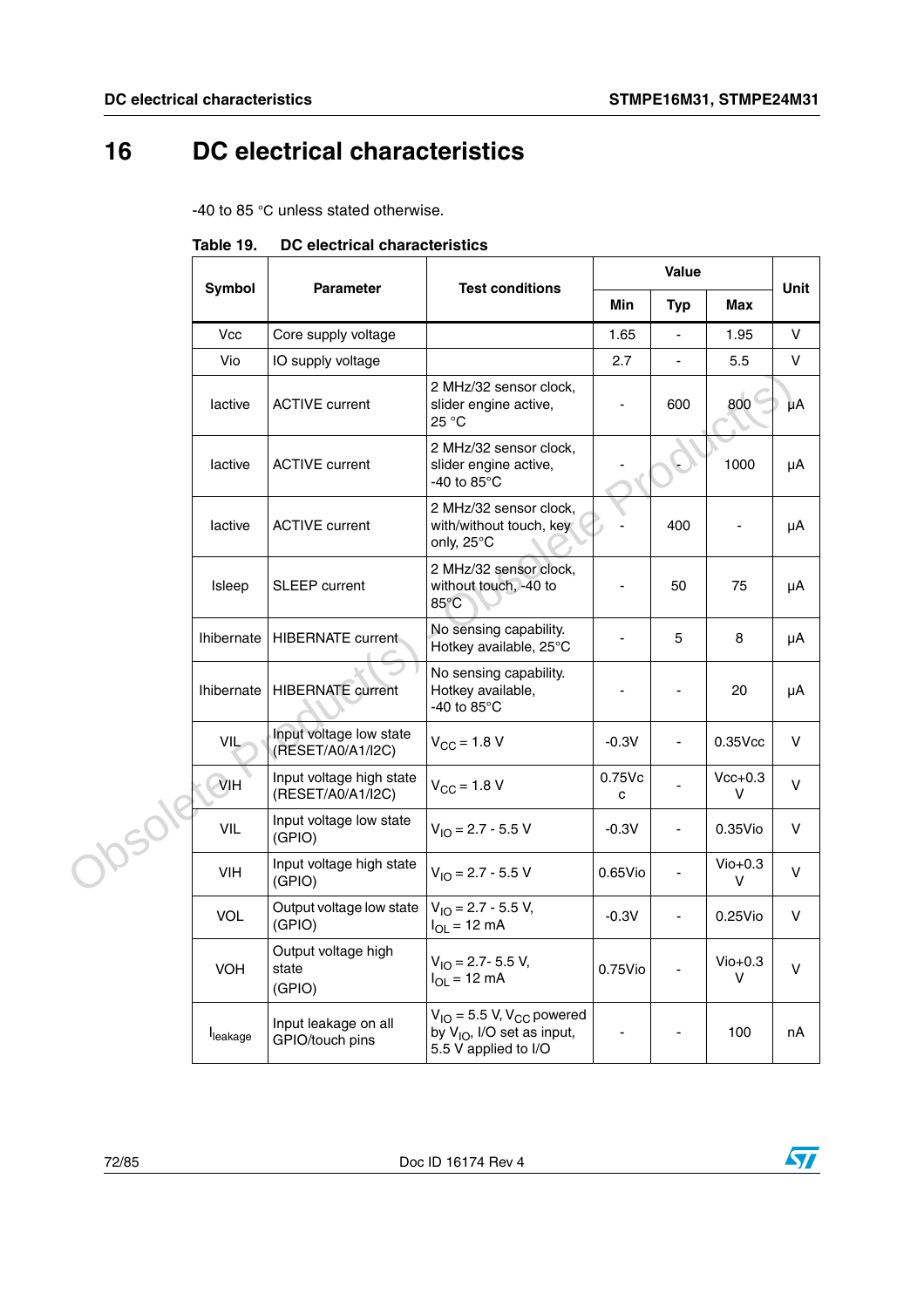## **16.1 Capacitive sensor specification**

-40 to 85 °C unless stated otherwise.

|                                           | <b>Symbol</b> | Parameter                        | <b>Test conditions</b>                                | Value |            |            | Unit                   |
|-------------------------------------------|---------------|----------------------------------|-------------------------------------------------------|-------|------------|------------|------------------------|
|                                           |               |                                  |                                                       | Min   | <b>Typ</b> | <b>Max</b> |                        |
|                                           | $\mathsf{Cs}$ | Capacitive sensor<br>sensitivity | $V_{IO} = 2.7 - 5.5 V$ , internal<br>V <sub>REG</sub> | 12    | 16         | 20         | $\mathsf{f}\mathsf{F}$ |
|                                           | Csvr          | Variance of Cs across            | $V_{IO} = 2.7 - 5.5 V$ , internal                     |       | 10         |            | $\%$                   |
| Obsolete Product(s) - Obsolete Product(s) |               |                                  |                                                       |       |            |            |                        |

#### **Table 20. Capacitive sensor specification**

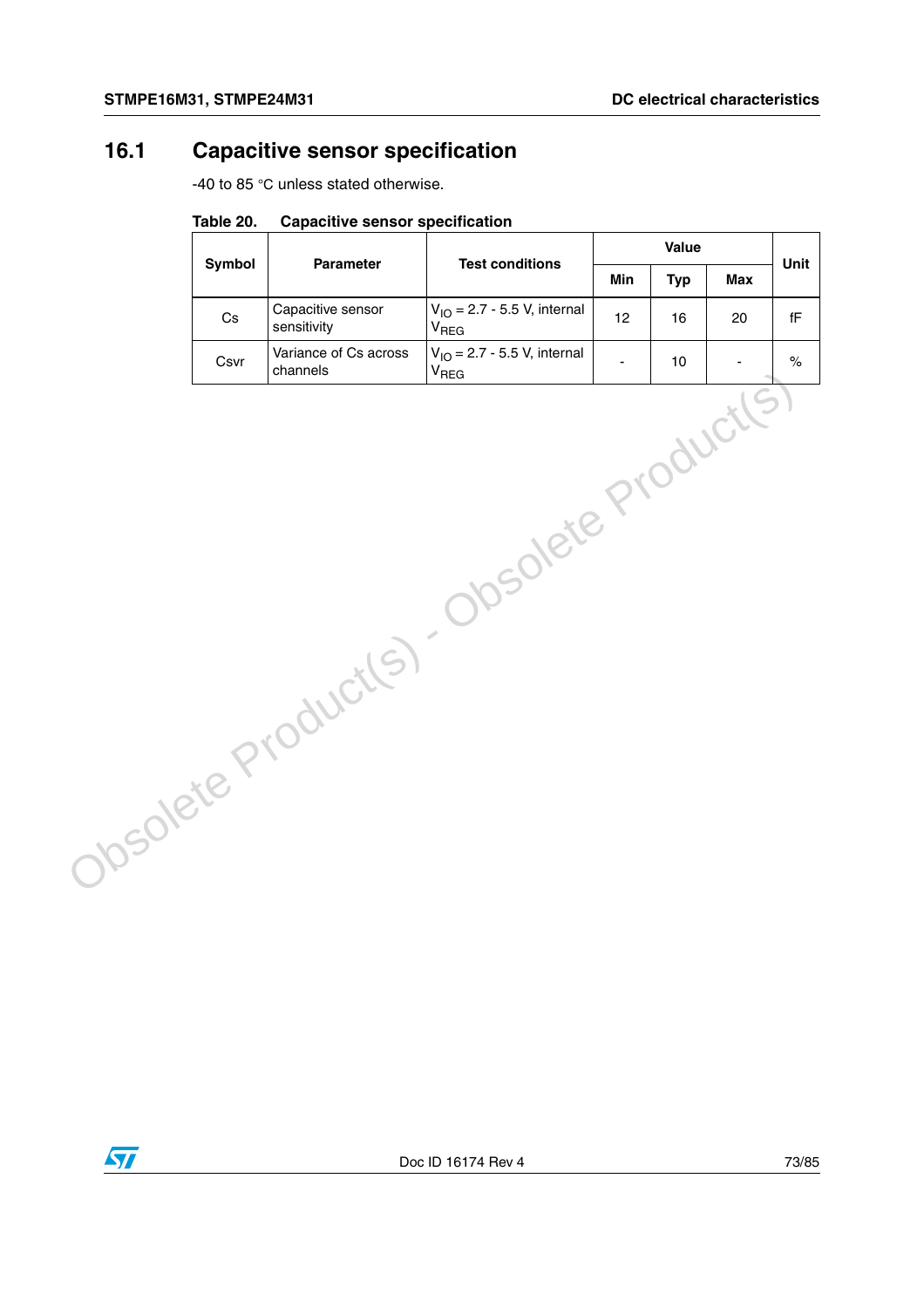### **17 Application information**

#### **17.1 Average current consumption**

In application, it is unlikely that touch event occurs 100% of the time. Power consumption for STMPExxM31 can be reduced significantly with the proper use of the available device Sleep mode. The device can be programmed into Sleep mode upon detecting of the finger lift. During the Sleep mode, upon detecting a touch, STMPExxM31 goes from Sleep to Active mode after 15 ms.

As such, for an example touch profiles in *[Figure 20](#page-73-0)* below, the Average current consumption over the 6 seconds is:

 $= [(0.185+0.285+0.285) * 400 uA + (5.245 * 50 uA)]/6$  $= 94$  uA.



<span id="page-73-0"></span>**Figure 20. Average current consumption**

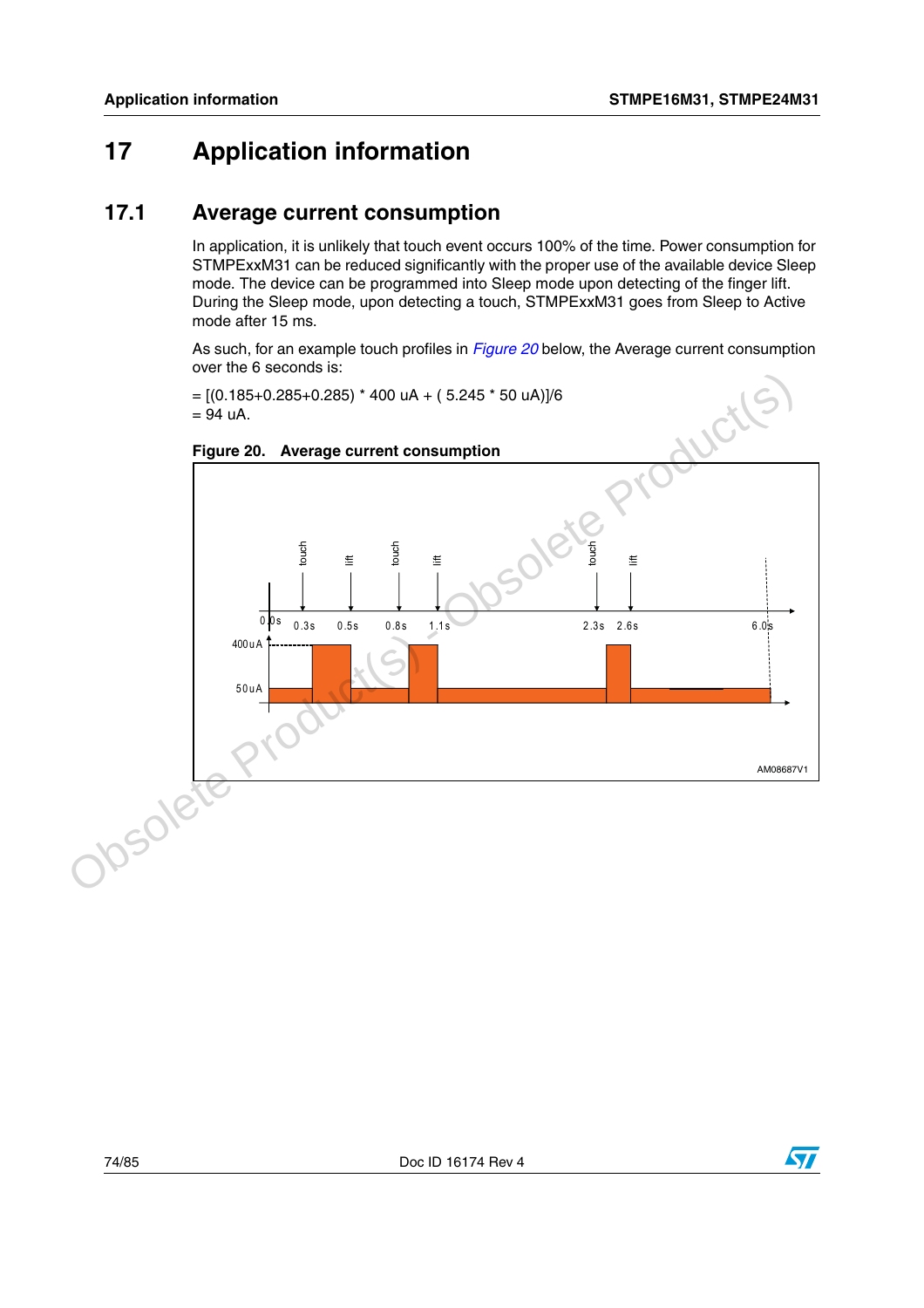### **18 Package mechanical data**

In order to meet environmental requirements, ST offers these devices in different grades of ECOPACK® packages, depending on their level of environmental compliance. ECOPACK® specifications, grade definitions and product status are available at: *[www.st.com](http://www.st.com)*. ECOPACK® is an ST trademark.



Obsolete Product(s) - Obsolete Product(s)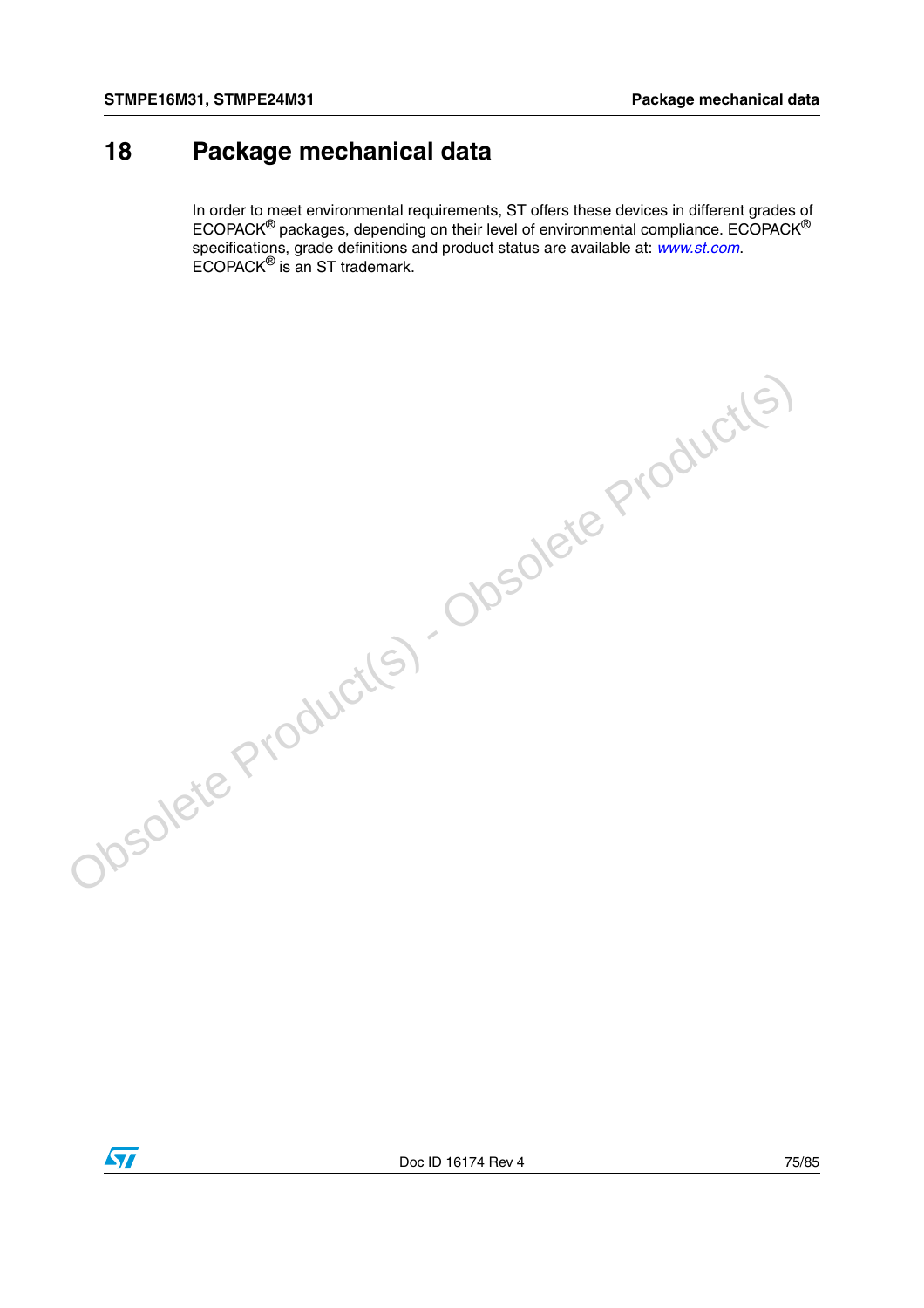

**Figure 21. Package outline for QFN40 (5 x 5 mm) - pitch 0.4 mm** 

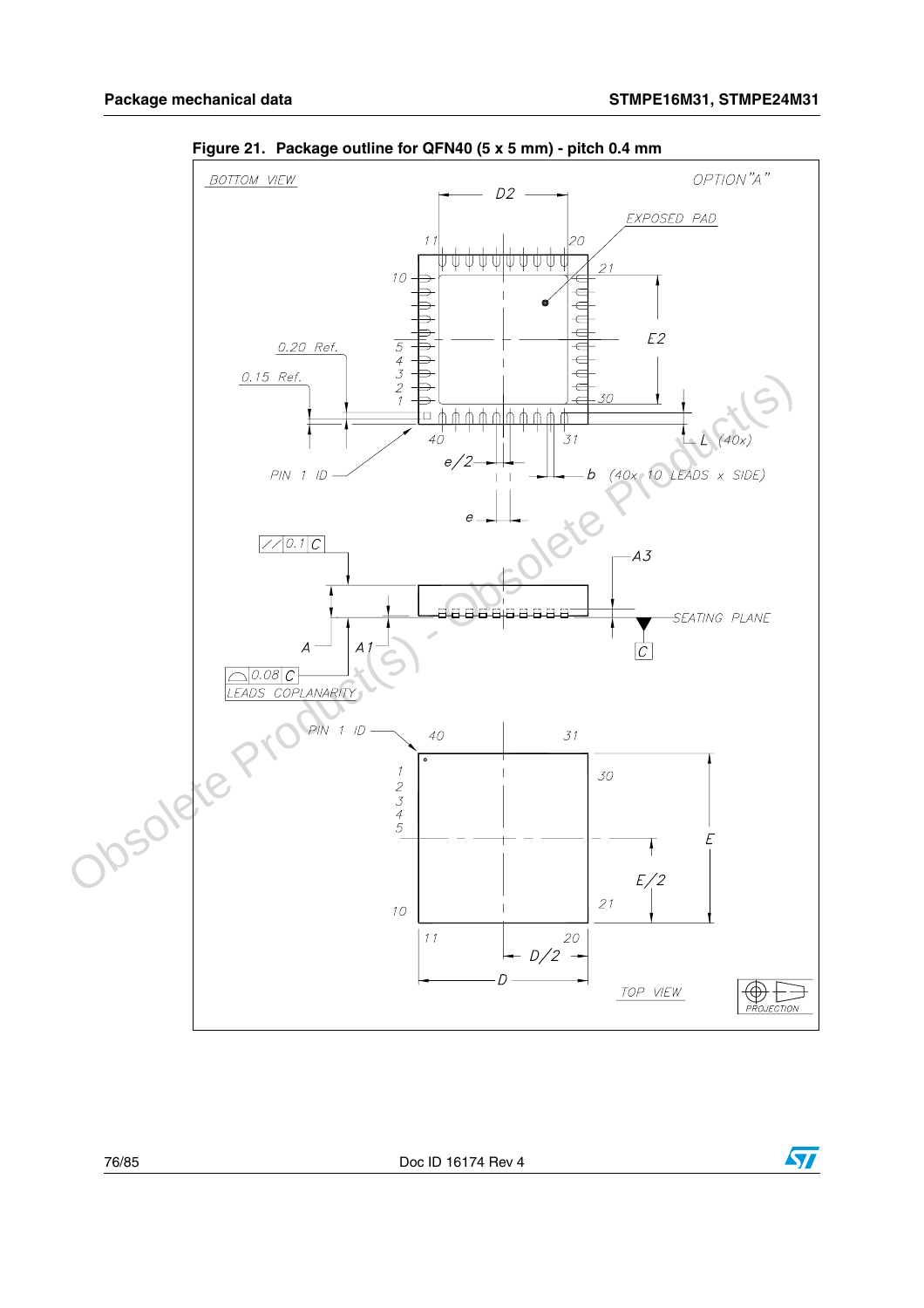| Symbol         | <b>Millimeters</b> |            |                |  |  |
|----------------|--------------------|------------|----------------|--|--|
|                | Min                | <b>Typ</b> | Max            |  |  |
| Α              | 0.80               | 0.85       | 0.90           |  |  |
| A1             | $\mathbf 0$        | 0.02       | 0.05           |  |  |
| A <sub>3</sub> |                    | $-0.203$   | $\blacksquare$ |  |  |
| b              | 0.15               | 0.20       | 0.25           |  |  |
| D              | 4.90               | 5          | 5.10           |  |  |
| D <sub>2</sub> | 3.70               | 3.80       | 3.90           |  |  |
| E              | 4.90               | 5          | 5.10           |  |  |
| E <sub>2</sub> | 3.70               | 3.80       | 3.90           |  |  |
| e              | -                  | 0.40       |                |  |  |
|                | 0.25               | 0.35       | 0.45           |  |  |

**Table 21. Package mechanical data for QFN40 (5 x 5 mm) - pitch 0.4 mm**



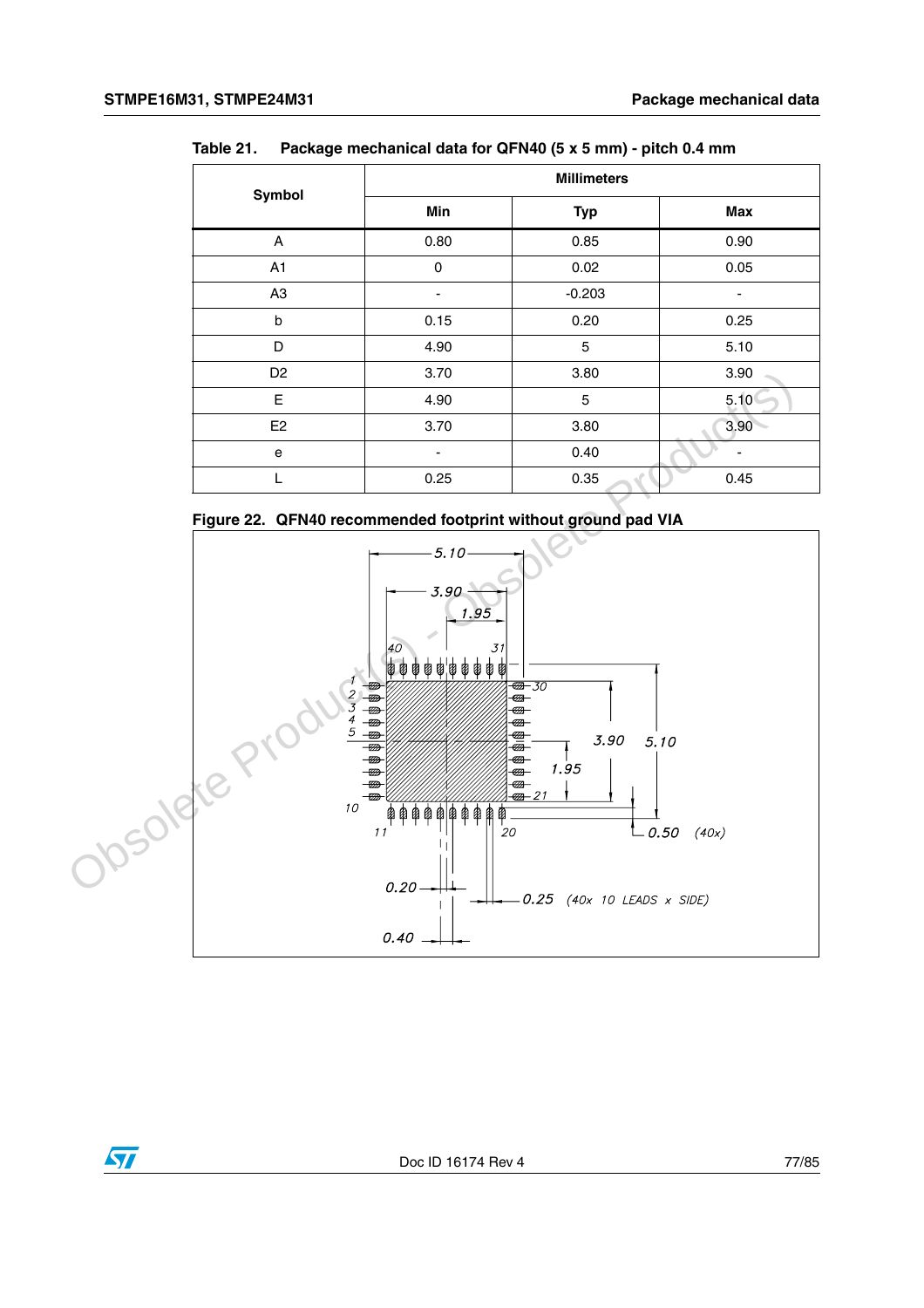

**Figure 23. QFN40 recommended footprint with ground pad VIA**

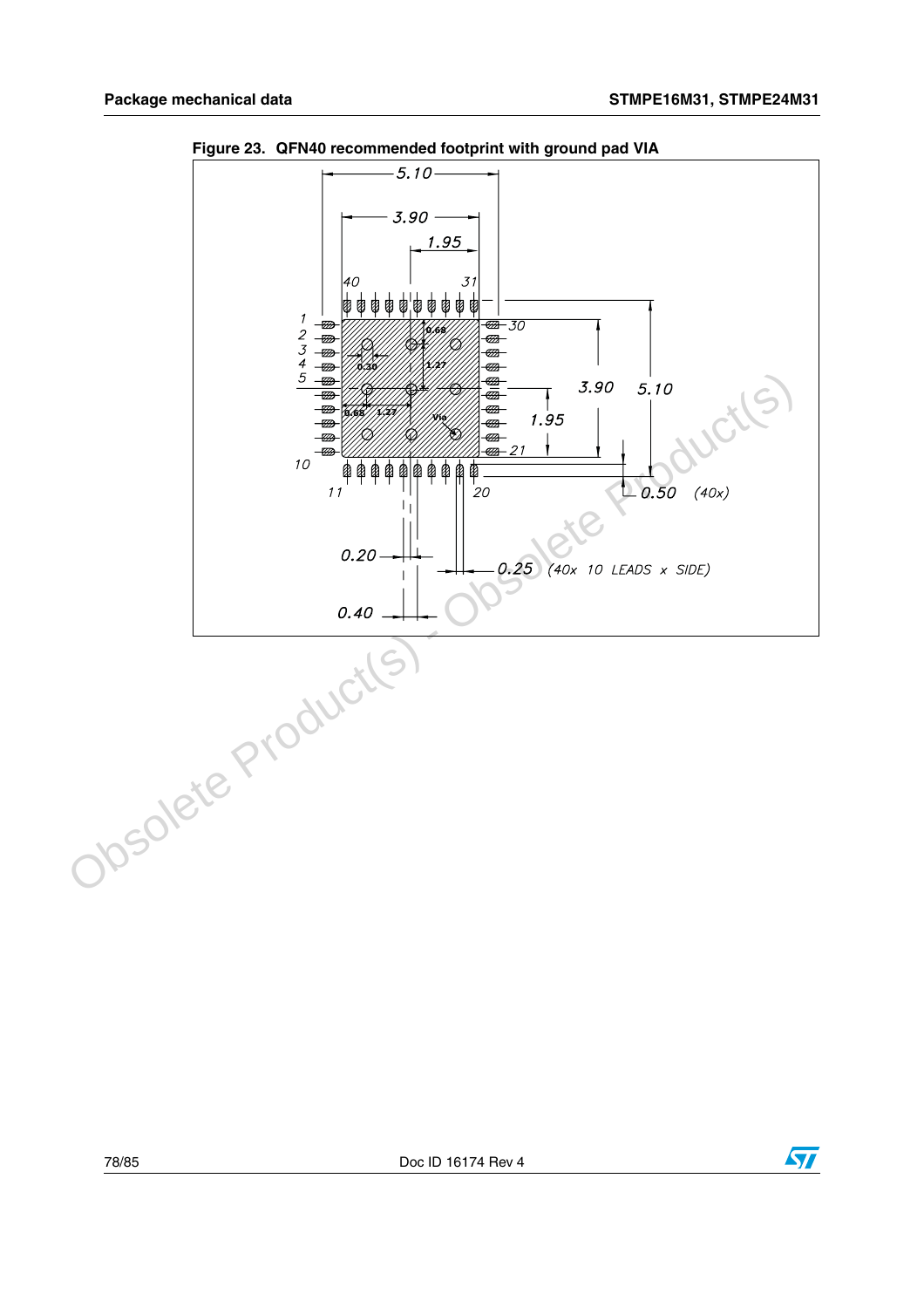

**Figure 24. Tape information for QFN40 (5 x 5 mm) - pitch 0.4 mm** 

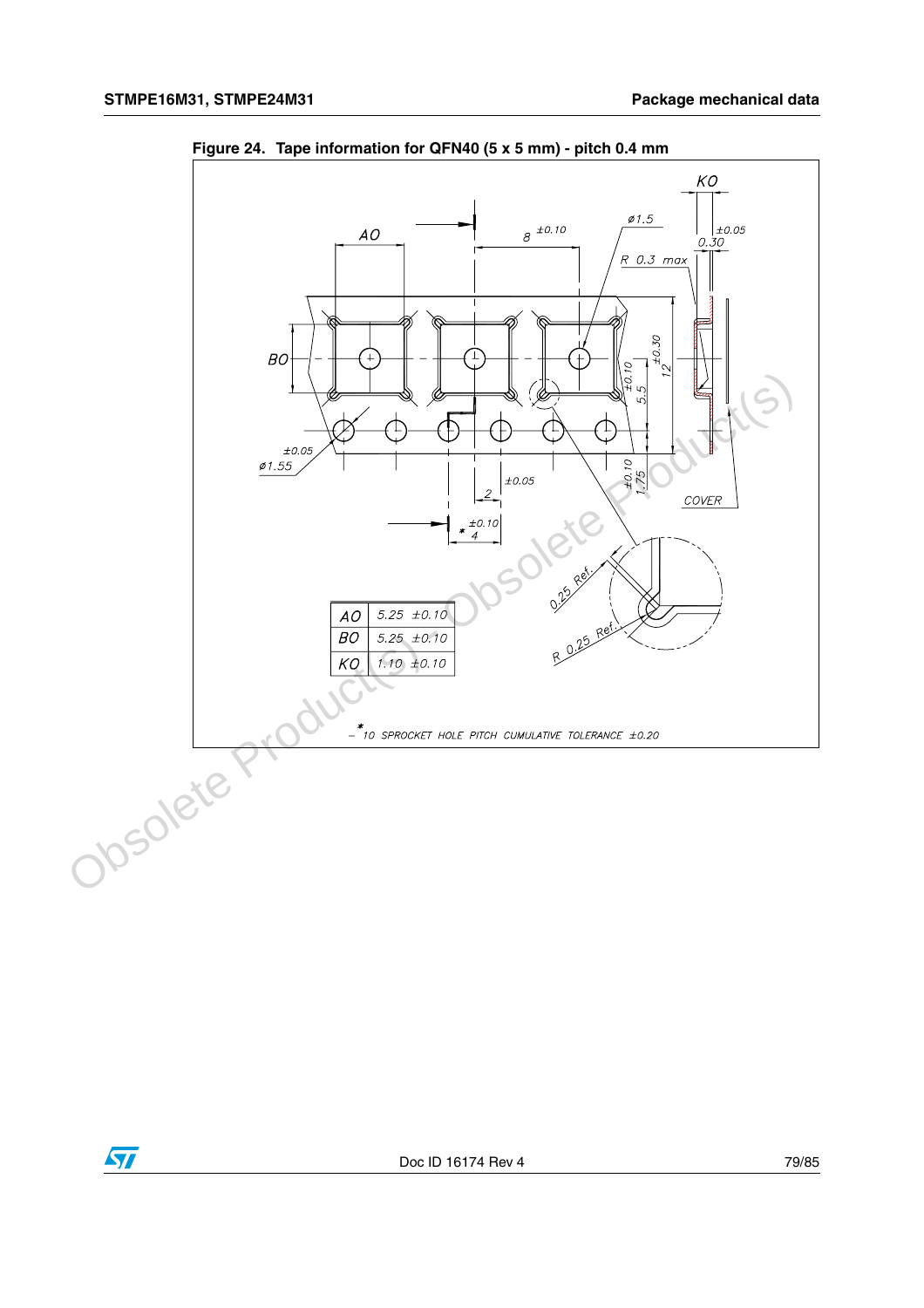$\sqrt{2}$ 



**Figure 25. Reel information for QFN40 (5 x 5 mm) - pitch 0.4 mm** 

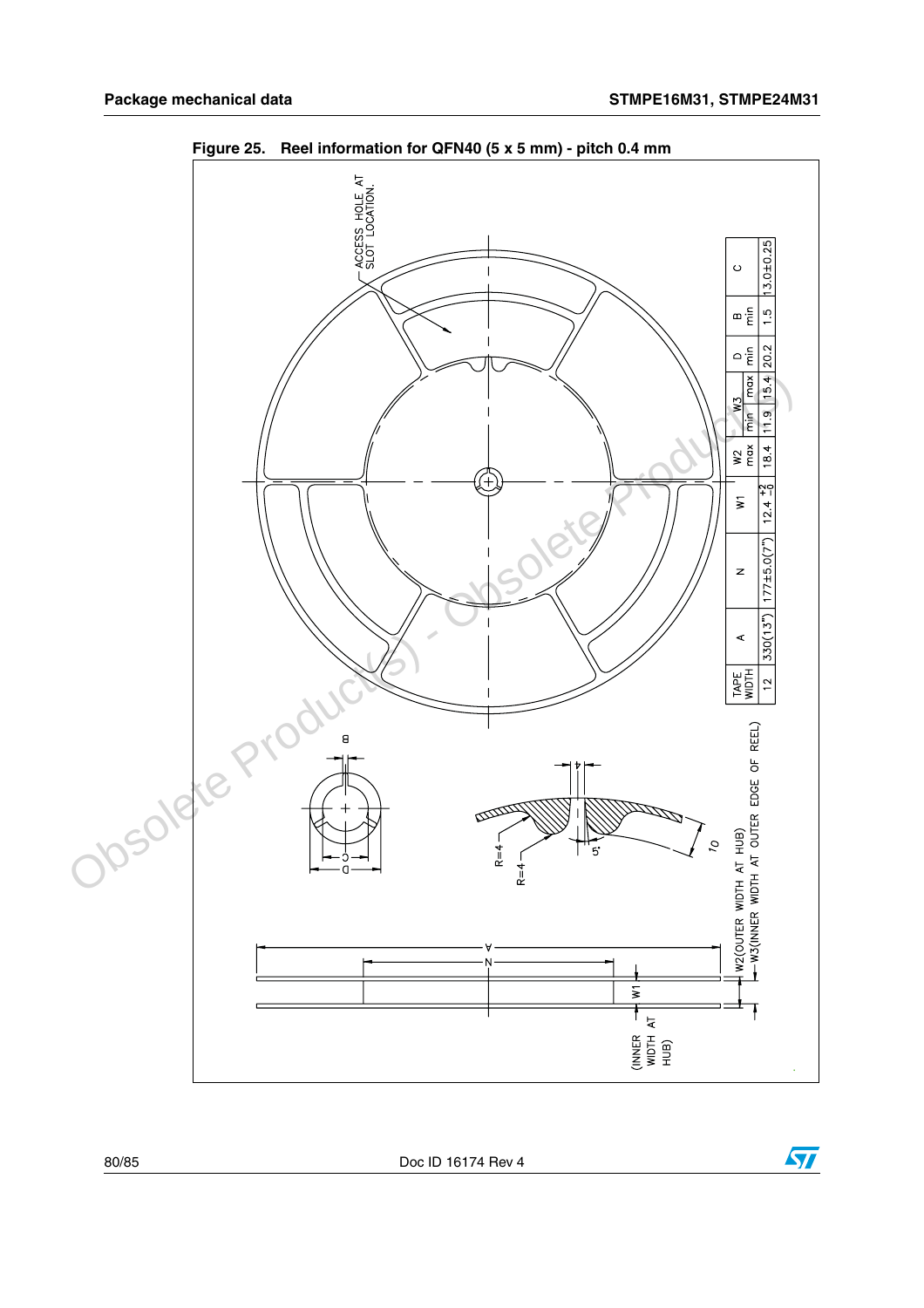

**Figure 26. Package outline for QFN32 (4 x 4 mm) - pitch 0.4 mm**

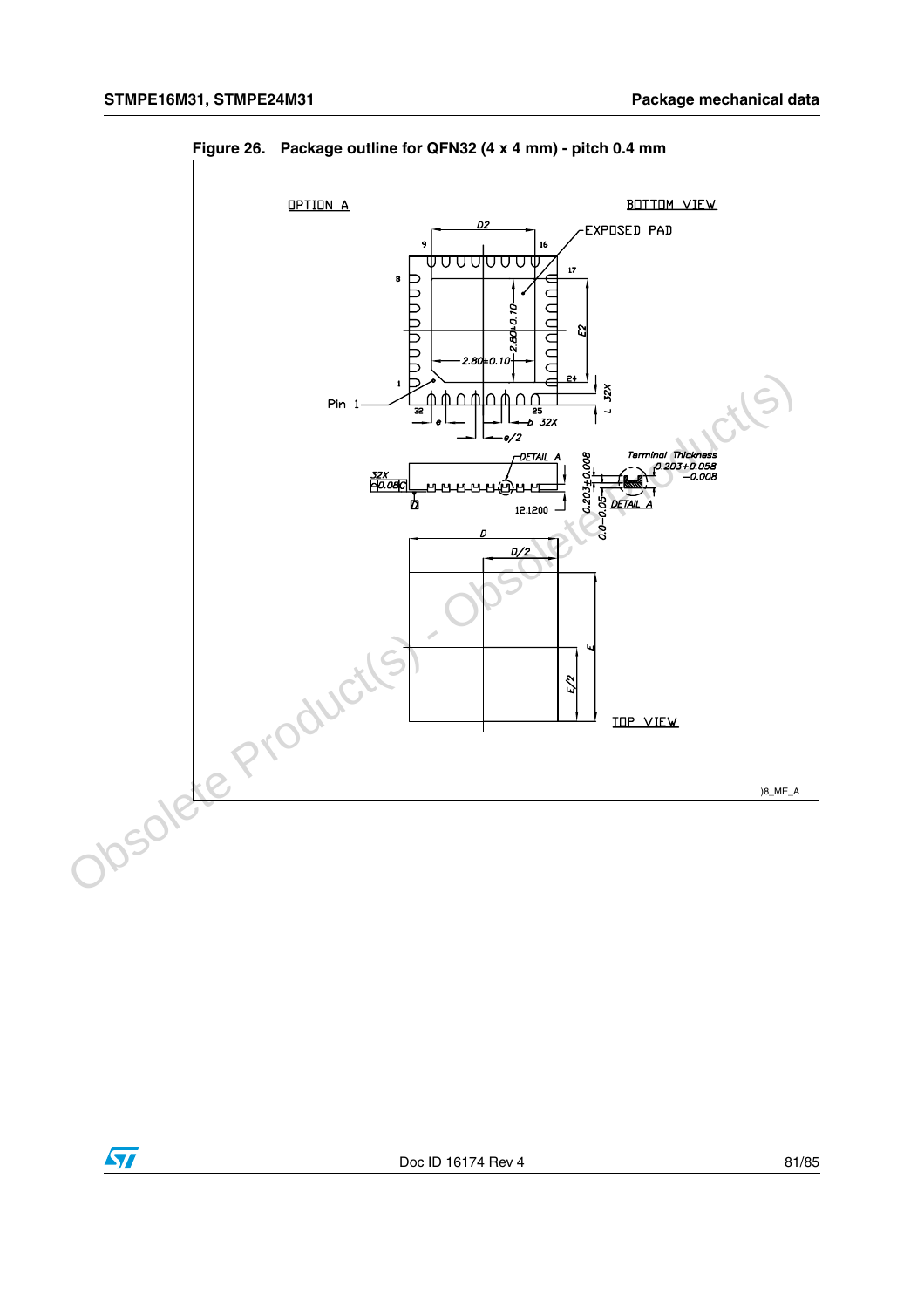| Symbol         | <b>Millimeters</b>       |            |                              |  |  |
|----------------|--------------------------|------------|------------------------------|--|--|
|                | Min                      | <b>Typ</b> | <b>Max</b>                   |  |  |
| A              | 0.70                     |            | 0.90                         |  |  |
| A1             | 0.03                     | 0.05       | 0.08                         |  |  |
| A <sub>3</sub> | $\overline{\phantom{a}}$ | 0.20       | $\overline{\phantom{a}}$     |  |  |
| b              | 0.19                     | 0.21       | 0.28                         |  |  |
| D              | 3.85                     | 4.00       | 4.15                         |  |  |
| D <sub>2</sub> | 2.70                     | 2.80       | 2.90                         |  |  |
| Е              | 3.85                     | 4.00       | 4.15                         |  |  |
| E <sub>2</sub> | 2.70                     | 2.80       | 2.90                         |  |  |
| e              | $\overline{\phantom{0}}$ | 0.40       |                              |  |  |
| e/2            | $\overline{\phantom{a}}$ | 0.20       | $\qquad \qquad \blacksquare$ |  |  |
| L              | 0.10                     | 0.20       | 0.30                         |  |  |

**Table 22. Package mechanical data for QFN32 (4 x 4 mm) - pitch 0.4 mm**





82/85 Doc ID 16174 Rev 4

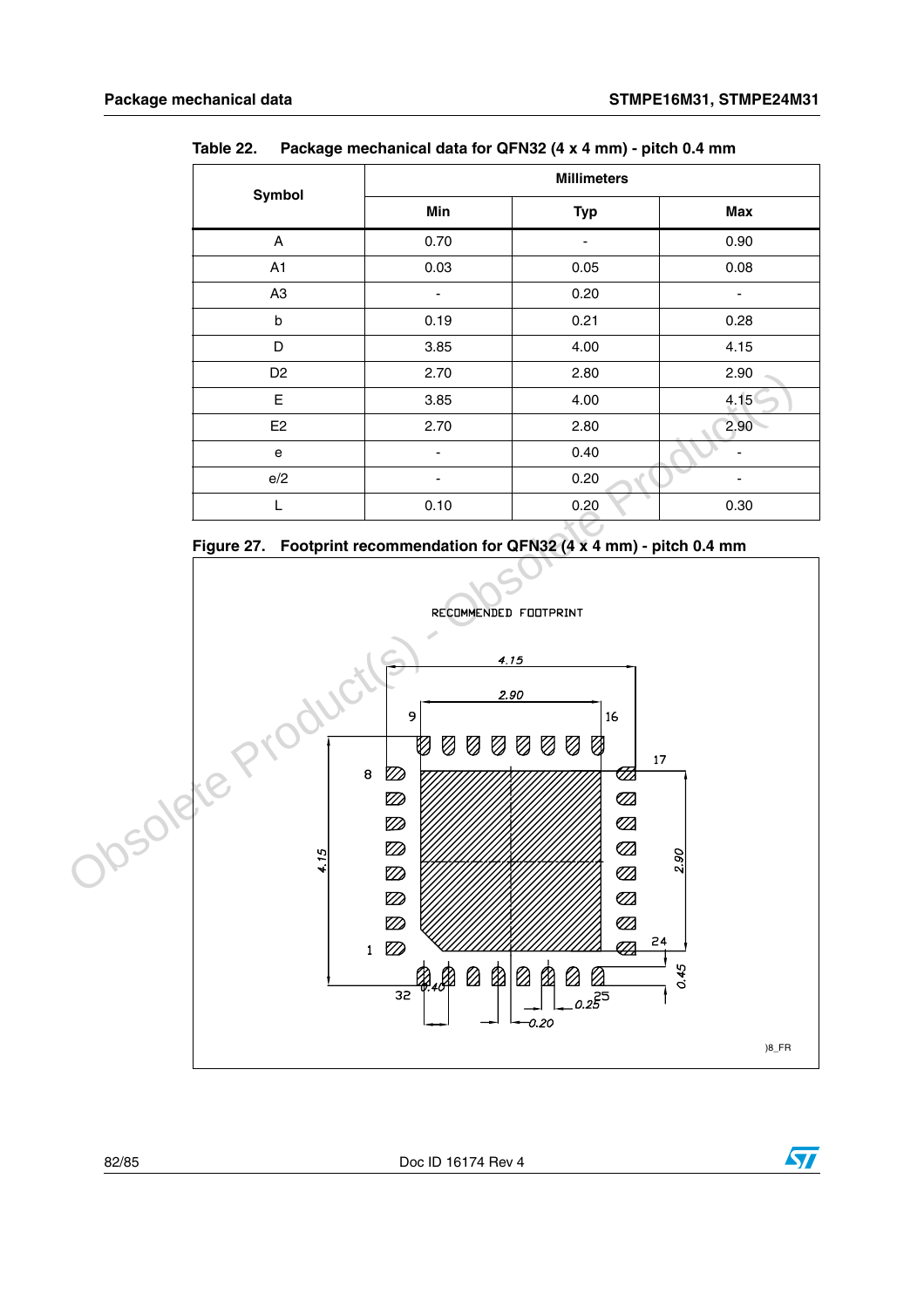

**Figure 28. Reel information for QFN32 (4 x 4 mm) - pitch 0.4 mm**

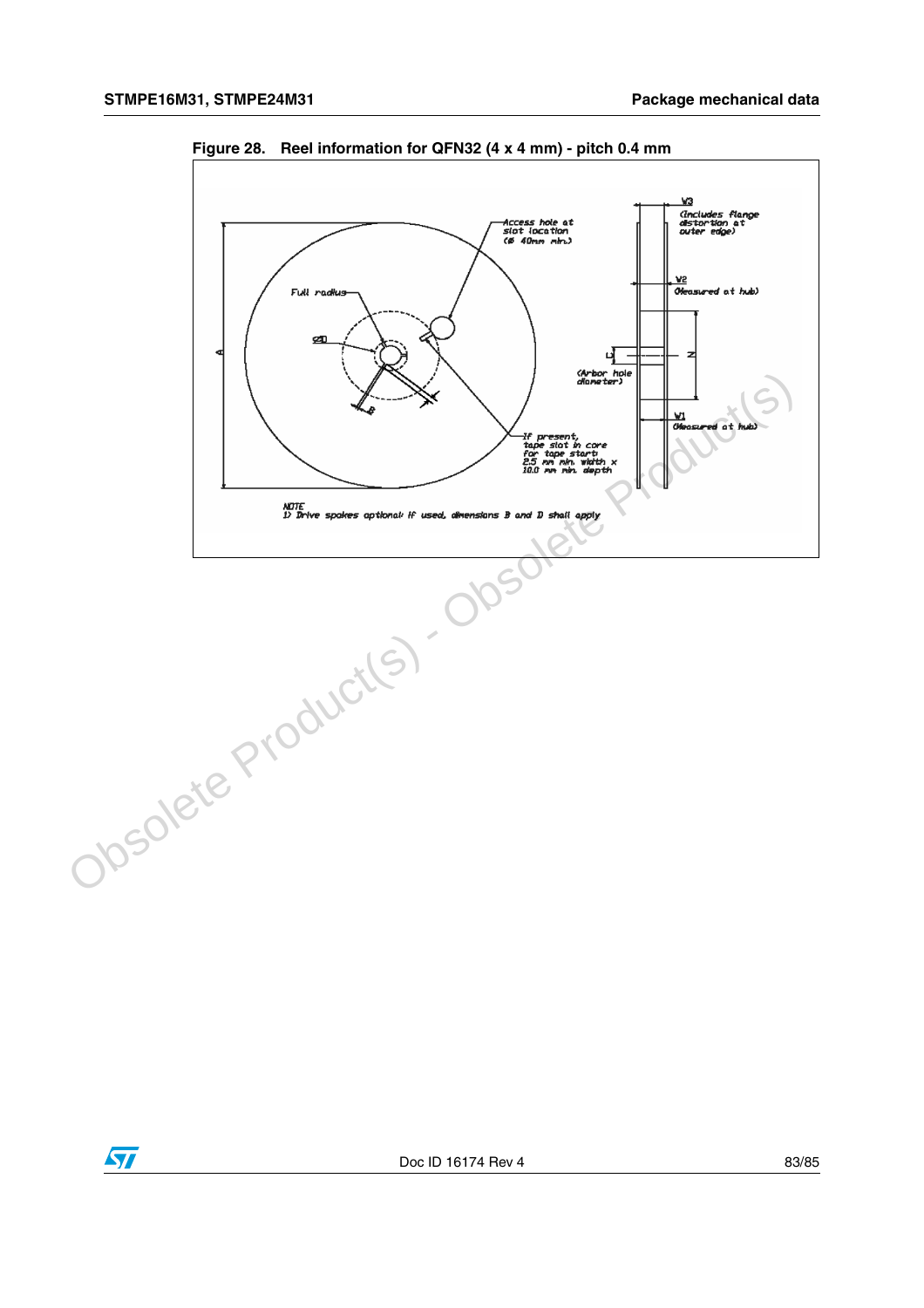# **19 Revision history**

#### Table 23. **Document revision history**

|                                        | <b>Date</b> | <b>Revision</b> | <b>Changes</b>                                                                                                                                 |  |  |
|----------------------------------------|-------------|-----------------|------------------------------------------------------------------------------------------------------------------------------------------------|--|--|
|                                        | 02-Nov-2009 | $\mathbf{1}$    | Initial release.                                                                                                                               |  |  |
|                                        | 08-Feb-2010 | $\overline{c}$  | Document status promoted from preliminary data to datasheet.<br>Updated: low operating current values, Section 2, Section 7 and<br>Section 13. |  |  |
|                                        | 12-Jan-2011 | 3               | Updated: Section 2, Table 19, Section 13.1, QFN40 (5x5 mm)<br>and QFN32 (4 x 4 mm) package mechanical data.                                    |  |  |
|                                        |             |                 |                                                                                                                                                |  |  |
| Obsolete Product(s) - Obsolete Product |             |                 |                                                                                                                                                |  |  |